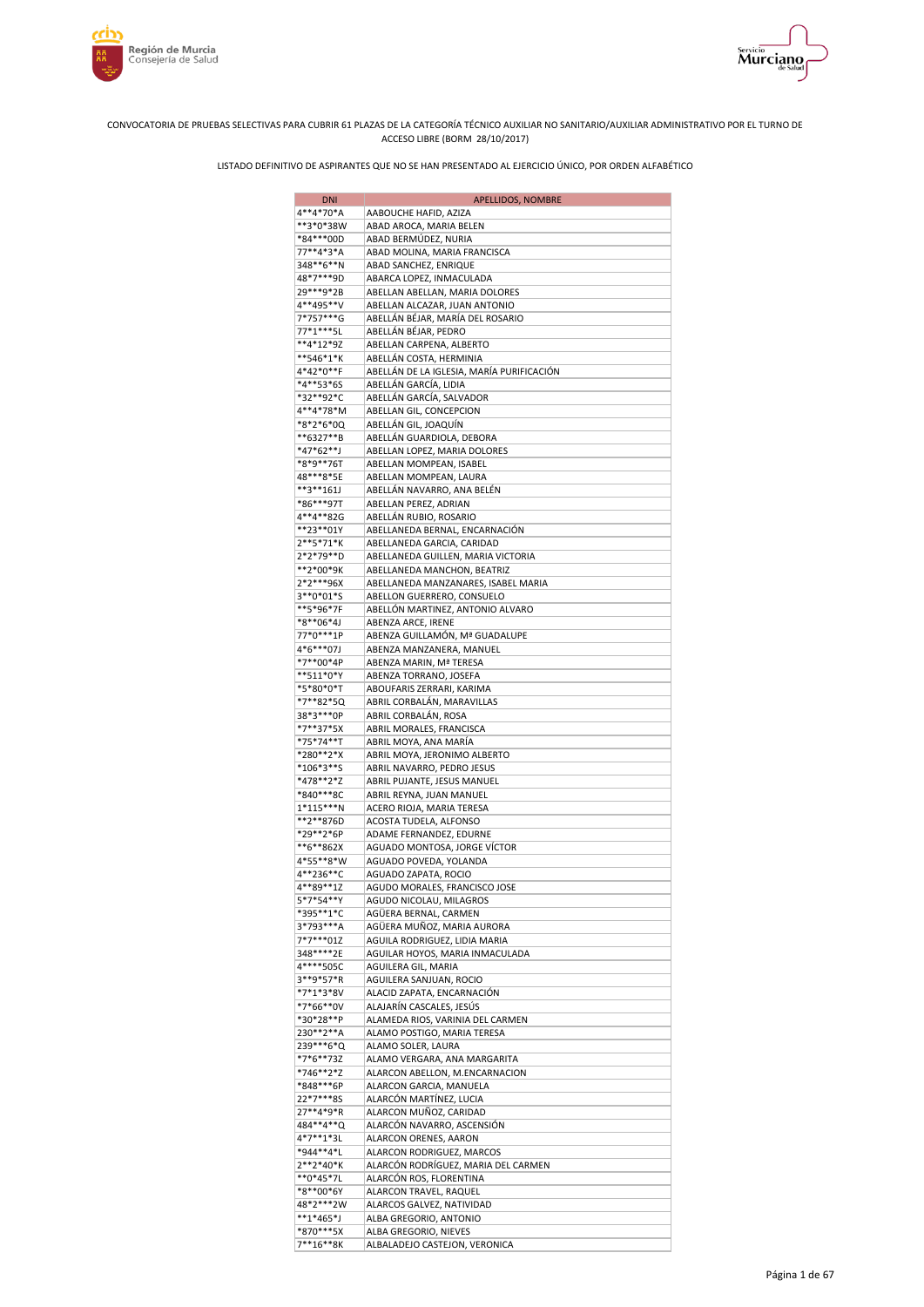



| <b>DNI</b>               | APELLIDOS, NOMBRE                                                |
|--------------------------|------------------------------------------------------------------|
| 2*997***V                | ALBALADEJO LLOPIS, ARANZAZU                                      |
| 7418****N                | ALBALADEJO MARTÍNEZ, MARÍA DE LOS ÁNGELES                        |
| *9*044**R                | ALBALADEJO ROMERO, FRANCISCO JORGE                               |
| *74**4*4B<br>348****4E   | ALBALADEJO RUIZ, MARIA JOSE<br>ALBALADEJO SÁNCHEZ, ANA           |
| 1****446S                | ALBALADEJO TORNEL, MANUEL                                        |
| 1*4**9*5E                | ALBERO HERNANDEZ, VIRGINIA                                       |
| 4**7*96*J                | ALBEROLA PICAZO, MIGUEL ÁNGEL                                    |
| 4*09*1**Q                | ALBEROLA PICAZO, NOELIA                                          |
| *90***07K                | ALBERT RICO, MARIA CARMEN                                        |
| 7***30*1A                | ALBURQUERQUE SEVILLA, ANTONIA DE PADUA                           |
| 7*1*2**3R                | ALCAINA FALLA, EMILIA                                            |
| *479**8*J<br>*86*03**K   | ALCAINA LÓPEZ, JOSEFA<br>ALCANTARA ALEMAN, MARIA                 |
| 7**4*46*H                | ALCANTARILLA GARCIA, LUCIA                                       |
| **5*46*4Z                | ALCANTUD HARO, ALEJANDRO                                         |
| **7*30*4P                | ALCANTUD RAMÓN, MARIA DOLORES                                    |
| 2**64*3*E                | ALCARAZ ACOSTA, JULIO JOSE                                       |
| 2*0**0*7G                | ALCARAZ ARANDA, MARIA BELEN                                      |
| 154*0***G                | ALCARAZ ARANDA, MÓNICA                                           |
| 4*5***64K                | ALCARAZ BALLESTER, VANESA                                        |
| *85***85C<br>*4**62*1F   | ALCARAZ CÁNOVAS, VERÓNICA<br>ALCARAZ DURAN, OTILIA               |
| 48**2*6*P                | ALCARAZ ESPINOSA, SUSANA                                         |
| *24**0*8Z                | ALCARAZ FERNÁNDEZ, DOLORES                                       |
| **6**958H                | ALCARAZ MARIN, LETICIA                                           |
| ***304*6D                | ALCARAZ MEROÑO, CARMEN MARÍA                                     |
| *7*67**9H                | ALCARAZ PASCUAL, PEDRO                                           |
| 22*6***6D                | ALCARAZ PEÑALVER, ENCARNACION                                    |
| 2***0*54Y                | ALCARAZ SÁEZ, MARÍA JOSÉ                                         |
| *3***382H<br>**5**278Y   | ALCARAZ TOMÁS, ANA MARIA                                         |
| *29**4*6L                | ALCARAZ TUDELA, ELISABETH LUISA<br>ALCARAZ VILLORA, MARIADEL MAR |
| **8**213E                | ALCARAZ VIVO, CARMEN MARIA                                       |
| ***08*44N                | ALCARAZ-PÉREZ ROS, CRISTINA                                      |
| 4*540***X                | ALCAZAR BAÑOS, VICTOR ABEL                                       |
| 4*654***L                | ALCAZAR CARAVACA, VICTOR                                         |
| 48*2***9W                | ALCAZAR CONTRERAS, LAURA DEL ROSARIO                             |
| **5*63*1F                | ALCÁZAR CÓRDOBA, PALOMA MARÍA                                    |
| **877*1*Z<br>2**94**9C   | ALCAZAR DALMEDA, KEELY<br>ALCÁZAR GALLEGO, CRISTINA              |
| *2**99*9Q                | ALCAZAR MONTERO, OSCAR                                           |
| *85**82*P                | ALCÁZAR MORALES, CRISTINA                                        |
| 3**9*01*H                | ALCAZAR MORENO, MARIA                                            |
| *3*0*9*4S                | ALCAZAR PEREEZ, IVAN                                             |
| *8*24**4B                | ALCOLEA BERMEJO, MARIA ISABEL                                    |
| *90*30**W                | ALCOLEA GOMEZ, JOSEFA                                            |
| 775**2**C<br>**6**188K   | ALCOLEA MARTINEZ, Mª CARMEN<br>ALCÓN GARCÍA, ADRIANA             |
| *7**243*D                | ALCON GARCIA, SANDRA                                             |
| ***2292*V                | ALDEU HERRERA, MARI CARMEN                                       |
| **3*9*42E                | ALEDO GIRONA, ALVARO                                             |
| **477*9*C                | ALEDO MEROÑO, MARIA DOLORES                                      |
| **743**1P                | ALEDO ROBLES, INMACULADA                                         |
| *354*8**N                | ALEGRE GIMÉNEZ, JOSÉ                                             |
| 48***2*0B                | ALEGRIA BANEGAS, JULIA                                           |
| 3***91*8T<br>2**8*37*Q   | ALEGRIA COBAS, LIDIA<br>ALEGRIA GARCIA, JUANA                    |
| $**0*85*1K$              | ALEMÁN GARCÍA, LEONOR                                            |
| *3**85*0C                | ALEMÁN GARCÍA, MARÍA DOLORES                                     |
| 48*5***5F                | ALEMÁN MAURIZ, LORENA                                            |
| *4**7*00Y                | ALEMÁN NAVARRO, CONCEPCIÓN                                       |
| **99*5*4W                | ALFARO ABAD, MARÍA CARIDAD                                       |
| 4*3***68D                | ALFARO FERNANDEZ, CORPUS                                         |
| *70***75R<br>$*4**62*1A$ | ALFARO FERNANDEZ, Mª ANGELES<br>ALFARO FERNANDEZ, MARIA SIRENA   |
| 34*8***2P                | ALFARO FERRE, LUCIA                                              |
| *7**21*7P                | ALFOCEA BLAZQUEZ, JUAN                                           |
| *48*06**L                | ALIAGA FRUTOS, MARIA BELEN                                       |
| 485***8*K                | ALIAGA GARCIA, MARIA JESUS                                       |
| *7*2**08X                | ALLUÉ DE BARO, MARTA                                             |
| *854**2*C                | ALMAGRO CORBALÁN, CRISTINA                                       |
| *748***9Q                | ALMAGRO ESTEVE, ISABEL                                           |
| 4*650***X<br>48*4***2R   | ALMAGRO GUILLÉN, MARIA JOSÉ<br>ALMAGRO HERNANDEZ, CARMEN MARIA   |
| *74**3*2H                | ALMAGRO LAGUNAS, ANTONIO                                         |
| **4**697E                | ALMAGRO LISON, MARIA DOLORES                                     |
| 4*61**3*E                | ALMAGRO MARTINEZ, ANTONIO                                        |
| 4**985**Q                | ALMAGRO MARTINEZ, NATALIA                                        |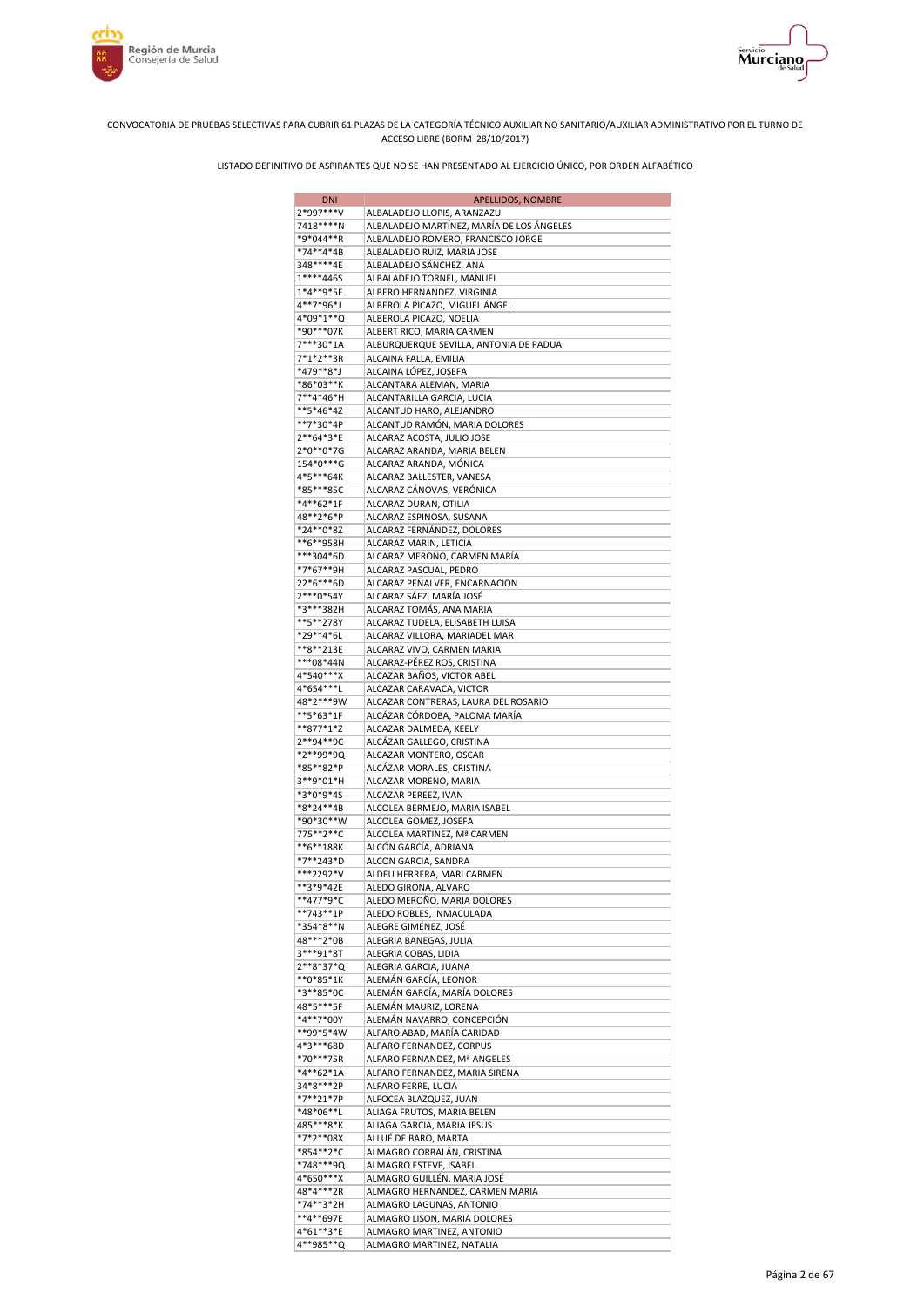



| <b>DNI</b>             | APELLIDOS, NOMBRE                                          |
|------------------------|------------------------------------------------------------|
| 2**62**8P              | ALMAGRO MORENO, MARIA JESUS                                |
| *8**295*Q              | ALMAGRO MUÑOZ, ANTONIO JOSE                                |
| **5*78*8M              | ALMAGRO MUÑOZ, EDUARDO                                     |
| **415*0*R              | ALMAGRO PÉREZ, ASCENSIÓN                                   |
| 4**08**7W              | ALMAGRO PEREZ, LIDIA                                       |
| 4**60**1N              | ALMAGRO RODRIGUEZ, FRANCISCO                               |
| 486**3**M              | ALMAGRO RUIZ, INMACULADA                                   |
| **9**785W<br>*8**143*J | ALMAGRO SÁNCHEZ, MANUELA<br>ALMAGRO VICENTE, CARMEN        |
| ***0043*Y              | ALMAIDA FERNANDEZ, ANTONIA                                 |
| *90*8*4*X              | ALMELA OLIVA, JOSEFA                                       |
| 7*837***V              | ALMIRANTE PÉREZ, MARINA                                    |
| 05*3***0V              | ALMODÓVAR ESPINOSA, MARTA                                  |
| *8**90*7K              | ALONSO CANO, JOSE LUIS                                     |
| 2*0**5*5D              | ALONSO FENANDEZ, JUANA                                     |
| $1***32*2K$            | ALONSO FERNÁNDEZ, ERNESTO                                  |
| *77***60Q              | ALONSO LOPEZ, CRISTINA                                     |
| 48*4***7Q              | ALONSO LÓPEZ, VERÓNICA                                     |
| 11****86G<br>**5*2*56K | ALONSO MONTES, ILDEFONSA                                   |
| **368*7*W              | ALONSO NÚÑEZ, VERÓNICA<br>ALONSO PARRIZAS, ALBA MARIA      |
| 3**12*6*G              | ALONSO RODA, SANDRA                                        |
| 2*0**73*E              | ALONSO SOTO, ERIC                                          |
| 491**3**H              | ALVAREZ BLAZQUEZ, JESUS                                    |
| 4**7*1*1E              | ALVAREZ CEREZO, LAURA                                      |
| 77*0***3D              | ALVAREZ EGEA, MARAVILLAS                                   |
| 77*1**6*P              | ALVAREZ GALLEGO, MARIA TERESA                              |
| 1183****V              | ALVAREZ MARQUEZ, NOEL                                      |
| 22 **** 80T            | ALVAREZ MONTERO, JUAN FRANCISCO                            |
| *5**790*Q              | ALVAREZ MUÑOZ, ELVIRA MARIA                                |
| 7*7*3**8Y              | ALVAREZ SANCHEZ, JUANA MARIA                               |
| 016***9*A<br>4**5*3*1Y | ALVAREZ SANCHEZ, MARIA<br>ÁLVAREZ SÁNCHEZ, VANESA          |
| 36*2*8**D              | ALVAREZ VAZQUEZ, MARIA EMERENCIA                           |
| 2*41**7*H              | ALVEROLA GALLEGO, LAURA                                    |
| *8177***G              | ALVES VILARINO, PATRICIA MARIAN                            |
| 48*2**2*S              | AMADOR DE HARO, MARIA TERESA                               |
| 1*951***M              | AMIGO ADAMUT, MANUELA                                      |
| 4**55**7W              | AMOR LOPEZ, ROSARIO                                        |
| 52*1***4F              | AMOR NADAL, LAZARO                                         |
| 22***79*M              | AMOROS ARACIL, LOURDES                                     |
| ***07*97Y<br>**0*051*G | AMOROS MUÑOZ, IRENE<br>ANCA GONZALEZ, EVA MARIA            |
| *68***09H              | ANDALUZ AREVALO, LEISA ESTHER                              |
| 2*2*2*6*S              | ANDREO COSTA, JUANA                                        |
| **28**10D              | ANDREO MARTINEZ, MARIA DEL ROSARIO                         |
| *32*9**1Z              | ANDREO MUÑOZ, JOSEFA                                       |
| 4**4*53*K              | ANDREO YLLANES, JOSÉ ANTONIO                               |
| 2***88*2F              | ANDRÉS LÓPEZ, MARIA ISABEL                                 |
| **4*989*W              | ANDRES MOMPEAN, ELVIRA                                     |
| 22 *** 1* 0N           | ANDREU BELTRAN, MARIA DESAMPARADOS                         |
| *850*8**L<br>48**4**4N | ANDREU CAYUELAS, VICENTE                                   |
| **22**06L              | ANDREU FERNANDEZ, ANA<br>ANDREU MARROQUI, VICTORIA EUGENIA |
| 2**4*52*Z              | ANDREU MOYA, MARIA DEL MAR                                 |
| 48*1***9L              | ANDRÉU PLAZAS, JUAN                                        |
| $*4**59*3B$            | ANDREU RODRIGUEZ, ANTONIA                                  |
| *3*5*15*J              | ANDREU SALCEDO, CONCEPCION                                 |
| **5063**Z              | ANDUGAR MANRIQUE, M. ISABEL                                |
| 3**2*45*P              | ANDUJAR BALSALOBRE, NURIA                                  |
| **2*18*2K              | ANDÚJAR RUIZ, MARÍA DOLORES                                |
| *2**65*5B              | ANEIROS CARBALLEIRA, MARÍA JOSÉ                            |
| 23*2***7F<br>*3**5*86Q | ANEIROS GARCIA, GUSTAVO                                    |
| 484*1***N              | ANGEL JEREZ, PEDRO<br>ANTOMÁS MARTÍNEZ, REBECA             |
| 2**86**5R              | ANTÓN BORDONADO, CONCEPCIÓN                                |
| 5*781***S              | ANTÓN CORTES, MARIA DOLORES                                |
| ***46*18C              | APARICIO LOPEZ, SERGIO                                     |
| 2**8**04E              | APARICIO NAVARRO, EUGENIO                                  |
| *48**9*9F              | APARICIO RECHE, CONCHI                                     |
| **6**796Q              | ARACIL NAVARRO, DAVID                                      |
| *3*4**49R              | ARADRA CAMPOS, FELIPE                                      |
| 48*8***4M<br>48*5***8K | ARÁEZ INIESTA, CARMEN<br>ARAEZ MARTINEZ, CAROLINA          |
| 2***6*53P              | ARAGON CORRAL, RAQUEL                                      |
| *8***349P              | ARAGON FRANCO, DOLORES                                     |
| **2**201A              | ARAGÓN MARTINEZ, JUANA MARIA                               |
| *29**7*6W              | ARANDA ESCRIBANO, MARÍA TERESA                             |
| **0**318Y              | ARANDA HERNÁNDEZ, VERÓNICA                                 |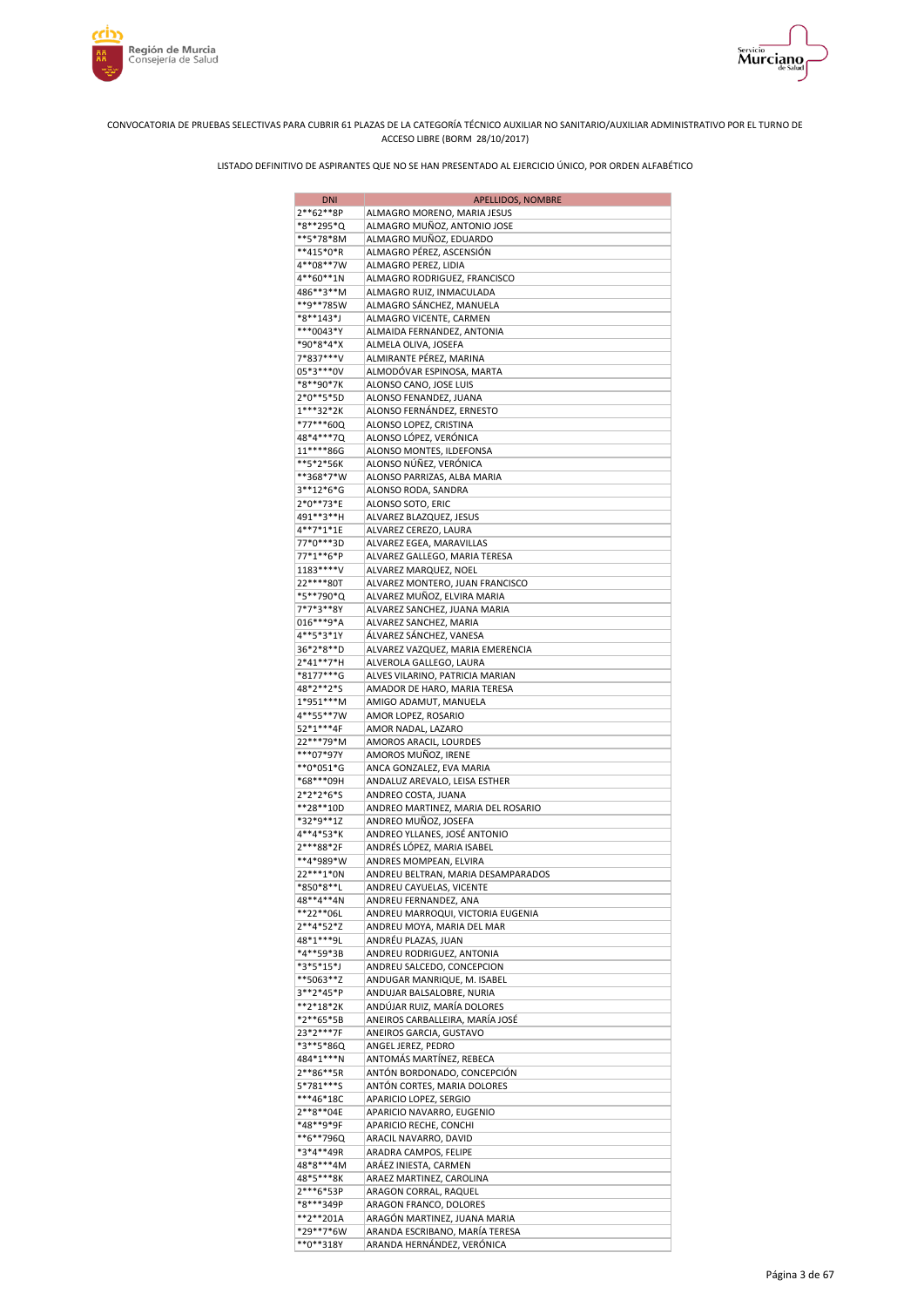

Murciano





| <b>DNI</b>             | <b>APELLIDOS, NOMBRE</b>                                     |
|------------------------|--------------------------------------------------------------|
| 2*97**0*J              | ARANGO BLAZQUEZ, MARIA DOLORES                               |
| *9*22*8*S              | ARBIOL MARTÍNEZ, VANESA                                      |
| 7***051*V              | ARDILA DIMAS, CLARA DORIS                                    |
| 48*9***8X              | ARENAS VIDAL, MARTA MARIA                                    |
| **4*31*8V<br>**620*3*P | ARES ROSENDE, ANA BELÉN<br>ARGILA CARULLA, LAURA             |
| 4**00**8M              | ARGUCH BELMONTE, MELANIE                                     |
| 4**02**3K              | ARIAS ALARCON, ENRIQUE                                       |
| 2*982***Y              | ARIAS CANOVAS, ANA MARIA                                     |
| 5**2*42*D              | ARIAS GARCIA, CARMEN MARIA                                   |
| *3*3*6*1S              | ARIAS MILAN, SANDRA MARIA                                    |
| *865**1*Q              | ARIAS SERRANO, MARI CARMEN                                   |
| *48**34*G              | ARMERO RUIZ, MARIA JOSEFA                                    |
| 5*8**0*7J              | ARNALDOS FERNÁNDEZ, ANTONIA                                  |
| ***6*315D              | ARNAO MARTINEZ, M. DEL CARMEN                                |
| ***2126*D<br>**9*10*9H | ARNAO SANCHEZ, SANDRA                                        |
| 2*0*0**5P              | ARNAU LORENTE, MARIA CONCEPCION<br>AROCA DIAZ, MARIA JESUS   |
| 4*6**6*6X              | AROCA ORTIN, ÁNGELA LEONOR                                   |
| 52*0*8**K              | AROCA TERUEL, Mª DOLORES                                     |
| 73*9***7S              | ARRIBAS MORENO, DAVID                                        |
| 48**6*0*Q              | ARRIBAS MORENO, PAULA                                        |
| 2*980***A              | ARRONIS ANTON, MARIA LUISA                                   |
| 2*251***X              | ARRÓNIZ LÓPEZ, MARIA JOSÉ                                    |
| 48*5***2M              | ARRONIZ ROS, NEREA                                           |
| **6*49*1X              | ARROYO SANTOFIMIA, ALBERTO                                   |
| **566*8*L              | ARTEAGA MIRANDA, PURIFICACION                                |
| 4**85**7T<br>7**47**3E | ARTERO BELMONTE, JUANA<br>ARTERO ESPIN, ANGEL                |
| 2*242***Y              | ARTERO GARCIA, MARIA DOLORES                                 |
| 2325****Z              | ARTERO MONTEVERDE, CATALINA                                  |
| *86***37T              | ARTESEROS BERNABE, VANESSA ARANZAZU                          |
| 5**5*64*G              | ARTUÑEDO ALARCON, PAQUI                                      |
| 2***67*9V              | ASENSIO ALBALADEJO, MARIA CONCEPCION                         |
| *3*3**34G              | ASENSIO GARCÍA, ISABEL                                       |
| 48*4***3S              | ASENSIO GIMENO, JAVIER                                       |
| 2*0*6**5F              | ASENSIO JIMENEZ, DANIEL                                      |
| 486***2*M<br>2**6*6*5Y | ASENSIO MARTÍNEZ, GINÉS                                      |
| 4*6**99*Y              | ASENSIO MORENO, MARIA JOSE<br>ATO SANCHEZ, MARIA ISABEL      |
| 7**2*03*N              | ATO SAORIN, MARIA DEL MAR                                    |
| 2***57*7S              | AUREA AUREA, YUVANNYS DEL CARMEN                             |
| 48***5*8B              | AVELLANEDA SORIANO, ANA MARINA                               |
| 2***81*3C              | AVILES AYALA, SALVADOR                                       |
| 4**0*09*F              | AVILÉS CONESA, INMACULADA                                    |
| *4***133H              | AVILES GARCIA, MARIA DEL CARMEN                              |
| 348***2*E              | AVILES MANRESA, ANTONIO                                      |
| 2*483***B              | AVILES MARTINEZ, Mª ALEGRÍA                                  |
| 3*8***37G<br>*8**68*4G | AVILES ORTIGOSA, CRISTINA                                    |
| *87**88*W              | AVILES PEREZ, MIGUEL ANGEL<br>AVILES SANCHEZ, MARIA VICTORIA |
| 7**7*64*H              | AYALA ABELLAN, JOAQUIN                                       |
| *8*4*3*1Y              | AYALA ALCOLEA, TATIANA                                       |
| 27*9***8A              | AYALA AMATE, DOLORES                                         |
| *9**65*9L              | AYALA AUREA, GERARD                                          |
| *87*40**V              | AYALA CABALLERO, JOSÉ JAVIER                                 |
| *785**0*E              | AYALA LÓPEZ, CRISTINA                                        |
| *327*3**W              | AYALA PÉREZ-CASTEJÓN, ABEL                                   |
| *842**7*A              | AYALA RODRIGUEZ, LORENA                                      |
| *299***2V              | AYALA ROS, DOLORES                                           |
| 4*447***J<br>48*1***7L | AYALA TORREGROSA, MARÍA VICTORIA<br>AYALA VIDAL, CARMEN      |
| *30**7*2Y              | AYETE ANDREU, ROCIO                                          |
| **6**571W              | AYLLÓN ROS, ROSA ANA                                         |
| **5232**G              | AZANZA MALDONADO, SONIA DEL CISNE                            |
| 2*955***Z              | AZCOYTIA OTÓN, RAQUEL                                        |
| 2*014***S              | AZNAR ARDIL, ALMUDENA                                        |
| 48*6***5T              | AZNAR BLAYA, MARIA DE LOS DOLORES                            |
| **3*24*7D              | AZNAR MÉNDEZ, ALEJANDRO                                      |
| **571*0*B              | AZORIN DE PACO, MARIA CARMEN                                 |
| 7**69**4N              | AZORIN DOMENECH, MARIA DEL CARMEN                            |
| 1**83**8G<br>7*325***H | AZORIN RUIZ, FRANCISCO JOSE                                  |
| 4851 **** Q            | BAEZA MARTIENZ, CARMEN<br>BAEZA NICOLÁS, MARÍA JOSÉ          |
| 2*06**8*L              | BAGO CONESA, NURIA                                           |
| 4**2*44*E              | BAHAMONDE MARTÍNEZ, JUAN MANUEL                              |
| 7***38*6Q              | BAJO TORTOSA, MARIA CARMEN                                   |
| **5*280*A              | BALANZA LOPEZ, MARIA                                         |
| 48*4***3V              | BALIBREA RUBIO, JUDIT                                        |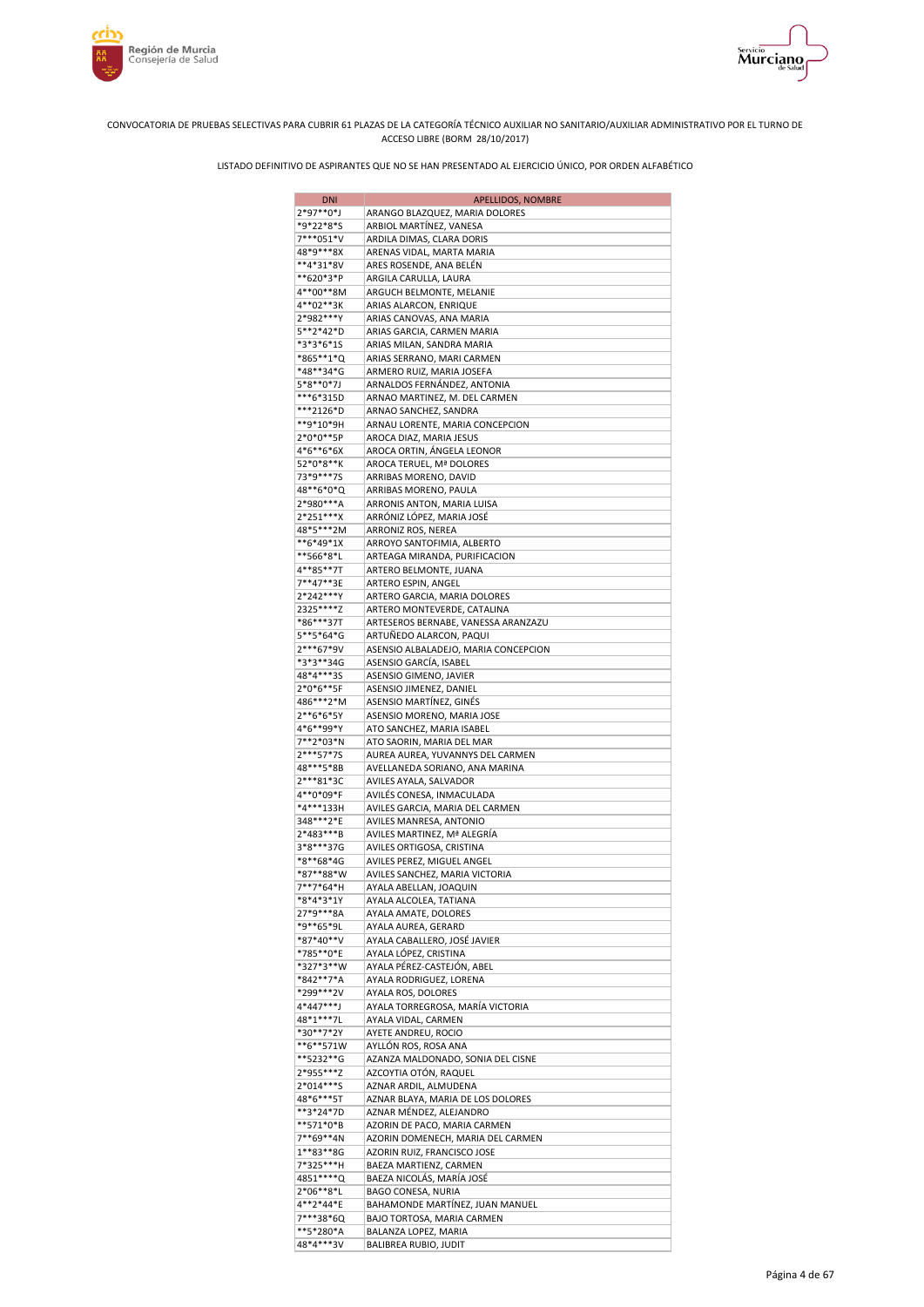

rrim

**Región de Murcia**<br>Consejería de Salud



CONVOCATORIA DE PRUEBAS SELECTIVAS PARA CUBRIR 61 PLAZAS DE LA CATEGORÍA TÉCNICO AUXILIAR NO SANITARIO/AUXILIAR ADMINISTRATIVO POR EL TURNO DE ACCESO LIBRE (BORM 28/10/2017)

| <b>DNI</b>             | APELLIDOS, NOMBRE                                                    |
|------------------------|----------------------------------------------------------------------|
| 4*5*8**7T              | BALLESTA GARCIA, MARIA DOLORES                                       |
| ***0451*Y              | BALLESTA MELGAREJO, ROSARIO                                          |
| 7**2*9*9X              | BALLESTA SERRANO, M ÁNGELES                                          |
| 48*1*0**N              | BALLESTER APARICIO, MARIA CARMEN                                     |
| *33**7*3R              | BALLESTER CEGARRA, LORENZO                                           |
| **4**535G              | BALLESTER CEGARRA, MARIA BELEN                                       |
| 4*46**6*Y              | BALLESTER ESPINOSA, ADRIÁN                                           |
| 29**5*5*J              | BALLESTER GOMEZ, JOAQUINA                                            |
| 48**0**35              | BALLESTER MARTINEZ, PILAR                                            |
| *3***863N              | BALLESTER MESEGUER, MANUEL R.                                        |
| 750***2*N              | BALLESTEROS JUAREZ, JOSE LUIS                                        |
| 2*031***S              | BALLESTEROS MORELL, NURIA                                            |
| 4**34**2Z              | BALLESTEROS NAVARRO, JOSE LUIS                                       |
| $2**66**1A$            | BALSALOBRE GARCÍA, Mª DEL MAR                                        |
| 2*011***D              | BALSALOBRE GARCÍA, OLGA                                              |
| 3**1*43*V              | BALSALOBRE GONZALEZ, M CARMEN                                        |
| *4*9*9*5Z              | BALSALOBRE MARTÍNEZ, MARÍA DOLORES                                   |
| 4**2*01*W              | BALSALOBRE NAVARRO, SOFÍA                                            |
| 7***25*7X              | BALSAS CANOVAS, JAVIER                                               |
| $**1*616*C$            | <b>BANDA GAVILANES, GINA</b>                                         |
| 52***7*5C              | BANEGAS MARTINEZ, JUANA MARIA                                        |
| *4**241*K              | BAÑO ESPARZA, ALFONSO                                                |
| ***0940*T              | BAÑO LÓPEZ, ÁGUEDA                                                   |
| *30*4*1*J              | BAÑO LOPEZ, MARIA DE LOS ANGELES                                     |
| 2*0**86*Z<br>4**7*23*T | BAÑON FORTE, ISABEL<br>BAÑÓN IBÁÑEZ, BEATRIZ                         |
|                        |                                                                      |
| 3***45*0N<br>**0*4*94C | BAÑOS ESPARZA, ISABEL<br>BAÑOS FERNANDEZ, MARTA                      |
| 4*6***79N              |                                                                      |
| 2***744*L              | BAÑOS FRANCO, VERONICA<br>BAÑOS GARCIA, ANA MARIA                    |
| *8***890N              | BAÑOS LAPAZ, GUILLERMO                                               |
| 486***1*A              | BAÑOS MARTÍNEZ, MARÍA DOLORES                                        |
| 1*481***A              | BAÑOS ROBLES, EMILIA                                                 |
| 5*8***82M              | BAÑOS ROS, VICTORIANO JOSE                                           |
| **48*3*4G              | BAÑOS RUBIO, JOAQUIN                                                 |
| **385*2*S              | BAOS ALFONSO, ESPERANZA                                              |
| *8*03*0*B              | BAQUERO ALCARAZ, JUAN JESUS                                          |
| **470**8E              | BAQUERO NICOLAS, M. NIEVES                                           |
| 48**0*3*D              | BARBA GUILLÉN, BELÉN AURORA                                          |
| 48***2*0L              | BARBA MOHEDANO, JAVIER                                               |
| 7*0**2*6G              | BARBERA RODES, CONCEPCION                                            |
| 290***8*T              | BARBERÁ SÁNCHEZ, BERNABÉ                                             |
| *5*2**23C              | BARBOSA GARCÍA, THAYSA                                               |
| *297**3*K              | BARCELO LOPEZ, MARIA JOSEFA                                          |
| *481***3X              | BARCELÓ PERPIÑÁN, CAROLINA                                           |
| **438*2*A              | BARCELÓ VIVANCOS, ISABEL                                             |
| 71**1*1*N              | BARCIELA LUENGO, VIRGINIA                                            |
| *843*0**Q              | BARNÉS VICENTE, JOAQUÍN                                              |
| 52***5*2Z              | BARQUERO CARCELES, CARMEN                                            |
| 4***70*9V              | BARQUEROS AGUIRRE, JUAN PEDRO                                        |
| $2***3*10*R$           | BARQUEROS MARTINEZ, SUSANA                                           |
| **4*82*5Y              | BARRADO MARCOS, FUENSANTA                                            |
| *3**28*4V              | BARRADO RUIZ, ELENA                                                  |
| 44*9***9G              | BARRAGAN ESCRIBANO, ABRAHAM                                          |
| *8**0*68E              | BARRAGÁN GAMBÍN, CARMEN MARIA                                        |
| **63*4*3A              | BARRANCOS SÁNCHEZ, MARÍA PAZ                                         |
| **302*5*Z              | BARREDO RIELO, MARIA CRISTINA                                        |
| *7*12*2*L              | BARRERAS MORENO, PABLO                                               |
| **302**2P              | BARRETO CERVANTES, FÁTIMA                                            |
| 22**3*9*K              | <b>BARRIO FLORES, ANTONIO</b>                                        |
| *33*37**Z              | BARRIONUEVO GARCIA, ROCIO                                            |
| 062**1**F              | BARRIOS LOPEZ-UCENDO, MARIA ISABEL                                   |
| **9**561Y              | BARROSO ALCANTARA, MARIA ANTONIA                                     |
| 7*9*09**A              | BARTOLOMÉ RIESCO, JAVIER                                             |
| 22**2**4L              | BARTOLOMÉ SALVADOR, MARIA ENCARNACIÓN                                |
| **7*8*19D              | BAS ZARAGOZA, MARIA INMACULADA                                       |
| **792*9*Z              | BASTIDA CHACON, MARIA DOLORES                                        |
| *87**5*6C              | BASTIDA GARCIA, MARIA DE LOS ANGELES                                 |
| *282*7**C              | BASTIDA JIMÉNEZ, MARÍA JOSEFA                                        |
| 48***5*1R              | BASTIDA PINAR, NURIA                                                 |
| *8*32**8Z              | BASTIDA SÁNCHEZ, NOELIA                                              |
| 2*291***Y<br>2*0*00**E | BASTIDA SANCHEZ, YOLANDA                                             |
| *300**2*P              | BASTIDAS MARTINEZ, ITZIAR                                            |
| 2*462***P              | BASTIDAS PAREDES, DOLORES                                            |
| 2*4***55D              | BAUTISTA GARCÍA, GINESA                                              |
| 484****3R              | BAUTISTA MONTOYA, JOSE ANTONIO<br>BAUTISTA SORIANO, MARIA INMACULADA |
| 0****670V              | BAYARRI FERRER, ELOY                                                 |
| *4***208R              | BAYLE HERNÁNDEZ, SACRAMENTO                                          |
|                        |                                                                      |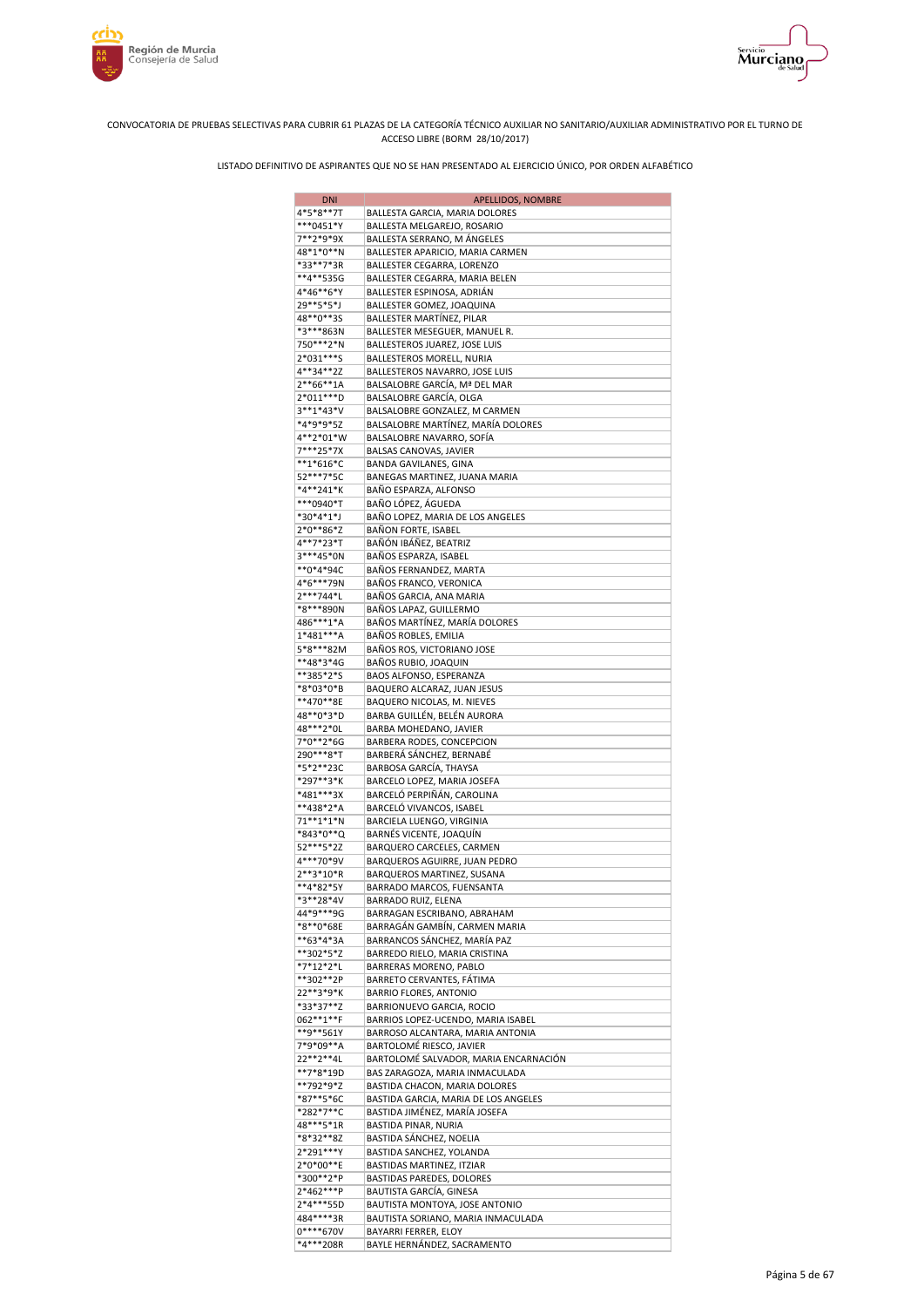



| <b>DNI</b>             | <b>APELLIDOS, NOMBRE</b>                                  |
|------------------------|-----------------------------------------------------------|
| ***19*81M              | BAYÓN GONZÁLEZ, ANGELA                                    |
| 23*7***4J              | BAYONAS BERMUDEZ, AGUSTINA MARIA                          |
| 23***2*8X              | BAYONAS HERNANDEZ, ALICIA                                 |
| 7*0**0*8B              | BEDMAR VIDAL, ANDRES                                      |
| 775***4*B              | BÉJAR DUQUE, RESURRECCIÓN                                 |
| *4*0**80D              | BELANDO BELANDO, MARIA DEL CARMEN                         |
| *861**2*W              | BELANDO GIRON, MARIA                                      |
| *247***1T              | BELANDO LÓPEZ, CONCEPCIÓN                                 |
| 4*650***D              | BELANDO MANZANERA, ANA MARIA                              |
| 22*7***8L              | BELCHI CAVA, ANA MARIA                                    |
| 528**3**D              | BELCHI FERNANDEZ, ISABEL                                  |
| 4*7**6*1G              | BELCHI GARCIA, JENNIFER                                   |
| *304**6*Z              | BELCHI MARTINEZ, MARIA JOSE                               |
| 2**4*09*X              | BELCHI SANCHEZ, AGUEDA                                    |
| 7**60**9Q              | BELDA AMOROS, ESTEFANIA                                   |
| 77*1***2M              | BELDA PEREZ, JOSEFA                                       |
| 48*0***9P              | BELINCHON GAMBIN, CARLOS                                  |
| 23**9*3*D              | BELIZON ROS, ISABEL MARIA                                 |
| **82*2*7X              | BELMONTE ABELLÁN, NATALIA                                 |
| **052*4*W              | BELMONTE ANDRES, ARANTZAZU                                |
| *7*49*2*A              | BELMONTE CÁRCELES, MARIA DOLORES                          |
| **435**9C              | BELMONTE FERNANDEZ - BALLESTER, FERNANDO                  |
| 7**4**97T              | BELMONTE JIMÉNEZ, ANA MARÍA                               |
| 48*1**2*S              | BELMONTE LUCAS, JESUS                                     |
| 4924****Q              | BELMONTE MARTINEZ, ALICIA                                 |
| 28****79T              | BELMONTE MARTINEZ, CONCEPCION                             |
| *9**649*H              | BELMONTE MAZON, AMELIA                                    |
| 2*4*5**0P              | BELMONTE SANCHEZ, ANA MARIA                               |
| 584***5*S              | BELRARAJ TAIBI, HASNAE                                    |
| 5**0*0*1W              | BELTRAN MARTINEZ, JOSEFA                                  |
| 48*5*3**Y              | BELTRAN MARTINEZ, PABLO                                   |
| 2*00**6*M              | BELTRAN SANCHIZ, JULIA                                    |
| *8652***C              | BELTRÍ NAVARRO, ANA                                       |
| 22*5**0*Y              | BELZUNCE ALFONSO, MARIA                                   |
| 3*810***A              | BENAVENTE RECHE, MARIA DOLORES                            |
| 7***990*S              | BENAVIDES FERNANDEZ, GLORIA                               |
| 4*4*75**Z              | BENEITE ILLAN, TRINIDAD                                   |
| *861**3*N              | BENITO BENITO, MARIA ANGELES                              |
| 1*816***B              | BENITO ENEBRAL, ALFREDO                                   |
| 2*0***69D              | BENITO RIQUELME, MARIA MERCEDES                           |
| 215****5J              | BERCIAL GARCIA, ANA                                       |
| 4****933M              | BERENGUER VALERO, MARIA                                   |
| *7***136W              | BERENGÜI MARTINEZ, CARMEN                                 |
| ***51*22N              | BERISO ARANDA, ENCARNACIÓN                                |
| **7090**L              | BERMEJO IZQUIERDO, LAURA DEL CARMEN                       |
| *84*01**L              | BERMEJO PALAZON, CARMEN MARIA                             |
| *85*42**X              | BERMEJO PEÑARANDA, MACARENA                               |
| *869**6*F              | BERMEJO ROSA, MARINA                                      |
| *849*7**N<br>48**5**6P | BERMUDEZ LOPEZ, MARIA ESTHER<br>BERMÚDEZ MENÁRGUEZ, CELIA |
| **98**72H              | BERMÚDEZ MORALES, Mª ENCARNACIÓN                          |
| 3**0*71*A              | BERNABE ALGUAZAS, ANA MARIA                               |
| **6118**J              | BERNABE ALGUAZAS, LAURA                                   |
| 2*4*52**N              | BERNABE ALONSO, ANTONIA GLORIA                            |
| *8*3*83*H              | BERNABÉ CASANOVA, BEATRIZ                                 |
| **5492**E              | BERNABE LOPEZ, EVA BELEN                                  |
| 4**580**H              | BERNABÉ TABERNERO, REBECA                                 |
| 4**55**5P              | BERNABEU NOGUERA, RAQUEL                                  |
| 74*7***0Z              | BERNABEU PELLUS, ANA MARIA                                |
| **0*31*0F              | BERNAL ALFONSEDA, CARMEN MARIA                            |
| **0*922*A              | BERNAL ANGOSTO, JOSE JAVIER                               |
| *482***3Z              | BERNAL BERNABÉ, MARÍA JOSÉ                                |
| *298***3L              | BERNAL BERNAL, JUAN                                       |
| 48*3**3*X              | BERNAL BLAYA, ALICIA                                      |
| 2904****F              | BERNAL ESTEVE, ISABEL GLORIA                              |
| *85*66**M              | BERNAL FORTE, JAVIER                                      |
| 29*4**5*H              | BERNAL GILAR, MARIA JESUS                                 |
| 2746****T              | BERNAL GOMEZ, ENCARNACION                                 |
| *481**2*V              | BERNAL GRIMA, CÉSAR                                       |
| *298*8**C              | BERNAL GUILLERMO, MARIA MAGDALENA                         |
| 23**3**3Z              | BERNAL LIDÓN, MARÍA DOLORES                               |
| **54**44T              | BERNAL MARIN, JUANA CATALINA                              |
| 2*9**76*M              | BERNAL MARTÍN, ALICIA                                     |
| 4**1*82*N              | BERNAL MENCHÓN, VÍCTOR                                    |
| 2***26*3W              | BERNAL MORELL, ANTONIA                                    |
| **7*7*01A              | BERNAL PEÑALVER, ELENA                                    |
| 4*5***31R<br>2***237*P | BERNAL PEREA, EULALIA                                     |
| 2*4*98**T              | BERNAL PEREZ, ENCARNACION<br>BERNAL RICO, JOSEFA          |
|                        |                                                           |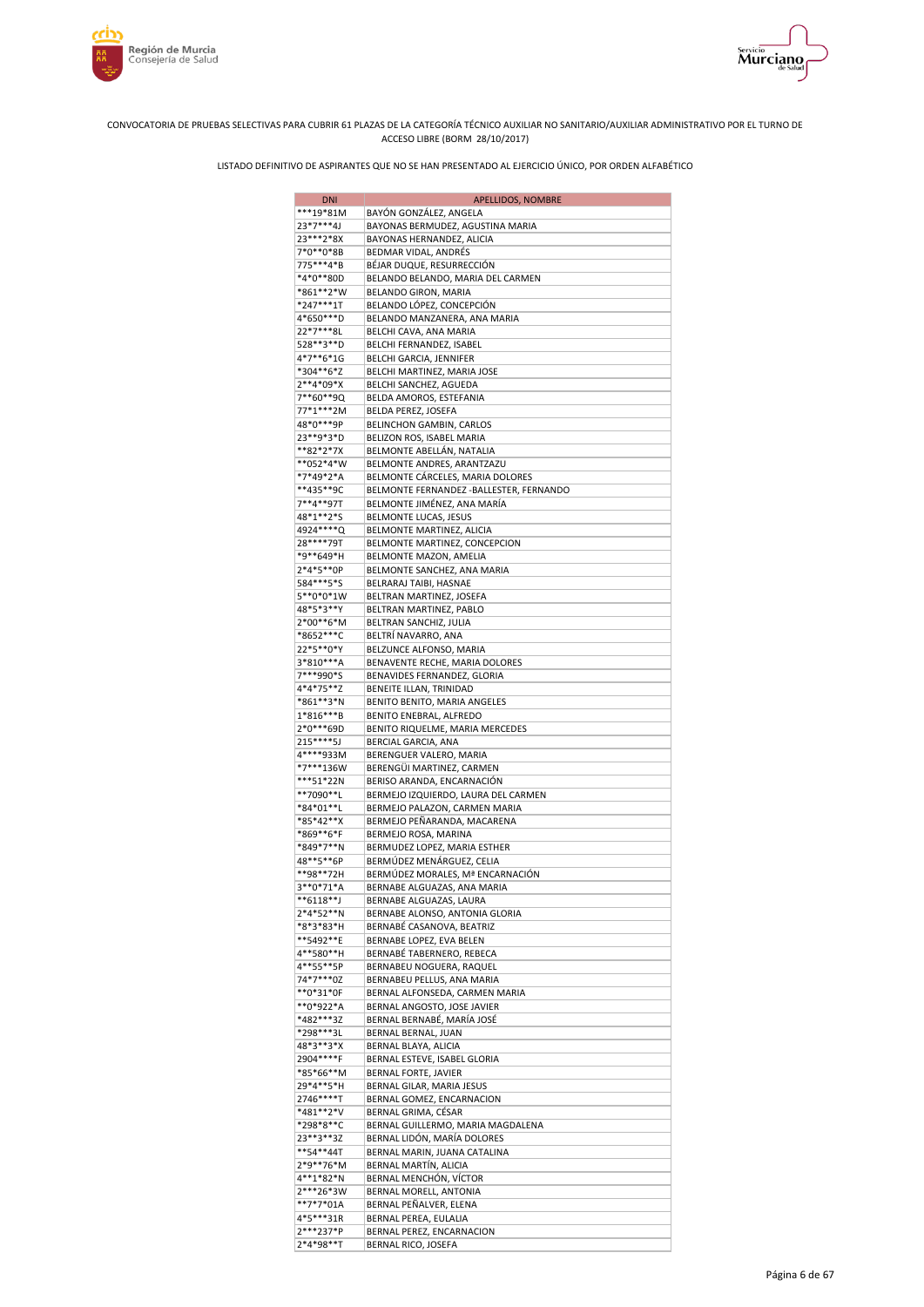



| <b>DNI</b>                | APELLIDOS, NOMBRE                                               |
|---------------------------|-----------------------------------------------------------------|
| *298**7*Y                 | BERNAL ROS, FAUSTINA                                            |
| 5*816***K                 | BERNAL SANCHEZ, MIGUEL ANGEL                                    |
| 2*4***60Z                 | BETANCUR MESIAS, JENNY FERNANDA                                 |
| 230****5H                 | BLANCO GALLO, MARIA AMPARO                                      |
| 2****750Z                 | BLANCO LORENTE, GUILLERMO                                       |
| *8***990J                 | BLANCO MATEO, VIRGINIA                                          |
| $**411**4R$               | BLANCO OJALVO, PATRICIA                                         |
| $4****160T$<br>3*81***3F  | BLAS REDONDO, LUIS SERAFIN                                      |
| *85*6*5*Z                 | BLAYA FAJARDO, BEGOÑA<br>BLAYA PEREZ, ALMUDENA                  |
| *3*12**6K                 | BLAYA QUESADA, LEOVIGILDO                                       |
| ***5407*T                 | BLAYA ROS, CONCEPCIÓN                                           |
| 2**99*8*Z                 | BOBADILLA JIMENEZ, EVA MARIA                                    |
| *57*3*9*G                 | BOCANEGRA PRIETO, JOSÉ LUIS                                     |
| 700***4*X                 | BÓDALO GONZÁLEZ, AINHOA                                         |
| *69*75**E                 | BOLAÑOS MEDINA, SAIRA                                           |
| 5*8*8*3*B                 | BOLARIN ELIAS, TEODORO                                          |
| *85*2**2V                 | BOLUDA GARCIA, MARIA DE LOS ANGELES                             |
| 48**4**2B                 | BOLUDA RODRIGUEZ, ANA                                           |
| 48**3**0J                 | BOLUDA ZAPATA, MARIA JOSE                                       |
| *3***509D                 | BONILLA CARRASCO, JUANA MARÍA                                   |
| 484 *** 2* Q<br>2**6*7*4C | BONILLO PLAYA, JUANA MARI                                       |
| 2*29*4**Z                 | BONILLO SAEZ, MONICA<br>BORGOÑOZ MANZANARES, VERÓNICA           |
| *8**25*9E                 | BORJA CASTRO, CARMEN MARIA                                      |
| *86**30*C                 | BORJA ESPINOSA, JUAN                                            |
| *14*89**L                 | BORONAT GARCIA, MARIA                                           |
| 2*7*28**H                 | BOSCH ALONSO, MARIA GLORIA                                      |
| 09*7***6E                 | BOSQUE POLO, MARIA MERCEDES                                     |
| *4**69*7W                 | BOTIA GOMEZ, MARIA DEL CARMEN                                   |
| *85*02**K                 | BOTIA MATEO, SONIA                                              |
| *850**5*F                 | BOTIA SANCHEZ, EVANGELINA                                       |
| *845*4**A                 | BRANDO BERMEJO, MARIA VIRTUDES                                  |
| 48**3**1A                 | BRAVO MARTÍNEZ, JOSÉ                                            |
| **45**80W                 | BRAVO MARTINEZ, JUAN                                            |
| 4*052***Y<br>34*9***1D    | BRAVO RODRIGUEZ, MARÍA CARMEN<br>BRAVO TURPÍN, JOSEFA           |
| *4**90*4V                 | BRAVO ZAPATA, MARÍA SOLEDAD                                     |
| *3*6*99*W                 | <b>BRENES GUILLEN, LIDIA</b>                                    |
| **0609**R                 | BRENES GUILLEN, MARIA DOLORES                                   |
| 4*518***Y                 | BROCAL HERNANDEZ, ANA ISABEL                                    |
| 3*816***T                 | BROCAL RUIZ, ANA MARIA                                          |
| 75*6***7K                 | BROTONS ROMERA, CRISTINA TERESA                                 |
| **8*44*4G                 | BUENAVISTA FRANCO, BEATRIZ                                      |
| **486*9*J                 | BUENDIA FERNANDEZ, ANA PILAR                                    |
| 4**50**1D                 | BUENDIA RUIZ, ELENA                                             |
| 3**07**6Z<br>*4***130K    | BUENO BUENDÍA, ANA INAMCULADA<br>BUENO CASTILLO, GWENAELLE      |
| ***32*78W                 | BUENO CASTILLO, KIMBERLEY                                       |
| 52***9*3L                 | BUENO GIL, JOSEFA                                               |
| 5**0*56*A                 | BUENO RABADAN, MARI JOSE                                        |
| 7750****Z                 | BUENO ZAPATA, MARIA JOSE                                        |
| 23 **** 82P               | <b>BUIGUES DURAN, BELEN</b>                                     |
| 23*0***1W                 | BUIGUES DURAN, MARIA JOSE                                       |
| 7*7*7**4W                 | BUITRAGO ANGOSTO, ANA MARIA                                     |
| 486***4*F                 | BUITRAGO ARANGO, MARIA CRISTINA                                 |
| 3**9*2*4R                 | BUITRAGO MORCILLO, JUANA                                        |
| 48*8*7**M                 | BUITRAGO PEREZ, ROSA MARIA                                      |
| 7*72**8*R<br>4***97*8D    | BUITRAGO ROLDAN, MARIA JOSE                                     |
| **7*5*68T                 | BUJALDÓN ALONSO, NOELIA<br><b>BUJAN GALLO, CARMEN</b>           |
| 3*8***17C                 | BULLAS NOGUERA, CRISTINA                                        |
| 7*804***Q                 | CAAMAÑO BEDOYA, ADRIAN                                          |
| *8*4*26*P                 | CABALLERO CAMPUZANO, SALVADORA                                  |
| *744**5*N                 | CABALLERO ESCRIBANO, FRANCISCA                                  |
| 4*699***D                 | CABALLERO GIL, MARÍA                                            |
| 7*5***82Y                 | CABALLERO GÓMEZ, MIGUEL ÁNGEL                                   |
| 777****9C                 | CABALLERO MOLINA, ARANTXA                                       |
| 4****673Z                 | CABALLERO QUIRANTES, Mª ÁNGELES                                 |
| *8***647E                 | CABALLERO RODRIGUEZ, ROSENDO                                    |
| **485**4G<br>**6932**B    | CABALLERO SALINAS, MARIA DOLORES<br>CABALLERO SANCHEZ, CRISTINA |
| *83*31**H                 | CABALLERO VERA, ANA                                             |
| *8*4**01Y                 | CABAÑUZ BIARGE, JORGE                                           |
| *745**3*V                 | CABAS CERON, CATALINA                                           |
| *302*3**E                 | CABEZA BLAZQUEZ, CARMEN                                         |
| 71**4**8E                 | CABEZAS FUERTES, VANESA                                         |
| **99**60R                 | CABEZOS ABELLÁN, ROSA MARÍA                                     |
| **97**58A                 | CABEZOS GARCIA, JOAQUIN CARLOS                                  |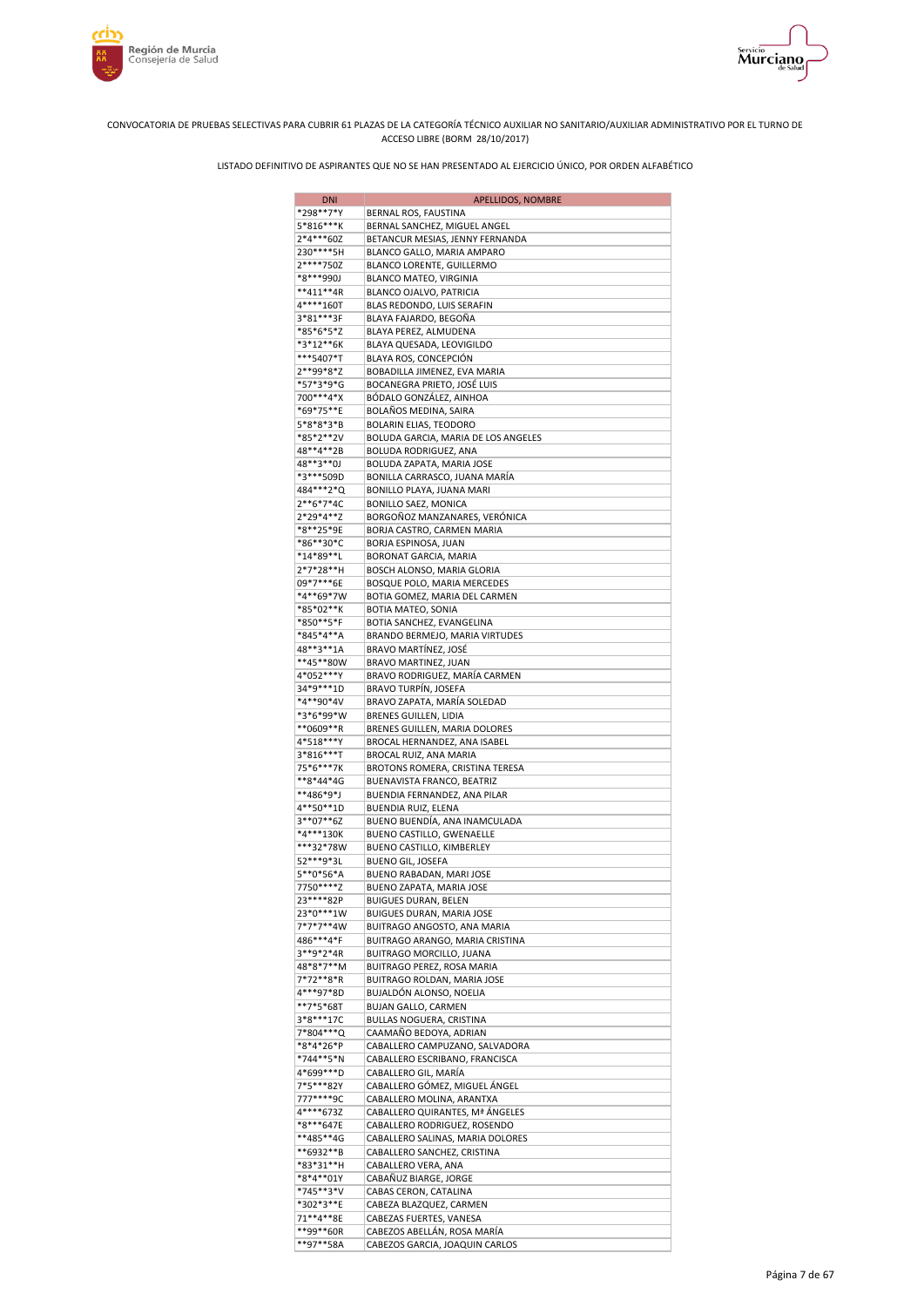



| <b>DNI</b>             | <b>APELLIDOS, NOMBRE</b>                                     |
|------------------------|--------------------------------------------------------------|
| 2**9*08*V              | CABRERA MERLOS, BELEN                                        |
| 2***45*0N              | CABRERA MERLOS, GEMMA                                        |
| **7*7*67G              | CABRERA MUÑOZ, NOELIA                                        |
| *3*57**6H<br>7*126***Y | CÁCERES PRADES, ANTONIO JAVIER<br>CAÍÑA GONZÁLEZ, GERARDO    |
| *8*4*01*V              | CALATAYUD JIMENEZ, SANDRA                                    |
| 3**158**R              | CALDERON MARIN, CLAUDIA                                      |
| 3*8*3**9Z              | CALDERON MAYOR, LAURA                                        |
| *4*32**1G              | CALDERÓN SOGORB, MARIA TERESA                                |
| 4**13*4*A              | CALERO LUNA, MARTA                                           |
| 5****721N              | CALIZ CAMARA, MARIA JOSE                                     |
| *3***214W              | CALLE SANCHEZ, YAIZA MARIA                                   |
| ***94*52V              | CALVENTE MIRAS, GUILLERMO                                    |
| 2*9*9**8R              | CALVENTUS MARTINEZ, MARIA DEL CARMEN                         |
| **7*17*3Y<br>**1773**G | CALVO GÓMEZ, FRANCISCO JOSÉ<br>CALVO GÓMEZ, MARIA DEL CARMEN |
| 2**499**W              | CALVO TORRALBA, ALMA MARÍA                                   |
| *16*76**B              | CALVO VICÉNS, MIGUEL                                         |
| 77**2**9Q              | CAMACHO MARTINEZ, SONIA                                      |
| *84*32**P              | CAMACHO MORCILLO, MARÍA ESPERANZA                            |
| 34**06**A              | CAMARA ALONSO, MARIA DEL CARMEN                              |
| 7*5*1**3G              | CÁMARA RODRÍGUEZ, NATALIA                                    |
| **5*946*W              | CÁMARA SÁNCHEZ, PORFIRIO JOSÉ                                |
| **9**558L              | CAMBERO GUILLÉN, PRISCILA                                    |
| *2*70**1Q              | CAMPILLO CONESA, JOSE ANTONIO                                |
| 4***027*P              | CAMPILLO GARCIA, ANTONIO                                     |
| 4*4*10**E<br>*453**4*L | CAMPILLO JIMÉNEZ, LUCÍA<br>CAMPILLO POVEDA, LARA             |
| 2*479***X              | CAMPILLO SÁNCHEZ, Mª CONCEPCIÓN                              |
| $0*00*5**L$            | CAMPOS CORRALES, CESAR                                       |
| *8**88*2A              | CAMPOS FERNANDEZ, MARÍA CARMEN                               |
| *85**74*M              | CAMPOS JUÁREZ, VICTORIA                                      |
| 4**4*20*G              | CAMPOS PALAZÓN, MARTA                                        |
| *3*6*1*1E              | CAMPOS SEGURA, MARÍA DEL CARMEN                              |
| 5**003**T              | CAMPOS TOLEDO, MARIA JESUS                                   |
| *7*13**3T              | CAMPOS VAZQUEZ, ANTONIO                                      |
| 4***487*Y              | CAMPOY CANDEL, NURIA                                         |
| *3**72*0T<br>***9193*R | CAMPOY PINTADO, ALBERTO<br>CAMPUZANO ARENAS, CÉSAR           |
| **938*9*N              | CAMPUZANO MARTÍNEZ, ISABEL                                   |
| *87***77T              | CAMUÑEZ ESPINOSA, M. ANGELES                                 |
| 32*0***3G              | CANDALES QUINTIANA, NOEMI                                    |
| *8*47*2*R              | CANDEL MORALES, MARIA MACARENA                               |
| 7*5**0*6N              | CANDEL SANCHEZ, ANA BELEN                                    |
| 7***05*3T              | CANDEL TORRANO, IVÁN                                         |
| 2***50*2M              | CANDELA MARTINEZ, MARIA DE LOS ANGELES                       |
| 2**95**7B              | CANDELA SANCHEZ, JOSEFA                                      |
| *8**538*V              | CANICIO MARTINEZ, MARIA                                      |
| 44***90*M<br>**5*284*B | CANICIO ZARZA, ALFONSO JOSÉ                                  |
| *304***9G              | CANO ALACID, FRANCISCA<br>CANO BRU, TANIA                    |
| *282***0X              | CANO CAMPILLO, JOAQUIN                                       |
| 22*3**4*H              | CANO CORDOBA, JOAQUINA GABINA                                |
| *2*08**4W              | CANO FERNANDEZ, JOAQUINA                                     |
| 34****26V              | CANO GOMEZ, ANA MARIA                                        |
| *748**4*T              | CANO HERNANDEZ, MANUEL                                       |
| *8*37**3F              | CANO LEAL, ANA                                               |
| *4*25*5*J              | CANO LOPEZ, LAURA                                            |
| *74*39**G<br>27**9**4M | CANO MARTÍNEZ, ANDRES                                        |
| 4**06**8M              | CANO MARTÍNEZ, PEDRO GABRIEL<br>CANO MOLINA, PABLO           |
| *75***84N              | CANO MOLINA, ROCIO                                           |
| 77*3***6W              | CANO MOTOS, ANA MARIA                                        |
| ****6418C              | CANO MUÑOZ, FRANCISCA                                        |
| ***5*493K              | CANO NIETO, CARLOS                                           |
| 4*49**2*W              | CANO ORTIZ, BALTASAR                                         |
| 2**6*94*M              | CANO ROJO, JOSE ÁNGEL                                        |
| $**8*61*4X$            | CANO SANCHEZ, JESÚS                                          |
| *2**86*8W              | CANO SANCHEZ, JOSE ANTONIO                                   |
| 22*7***8L              | CANO SAURA, ANTONIA                                          |
| 4*3**3*3G<br>230*7***X | CANO VALERA, DAVID<br>CANO VIVAS, MARIA DEL MAR              |
| 2*2***55D              | CANOVAS ACOSTA, EULALIA                                      |
| *85***14A              | CÁNOVAS BAÑO, FABIÁN                                         |
| *2**88*8T              | CÁNOVAS BAÑO, JUAN MIGUEL                                    |
| 48*4***1W              | CANOVAS BRAVO, LUIS                                          |
| 23***6*6T              | CÁNOVAS CÁNOVAS, MARIA DOLORES                               |
| 4*4**5*4D              | CÁNOVAS CARRASCO, DANIEL                                     |
| 230***9*D              | CANOVAS CASADO, VICENTE                                      |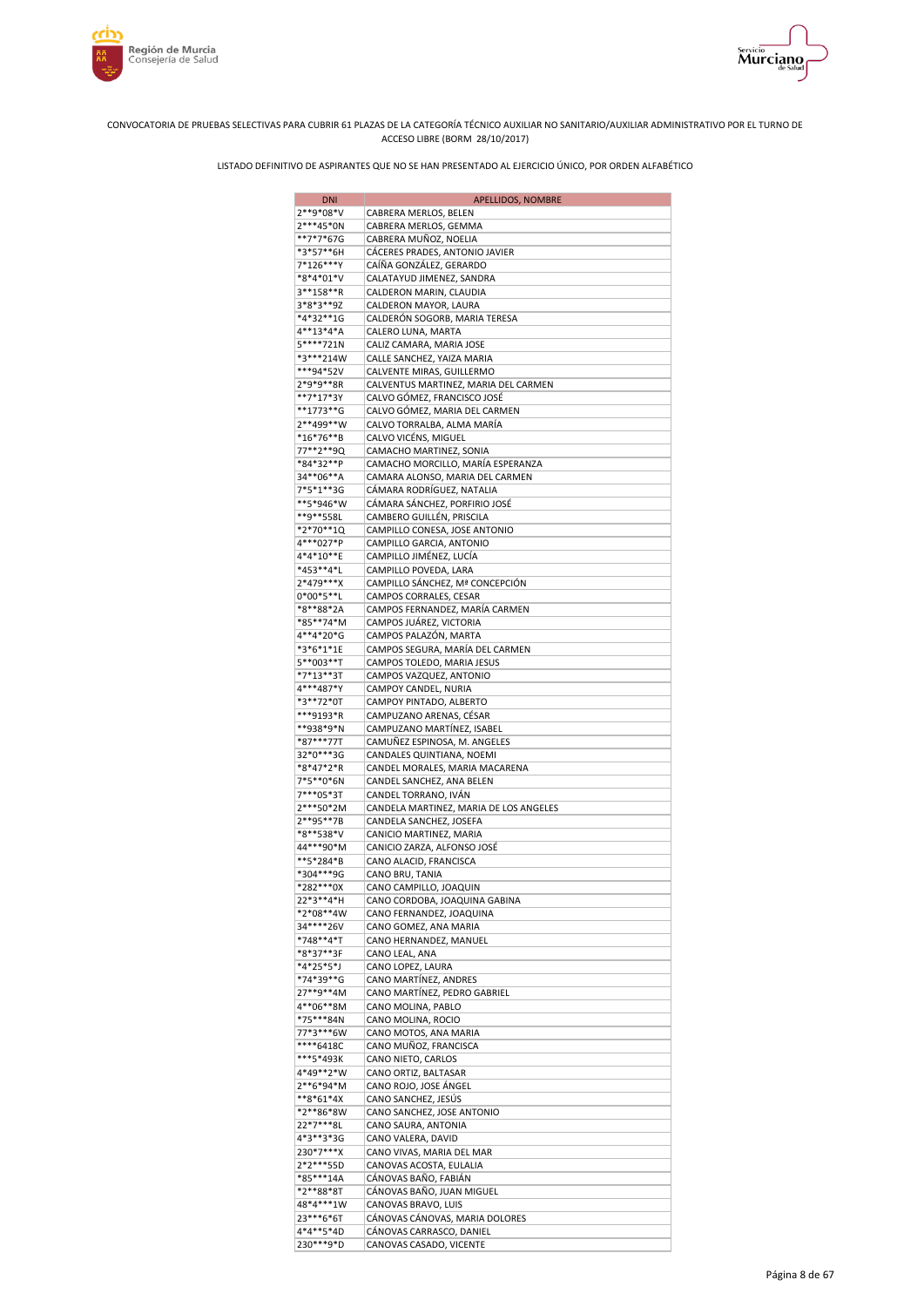



| <b>DNI</b>             | APELLIDOS, NOMBRE                                               |
|------------------------|-----------------------------------------------------------------|
| *8*7**18V              | CÁNOVAS CORBALÁN, ISABEL                                        |
| 48*9***5G              | CANOVAS CORBALAN, REBECA                                        |
| 4***7*88S              | CANOVAS FERNANDEZ, IRENE                                        |
| 2*963***N              | CANOVAS LORENZO, JOSEFA                                         |
| 48*0***9C              | CÁNOVAS MARÍN, SERGIO                                           |
| 485**4**Q              | CÁNOVAS MARTÍNEZ, JUAN JOSÉ                                     |
| 2*4**9*0G<br>*849**9*X | CÁNOVAS MATAS, MARIA ROSA<br>CÁNOVAS MOLINA, RAQUEL             |
| *32***01N              | CÁNOVAS PASCUAL, SONIA                                          |
| 48*5***2Z              | CÁNOVAS PÉREZ, SONIA                                            |
| 22****46T              | CANOVAS PIERNAS, MARIA CONCEPCION                               |
| 48***26*S              | CANOVAS USERO, EUSEBIO                                          |
| 48**8*7*E              | CANTERO FERNANDEZ, MARIA                                        |
| *842***1G              | CANTERO GONZÁLVEZ, ANDRES                                       |
| *863***9C              | CANTERO LÓPEZ, FRANCISCO                                        |
| 48*3**5*M              | CANTERO MARTÍNEZ, DÉBORA                                        |
| *8*62**4K              | CANTERO NAVARRETE, RAQUEL                                       |
| 4*6**3*6R              | CANTO CONESA, MARIA DEL CARMEN                                  |
| *84**3*4M              | CANTÓN ROS, FRANCISCO JAVIER                                    |
| **0**144Q              | CAÑAVATE GAJETE, GUILLERMO                                      |
| *8*2**76L<br>23*6***6Z | CAÑAVATE GARCIA, BEGOÑA<br>CAÑAVATE MARTÍNEZ, ELENA             |
| 4*4*2**8M              | CAÑAVATE MENDEZ, JOSEFA MARIA                                   |
| ***5202*Q              | CAÑAVERAS OLIVER, SALVADOR                                      |
| *3***076C              | CAÑELLAS GALLARDO, FRANCISCA ISABEL                             |
| **0**299Z              | CAPARROS ESTEBAN, MARIA                                         |
| *47**2*4G              | CAPARROS MARTINEZ, JESUS VICTOR                                 |
| **4**584P              | CARACENA ALEGRIA, CARMEN                                        |
| 4*42**4*E              | CARAVACA ALMAGRO, MONTSERRAT                                    |
| 48**8*1*B              | CARAVACA ALMAGRO, SANDRA                                        |
| 7**08**8T              | CARAVACA BERNAL, MARI CARMEN                                    |
| *8**284*Y              | CARAVACA GARCÍA, RAFAEL                                         |
| 48***55*X              | CARAVACA GRACIA, JESSICA                                        |
| **482*3*R              | CARAVACA PÉREZ, PURIFICACIÓN                                    |
| *843***3F              | CARAYOL AROCA, JOSE MARIA                                       |
| *865***8T<br>52*1**4*Z | CARBONELL AGUIRRE, INES<br>CARBONELL FOULQUIE, ANA BELEN        |
| *7*48**95              | CARBONERAS MARTÍNEZ, MARÍA                                      |
| 4*76*9**Z              | CARCELÉN MARTÍNEZ, ANA ESPERANZA                                |
| *851**0*Z              | CARCELES ALCAZAR, SUSANA                                        |
| *9*83**7X              | CARCELES BUENO, CRISTINIA                                       |
| *8*47*7*D              | CARCELES BUENO, PEDRO                                           |
| *85*48**Q              | CÁRCELES GONZÁLEZ, ROSA Mª                                      |
| 34**8**3X              | CARCELES LLANES, JOSE JAVIER                                    |
| 3**08**7X              | CARCELES MORA, FRANCISCO JOSE                                   |
| 4*6*7**4K              | CARCELES NOGUERA, ELISABET                                      |
| 52*0***8B<br>****1002D | CARCELES PARRA, JUAN<br>CARCELES PLAZA, ALICIA                  |
| ***0*359J              | CARDENAS RODRIGUEZ, JOSE MANUEL                                 |
| 2*49**4*K              | CARDONA NUTZ, KARIN                                             |
| *34***22K              | CARIDE SELVA, MARÍA AMPARO                                      |
| 77*2***1H              | CARMONA ABRIL, MARAVILLAS ALICIA                                |
| 48****17H              | CARMONA ALBENTOSA, MARIA                                        |
| 22 *** 50 *R           | CARMONA CARO, EVA MARÍA                                         |
| **7*975*S              | CARMONA HERNANDEZ, Mª DOLORES                                   |
| *302***0P              | CARMONA MARTINEZ, SABRINA                                       |
| *756***4Z              | CARMONA OLIVER, ISABEL MARIA                                    |
| 51*9**7*R              | CARO CALVO, MARTA                                               |
| *3*53**6W<br>2**7**71E | CARO GARCIA, JUAN MANUEL<br>CARPENA GARCIA, JESUS               |
| *90*33**X              | CARPENA PUCHE, IVÁN                                             |
| *2*9**29V              | CARPENA VALVERDE, MARÍA                                         |
| 7*5**32*S              | CARPENA VELANDRINO, MARIA JOSEFA                                |
| ***43*71P              | CARPIO NICOLAS, GEMA                                            |
| 48**3**2D              | CARPIO NICOLAS, MARINA                                          |
| **06**42T              | CARRASCO BARBERO, ALEJANDRO                                     |
| 4**4*50*P              | CARRASCO CLEMENTE, ISABEL                                       |
| **8479**B              | CARRASCO CLEMENTE, JUAN ANTONIO                                 |
| $2**7*1*1X$            | CARRASCO ESTEBAN, ANGLE                                         |
| **5*0*99Q              | CARRASCO GARCÍA, JOSÉ MARÍA                                     |
| 7*5***38B              | CARRASCO GARCIA, MARIA MANUELA                                  |
| 5**0*88*G<br>*4***485K | CARRASCO SARABIA, MARIA ISABEL<br>CARREÑO DE LA ASUNCIÓN, LUCIA |
| 229 *** 3* C           | CARREÑO MELON, MARIA DE LAS MERCEDE                             |
| $2**6*5*2M$            | CARREÑO RUIZ, ROSARIO                                           |
| 2*29*9**S              | CARRETERO GOMEZ, JOSE ANTONIO                                   |
| *3**94*7H              | CARRETERO GOMEZ, RUBEN                                          |
| *47**07*D              | CARRILERO SERVELLERA, MERCEDES                                  |
| *48*11**P              | CARRILERO TOMAS, MARIA JOSE                                     |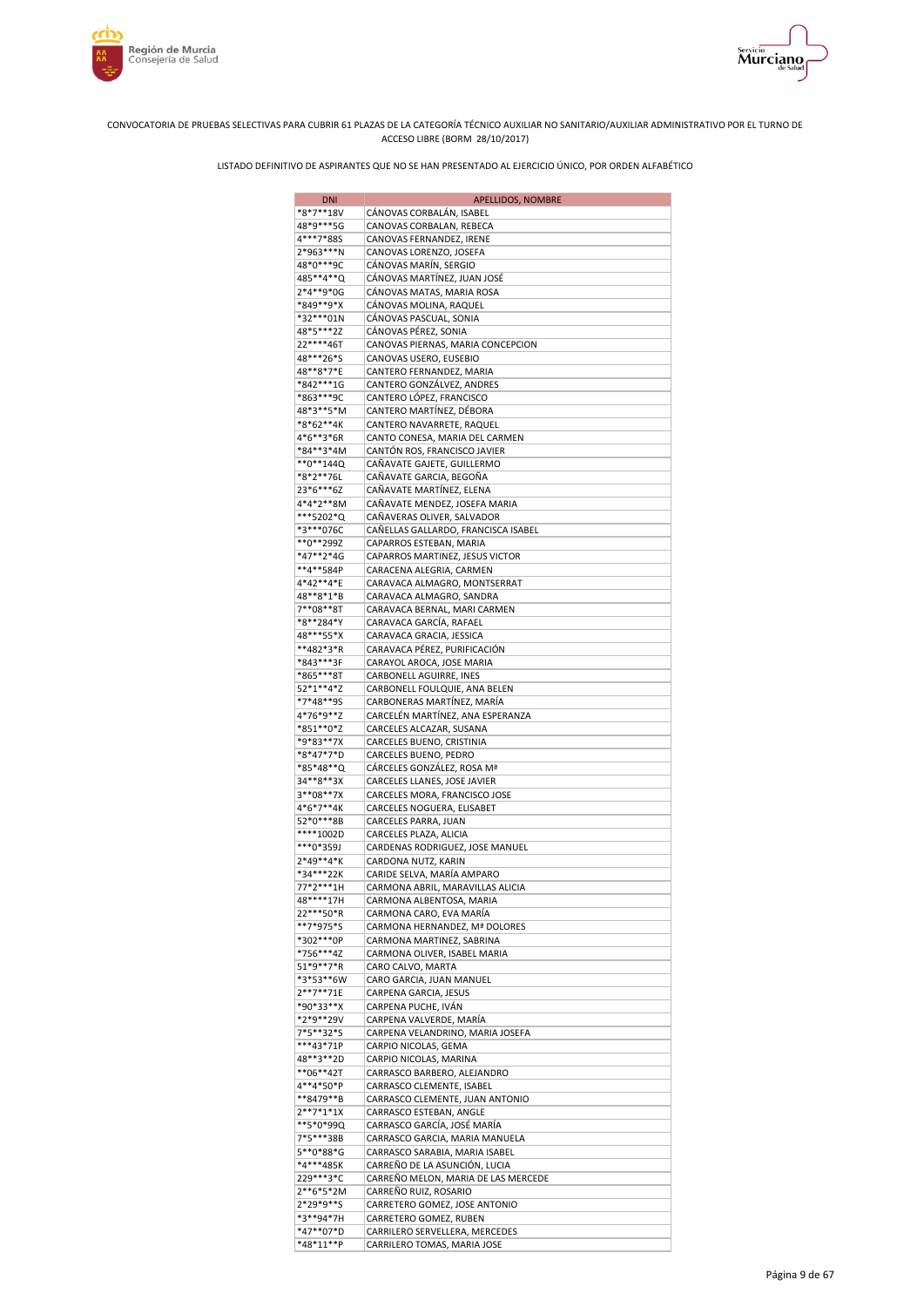



| <b>DNI</b>             | APELLIDOS, NOMBRE                                                 |
|------------------------|-------------------------------------------------------------------|
| 4*3*47**Y              | CARRILLO ALEDO, MANUEL                                            |
| 48*0***5Z              | CARRILLO BAÑOS, ANTONIA                                           |
| 4***64*6H<br>**5*523*J | CARRILLO BENÍTEZ, MIRIAN<br>CARRILLO CARRASCO, ASCENSION          |
| 48***8*0Z              | CARRILLO GALVEZ, LIDIA                                            |
| **8**648T              | CARRILLO GARRIDO, SONIA                                           |
| 485***4*R              | CARRILLO LEÓN, MARÍA                                              |
| 2**2*6*9C              | CARRILLO LOPEZ, CRISTINA ANGELA                                   |
| 27*8***3J              | CARRILLO LOPEZ, MARIA JESUS                                       |
| *7**73*7B              | CARRILLO LOPEZ, PEDRO                                             |
| *3*1*43*S<br>**6328**R | CARRILLO MARTINEZ, ANGELA<br>CARRILLO MIÑANO, VICTORIA            |
| 4**2*61*E              | CARRILLO MONDÉJAR, JOSÉ                                           |
| **4*33*6L              | CARRILLO PIÑERA, JUANA MARÍA                                      |
| *8**46*6H              | CARRILLO TERUEL, FRANCISCO                                        |
| 77*2***2K              | CARRILLO TURPIN, JESUS FERNANDO                                   |
| 3*8**1*9K              | CARRILLO VARGAS, MARIA LUISA                                      |
| 348*2***R              | CARRION ALEGRIA, CARMEN MARIA                                     |
| *84**80*Q<br>*75***54Z | CARRION DELEGIDOS, ROSA<br>CARRIÓN GARCÍA, JOSEFA                 |
| *2**80*3D              | CARRIÓN GARCÍA, PILAR YOLANDA                                     |
| 34*3***2J              | CARRION HUERTAS, BIENVENIDA                                       |
| *3**98*6A              | CARRION NIETO, MARIA DOLORES                                      |
| 4*0**4*2P              | CARRION PARDO, SILVIA                                             |
| 348***5*B              | CARRIÓN PUCHE, FRANCISCO                                          |
| *8*7**01M              | CARRIÓN SEVILLA, DIANA                                            |
| *845**9*H<br>*868***4W | CARTAGENA ALARCON, MARIA DE LOS ANGELES                           |
| 2*477***W              | CARTAGENA MATEO, YOLANDA<br>CARTAGENA VERA, ISABEL                |
| 48*1***55              | CARTAGENA VERA, LEONOR PILAR                                      |
| *4**44*0W              | CARUANA ROMERO, VICENTE JAVIER                                    |
| 4*5**5*6S              | CASALINS ZARAGOZA, CARMEN VICTORIA                                |
| *863**0*E              | CASALINS ZARAGOZA, JOSE MARIA                                     |
| $2**464**X$            | CASANOVA MARTINEZ, CATALINA ANA                                   |
| 2**45**8W<br>77*2***0X | CASAS AGUILAR, JESUS                                              |
| 27*6***1X              | CASAS GARCIA, ANTONIA MARIA<br>CASAS SANZCHEZ, ANTONIO            |
| *7**9*16D              | CASCALES AMAT, ASUNCIÓN                                           |
| **78*1*3F              | CASCALES CEREZO, JUAN FRANCISCO                                   |
| **808*3*R              | CASCALES COSTA, MARÍA JOSEFA                                      |
| *28***14K              | CASCALES GARCIA, Mª CARMEN                                        |
| *8**43*9L              | CASCALES MELGAR, ALEJANDRO                                        |
| 48**9*4*B<br>*84*12**E | CASCALES MELGAR, DANIEL                                           |
| *8*5**81N              | CASCALES MOMPEÁN, MARÍA ELENA<br>CASCALES NICOLAS, INMACULADA     |
| 4*5**56*W              | CASCALES ZARZUELO, ANA                                            |
| **3**891Z              | CASES GARCIA, ALEJANDRO                                           |
| *84***91C              | CASTAÑO HERNANDEZ, MARIA TERESA                                   |
| $1***1***36P$          | CASTAÑO MARTINEZ, LOURDES                                         |
| **81**83K<br>7****862M | CASTAÑO MARTINEZ, Mª CARMEN                                       |
| 4**2*1*7C              | CASTAÑO MARTINEZ, MARIA NIEVES<br>CASTAÑO ROMERO, TERESA DE JESÚS |
| $**4*4*34G$            | CASTAÑO RUIZ, SEBASTIAN                                           |
| 7*7***49Y              | CASTEJÓN GÓMEZ, LAURA                                             |
| 7**7*85*K              | CASTEJON LAJARA, JAVIER FRANCISCO                                 |
| **648*3*F              | CASTEJON MARIN, NOELIA                                            |
| **0*40*9B<br>4*6*3**2G | CASTEJÓN MARTÍNEZ, LUCÍA                                          |
| *47**49*K              | CASTEJON PALAZON, JAVIER<br>CASTEJON RIQUELME, FRANCISCO          |
| *29***13W              | CASTELL ALFANJARIN, ANA ISABEL                                    |
| **0*993*R              | CASTELLANO SERRANO, ALMUDENA                                      |
| *39*7*1*W              | CASTELLANO SERRANO, ANGELA                                        |
| 27***3*5J              | CASTELLANOS RUIZ, MARIA FUENSANTA                                 |
| 52*1***3K              | CASTELLAR GARCIA, EVA MARIA                                       |
| *1**96*1N<br>*84*68**T | CASTELLÓ MUÑOZ, MARIA JOSÉ<br>CASTILLO AMOROS, JOSE FRANCISCO     |
| 777***8*B              | CASTILLO FERNANDEZ, ANA BELÉN                                     |
| *7*0**66H              | CASTILLO FERNANDEZ, MARIA DOLORES                                 |
| *479**5*V              | CASTILLO FRUTOS, ALICIA                                           |
| *481***8W              | CASTILLO LARROCA, YOLANDA MARIA                                   |
| 4*650***H              | CASTILLO LUCAS, AARON                                             |
| **272**3Z              | CASTILLO MANCHÓN, MAGDALENA INMACULADA                            |
| *848*6**R<br>4*61**3*A | CASTILLO MARTINEZ, LAURA                                          |
| 4***60*1N              | CASTILLO MURCIA, CRISTINA<br>CASTILLO PÉREZ, CRISTOPHER           |
| *2*6*88*J              | CASTILLO RUIZ, FRANCISCA                                          |
| **078*3*X              | CASTILLO VIZCAÍNO, GEMA                                           |
| $*42*67**R$            | CASTRO BOLIVAR, EMILIO JOSE                                       |
| *8*1**52J              | CASTRO GARNES, JOAQUIN                                            |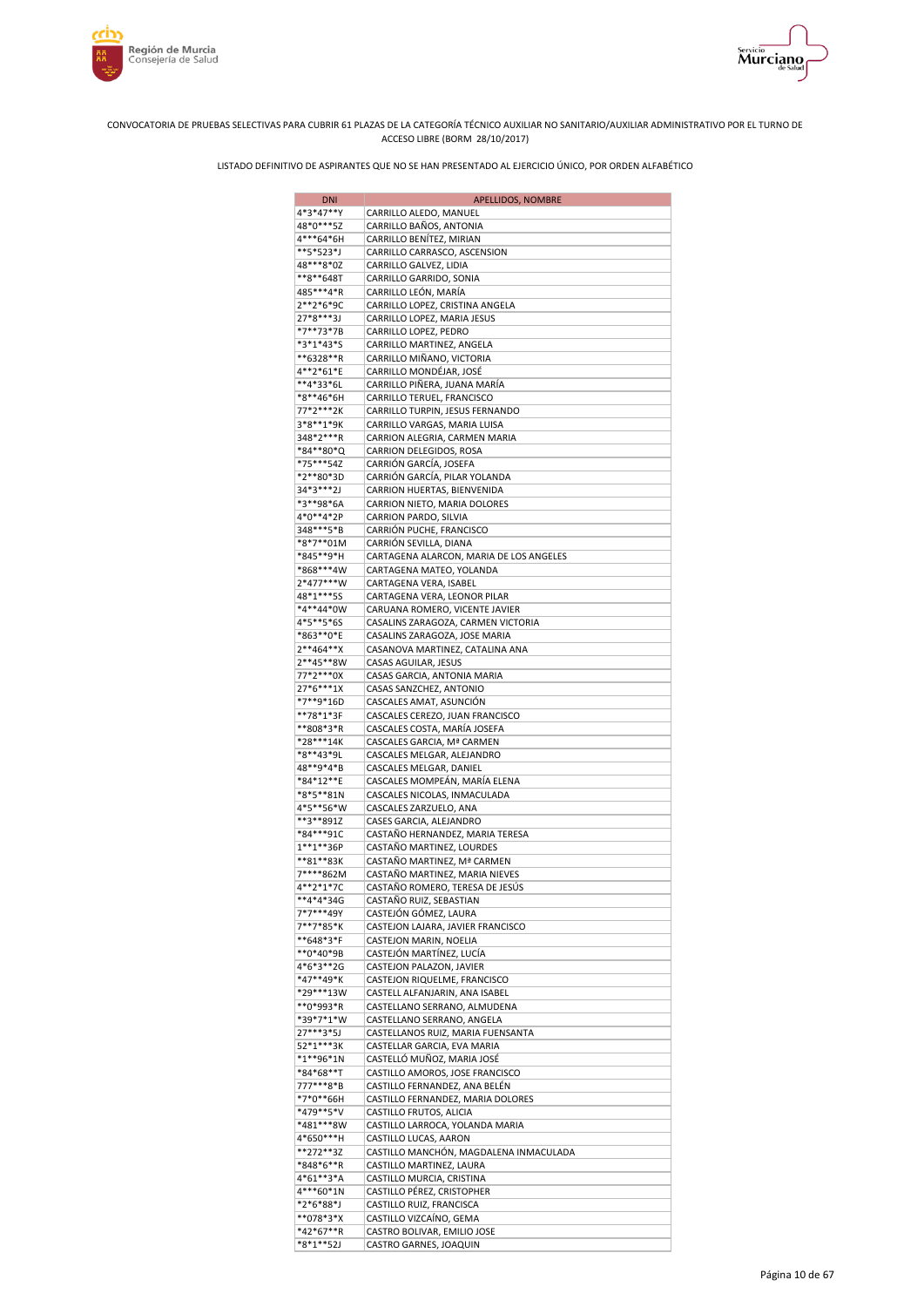



| <b>DNI</b>               | APELLIDOS, NOMBRE                                         |
|--------------------------|-----------------------------------------------------------|
| 1*4*36**W                | CASTRO ROBLES, JOSE MARIA                                 |
| *3017***C                | CASTROVERDE FERNÁNDEZ, BLANCA                             |
| 4*8**67*C<br>**6**370P   | CATALAN PEREZ, MARIA ENCARNACION                          |
| 48*3**2*N                | CAVA HERNANDEZ, JOSEFA<br>CAVA MUNUERA, SAMANTA           |
| 4854****X                | CAVA PASCUAL, SARA CRISTINA                               |
| 48****33R                | CAVA SORIA, INMACULADA                                    |
| *324*5**P                | CAYUELA AGUILAR, MARIA EUGENIA                            |
| 23**1**5M                | CAYUELA GIL, JUANA MARIA                                  |
| 2**9**36D                | CAYUELA LOZANO, JESICA                                    |
| **96**67P                | CAYUELA MONTORO, FELIPE                                   |
| 2****018B                | CAYUELA PEDREÑO, JUAN CARLOS                              |
| 7***79*7V<br>34*0**5*S   | CAYUELA PEREZ, ROSARIO<br>CAYUELAS ALCAZAR, MARIA ROSARIO |
| 4*6***03G                | CAYUELAS RIQUELME, JENNIFER                               |
| 4***446*V                | CAYUELAS RODRIGUEZ, NOELIA                                |
| 4*5*99**X                | CEBALLOS MARTINEZ, LAURA                                  |
| *304**5*L                | CEBALLOS-ZÚÑIGA RAMÓN, ALBERTO                            |
| 4*658***A                | CEBRIÁN MARTÍNEZ, Mª CARMEN                               |
| 2*0***71M                | CECILIA LOPEZ, ASUNCION                                   |
| 290 **** 0G<br>*96**27*T | CECILIA LOPEZ, SERGIO                                     |
| 2**8*81*X                | CEDEÑO PICO, JANETH ELIZABETH<br>CEGARRA AZNAR, SILVIA    |
| *3*1*0*3M                | CEGARRA CARACENA, CARMELO                                 |
| 2**1*09*Y                | CEGARRA CARACENA, CELIA                                   |
| $2***01*4A$              | CEGARRA SOTO, MARÍA JOSE                                  |
| **9*842*N                | CELADA MATEOS, LEONOR                                     |
| 29***0*6F                | CELDA MOLLA, NURIA                                        |
| *3**193*A                | CELDRAN ESPIN, YESICA                                     |
| ***1244*N                | CELDRAN GALLEGO, MARIA VICTORIA                           |
| *48*2*9*A                | CELDRÁN GÓMEZ, MARÍA JOSÉ                                 |
| 2*9**32*F<br>2**0*68*W   | CELDRAN HEREDIA, MARIA JOSE                               |
| 7***42*0B                | CELDRAN HERNANDEZ, OBDULIA<br>CELDRAN MARTINEZ, JUAN      |
| **3*1*78R                | CELDRAN MUNUERA, AIDA MARIA                               |
| 3*7***54C                | CELDRAN PEREZ, M FUENSANTA                                |
| $0*276***C$              | CEPEDA TORRIJOS, MARIA AZAHARA                            |
| 2*2*20**E                | CERDÁ MARÍN, PEDRO ANTONIO                                |
| *850**9*F                | CEREZO CARRILLO, JOSE ANTONIO                             |
| 3*799***T                | CEREZO MARTINEZ, MARÍA TERESA                             |
| 4*5***52R                | CERMEÑO GOMEZ, CARMEN MARIA                               |
| 230****9K<br>4****505Q   | CERRO PITERA, MARTA<br>CERVANTES ABENZA, MARIA            |
| *8***738F                | CERVANTES ABENZA, NATACHA                                 |
| ***37*04F                | CERVANTES CASTILLO, MARIA DOLORES                         |
| *3*63**3H                | CERVANTES MARÍN, LORENA                                   |
| *30*93**P                | CERVANTES OLIVARES, MANUEL                                |
| 348**5**S                | CERVERA VICENT, LUISA                                     |
| *7*79**6R                | CESPEDES CHILLERON, ELADIO                                |
| 22*8***4V                | CESPEDES MENDEZ, MARIA DOLORES                            |
| 7***7*47T<br>$*7***317W$ | CHACÓN PACO, ANTONIA                                      |
| **8**266Q                | CHACON REQUENA, MARIA DOLORES<br>CHACON SALINAS, LUISA    |
| *88**8*2C                | CHAFINO VIDAL, NOELIA                                     |
| **5**655P                | CHAVES GALLEGO, MARIO                                     |
| 4*59**9*L                | CHAVES GALLEGO, MARTA                                     |
| 3***63*6R                | CHELSO SATOCA, PAULA                                      |
| 4**64**1H                | CHICANO RIQUELME, JOSÉ MANUEL                             |
| *7**710*K                | CHICO FERNÁNDEZ, PEDRO                                    |
| 49***55*H                | CHICO LISÓN, ALONSO JAVIER                                |
| **7*396*C<br>*843***8A   | CHICO PEREZ, NOELIA                                       |
| *757***9T                | CHICO SOTO, JAVIER<br>CHIPANTIZA TENORIO, JESSENIA        |
| 29*7**4*M                | CHIRLAQUE LOPEZ, ANGEL                                    |
| *3*39**6S                | CHUECOS SEGURA, ANA MARIA                                 |
| **2*9*05Z                | CHUECOS SEGURA, MARIA CARMEN                              |
| *84**9*2G                | CHUMILLA JUAN, AARON                                      |
| **6**384K                | CILLER GARCIA, MARÍA DEL CARMEN                           |
| *571**8*G                | CINTAS CASANOVA, TANIA                                    |
| *674*7**X                | CIUTAD MARTIN, MIGUEL                                     |
| *301**7*Q                | CIVIDANES REYES, MARIA JOSÉ                               |
| *74*1*4*S<br>3*801***S   | CLARES COLL, JUAN JOSE<br>CLARES COLL, MARIA ANGELES      |
| 3**1*56*R                | CLARES GALIANO, DANIEL                                    |
| 3***55*1R                | CLARES GALIANO, JOAQUIN                                   |
| 48***5*5Z                | CLARES SANZ, ANA                                          |
| 3***67*4G                | CLARES TUDELA, MARIA DOLORES                              |
| *74***15E                | CLAROS FERNANDEZ, EMILIA MARIA                            |
| 48*9***4X                | CLEMENTE BALLESTER, MARÍA DEL ROCÍO                       |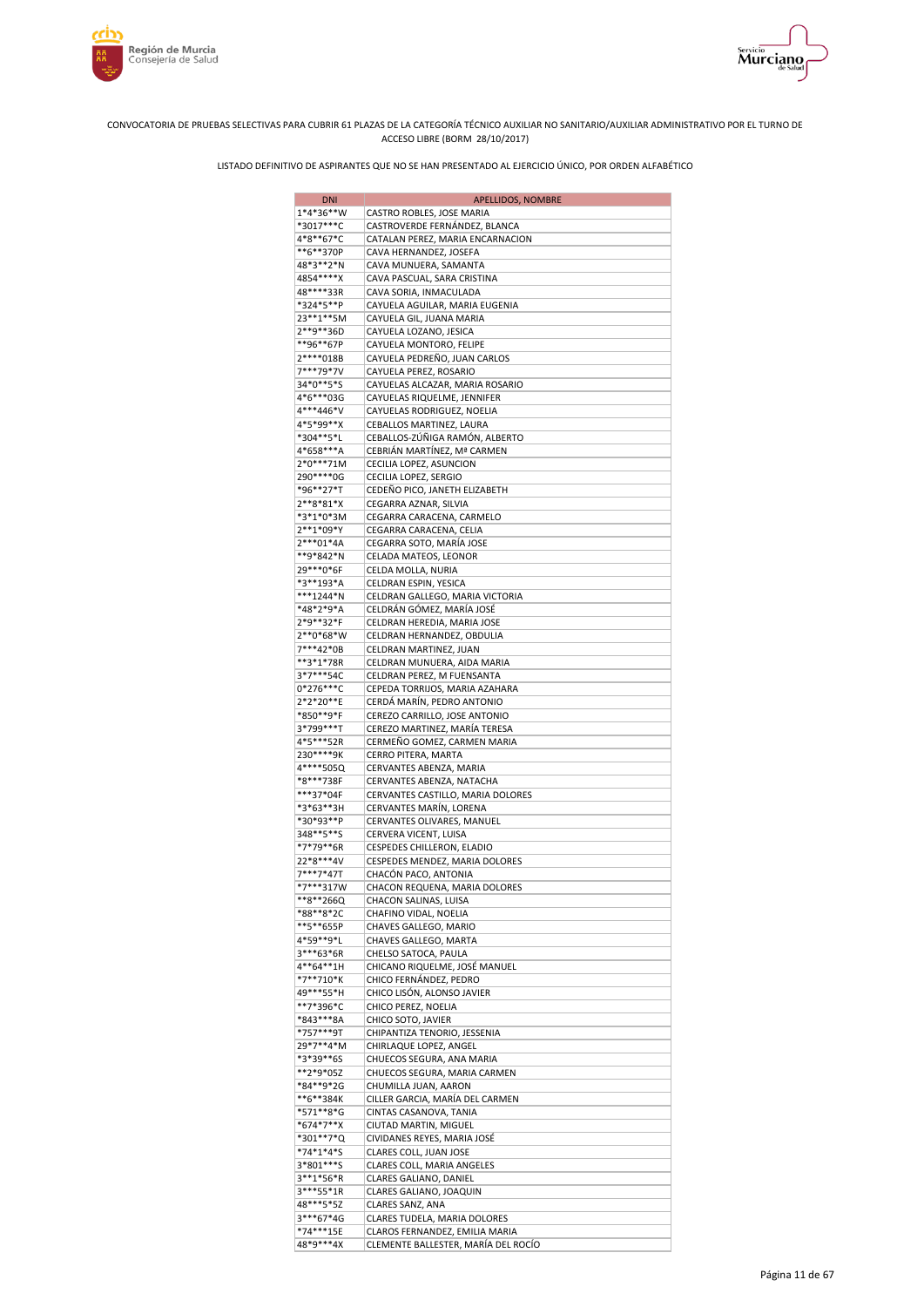



| <b>DNI</b>               | APELLIDOS, NOMBRE                                           |
|--------------------------|-------------------------------------------------------------|
| *8**31*3J                | CLEMENTE BAÑOS, JOSE ÁNGEL                                  |
| 34*3***0M                | CLEMENTE CAMPILLO, FRANCISCA                                |
| *7**9*02M<br>**2*12*5M   | CLEMENTE CARRERAS, JOSEFA<br>CLEMENTE DIAZ, MARIA LUISA     |
| 4****704T                | CLEMENTE FIGUEIRA, NICOLÁS                                  |
| *8***555Q                | CLEMENTE LÓPEZ, NOEMÍ                                       |
| ***30*95R                | CLEMENTE MÉNDEZ, SEBASTIÁN DAVID                            |
| *3*24**4S                | CLEMENTE MONDEJAR, ESTEBAN                                  |
| $**0**464F$              | CLEMENTE MUÑOZ, IRIA                                        |
| *3*4**54J                | CLEMONT PEREZ, MARÍA JOSE                                   |
| *9*75**0B                | CLEMOR SORIANO, MINERVA JOSÉ                                |
| 25*2***5W<br>$*151***9Z$ | CLIMENT LLORCA, JOSE FRANCISCO<br>COBAS FERRANDIZ, ARACELI  |
| 4*649***M                | COLL NAVARRO, JESSICA                                       |
| **076**8H                | COLLADO GONZALEZ, JUAN MANUEL                               |
| *293*9**J                | COLLADO SEIJAS, MARIA TRINIDAD                              |
| 4*51**8*V                | COLLADOS SÁNCHEZ, JOSEFA                                    |
| 4**041**J                | COLLADOS VIVO, CAROLINA                                     |
| 4*392***J                | COLLADOS VIVO, JUANA MARIA                                  |
| *4**146*J<br>7**736**J   | CONDE CID, SILVIA<br>CONEJERO FERRI, MARIA DEL CARMEN       |
| 2*074***V                | CONEJERO FERRI, MARIA JOSE                                  |
| 2*0***42X                | CONEJERO FERRIZ, FRANCISCA                                  |
| *481***95                | CONEJERO ZAMORANO, INMACULADA                               |
| 22*8**7*Q                | CONESA CERDAN, ENCARNACION MARIA                            |
| *2*78**3H                | CONESA CONESA, EULALIA                                      |
| 2*99**7*G                | CONESA GARCIA, Mª JOSE                                      |
| 2**8*09*C<br>*30*22**Z   | CONESA LOPEZ, MARIA AGUEDA<br>CONESA LORCA, MARCELO         |
| *3*2**19F                | CONESA MARIN, FRANCISCO JAVIER                              |
| $23*1***1J$              | CONESA MARÍN, MARÍA DEL MAR                                 |
| $2*0*7**4K$              | CONESA MEROÑO, GUILLERMINA CARMEN                           |
| 484***9*Q                | CONESA MORALES, ENCARNACIÓN MARIA                           |
| *3***879L                | CONESA NORTE, MARIA DEL MAR                                 |
| 34*3***1C                | CONESA PARRILLA, INMACULADA                                 |
| *2**59*2A                | CONESA ROCA, INMACULADA                                     |
| *4*2*38*S<br>**9863**M   | CONESA ROMERO, REBECA                                       |
| *84***12N                | CONESA VAILLO, NATIVIDAD<br>CONTRERAS ABENZA, ENCARNA MARIA |
| **4*29*2E                | CONTRERAS CUTILLAS, NOELIA CONSOLACION                      |
| *3**48*6D                | CONTRERAS GARCIA, Mª CARMEN                                 |
| 48*4***2Y                | CONTRERAS GARRIDO, SONIA                                    |
| *9**6*12S                | CONTRERAS ILLÁN, JAVIER                                     |
| **8*93*4E                | CONTRERAS LÓPEZ, M CARMEN                                   |
| **0*004*M                | CONTRERAS LORENTE, DOLORES                                  |
| *8*94*7*N<br>**636**6F   | CONTRERAS MARTINEZ, ENCARNACION<br>CONTRERAS MARTINEZ, SARA |
| 48*9***6R                | CONTRERAS MORENO, DOLORES                                   |
| 3***41*9M                | CONTRERAS NAVARRO, MARIA PILAR                              |
| 484**9**W                | CONTRERAS ORTIZ, ANGEL                                      |
| 23*4***6Z                | CONTRERAS ROJO, MARIA                                       |
| 3*8*6**5A                | CONTRERAS SANCHEZ, MARIA DOLORES                            |
| 493***4*M                | CONTRERAS TORRES, BEATRIZ                                   |
| 4**3*4*4F                | CONTRERAS VICENTE, CARLOS                                   |
| **2**552K<br>*7**85*6B   | CORBALAN CHUECOS, LEONOR<br>CORBALÁN DE PACO, PABLO         |
| *8*1*17*Z                | CORBALAN ESPIN, ANTONIO JOSE                                |
| **5624**F                | CORBALAN FERNANDEZ, MAGDALENA                               |
| 4*477***Z                | CORBALÁN PINAR, ANTONIO                                     |
| 2*987***H                | CORDERO FURIÓ, MARIA DEL CARMEN                             |
| 25*9***40                | CÓRDOBA ARJONA, INMACULADA                                  |
| **5*78*8N                | CÓRDOBA GARCÍA, JESSICA                                     |
| **855*7*W<br>****7628Y   | CORDOVA CEDEÑO, MARIVIK KATHERINE<br>CORONA CUESTA, ISMAEL  |
| **52**52S                | CORRAL MARTÍNEZ, CARMEN                                     |
| *3***395Y                | CORREAS GINER, MICAELA                                      |
| *7**51*7D                | CORREDOR RICO, MARIA BELEN                                  |
| 48**0*7*Z                | CORREIA REALISTA, PAULO JORGE                               |
| 34***4*5R                | CORTÉS GONZÁLEZ, MARIA JOSÉ                                 |
| 7*9**0*3Y                | CORTES LOPEZ, MARTA                                         |
| 274 *** 7*L<br>*8*3**33A | CORTÉS SÁNCHEZ, ANTONIO                                     |
| *305**9*L                | CORTÉS SANTIAGO, NOEMI<br>CORTIJO FERNÁNDEZ, FRANCISCO      |
| *329***4Y                | CORTIJOS FLECHER, SONIA                                     |
| 2*277***H                | COSTA BALLESTA, SOLEDAD MARIA                               |
| **835**3K                | COSTA DUARTE, JUAN MANUEL                                   |
| *480*0**Z                | COSTA GONZALEZ, Mª ANGELES                                  |
| 22***4*6V                | COSTA JIMÉNEZ, VICENTE                                      |
| 4***46*6D                | COSTA RAMIREZ, MARIA DEL ROCIO                              |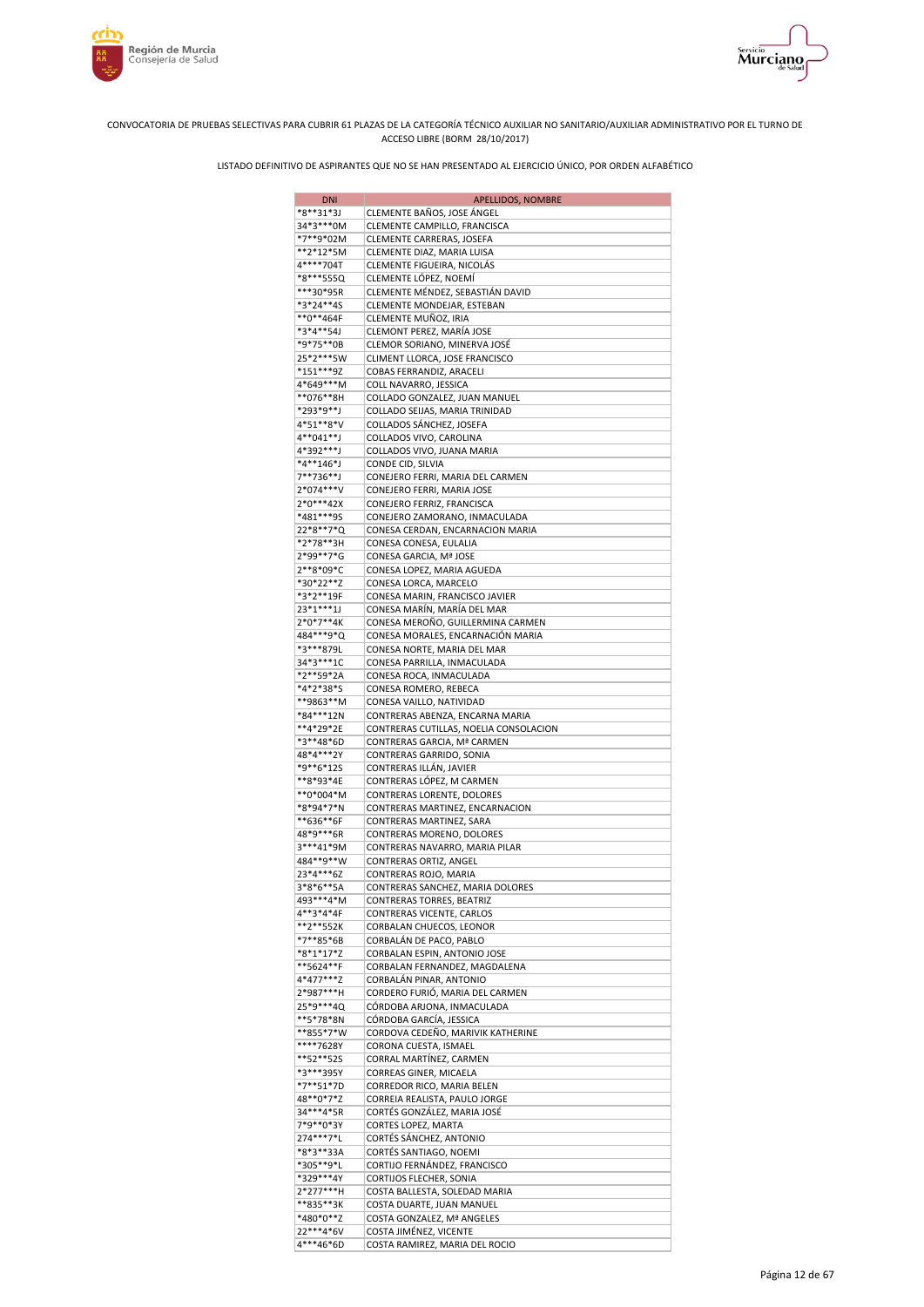



| <b>DNI</b>             | APELLIDOS, NOMBRE                                                     |
|------------------------|-----------------------------------------------------------------------|
| 4***483*H              | COSTA SAEZ, IRENE                                                     |
| *3***401Y              | COSTA SANDOVAL, EULALIA                                               |
| 266***7*V              | COSTILLA RIVERO, ALEJANDRA VALERIA                                    |
| 4**9*0*2F<br>4*75*2**P | COTILLAS GUERRERO, MARIA<br>CREMADES ESPINOSA, MARIA JOSE             |
| *3**84*9M              | CRESPO GUTIÉRREZ, MARCELA MARÍA                                       |
| *29**01*Y              | CRESPO SANCHEZ, ASCENSION                                             |
| 3**1*97*F              | CRESPO SOLA, ROSA MARIA                                               |
| *3*5*7*7B              | CRUZ JIMENEZ, ENMA YOSHMARA                                           |
| *4*40**4W              | CRUZ VICENTE, MARIA MERCEDES                                          |
| **9**622J              | CRUZADO JIMENEZ, ANA ISABEL                                           |
| *3*2**22K<br>48*5***5J | CRUZADO JIMENEZ, ROCIO<br>CUADRADO GOMEZ, NATIVIDAD DEL CARMEN        |
| 72*2***5L              | CUADRADO RABASCO, LUISA ASCENSION                                     |
| 4***5*90W              | CUENCA CASELLES, MARIA TERESA                                         |
| 7*000***A              | CUENCA LÓPEZ, MARÍA ELENA                                             |
| 44*8***8F              | CUENCA PASTOR, MÓNICA MARÍA                                           |
| *8**48*6A              | CUESTA MOTA, MIRIAM                                                   |
| 48***2*5Q              | CUEVAS LUZON, JUANA                                                   |
| 2***85*8S<br>3**2*90*V | CUNGACHI ORTIZ, FABÍAN ANTONIO<br>CUTILLAS ALFARO, FRUCTUOSO DAVID    |
| **7*43*1V              | CUTILLAS MONREAL, ANA BELÉN                                           |
| *8**05*0K              | CUTILLAS MONREAL, JUAN FRANCISCO                                      |
| 34*2***3W              | CUTILLAS NAVARRO, ANTONIO ALFONSO                                     |
| *7**5*31J              | CUTILLAS ORTEGA, ANGELA                                               |
| **83*8*7V              | CUTILLAS PAYÁ, CELESTE                                                |
| 4*4***36X              | CUTILLAS PAYÁ, ZORAIDA                                                |
| *48***93V              | CUTILLAS SANCHEZ, FRANCISCO JAVIER                                    |
| *2**78*0N<br>**8230**C | DA COSTA LOPEZ, ESTER<br>DANTE BARRAGÁN, JORGE                        |
| *29*30**E              | DÁVILA GARCÍA, FRANCISCO                                              |
| $*1*7**66K$            | DE CÁCERES SÁNCHEZ, ANTONIO JAVIER                                    |
| $*073**7*J$            | DE DIOS MIGUEL, CARMEN                                                |
| *847*5**D              | DE GEA BOTÍA, SALVADOR                                                |
| 48**1**3A              | DE GEA CARAVACA, INMACULADA                                           |
| **81**655              | DE GEA ECIJA, MARAVILLAS                                              |
| **93**56F<br>2**7*33*G | DE HARO CASAS, MARÍA DEL CARMEN                                       |
| *3029***M              | DE JUAN GARCIA, JOSE MARIA<br>DE JUANA FERNANDEZ, ANA MARIA           |
| 44*0**6*Q              | DE JULIAN ANDRES, BERNARDO                                            |
| 4***84*4R              | DE LA CALLE MAS, PABLO                                                |
| ***5280*V              | DE LA CALLE ZAMORA, JUANA                                             |
| 77****68P              | DE LA CERDA CAVA, PURIFICACION                                        |
| 2***077*N              | DE LA CERRA GUIRAO, JOSÉ LUIS                                         |
| 49**6*4*N<br>5**27*7*X | DE LA FUENTE CEVASCO, MARIA DE LAS VICTORI<br>DE LA PAZ ORTIZ, RAQUEL |
| 7****044L              | DE LA PLAZA HERNANDO, VERONICA                                        |
| *0***928J              | DE MIGUEL GARCIA, MONICA                                              |
| ***19*23V              | DE MOYA ECIJA, PASCUAL                                                |
| *47**5*2F              | DE PEDRO MARCOS, MARIA JOSE                                           |
| **7**422W              | DEL AMOR RUIZ, ISABEL                                                 |
| *7*4**76J              | DEL BAÑO ESPINOSA, GINES                                              |
| *280*5**Z              | DEL CERRO CASCALES, JOSEFA                                            |
| 48**3**7E<br>*480***7J | DEL CERRO RUIZ, ALMUDENA<br>DEL ESPINO LÓPEZ, MARÍA DEL CARMEN        |
| 0*819***A              | DEL MORAL MACIAS, MARIA TERESA                                        |
| 20*8***0G              | DEL OLMO GALERA, JOSÉ                                                 |
| *2**39*9G              | DEL PUEBLO CARRASCO, FRANCISCO JOSÉ                                   |
| **3*7*43V              | DEL TORO RUIZ, ROSARIO                                                |
| 2***21*3H              | DEL VALLE ROBLES, ÁLVARO                                              |
| $2**1*66*M$            | DEL VALS MARTINEZ, ELISABETH                                          |
| *4***142Q<br>470***7*P | DELGADO ESPINOSA, MARIA LOURDES<br>DELGADO FAJARDO, MARIA AMPARO      |
| 1**9*5*6D              | DELGADO MARIN, MIRIAM                                                 |
| 2*46*9**G              | DELGADO MARTÍN, NIEVES                                                |
| *3**24*2K              | DELGADO PÉREZ, SONIA MARÍA                                            |
| *86**92*X              | DELGADO REINA, INMACULADA C                                           |
| 4**9*73*P              | DELGADO VIDAL, JAIME IGNACIO                                          |
| 2*9*51**T              | DENIA FONTCUBERTA, MARIA ISABEL                                       |
| *301**7*Q<br>*84**38*W | DIAZ BELTRAN, ANA BELEN<br>DIAZ CUBAS, MARINA                         |
| 77**03**B              | DIAZ DE ARGANDOÑA GÓMEZ, MARIA LUISA                                  |
| *9*4*3*2P              | DIAZ DE ARGANDOÑA GOMEZ, MARIA PALOMA                                 |
| *38***97E              | DIAZ DE LA CRUZ, MARIA ELENA                                          |
| 2****694M              | DÍAZ DÍAZ, LÁZARA                                                     |
| 4*5*0**5Q              | DÍAZ ESPARZA, CARMEN                                                  |
| 3*8*7**6K              | DÍAZ ESPARZA, DIEGO PEDRO                                             |
| 3*817***Y<br>*86***15D | DÍAZ FRANCO, MARÍA ISABEL<br>DIAZ FRUCTUOSO, ALEJANDRO                |
|                        |                                                                       |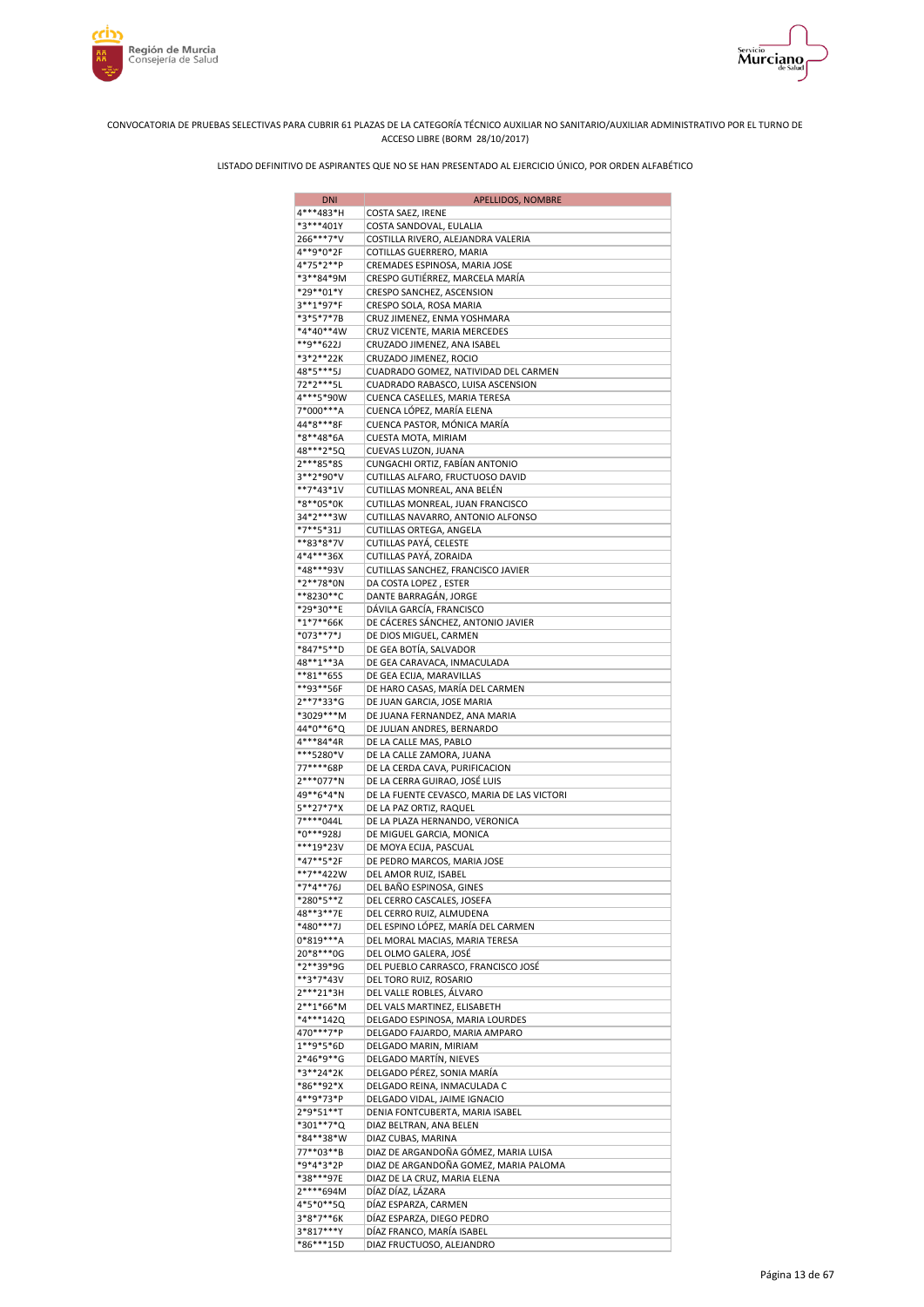



| <b>DNI</b>             | APELLIDOS, NOMBRE                                                |
|------------------------|------------------------------------------------------------------|
| 4*55**7*K              | DIAZ FRUCTUOSO, JESUS                                            |
| 4**5*37*L              | DIAZ FRUCTUOSO, MARIA TRINIDAD                                   |
| **5*05*9L              | DÍAZ FUENTES, CARMEN                                             |
| *5**95*5R<br>23*1***9T | DÍAZ GARCÍA, LAURA<br>DIAZ GARCIA, RUPERTO                       |
| *8**0*30F              | DIAZ GARCIA-LONGORIA, VICTORIA                                   |
| *7**42*5C              | DÍAZ IZQUIERDO, FRANCISCA                                        |
| *84**95*Q              | DIAZ JARA, NIEVES                                                |
| 4**2*33*H              | DÍAZ JIMÉNEZ, JAQUELINE                                          |
| *8*4*9*0C              | DIAZ LOPEZ, VICTORIA                                             |
| 23*1***1Y              | DIAZ LOZANO, MARIA ANGELES                                       |
| 4**5*2*2B              | DIAZ MARIN, NEREA                                                |
| 2*4**2*9D<br>***4*212Y | DIAZ MARTINEZ, DOLORES<br>DIAZ MOURE, MARIA                      |
| *85***58M              | DÍAZ NICOLÁS, SIRO                                               |
| 4****147Z              | DIAZ PASCUAL, ANTONIO DAVID                                      |
| 2*4*3**9X              | DIAZ PAVIA, ANTONIO                                              |
| 5*8**1*9X              | DIAZ RUIZ, ANA ROSA                                              |
| 4*094***R              | DIAZ RUIZ, MARTA                                                 |
| *30***26P              | DIAZ SAURA, ANA BELEN                                            |
| 2*48**0*N              | DIAZ TORRECILLAS, ALFONSO                                        |
| 4**9*2*9P<br>34*0***1N | DIAZ TORRECILLAS, ISMAEL<br>DÍAZ ZULUETA, MARÍA FÁTIMA           |
| 10****93J              | DIEZ ALVAREZ, MARIA BELEN                                        |
| 1***770*F              | DIÑEIRO MACIAS, CONCEPCION                                       |
| 77**3*2*V              | DÓLERA SEVILLA, MARÍA ASUNCIÓN                                   |
| **6*40*6M              | DOMÍNGUEZ FERNÁNDEZ, MARÍA DE LOS LIRIOS                         |
| 2****893A              | DOMÍNGUEZ GALZA, JORGE                                           |
| *3***749R              | DOMINGUEZ GONZÁLEZ, ISABEL                                       |
| ***44*35M<br>44*4***6P | DOMINGUEZ SALVATIERRA, ELENA                                     |
| *3**27*4T              | DOVAL MATEO, FATIMA<br>DUARTE RE, ANA VICTORIA                   |
| **4*656*E              | DURÁN BLÁZQUEZ, JUAN ANTONIO                                     |
| **5**744S              | DURAN CABALLERO, JUAN CARLOS                                     |
| *8**446*F              | DURAN COBOS, ALFONSO                                             |
| 484 *** 2*L            | DURÁN GARCÍA, MARÍA                                              |
| 4**1*9*4N              | DURÁN SÁNCHEZ, MARTA                                             |
| 48*2***5R              | DURANTE CONTRERAS, CONSUELO                                      |
| *8**12*2Y<br>*5*8*08*J | EGEA BAÑOS, VERÓNICA                                             |
| 2***02*3N              | EGEA BARRETO, JOSE GINES<br>EGEA BLAYA, LAURA                    |
| $7**1*43*G$            | EGEA FERNANDEZ, JOSE MIGUEL                                      |
| **6*07*2E              | EGEA FERNANDEZ, JUDIT                                            |
| *2**55*4J              | EGEA GARCIA, CARMEN                                              |
| $7***5*0*1L$           | EGEA GUIRAO, ANA                                                 |
| 2*30*6**K              | EGEA MARTINEZ, ISABEL MARIA                                      |
| *2**64*8N              | EGEA PASTOR, ANTONIO                                             |
| *75**41*G<br>3**1*94*Q | EGEA PASTOR, LUISA<br>EGEA PREFASI, ROGELIO                      |
| *2*8*2*4G              | EGEA SANCHEZ, DOLORES MARIA                                      |
| 2**4*51*W              | EGEA SANCHEZ, ELISA                                              |
| 7***91*1D              | EGEA SOSA, ISABEL MARIA                                          |
| 48****01E              | EGEA ZARAGOZA, ANTONIO JOSÉ                                      |
| 22*9***6Q              | EGIDO SAURA, RUFINA                                              |
| 48**8**7H              | EGIDOS ALMELA, JOSÉ ALFONSO                                      |
| **73**33D              | EGIO SEVA, ELISA                                                 |
| 5**3*89*P<br>4**9*31*X | EL BAGHZAOUI HADDIOUI, SOUKAINA<br>ELBAL FRESNEDA, MARIA ANGELES |
| $0***53*5W$            | ELIAS MARTIN, JOSE EMILIO                                        |
| 23*6**8*D              | ELVIRA ABELLANEDA, MARÍA JOSÉ                                    |
| 2***31*30              | ELVIRA SANCHEZ, FRANCISCO JOSE                                   |
| 4**92**7X              | ELZAURDIA MORENO, ANTONIO                                        |
| *7***422D              | EMILOVA VASILEVA, DANIELA                                        |
| 4***653*D              | ENRIQUE GUZMÁN, MARIA CARMEN                                     |
| 53**8*2*Y<br>**2*17*2V | ESCAMEZ MENDEZ, ANTONIO<br>ESCAÑO RUBIO, JOSE LUIS               |
| **229*9*L              | ESCLAPEZ MONZÓN, ELISABET                                        |
| *7*13*2*M              | ESCOLAR NARANJO, JACQUELINE                                      |
| **994**7C              | ESCRIBANO CAÑAVATE, NOELIA                                       |
| 77*2***5E              | ESCRIBANO GUTIERREZ, NOELIA FUENSANTA                            |
| *47*58**D              | ESCRIBANO ORENES, LUIS MIGUEL                                    |
| *4*3**10Z              | ESCRIBANO PEREÑÍGUEZ, INMACULADA                                 |
| *052**7*Y<br>*297*2**N | ESCRIBANO TEBAR, ESTHER                                          |
| 48**3**6G              | ESCUDERO ALCARAZ, M ANGELES<br>ESCUDERO ANDREU, MARIA DOLORES    |
| **49**15G              | ESCUDERO CALMACHE, RAFAEL                                        |
| **46**29G              | ESCUDERO CARCELES, MARIA NOELIA                                  |
| 2****780Z              | ESCUDERO CONESA, MARIA DEL CARMEN                                |
| 4***98*3A              | ESCUDERO ESCUDERO, JUAN ANDRES                                   |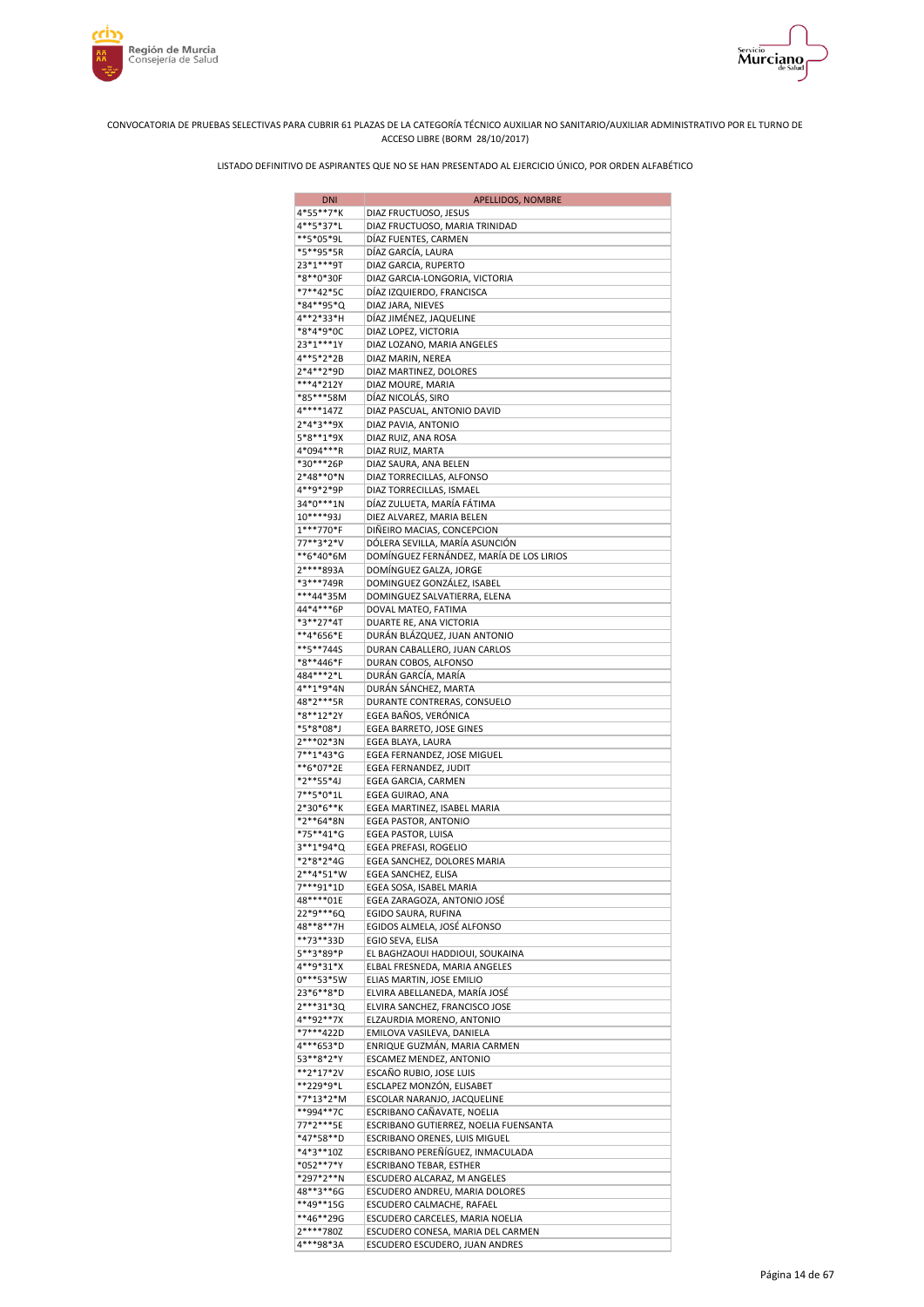



| <b>DNI</b>             | APELLIDOS, NOMBRE                                             |
|------------------------|---------------------------------------------------------------|
| **8*2*86H              | ESCUDERO FERNANDEZ, ESTHER ALICIA                             |
| 3*8***51Z              | ESCUDERO GARCIA, ANGELES                                      |
| 2***125*G              | ESCUDERO GIMÉNEZ, MARIA NIEVES                                |
| *3**513*S              | ESCUDERO LOPEZ, JORGE                                         |
| 27***06*K              | ESCUDERO MOYA, ROSA ANA                                       |
| **026*1*T<br>4**62**4K | ESCUDERO OLMEDO, SONIA<br>ESCUDERO PASCUAL, CATALINA          |
| 4**51**4J              | ESCUDERO SERNA, MARIBEL                                       |
| 48*1**6*Y              | ESCUDERO VILLAPLANA, Mª SARA                                  |
| *8*00**6A              | ESCUDERO VILLAPLANA, MONICA                                   |
| 48*9*5**H              | ESPADA SANCHEZ, ESTEFANIA                                     |
| *86*66**S              | ESPAÑA MARÍN, LOURDES                                         |
| *8*2**87T              | ESPAÑA MARÍN, PILAR                                           |
| 48***1*5Y              | ESPAÑA MARTINEZ, LAURA                                        |
| **4**791W              | ESPAÑA NÚÑEZ, EVA ISABEL                                      |
| *84***80Y              | ESPAÑA RIVERA, CONSOLACIÓN                                    |
| 1**8*0*9L<br>48*8*2**J | ESPARZA GARCIA, JUAN CARLOS<br>ESPASA ROJO, CARMEN MARIA      |
| 7*88**6*Q              | ESPESO ESCOBAR, RUBEN                                         |
| *4626***H              | ESPÍN BALLESTA, SERGIO ANTONIO                                |
| *48**48*D              | ESPIN COLLADOS, PEDRO JOSE                                    |
| 7***89*0L              | ESPIN ESPIN, ANA MARÍA                                        |
| 77*2***1F              | ESPIN ESPIN, ELENA                                            |
| 48****56T              | ESPIN LOPEZ, ELISABET                                         |
| 2*4*2**8C              | ESPIN LOPEZ, MARIA CRUZ                                       |
| *2*14**9J              | ESPIN LOPEZ, MARIA MARAVILLAS                                 |
| 2**33*9*C              | ESPIN MARIN, MARIA DEL CARMEN                                 |
| 7****652Y              | ESPÍN QUESADA, MARÍA JESÚS                                    |
| *7***969V              | ESPIN SANCHEZ, ANA BELEN                                      |
| ***18*35V              | ESPÍN VALERA, DOLORES                                         |
| 5*1**24*A<br>3**9*4*9Q | ESPINOSA ALFARO, SOLEDAD                                      |
| *84***74W              | ESPINOSA ARANDA, CONCEPCION<br>ESPINOSA BASCUÑANA, JORGE JUAN |
| 2***3*32X              | ESPINOSA GALVEZ, MACARENA                                     |
| 4*4**65*P              | ESPINOSA GARCIA, ENCARNACION                                  |
| $2*0**4*4K$            | ESPINOSA GARCIA, JAVIER                                       |
| ***18*43V              | ESPINOSA LIDO, ANA MARIA                                      |
| ***6467*Z              | ESPINOSA MIRA, GEMA                                           |
| 3*8**3*0G              | ESPINOSA MORENO, NURIA                                        |
| 4**29**6M              | ESPINOSA MORENO, YOLANDA                                      |
| *4*9**42S              | ESPINOSA MUÑOZ, SONIA                                         |
| ****3786A              | ESPINOSA PEREZ, MARIA DEL CARMEN                              |
| 7***927*C              | ESPINOSA ROCAMORA, JOSEFA                                     |
| 7*7*23**N<br>**3*15*3A | ESPINOSA SANCHEZ, ISABEL CONCEPCION                           |
| **003*3*V              | ESPUCHE MARIN, ANDRES<br>ESQUIVA MARTINEZ, ANTONIO            |
| 4**60**8A              | ESQUIVA MARTINEZ, FUENSANTA                                   |
| **959*0*Z              | ESTEBAN GARCIA, VICENTA MARIA                                 |
| *48***56K              | ESTEBAN JAREÑO, ANGELA MARIA                                  |
| *7**21*8J              | ESTEBAN LÓPEZ, ENCARNA                                        |
| 23*9***7G              | ESTEBAN MARTÍNEZ, ALICIA                                      |
| *8**28*1G              | ESTEBAN MARTÍNEZ, ESTEFANÍA                                   |
| 232**5**T              | ESTEBAN MARTINEZ, YOLANDA                                     |
| **7**248T              | <b>ESTEBAN TORRES, SERGI</b>                                  |
| *8**488*Y              | ESTEVE CASCALES, TOMASA                                       |
| 225***9*M              | ESTEVE GRAU, AURORA                                           |
| *7***590C<br>**4**815F | ESTEVEZ LIGERO, ESPERANZA<br>EUGENIO MARCOS, MIRIAM           |
| *3**14*3L              | EXPOSITO MARTÍNEZ, MONTSERRAT                                 |
| *8*0*18*V              | EXPOSITO NOGUERA, DAVID                                       |
| **8285**C              | FAJARDO GÁLVEZ, BASILIO                                       |
| 2**6*3*7L              | FANDOS GOSALBEZ, MARIA OBDULIA                                |
| 26*5***2A              | FARIÑO TORRES, LINDA                                          |
| 52****78V              | FAURA CLARES, TERESA                                          |
| 3***081*E              | FAUS BELANDO, MARIA DEL MAR                                   |
| 48**2*5*R              | FEBRERO ORTEGA, Mª ESPERANZA                                  |
| 4**97*5*W              | FELIPE MARCOS, IVAN                                           |
| 4****744Q              | FELIU TURON, FRANCISCO DE PAULA                               |
| *7*51**0C<br>7*5**6*0W | FENERO BARANDA, CLAUDIA                                       |
|                        | FEREZ MUÑOZ, MARIA ELENA                                      |
| 48*8**7*J<br>**7**725H | FEREZ RUBIO, MIGUEL ANGEL<br>FEREZ SALINAS, ANTONIO           |
| *305**7*Q              | FERNÁNDEZ , MARÍA ESPERANZA                                   |
| *843*9**H              | FERNANDEZ, VERONICA                                           |
| 23 ** 0 ** 7D          | FERNANDEZ ABENZA, NOELIA                                      |
| **56**18F              | FERNANDEZ ALCARAZ, TERESA                                     |
| 4*0**15*T              | FERNÁNDEZ ARGANDOÑA, MARÍA ROSA                               |
| 1**6*98*R              | FERNANDEZ AZPIAZU, NEREA                                      |
| 4***55*5V              | FERNÁNDEZ BELMONTE, ENCARNACIÓN                               |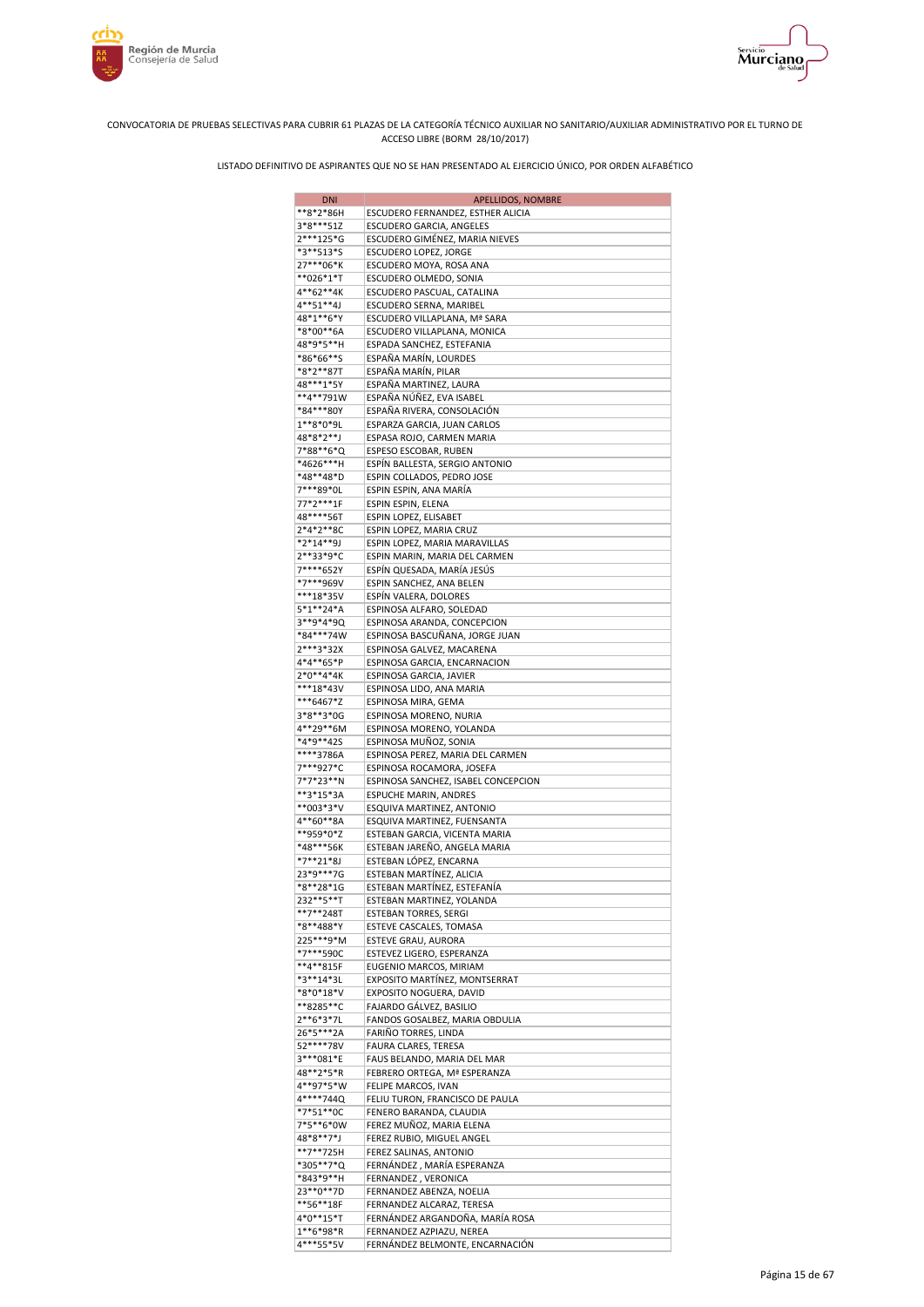



| <b>DNI</b>               | APELLIDOS, NOMBRE                                                          |
|--------------------------|----------------------------------------------------------------------------|
| 5*23**6*N                | FERNÁNDEZ BLANCH, ISAAC                                                    |
| 7**652**Q                | FERNANDEZ CAMACHO, JUANA MARIA                                             |
| 48*0***3C<br>29 **** 58Q | FERNANDEZ CAMPILLO, MÓNICA<br>FERNÁNDEZ CANO, ANTONIA                      |
| 4***628*K                | FERNANDEZ CARBALLO, PATRICIA                                               |
| 4*5***70L                | FERNÁNDEZ CARRASCOSA, MÓNICA                                               |
| 230****9T                | FERNÁNDEZ CARREÑO, LUIS                                                    |
| 23*9*6**K                | FERNANDEZ CARRILLO, LAURA MARIA                                            |
| *2*91**2S                | FERNÁNDEZ CORREA, MARI CARMEN                                              |
| **46*71*E<br>47*7**5*W   | FERNANDEZ DEL BAÑO, ANTONIA MARIA                                          |
| *77*73**Y                | FERNANDEZ DIAZ, ALEJANDRO<br>FERNANDEZ ESPIN, MARIA JESUS                  |
| *869**3*T                | FERNÁNDEZ FERNÁNDEZ, ALFONSO                                               |
| *325*9**T                | FERNANDEZ FERNANDEZ, ANA LOURDES                                           |
| ***8996*N                | FERNANDEZ FERNANDEZ, JUANA                                                 |
| *78*1*7*V                | FERNANDEZ FERNANDEZ, MARIA FELIPA                                          |
| 4*4**56*F                | FERNANDEZ FERNANDEZ, MARIA ISABEL                                          |
| 7*71**6*V<br>**5**268W   | FERNANDEZ FERNANDEZ, VANESSA<br>FERNANDEZ FERRANDO, JOSE ANTONIO           |
| 2*00**9*C                | FERNANDEZ GARCIA, MARIA BEATRIZ                                            |
| 4*499***Y                | FERNANDEZ GARCIA, MARIA DOLORES                                            |
| **0*57*1C                | FERNÁNDEZ GARCÍA, MARIA ESTHER                                             |
| *8**69*0C                | FERNANDEZ GARCIA, SONIA                                                    |
| 77*2***4S                | FERNANDEZ GIL, MARI CARMEN                                                 |
| 5*5**9*3J<br>*5**99*6Z   | FERNANDEZ GONZALEZ, CARMEN                                                 |
| *77**68*X                | FERNANDEZ GONZALEZ, MARIA DEL CARMEN<br>FERNANDEZ GUILLEN, MARIA GERTRUDIS |
| ***28*14J                | FERNANDEZ GUZMAN, ISABEL MARIA                                             |
| 7*93*2**F                | FERNÁNDEZ HERNÁNDEZ, ÁNGELA Mª                                             |
| 2**5*9*1F                | FERNÁNDEZ HERNÁNDEZ, ENCARNACIÓN                                           |
| 2*4*1*6*W                | FERNANDEZ HUERTAS, MARIA DEL CARMEN                                        |
| *8**65*4Z<br>**41*7*1P   | FERNANDEZ IBAÑEZ, RAUL<br>FERNÁNDEZ JIMÉNEZ, ISMAEL                        |
| *9***987C                | FERNANDEZ JIMENEZ, MARIA MAGDALENA                                         |
| ***98*28Y                | FERNÁNDEZ JIMENO, EVA MARÍA                                                |
| 4*7**1*8G                | FERNANDEZ LARROSA, Mª TRINIDAD                                             |
| *3*8*5*6M                | FERNANDEZ LLAMAS, MARIA SOLEDAD                                            |
| *7**81*7Y                | FERNANDEZ LOZANO, ANA GLORIA                                               |
| *2*854**H                | FERNANDEZ LUZZY, Mª DEL CARMEN                                             |
| 3**2*69*R<br>**9*39*5Q   | FERNANDEZ MARCO, MARÍA CONCEPCIÓN<br>FERNANDEZ MARTINEZ, FRANCISCA         |
| *8**73*3H                | FERNANDEZ MARTINEZ, INMACULADA                                             |
| 48*2***6C                | FERNANDEZ MARTINEZ, MARIA DE LOS ANGELES                                   |
| *4**7*11Q                | FERNANDEZ MARTINEZ, MARIA ISABEL                                           |
| *7**74*8A<br>2*3***37G   | FERNÁNDEZ MARTÍNEZ, ROSA MARIA<br>FERNANDEZ MIÑARRO, ARACELI               |
| 7**5*81*N                | FERNÁNDEZ MIRAVETE, MARIA DOLORES                                          |
| *8*4*5*6H                | FERNANDEZ MORTE, CARMEN                                                    |
| **8356**G                | FERNANDEZ MOYA, MARIA DEL ROSARIO                                          |
| *29*07**Z                | FERNANDEZ MUÑOZ, ANA MARIA                                                 |
| **8*735*G                | FERNANDEZ NAVARRO, MARIA DOLORES                                           |
| 23***2*1W<br>**6**014Y   | FERNANDEZ NAVARRO-SOTO, SEBASTIAN<br>FERNÁNDEZ NIÑEROLA, JUAN JOSÉ         |
| 470***6*H                | FERNANDEZ OROZCO, MARIA DEL ROSARIO                                        |
| 7**2*9*1V                | FERNANDEZ OROZCO, MARIA ISABEL                                             |
| **8296**M                | FERNANDEZ ORTIN, FRANCISCA                                                 |
| 2*0*00**S                | FERNANDEZ PEREZ, CHRISTIAN                                                 |
| **9*2*48M                | FERNANDEZ PLAZAS, ADELINA JUANA                                            |
| 7*4***78B<br>1***006*N   | FERNANDEZ RAMIREZ, MERCEDES<br>FERNÁNDEZ RIVAS, VANESA                     |
| 7*5*47**Q                | FERNANDEZ ROBLES, MANUELA                                                  |
| **0*85*5\$               | FERNANDEZ ROCA, ALICIA                                                     |
| **481*6*F                | FERNANDEZ ROCAMORA, ROSARIO MARIA                                          |
| 4**26**8K                | FERNANDEZ ROMERO, JOSEFA                                                   |
| 4**70**8B<br>7*720***T   | FERNÁNDEZ ROSIQUE, ROCÍO                                                   |
| 7750****C                | FERNANDEZ RUBIO, MARIA JOSE<br>FERNANDEZ SANCHEZ, FRANCISCA                |
| *4*388**W                | FERNANDEZ SANCHEZ, FRANCISCO                                               |
| *78**0*0H                | FERNÁNDEZ SÁNCHEZ, ISABEL                                                  |
| **0**210L                | FERNÁNDEZ SÁNCHEZ, JAVIER                                                  |
| *770**3*R                | FERNANDEZ SANCHEZ, MARIA TERESA                                            |
| *480*6**Y<br>***5375*A   | FERNANDEZ SANCHEZ, OSCAR                                                   |
| *46*0*7*V                | FERNANDEZ SANTIAGO, ANA BELEN<br>FERNANDEZ SANTIAGO, OLGA                  |
| **0**532A                | FERNANDEZ SEOANE, MARIA DEL CARMEN                                         |
| *48**9*1D                | FERNÁNDEZ SORIA, MARIA DOLORES                                             |
| *3*0*40*V                | FERNANDEZ SUAREZ, MARCOS                                                   |
| **7019**R                | FERNANDEZ TARIN, MANUEL                                                    |
| 5**0*39*R                | FERNANDEZ VALVERDE, DOLORES                                                |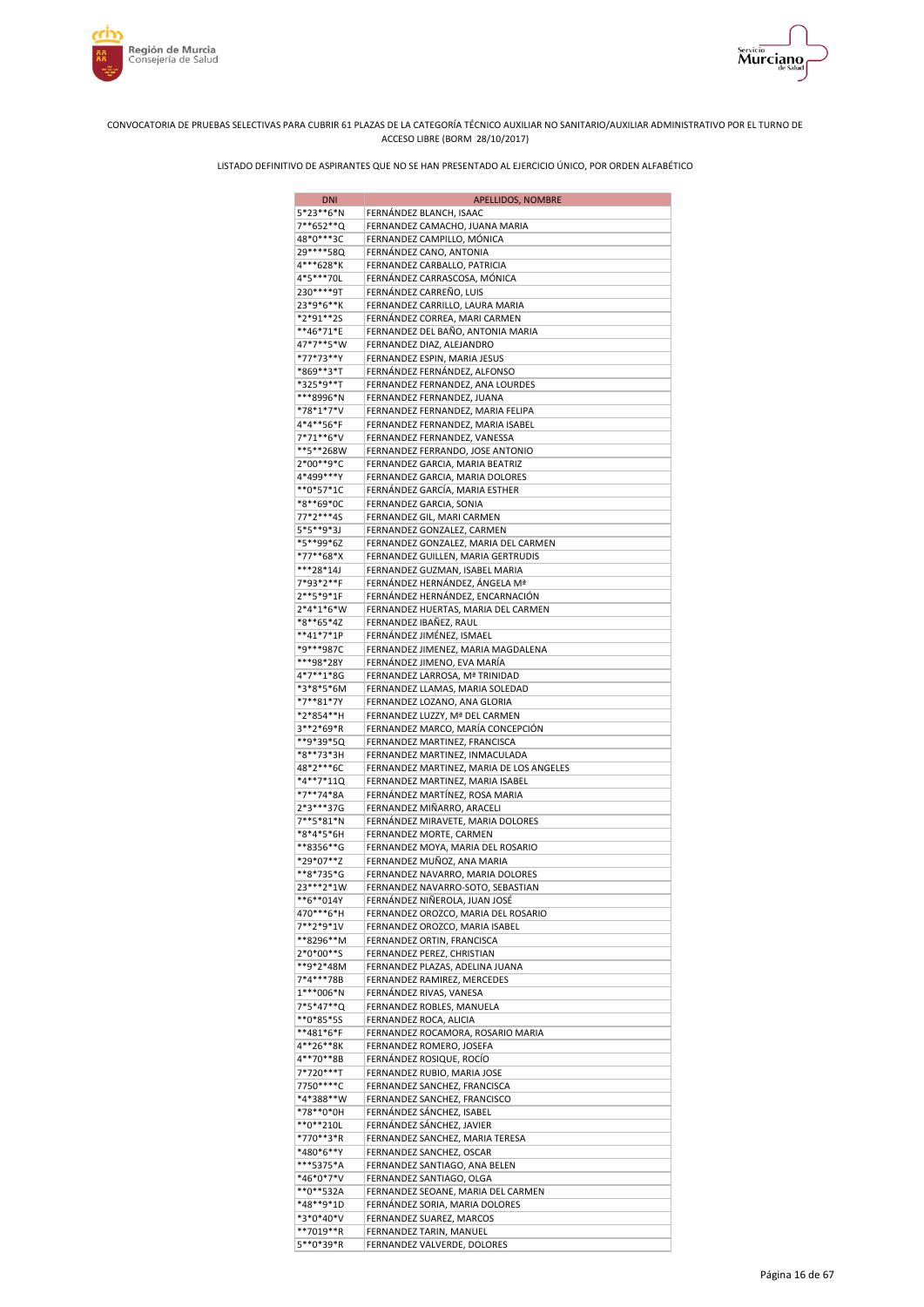



| <b>DNI</b>             | APELLIDOS, NOMBRE                                                    |
|------------------------|----------------------------------------------------------------------|
| *3***285T              | FERNANDEZ VILABOA, NOELIA                                            |
| 584***3*Z              | FERNANDEZ VILAVERT, MARIA JOSEFA                                     |
| $1***8*5*4H$           | FERNANDEZ VIVANCOS, ROCIO                                            |
| 2*24*2**R              | FERRA VICENTE, MARIA CRUZ                                            |
| **08**83R              | FERRANDEZ NIÑEROLA, LAURA                                            |
| 1*419***G              | FERRÁNDEZ ROS, SENEN                                                 |
| *4**21*5L              | FERRANDEZ TORRES, CRISTINA                                           |
| 48*8***3C              | FERRANDIZ POVEDA, CELIA                                              |
| *55*43**H<br>*8*1**61P | FERRANDO OLTRA, MARIA JOSE                                           |
| 48***6*2V              | FERRE CORTÉS, MARIANO<br>FERRE GALERA, Mª MERCEDES                   |
| 2**2*8*4L              | FERRE RUBIO, MANUEL ANGEL                                            |
| ****6512G              | FERRER ALACID, MONICA                                                |
| **48**03E              | FERRER DIEZ, MARINA                                                  |
| *2***821L              | FERRER GARCIA, ALICIA DEL CARMEN                                     |
| 4852****F              | FERRER LÓPEZ, ROSALÍA                                                |
| *3*2*2*5S              | FIGUERUELO CANO, MARIA EUGENIA                                       |
| 48*9**1*A              | FLORES DURAN, FLORENTINA                                             |
| 7700****Y              | FLORES FANDIÑO, ARIANA                                               |
| 2*9**41*B              | FLORES GARCIA, MARIA DOLORES                                         |
| ***14*58K              | FLORES MARTINEZ, VILMA                                               |
| 34**9**4M              | FORCA SÁNCHEZ, PILAR                                                 |
| **03**50B              | FORES SERIGOT, ANA                                                   |
| 2**3*37*S              | FORNER GALAN, MARIA INMACULADA                                       |
| **8339**Q              | FORONDA MORENO, RAMÓN                                                |
| 7*3*37**R<br>**6*84*1N | FORTE RUBIO, CARMEN                                                  |
| 5*8***57J              | FORTUNA GONZALO, JAVIER<br>FOULQUIE MORENO, ANTONIO LUIS             |
| 7**2*90*Z              | FRAIZ VELÁZQUEZ, TOMÁS                                               |
| *7***523Y              | FRANCÉS MÁRQUEZ, RAFAEL                                              |
| 233***8*Y              | FRANCO BERNAL, LAURA                                                 |
| 3**9*8*7Y              | FRANCO CORBALÁN, JOSE ANTONIO                                        |
| 4*48*4**D              | FRANCO DIAZ, JOSEFA MARIA                                            |
| *8**55*6E              | FRANCO GONZÁLEZ, FRANCISCO                                           |
| *84**04*W              | FRANCO LOPEZ, ANDRES                                                 |
| 4**9*68*A              | FRANCO LÓPEZ, CARMEN GINESA                                          |
| **6*575*S              | FRANCO MAGGIO, JORGELINA                                             |
| 34****60J              | FRANCO MARMOL, JOSEFA                                                |
| ***46*29V              | FRANCO VALERO, CARMEN                                                |
| **0*366*K              | FREIXA ESPEJO, RUBÉN                                                 |
| *4**535*D              | FRESNEDA LOPEZ, INMACULADA                                           |
| 4*7*53**W              | FRIAS YEPES, SERGIO                                                  |
| *4794***K<br>*4807***B | FRUCTUOSO CANO, MARÍA ISABEL                                         |
| 34*3*5**Z              | FRUCTUOSO JIMENEZ, MARIANO JAVIER<br>FRUCTUOSO JIMENEZ, MIGUEL ANGEL |
| 4*3*62**K              | FRUTOS FRUTOS, LAURA                                                 |
| **3*62*1E              | FRUTOS FRUTOS, RAQUEL                                                |
| *85**03*V              | FRUTOS RUIZ, JUAN GABRIEL                                            |
| *86***50K              | FUENTES BELMONTE, JOSE ANTONIO                                       |
| 34*0***1S              | FUENTES CARRASCO, PILAR                                              |
| 23 **** 29D            | FUENTES FERREIRA, MARIA SONIA                                        |
| 23*1***1E              | FUENTES GARCIA, JOSEFA MARIA                                         |
| *3**3*24Z              | FUENTES GARCÍA, PIEDAD                                               |
| 274****1M              | FUENTES HERNANDEZ, JOAQUIN                                           |
| 2****576N              | FUENTES MARTÍNEZ, MARÍA EULALIA                                      |
| *3***341Y              | FUENTES SANCHEZ, MARIA                                               |
| *8*5*7*2Q              | FUENTES VALERO, ANGEL MANUEL                                         |
| 3**2*78*P              | FUENTES ZAMORA, ALEJANDRO                                            |
| 3***43*3E<br>**9*954*Y | FUNES GAMBIN, CONSUELO REMEDIOS<br>FURIO CARBALLAL, ERNESTO-OSCAR    |
| 48***3*3N              | GABALDON BALSALOBRE, MARIA JOSEFA                                    |
| **5**897Q              | GABARRON QUIÑONERO, MARIA AZUCENA                                    |
| 333***6*L              | GALAN ABUIN, MARIA JOSE                                              |
| 4**3*8*6K              | GALARZA ROS, PABLO                                                   |
| 23*9*1**L              | GALERA JIMÉNEZ, DAVID                                                |
| 2*27**0*X              | GALERA PARRA, VANESA                                                 |
| *5718***V              | GALERA RÓDENAS, CAROLINA                                             |
| 2*00**0*H              | GALIAN MARIN, CARMEN MARIA                                           |
| 4*499***M              | GALIAN NOGUERA, MARINA                                               |
| 2*065***A              | GALIAN ROS, BEATRIZ                                                  |
| 77*5***3K              | GALIANO JIMENEZ, LORENA                                              |
| 48*0***0F              | GALIANO MARTINEZ, ALICIA                                             |
| *9**3*31H              | GALINDO AGUILAR, JOSE                                                |
| 229*5***R              | GALINDO BOLLAÍN, MARIA JESÚS                                         |
| 5*9***66T              | GALINDO CAÑABATE, SORAYA                                             |
| *8*53*6*Q<br>**510**0D | GALINDO GUILLAMÓN, ELENA<br>GALINDO ORTEGA, JOSE ANTONIO             |
| 23*6***6R              | GALINDO PEÑAS, ANA BELÉN                                             |
| *8**50*9Q              | GALINDO PERONA, ADELINA                                              |
|                        |                                                                      |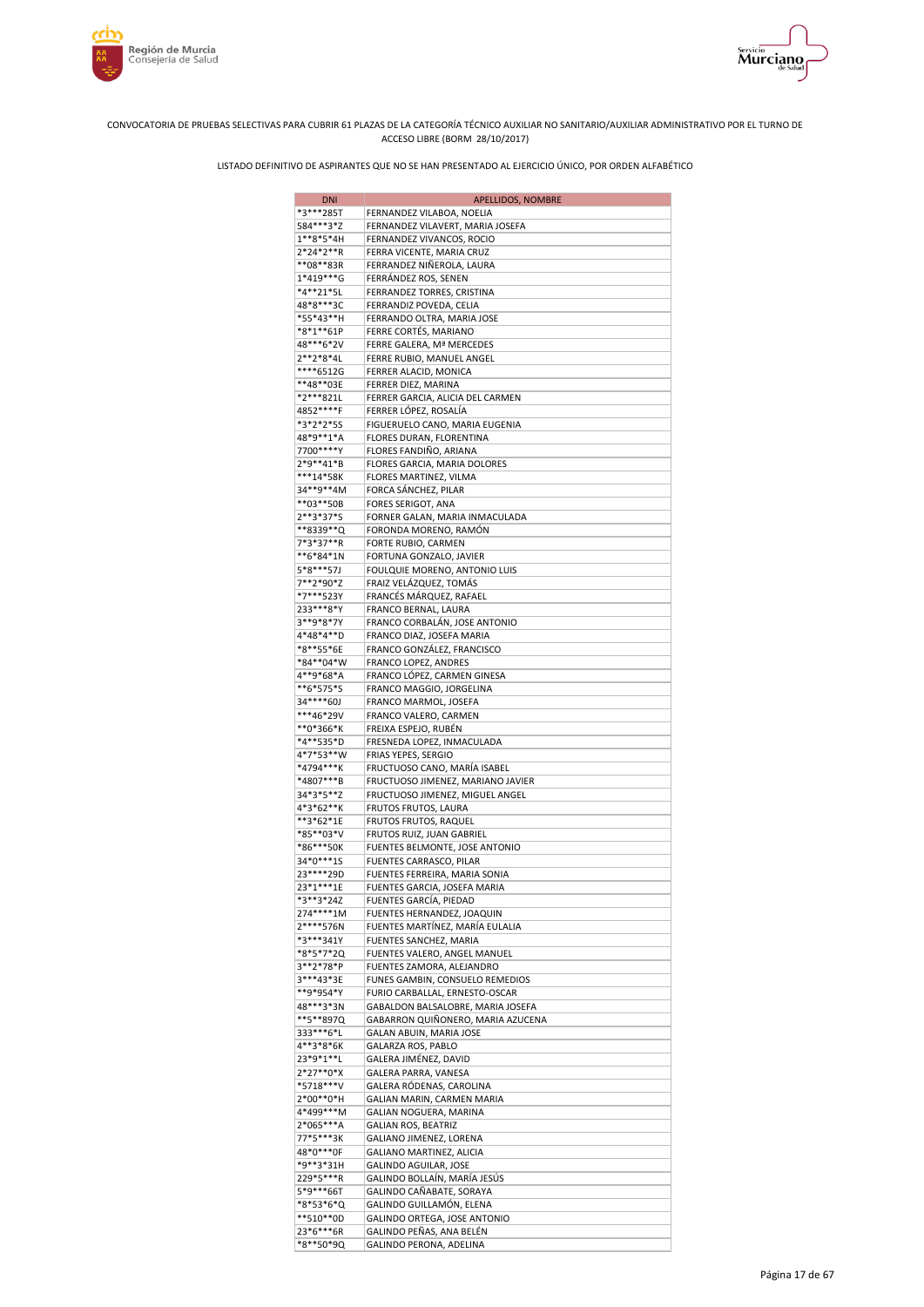



| <b>DNI</b>                  | <b>APELLIDOS, NOMBRE</b>                                       |
|-----------------------------|----------------------------------------------------------------|
| *78*41**L                   | GALLARDO MARTINEZ, ROSA MARIA                                  |
| *524**2*G                   | GALLARDO MUÑOZ, ESTEFANIA                                      |
| *327*1**G                   | GALLARDO OLIVER, NARCISA                                       |
| 27**8**7L                   | GALLEGO DIAZ, M EUSEBIA                                        |
| *85*4*1*D                   | GALLEGO FRUTOS, JESICA                                         |
| 4*8**49*E                   | GALLEGO FRUTOS, MIRIAN                                         |
| 7**4*69*E                   | GALLEGO GARCÍA, CARMEN                                         |
| 2***05*8S                   | GALLEGO GOMEZ, MARIA PAZ                                       |
| **2*7*02B                   | GALLEGO GUEVARA, CONCEPCIÓN                                    |
| 4*0***52D                   | GALLEGO HARO, LAURA                                            |
| 4*632***J<br>*7*1*34*L      | GALLEGO HERRERA, MARIO<br>GALLEGO LUJÁN, MARÍA DEL ROSARIO     |
| 2**658**L                   | GALLEGO MOLINA, ENCARNACIÓN                                    |
| 4*741***T                   | GALLEGO PAREDES, LAURA                                         |
| 2*4***57Y                   | GALLEGO PATRON, EULALIA                                        |
| *865***5E                   | GALLEGO SANCHEZ, ANA VICTORIA                                  |
| 48*1**9*H                   | GALLEGO SANCHEZ, ISABEL                                        |
| *4*36**3C                   | GALLEGO TENEDOR, VERÓNICA ESTEFANÍA                            |
| 2*47*5**S                   | GALLEGO TERUEL, ANA MARIA                                      |
| *29**0*9N                   | GALVÁN LIROLA, Mª LUISA                                        |
| *90*86**G                   | GALVAÑ MAS, M NIEVES                                           |
| 486***9*Q                   | GALVEZ AYLLON, JUAN ANTONIO                                    |
| *8*1**89Y                   | GALVEZ AYLLON, PATRICIA                                        |
| *480**1*R                   | GALVEZ CORCOLES, ROCIO                                         |
| *865***5N                   | GÁLVEZ GARCÍA, ALBA                                            |
| 5*8**69*F                   | GALVEZ GARCIA, ENCARNA                                         |
| 4**7*88*J                   | GALVEZ LOPEZ, INMACULADA                                       |
| *282*4**Z                   | GALVEZ LOPEZ, JOSE RICARDO                                     |
| 34 *** 5 * 5 N<br>4***17*8R | GAMBIN GONZÁLEZ, MARÍA CORONACIÓN                              |
| 4***178*T                   | GAMBIN LÓPEZ, ENRIQUE<br>GAMBIN LÓPEZ, MARIA JOSE              |
| 4*4*78**P                   | GAMBÍN MANZANO, FRANCISCO JOSÉ                                 |
| *844**4*V                   | GAMBIN MARTINEZ, DOLORES                                       |
| 4*503***H                   | GAMBIN RABADAN, DAVID                                          |
| 4*6***02P                   | GAMBIN RODRÍGUEZ, REBECA                                       |
| 4**76**4E                   | GAONA BUSTAMANTE, MARIA EUGENIA                                |
| 2*053***S                   | GARBERÍ TARDÓN, GABRIEL                                        |
| *2*86**9P                   | GARCERAN GARCIA, DIEGO                                         |
| 7*5**0*7J                   | GARCERAN NAVARRO, MARIA JOSE                                   |
| 22*6**3*E                   | GARCERAN SOTO, MARIA MERCEDES                                  |
| 4861****C                   | GARCIA ABADIA, ANA BELEN                                       |
| 27****21Y                   | GARCIA ACUYÓ, JOAQUIN                                          |
| *7**221*B                   | GARCIA ALAPONT, JOAQUIN                                        |
| 2*6*19**M                   | GARCIA ALBORS, GABRIEL                                         |
| *8431***S                   | GARCIA ALCARAZ, MARIA DOLORES                                  |
| 4**4*45*Z<br>**7106**H      | GARCIA ALFONSO, MIGUEL ANGEL                                   |
| 3*8*34**Z                   | GARCIA AMO, MARIA ASCENSION<br>GARCIA AMOR, Mª ANGELES         |
| **5*26*3H                   | GARCIA ANDRAY, PEDRO                                           |
| *43**31*G                   | GARCIA ANDRES, MARIA MERCEDES                                  |
| *30***82X                   | GARCIA ANTON, LAUREANO JOSE                                    |
| **0*19*9M                   | GARCIA ARELLANO, ANA CARMEN                                    |
| *866**6*N                   | GARCIA ARNALDOS, DELIA                                         |
| 2*429***Z                   | GARCIA AYALA, Mª ANTONIA                                       |
| 5*8***08X                   | GARCIA AYALA, MARIA VICTORIA                                   |
| 447****6F                   | GARCIA AZORIN, ALEJANDRO                                       |
| *39**80*Y                   | GARCIA BALLESTEROS, SERGIO                                     |
| *3*13**3Y                   | GARCÍA BALLONAS MOLINA, SOLEDAD                                |
| *5*8*58*V                   | GARCIA BARCELONA, FRANCISCA                                    |
| *30**7*6H                   | GARCIA BASTIDA, MARIA                                          |
| **0**964B                   | GARCIA BASTIDA, SERGIO                                         |
| *4*2**00R<br>52*0***7V      | GARCÍA BAYONAS ROMERO, MARTA                                   |
| 7*7*8**5J                   | GARCIA BELCHI, ISABEL                                          |
| *855***8T                   | GARCIA BELMONTE, JUANA MARIA<br><b>GARCIA BELMONTE, YESICA</b> |
| 4*834***Y                   | GARCIA BERNAL, LUCIA                                           |
| 48*6***5Y                   | GARCIA BERNAL, MARIA LUISA                                     |
| *8**43*8H                   | GARCIA BO, MARTA                                               |
| *7*0*75*M                   | GARCÍA BRUNTON, ELISA SOLEDAD                                  |
| 4***74*2L                   | GARCÍA BUITRAGO, MARÍA FELIPA                                  |
| *75***28W                   | GARCIA BURGOS, MARIA                                           |
| $1*4*43**C$                 | GARCÍA CABRERA, ANTONIA                                        |
| *327**7*Y                   | GARCIA CALVELO, ALICIA                                         |
| 2*286***D                   | GARCÍA CALVELO, MARÍA                                          |
| 4*4***74V                   | GARCÍA CAMPILLO, MARIA DEL PILAR                               |
| 5**17**2A                   | GARCIA CAMPUZANO, BLANCA                                       |
| 4*692***Y                   | GARCIA CANOVAS, JOAQUIN                                        |
| *8*18**1K                   | GARCIA CANOVAS, JOSE FRANCISCO                                 |
| 07****11H                   | GARCIA CAÑADAS, FCO JAVIER                                     |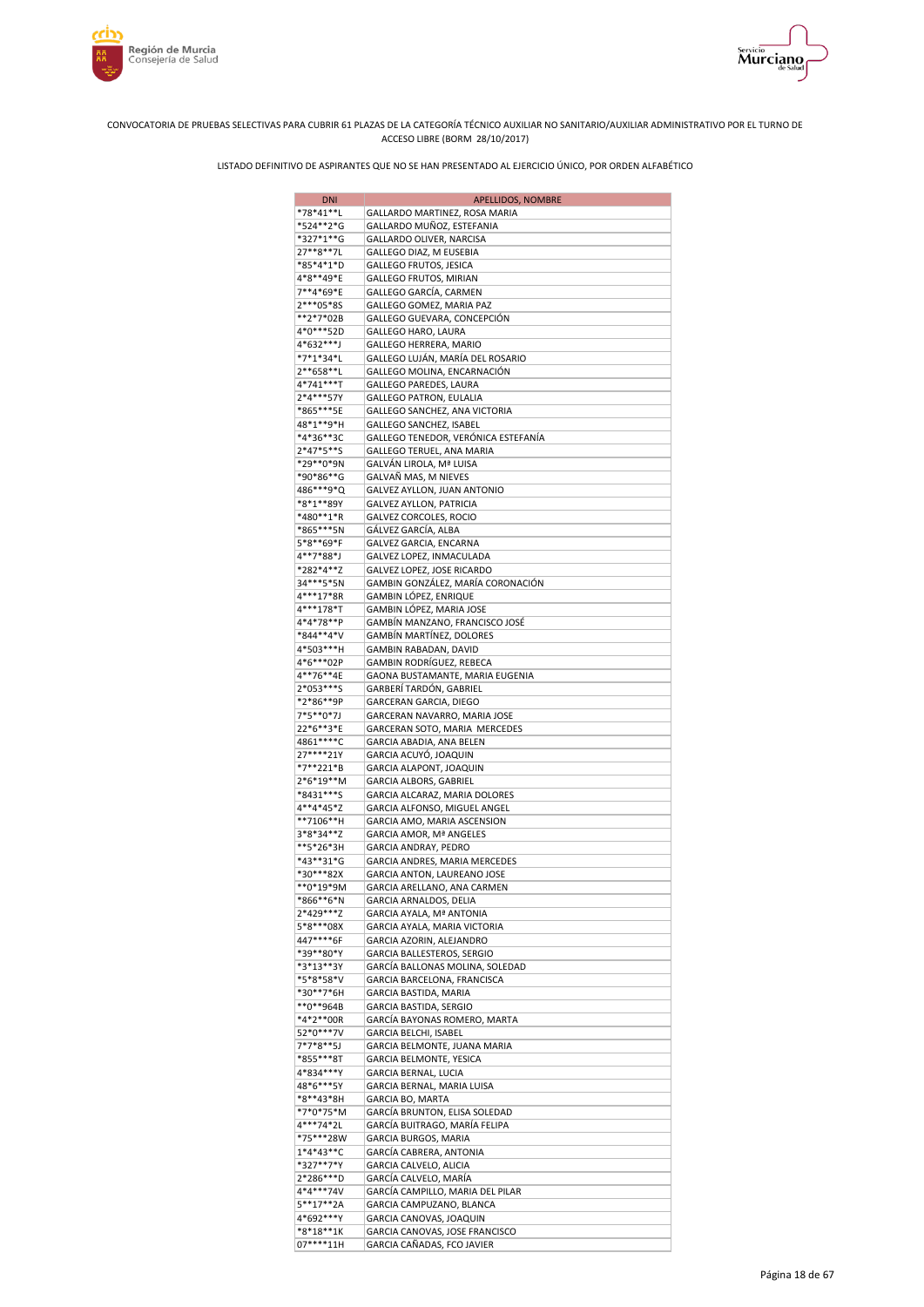



| <b>DNI</b>                | APELLIDOS, NOMBRE                                             |
|---------------------------|---------------------------------------------------------------|
| 21*1**1*M                 | GARCÍA CAÑIZARES, FELICIDAD                                   |
| 2305****F                 | GARCIA CARRASCOSA, CATALINA                                   |
| 23****53K                 | GARCIA CARREÑO, CARMEN                                        |
| ***28*60Z                 | GARCÍA CASCALES, MARÍA ANGELES                                |
| 52**3**5A                 | GARCIA CASTILLO, CATALINA                                     |
| **98**58H                 | GARCIA CHARCOS, MARIANO                                       |
| 7**5*87*T<br>**0054**K    | GARCÍA CHILLÓN, ÁNGELA                                        |
| 4*0*24**K                 | GARCÍA CREMADES, BEATRIZ<br>GARCÍA CUTANDA, MARÍA INMACULADA  |
| **2*00*9G                 | GARCIA DE LA CRUZ, MARIA DEL MAR                              |
| 2*8***97R                 | GARCIA DE LAS BAYONA AMOROS, MARINA                           |
| *75***43P                 | GARCIA DEL AMOR, JUANA                                        |
| 71*2***6D                 | GARCIA DEL OLMO, PEDRO                                        |
| *707**1*A                 | GARCÍA DEL TORO, MARÍA JOSÉ                                   |
| 2*035***N                 | GARCIA DIAZ, ARANZAZU                                         |
| 2*0***35M                 | GARCIA DIAZ, ASCENSION                                        |
| 484****0F                 | GARCÍA DÍAZ, BIENVENIDA NOELIA                                |
| 2****793B                 | GARCIA DIAZ, CRISTINA                                         |
| *8***600H                 | GARCIA DIAZ, EVA                                              |
| ***67*16L                 | GARCÍA DÍAZ, JOSÉ MANUEL                                      |
| 77****71T                 | GARCIA EGEA, ANA                                              |
| 2744****Y                 | GARCIA EGEA, MANUEL JESUS                                     |
| 23****36V<br>*7**490*K    | GARCIA ESPIN, BEGOÑA<br>GARCÍA FENOR, FRANCISCO JOSÉ          |
| 2*4*49**C                 | GARCÍA FENOR, MIGUEL ÁNGEL                                    |
| **39**66T                 | GARCIA FEREZ, ANA BELEN                                       |
| 7**1*77*N                 | GARCÍA FERNÁNDEZ, ANA                                         |
| **4675**Z                 | GARCÍA FERNÁNDEZ, ASCENSIÓN                                   |
| 2*9*75**D                 | GARCÍA FERNÁNDEZ, CÁNDIDA                                     |
| **8*94*3H                 | GARCÍA FERNÁNDEZ, INÉS                                        |
| *77**34*C                 | GARCIA FERNANDEZ, ISABEL MARIA                                |
| 2**3*84*A                 | GARCIA FERNANDEZ, JOSE MANUEL                                 |
| **2*05*6N                 | GARCIA FERNANDEZ, M. JOSE                                     |
| 348***8*M                 | GARCIA FERNANDEZ, MARIA CARMEN                                |
| 0**8*9*2Q                 | GARCIA FERNÁNDEZ, MARÍA ROSARIO                               |
| 2*29*0**C                 | GARCIA FERNANDEZ, SHEYLA                                      |
| *8**23*6J                 | GARCIA FLORES, ELVIRA                                         |
| *84**26*K<br>***17*32H    | GARCÍA FRANCO, ALICIA                                         |
| *74*84**M                 | GARCÍA FRANCO, MARÍA ANGELES<br>GARCIA GABARDO, MARIA ROSARIO |
| $1**0*1*7L$               | GARCIA GALARDE, CLARA ISABEL                                  |
| 5*8*9*3*B                 | GARCIA GALLEGO, MARIA DEL CARMEN                              |
| *4**30*1M                 | GARCIA GARCIA, CARMEN MARIA                                   |
| **27*7*3J                 | GARCÍA GARCÍA, CRISTINA                                       |
| **1443**Y                 | GARCIA GARCIA, ESTHER                                         |
| 2**788**Y                 | GARCIA GARCIA, FRANCISCA                                      |
| 2*4**1*8F                 | GARCIA GARCIA, FRANCISCO                                      |
| 4*451***M                 | GARCIA GARCIA, JOSE DAVID                                     |
| 7443****T                 | GARCÍA GARCÍA, MANUELA                                        |
| *4*229**R                 | GARCIA GARCIA, MARIA                                          |
| 7**140**T<br>$3***32**6A$ | GARCIA GARCIA, MARIA DEL CARMEN                               |
| *3**590*V                 | GARCÍA GARCÍA, MARÍA ISABEL                                   |
| 48***19*H                 | GARCIA GARCIA, MIGUEL ANGEL<br>GARCÍA GARRIDO, ANTONIA MARÍA  |
| **5*255*Z                 | GARCIA GIMENEZ, TERESA                                        |
| **42*6*0C                 | GARCIA GOMEZ, FCO JAVIER                                      |
| **064*0*Z                 | GARCIA GOMEZ, INMACULADA                                      |
| *3*99*0*Y                 | GARCÍA GÓMEZ, MARÍA DEL MAR                                   |
| ***35*45D                 | GARCIA GOMEZ, MARIA SOLEDAD                                   |
| **4852**Z                 | GARCIA GOMEZ, TERESA                                          |
| $0***58*1R$               | GARCÍA GÓMEZ-RENGEL, M. PILAR                                 |
| **0*824*E                 | GARCIA GONZALEZ, MARIA                                        |
| 33 *** 1 * 2R             | GARCÍA GUERRERO, MARÍA JOSÉ                                   |
| **8**044V                 | GARCIA GUERRERO, SHEYLA                                       |
| *78***50N<br>5**2*6*4D    | GARCIA GUILLEN, NOELIA<br>GARCIA GUIRAO, DIEGO                |
| 34*1*7**C                 | GARCÍA GUTIÉRREZ, MARÍA PILAR                                 |
| 7*72**5*T                 | GARCÍA HEREDIA, SANTIAGO                                      |
| *7*8*81*F                 | GARCÍA HERNÁNDEZ, CARMEN                                      |
| **4515**E                 | GARCIA HERNANDEZ, JOSEFA                                      |
| *74***68P                 | GARCIA HERNANDEZ, MARIA                                       |
| 23*1***5X                 | GARCIA HERNANDEZ, MARIA DE LOS REMEDIO                        |
| 74****45X                 | GARCÍA HERNÁNDEZ, MARÍA JOSEFA                                |
| $7*5*2**2X$               | GARCIA HERREROS, Mª BEGOÑA                                    |
| *8*47**1Z                 | GARCIA HITA, FRANCISCO JOSE                                   |
| 455****3K                 | GARCIA HUERTA, FRANCISCO                                      |
| 2****244Q                 | GARCIA IZQUIERDO, ROSARIO                                     |
| *7***413T<br>***10*83G    | GARCIA JIMENEZ, ELENA<br>GARCIA JIMENEZ, JUAN DE DIOS         |
|                           |                                                               |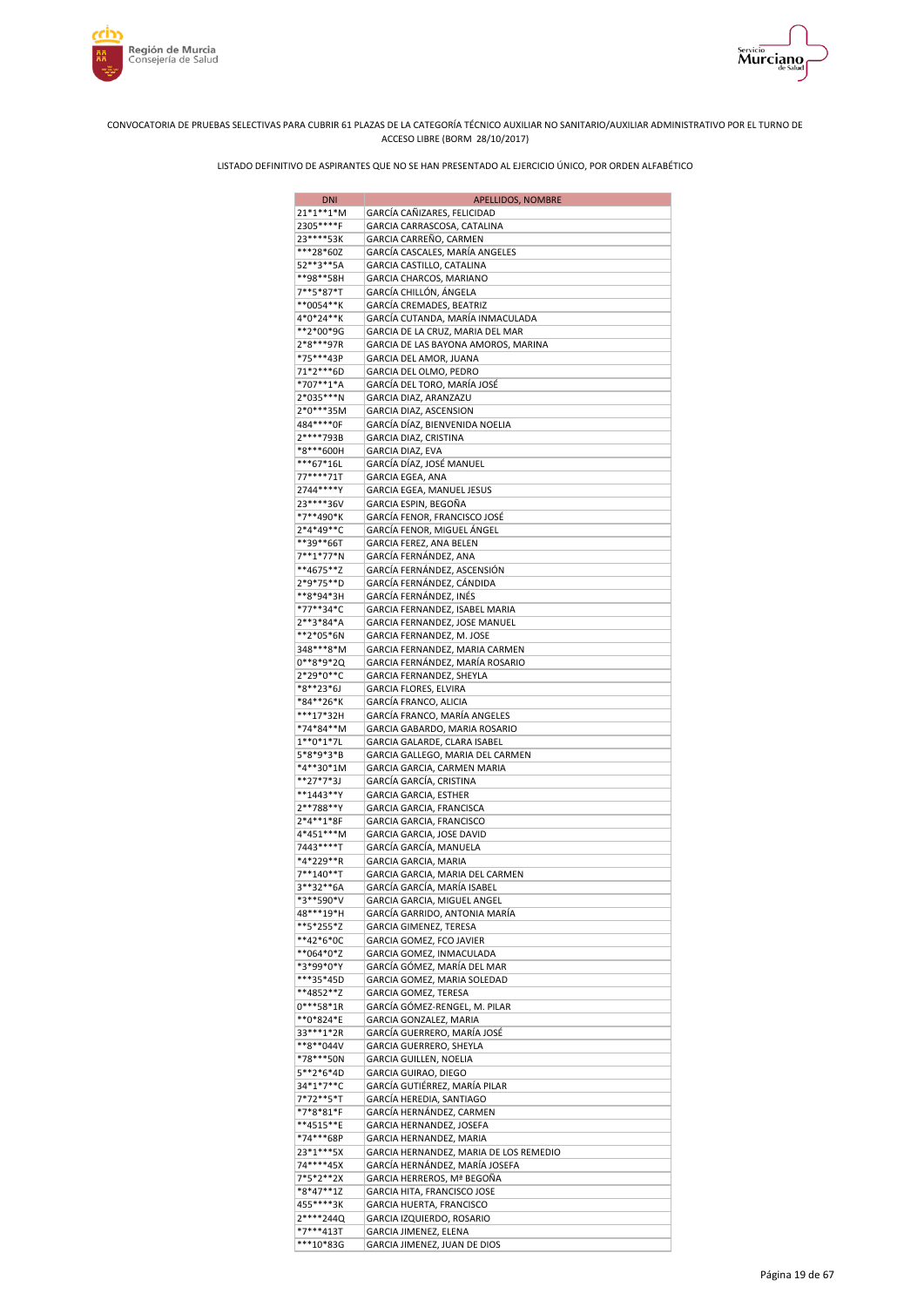



| <b>DNI</b>                    | APELLIDOS, NOMBRE                                            |
|-------------------------------|--------------------------------------------------------------|
| 74****80X                     | GARCIA JIMENEZ, JULIA                                        |
| ***03*38J                     | GARCIA JUAN, MARIA CRUZ                                      |
| *8*3*6*3B<br>*8**058*S        | GARCIA LABORDA, MARIA DOLORES<br>GARCÍA LARA, MARIA MERCEDES |
| *341***4Y                     | GARCÍA LARIOS, MARÍA ELENA                                   |
| **457*3*F                     | GARCIA LARROSA, JOSEFA                                       |
| *84***58H                     | GARCÍA LAX, MANUEL                                           |
| 07*4***2T                     | GARCIA LEAL, MARTINA                                         |
| 48*3**6*X                     | GARCIA LEANTE, DANIEL                                        |
| 2301 **** N<br>48 *** 9 * 5 N | GARCIA LEON, ELENA ISABEL<br>GARCÍA LÓPEZ, ALVARO            |
| 4**4*87*Z                     | GARCIA LOPEZ, JAVIER                                         |
| 2*2*24**W                     | GARCIA LOPEZ, JUAN CARLOS                                    |
| *771**5*F                     | GARCIA LOPEZ, MARIA CARMEN                                   |
| 4*445***T                     | GARCÍA LÓPEZ, MARÍA ENCARNACIÓN                              |
| 7*43*1**M                     | GARCIA LOPEZ, MARIA ESPERANZA                                |
| *4**94*5K<br>4*516***H        | GARCIA LOPEZ, MARIA JOSE<br>GARCIA LOPEZ, MIGUEL ÁNGEL       |
| 4849 **** N                   | GARCIA LOPEZ, MIRIAM                                         |
| 2*05*4**K                     | GARCÍA LÓPEZ, RAQUEL                                         |
| 77*1**3*Y                     | GARCÍA LOPEZ, VERÓNICA                                       |
| 4874 **** Q                   | GARCIA LOPEZ-AUGUY, MARINETTE                                |
| 74****21M                     | GARCIA LORENTE, MARI CARMEN                                  |
| *4**988*Z<br>34**0**0P        | GARCIA LORENTE, ROSA MONICA                                  |
| **99**02L                     | GARCIA LUCAS, YOLANDA<br>GARCÍA MADRID, ANA BELÉN            |
| 4**9*68*F                     | GARCIA MAESTRO, JUAN                                         |
| **2971**A                     | GARCÍA MANCHÓN, JOSE MARÍA                                   |
| 2*2*98**W                     | GARCÍA MANCHÓN, MARINA                                       |
| **0*6*57X                     | GARCIA MARIN, ANTONIA                                        |
| 3*8***76C<br>77**7**5M        | GARCÍA MARIN, JESÚS<br>GARCÍA MARÍN, JUANA MARÍA             |
| *6***620R                     | GARCIA MARIN, MARIA MERCEDES                                 |
| 348***2*A                     | GARCÍA MARRERO, Mª ANGELES                                   |
| 2**5*6*0P                     | GARCÍA MARTÍ, MARÍA                                          |
| 3*81*3**A                     | GARCIA MARTINEZ, AGUSTIN                                     |
| **52**53S<br>*7***450Q        | GARCÍA MARTÍNEZ, ALFONSA<br>GARCIA MARTINEZ, CRISTINA        |
| 4861 **** F                   | GARCIA MARTINEZ, CRISTINA                                    |
| **4*6*46C                     | GARCIA MARTINEZ, DIANA                                       |
| 22*9**5*P                     | GARCIA MARTINEZ, DOLORES                                     |
| 4842****R<br>48****00B        | GARCÍA MARTÍNEZ, ENCARNACIÓN<br>GARCIA MARTINEZ, ENRIQUE     |
| *281*4**C                     | GARCIA MARTINEZ, EUSEBIO                                     |
| 48**4**0Q                     | GARCIA MARTINEZ, FRANCISCO JOSE                              |
| **64**89W                     | GARCIA MARTINEZ, JESSICA                                     |
| 3**9*26*S                     | GARCÍA MARTÍNEZ, JUAN JOSÉ                                   |
| **4224**T<br>2***34*7L        | GARCIA MARTINEZ, JUANA MARIA<br>GARCIA MARTINEZ, LAURA       |
| **0*4*00Y                     | GARCIA MARTINEZ, MARIA DEL MAR                               |
| 4*4***97E                     | GARCÍA MARTINEZ, MARIA ENCARNACIÓN                           |
| 2*007***N                     | GARCIA MARTINEZ, PILAR                                       |
| *8*3*29*E                     | GARCIA MARTINEZ, RAMON                                       |
| $0***$ 547**L<br>**0*493*B    | GARCIA MARTINEZ, ROSA MARIA<br>GARCÍA MARTOS, MARIA          |
| *299***5W                     | GARCÍA MATEO, MARIA TERESA                                   |
| *842***3K                     | GARCIA MAYOR, LAURA                                          |
| 77*1**8*Q                     | GARCIA MELGAREJO, JOSEFA MARIA                               |
| **808**2Z                     | GARCIA MELLADO, JUAN DIEGO                                   |
| **8165**M<br>47**14**N        | GARCIA MELLADO, NOEMI<br>GARCIA MEMBRILLA, ANTONIO           |
| *86***98L                     | GARCIA MENCHON, ELENA                                        |
| 7*7*8*6*D                     | GARCIA MERELO, FRANCISCO JAVIER                              |
| 3*8*2**1D                     | GARCIA MICOL, SUSANA                                         |
| *84*82**V<br>***80*26J        | GARCIA MIRA, IRENE MARIA                                     |
| ***1082*F                     | GARCIA MOLINA, CARLOTA<br>GARCÍA MOLTÓ, MARI CARMEN          |
| 2**70*3*D                     | GARCIA MORALES, ANA BELEN                                    |
| *43**31*A                     | GARCIA MORALES, JOSEFA                                       |
| 4**2*4*6V                     | GARCIA MORATILLA, ANA                                        |
| 7**243**Q<br>4**76**6E        | GARCIA MORCILLO, ANTONIO FRANCISCO                           |
| *8**33*0K                     | GARCIA MORCILLO, GLORIA<br>GARCÍA MUÑOZ, DAVID               |
| 23*3***4K                     | GARCÍA MUÑOZ, GUSTAVO JOSE                                   |
| *4**3*18X                     | GARCIA MUÑOZ, MARAVILLAS                                     |
| **63*6*2L                     | GARCIA MUÑOZ, MARIA LUISA                                    |
| **980*2*W<br>5**1*02*P        | GARCIA NAVARRO, ENCARNACIÓN<br>GARCIA NAVARRO, FERNANDO      |
| ***61*95D                     | GARCIA NAVARRO, MARIA CARMEN                                 |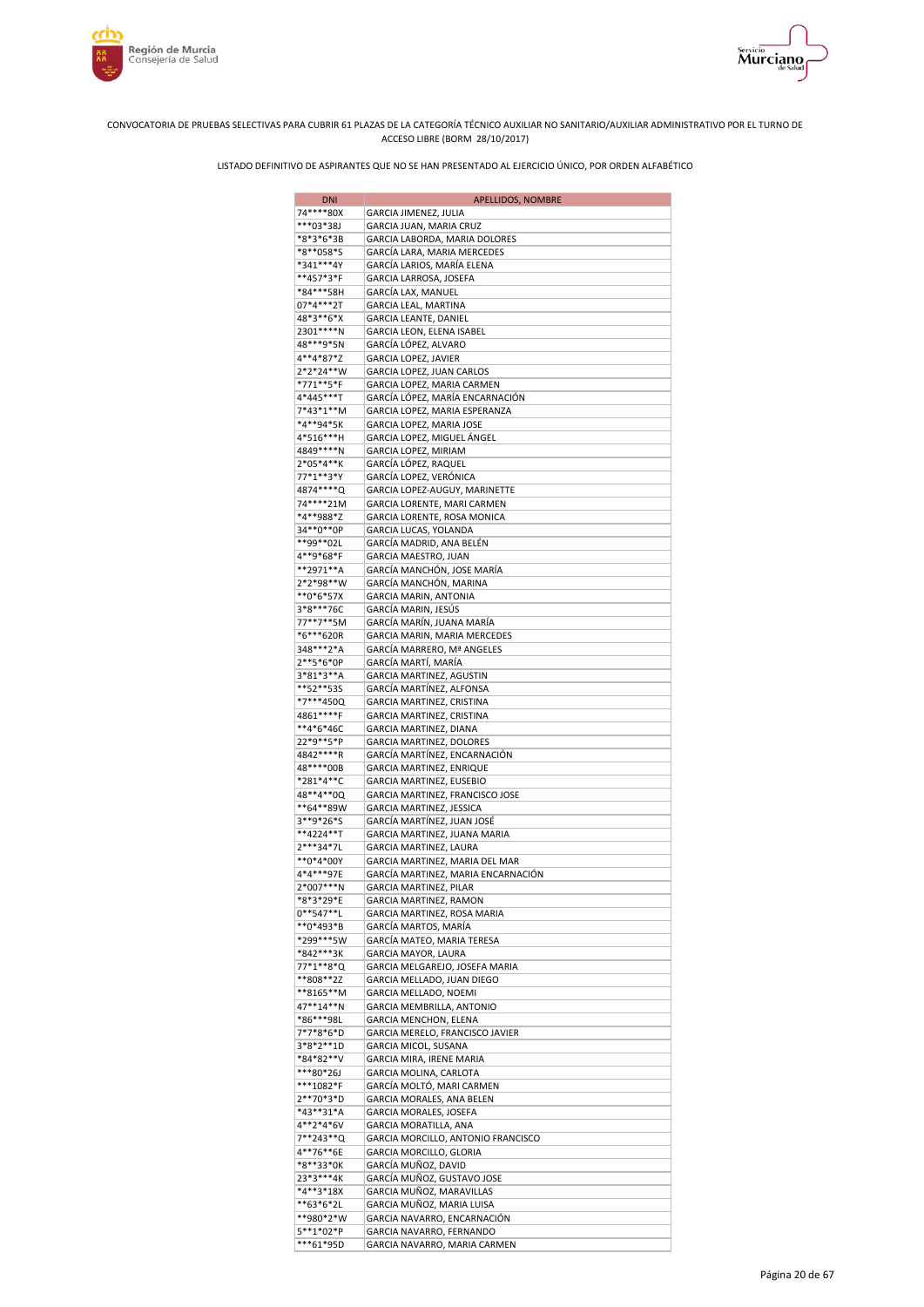





| <b>DNI</b>               | APELLIDOS, NOMBRE                                             |
|--------------------------|---------------------------------------------------------------|
| **7*55*3M                | GARCIA OLIVA, DIMAS                                           |
| 2**28*9*C                | GARCÍA OLIVER, BERNARDO                                       |
| *7**4*34G                | GARCIA ORTEGA, ANA ROSA                                       |
| 2**7*8*7G                | GARCÍA ORTEGA, MARIA INMACULADA                               |
| **8**294C                | GARCÍA ORTÍN, DOLORES                                         |
| 23*0*1**Y<br>486*5***Q   | GARCIA PADILLA, ANA BELEN<br>GARCIA PALAZON, ELISA            |
| *7*1**13C                | GARCÍA PALLARÉS, ALBERTO JAVIER                               |
| *302***5B                | GARCIA PAREDES, LEONOR MARIA                                  |
| *8547***J                | GARCÍA PELLICER, JAVIER                                       |
| 486*3***C                | GARCIA PEREZ, ALBERTO                                         |
| 7**4*16*J                | GARCÍA PÉREZ, ANA MARÍA                                       |
| **9*35*5H                | GARCÍA PÉREZ, ANDRÉS                                          |
| *479**5*F                | GARCIA PEREZ, BELEN                                           |
| 4**3*8*9H                | GARCIA PEREZ, JESUS                                           |
| 5*80*3**B                | GARCÍA PÉREZ, JOSÉ                                            |
| *2**51*5H                | GARCIA PEREZ, Mª SOLEDAD                                      |
| 2*015***A<br>2301****J   | GARCÍA PÉREZ, MARINA<br>GARCIA PEREZ, VICTOR MANUEL           |
| 2**5**47Z                | GARCIA PEREZ, YOLANDA                                         |
| 21**12**Z                | GARCIA PIERNAS, MARIA DOLORES                                 |
| ***951*8A                | GARCÍA PINAR, ANA LUZ                                         |
| *2*8*9*6R                | GARCIA PINILLA, NATIVIDAD                                     |
| *8*9*6*8H                | GARCIA PLANELLS, ELISA                                        |
| *32*21**C                | GARCIA PONCE, FRANCISCA NOELIA                                |
| *91*63**M                | GARCIA QUILES, ABRAHAM                                        |
| *565***95                | GARCIA RAMOS, GREGORIO                                        |
| 4**07*6*T                | GARCIA REINISCH, DAMIAN ALEXANDER                             |
| *48**38*Y                | GARCIA REX, PEDRO JOSE                                        |
| 528***3*A                | GARCIA ROBLES, DOMINGO                                        |
| 4***53*6B                | GARCIA RODRIGUEZ, JOSE LUIS                                   |
| ***1310*Z                | GARCÍA RODRIGUEZ, JUAN CARLOS                                 |
| *9**282*G                | GARCIA RODRIGUEZ, MARIA INMACULADA                            |
| $2***113*J$              | GARCIA RODRIGUEZ, MARIA JOSE                                  |
| 48**0*1*T<br>290 **** 1L | GARCIA ROLDAN, FRANCISCO<br>GARCIA ROMERO, CARMEN             |
| 2****574P                | GARCIA ROS, MARIA ROSA                                        |
| *7***194G                | GARCIA ROSA, RAUL                                             |
| 347*3***S                | GARCÍA ROSIQUE, MARÍA NURIA                                   |
| $2**6*71*T$              | GARCIA RUBIO, JOSE ANTONIO                                    |
| 4***12*1P                | GARCÍA RUBIO, Mª DEL CARMEN                                   |
| *3*8**91K                | GARCIA RUIZ, JOSE CARLOS                                      |
| 34*2***7D                | GARCIA RUIZ, PAULA                                            |
| 2*9*3**0Z                | GARCIA SAEZ, DAMIANA.MARIA                                    |
| 229***3*M                | GARCIA SAEZ, SIMON                                            |
| 2**5*8*0T                | GARCIA SAGARMINAGA, ITZIAR                                    |
| 23*1*5**F                | GARCIA SAN FULGENCIO, CARMEN                                  |
| *3**46*7N<br>*8*5*18*F   | GARCIA SANABRIA, MARIA JESUS                                  |
| **6462**B                | GARCÍA SÁNCHEZ, ANTONIO<br>GARCÍA SÁNCHEZ, BLANCA             |
| 4**5*73*P                | GARCIA SANCHEZ, DIEGO                                         |
| **2*62*1R                | <b>GARCÍA SÁNCHEZ, ENCARNACIÓN</b>                            |
| *8**02*2Z                | GARCIA SANCHEZ, INMACULADA                                    |
| 4**30*5*K                | GARCÍA SÁNCHEZ, JOSÉ                                          |
| 2*98*3**P                | GARCIA SANCHEZ, JUAN CARLOS                                   |
| *7**16*7A                | GARCIA SANCHEZ, JUAN FRANCISCO                                |
| *84**74*V                | GARCÍA SÁNCHEZ, LUIS TEODORO                                  |
| 2**8*45*F                | GARCIA SANCHEZ, MARIA DEL CARMEN                              |
| 4*3*27**V                | GARCÍA SÁNCHEZ, MARÍA DOLORES                                 |
| 4**5*09*S                | GARCÍA SÁNCHEZ, MARÍA ISABEL                                  |
| 2***93*0W                | GARCIA SANCHEZ, MARIA JOSE                                    |
| **7*629*V<br>*9**319*T   | GARCIA SANCHEZ, MARIA JOSE                                    |
| 4*4*5**4X                | GARCIA SANCHEZ, MARIA JOSEFA<br><b>GARCIA SANCHEZ, RAQUEL</b> |
| 528 *** 8*L              | GARCÍA SÁNCHEZ, YOLANDA                                       |
| $0**4*5*7B$              | GARCIA SANCHO, SONIA                                          |
| **5119**A                | GARCIA SERRANO, CRISTINA                                      |
| 2*0*31**N                | GARCIA SIDRACH DE CARDONA, IRENE                              |
| *4*9*31*Q                | GARCIA SORIANO, MARIA ISABEL                                  |
| **4875**N                | GARCIA SOTO, MARIA DOLORES                                    |
| 2**4*44*T                | GARCIA SOTO, SHAILA                                           |
| **4*28*6Z                | GARCÍA TERUEL, JOSÉ MANUEL                                    |
| *302**3*M                | GARCIA TOLEDO, BORJA                                          |
| 0*388***S                | <b>GARCIA TORON, BELEN</b>                                    |
| 2*04*1**N                | GARCÍA TORRES, MARÍA DEL PILAR                                |
| *4**93*1W                | GARCÍA TUDELA, MARÍA DOLORES                                  |
| *85**88*M<br>3**1*68*Z   | GARCÍA VADILLO, ESTHER                                        |
| *30***08T                | GARCIA VALVERDE, Mª ESPERANZA<br>GARCÍA VEGARA, MARINA        |
|                          |                                                               |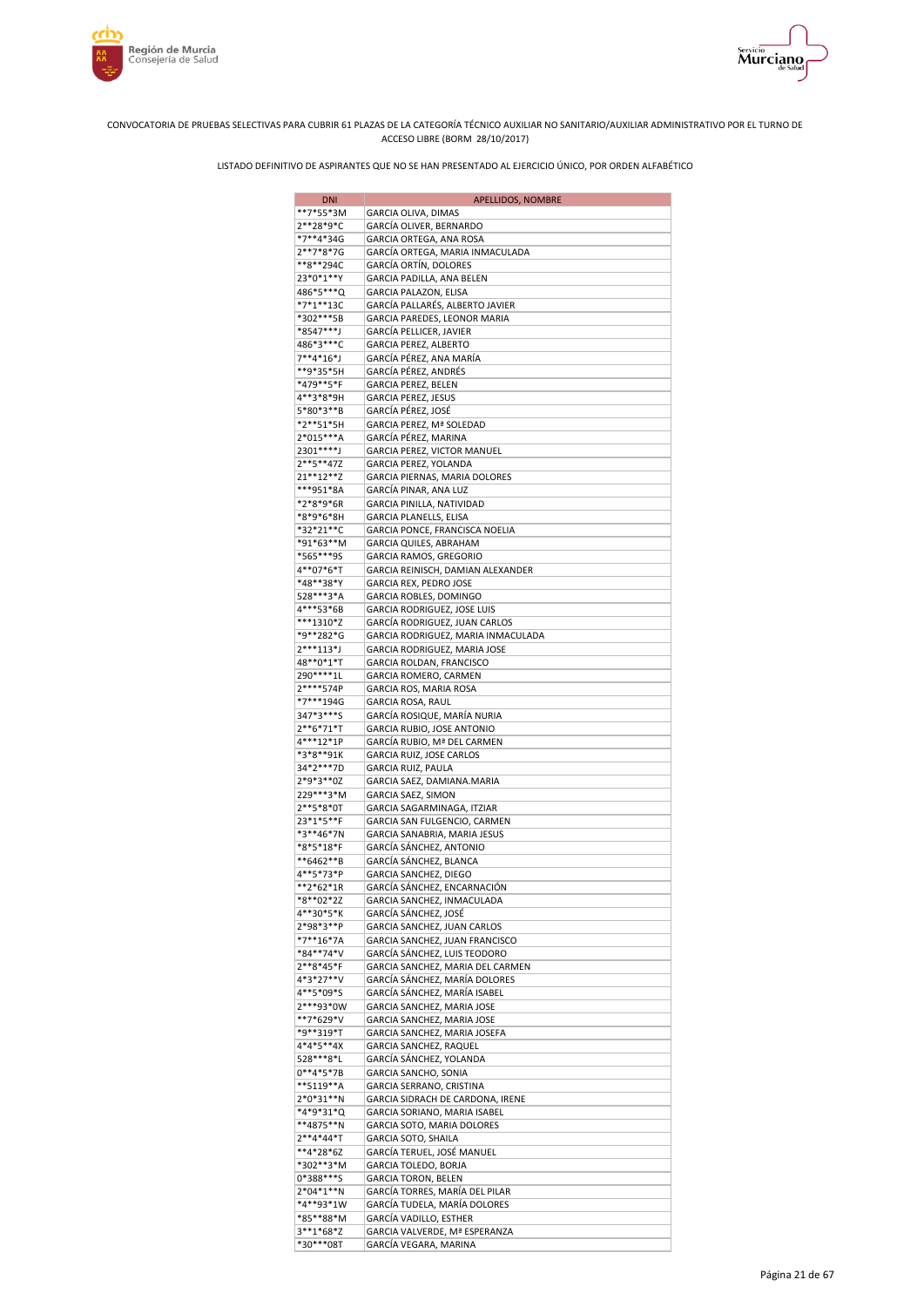



| 34**94**R<br>GARCIA VELASCO, MERCEDES<br>28*7***0F<br>GARCIA VELAZQUEZ, MIGUEL ANGEL<br>23**76**M<br>GARCIA VERA, ALMUDENA<br>2*0*4**7Y<br>GARCÍA VERGARA, SERGIO<br>*29*53**E<br>GARCIA VIDAL, ROSA MARIA<br>*86*37**Z<br>GARCÍA VILA, NOEMÍ<br>23 ** 93 ** D<br>GARCIA VILAR, PEDRO<br>3**21*5*P<br>GARCIA VILLAESCUSA, CARIDAD<br>*48**14*E<br>GARCÍA-ORDÁS GUERRERO, PEDRO<br>274 *** 0*E<br>GARCIA-VILLALBA CANO, RICARDO<br>4*516***D<br>GARRE BAÑOS, ISABEL<br>3*823***W<br>GARRE BERMEJO, SOFIA<br>48*4***0N<br>GARRE ENE, CARMEN<br>**3*51*8H<br>GARRE JIMÉNEZ, Mª JOSÉ<br>GARRE MARÍN, JUAN JOSÉ<br>**050*3*Z<br>2**82**6M<br>GARRE MARTINEZ, CARMEN<br>2*2***30B<br>GARRE MULA, JUANA<br>*84***195<br>GARRES CARBONELL, SALUD<br>*9**40*6C<br>GARRES GARCIA, ASCENSION<br>77*4***5B<br>GARRES PORRAS, JOSEFA<br>*86*31**E<br>GARRIDO BORJA, ISMAEL<br>*8*2**18N<br>GARRIDO BORJA, VALENTINA<br>4*4**92*H<br>GARRIDO CAMPOY, MIGUEL<br>***62*97N<br>GARRIDO GARCIA, MARIA DOLORES<br>34**7**2H<br>GARRIDO GIL, M SONIA<br>4**7**29K<br>GARRIDO GIL, MARIA<br>**21**51L<br>GARRIDO LÓPEZ, MARIA CARMEN<br>7****744N<br>GARRIDO LÓPEZ, MARÍA JOSÉ<br>4**1*9*4H<br>GARRIDO MARTINEZ, YOLANDA<br>48*3**2*F<br>GARRIDO SANCHEZ, FABIOLA<br>3**103**T<br>GARRIDO VERA, ANA<br>7**05**5Y<br>GARRIDO VERA, FRANCISCA<br>*8**180*H<br>GARRIDO VERA, JESÚS<br>48***78*G<br>GARRÍEZ PÉREZ, JUAN CARLOS<br>GARRÍEZ PÉREZ, MARÍA IRENE<br>*4**4*55K<br>**48*7*1T<br>GARRIGÓS GARCÍA, CRISTINA<br>**792*8*S<br>GARRIGÓS TORRECILLAS, JOSÉ<br>GARRO ROMERO, JOSE MARIA<br>*4*31*4*J<br>**511**4Z<br>GASPAR ROBLES, ADRIÁN<br>71*0***2D<br>GAVELA LOPEZ, CARLOS<br>*3**64*6R<br>GAZQUEZ GOMEZ, MARIA ISABEL<br>**2*043*W<br>GAZQUEZ GONZALEZ, MARIA JOSE<br>48***2*5T<br>GAZQUEZ GUZMAN, FRANCISCO MIGUEL<br>**5**285R<br>GAZQUEZ MARIN, GLORIA<br>***8779*K<br>GAZQUEZ TORRECILLAS, RAUL<br>**67*9*0X<br>GAZUROVA GAZUROVA, ALEXANDRA<br>74*6*3**P<br>GEA FERNANDEZ, ELIA<br>*7**55*3P<br>GEA GEA, MAGDALENA<br>*3*0*26*A<br>GEA GEA, MARIA ROSA<br>**8420**T<br>GEA GUILLÉN, CRISTINA<br>4**3*40*F<br>GIL ALCARAZ, MARIEN<br>4*7*06**N<br>GIL ALCAZAR, MARIA DEYANIRA<br>348***5*K<br>GIL ARTERO, INÉS ASCENSIÓN |
|--------------------------------------------------------------------------------------------------------------------------------------------------------------------------------------------------------------------------------------------------------------------------------------------------------------------------------------------------------------------------------------------------------------------------------------------------------------------------------------------------------------------------------------------------------------------------------------------------------------------------------------------------------------------------------------------------------------------------------------------------------------------------------------------------------------------------------------------------------------------------------------------------------------------------------------------------------------------------------------------------------------------------------------------------------------------------------------------------------------------------------------------------------------------------------------------------------------------------------------------------------------------------------------------------------------------------------------------------------------------------------------------------------------------------------------------------------------------------------------------------------------------------------------------------------------------------------------------------------------------------------------------------------------------------------------------------------------------------------------------------------------------------------------------------------------------------------------------------------------------------------------------------------------------------------------------------------------------------------------------------------------------------------------------------------------------------------------------------------------------------------------------------------------------------------------------------------------|
|                                                                                                                                                                                                                                                                                                                                                                                                                                                                                                                                                                                                                                                                                                                                                                                                                                                                                                                                                                                                                                                                                                                                                                                                                                                                                                                                                                                                                                                                                                                                                                                                                                                                                                                                                                                                                                                                                                                                                                                                                                                                                                                                                                                                              |
|                                                                                                                                                                                                                                                                                                                                                                                                                                                                                                                                                                                                                                                                                                                                                                                                                                                                                                                                                                                                                                                                                                                                                                                                                                                                                                                                                                                                                                                                                                                                                                                                                                                                                                                                                                                                                                                                                                                                                                                                                                                                                                                                                                                                              |
|                                                                                                                                                                                                                                                                                                                                                                                                                                                                                                                                                                                                                                                                                                                                                                                                                                                                                                                                                                                                                                                                                                                                                                                                                                                                                                                                                                                                                                                                                                                                                                                                                                                                                                                                                                                                                                                                                                                                                                                                                                                                                                                                                                                                              |
|                                                                                                                                                                                                                                                                                                                                                                                                                                                                                                                                                                                                                                                                                                                                                                                                                                                                                                                                                                                                                                                                                                                                                                                                                                                                                                                                                                                                                                                                                                                                                                                                                                                                                                                                                                                                                                                                                                                                                                                                                                                                                                                                                                                                              |
|                                                                                                                                                                                                                                                                                                                                                                                                                                                                                                                                                                                                                                                                                                                                                                                                                                                                                                                                                                                                                                                                                                                                                                                                                                                                                                                                                                                                                                                                                                                                                                                                                                                                                                                                                                                                                                                                                                                                                                                                                                                                                                                                                                                                              |
|                                                                                                                                                                                                                                                                                                                                                                                                                                                                                                                                                                                                                                                                                                                                                                                                                                                                                                                                                                                                                                                                                                                                                                                                                                                                                                                                                                                                                                                                                                                                                                                                                                                                                                                                                                                                                                                                                                                                                                                                                                                                                                                                                                                                              |
|                                                                                                                                                                                                                                                                                                                                                                                                                                                                                                                                                                                                                                                                                                                                                                                                                                                                                                                                                                                                                                                                                                                                                                                                                                                                                                                                                                                                                                                                                                                                                                                                                                                                                                                                                                                                                                                                                                                                                                                                                                                                                                                                                                                                              |
|                                                                                                                                                                                                                                                                                                                                                                                                                                                                                                                                                                                                                                                                                                                                                                                                                                                                                                                                                                                                                                                                                                                                                                                                                                                                                                                                                                                                                                                                                                                                                                                                                                                                                                                                                                                                                                                                                                                                                                                                                                                                                                                                                                                                              |
|                                                                                                                                                                                                                                                                                                                                                                                                                                                                                                                                                                                                                                                                                                                                                                                                                                                                                                                                                                                                                                                                                                                                                                                                                                                                                                                                                                                                                                                                                                                                                                                                                                                                                                                                                                                                                                                                                                                                                                                                                                                                                                                                                                                                              |
|                                                                                                                                                                                                                                                                                                                                                                                                                                                                                                                                                                                                                                                                                                                                                                                                                                                                                                                                                                                                                                                                                                                                                                                                                                                                                                                                                                                                                                                                                                                                                                                                                                                                                                                                                                                                                                                                                                                                                                                                                                                                                                                                                                                                              |
|                                                                                                                                                                                                                                                                                                                                                                                                                                                                                                                                                                                                                                                                                                                                                                                                                                                                                                                                                                                                                                                                                                                                                                                                                                                                                                                                                                                                                                                                                                                                                                                                                                                                                                                                                                                                                                                                                                                                                                                                                                                                                                                                                                                                              |
|                                                                                                                                                                                                                                                                                                                                                                                                                                                                                                                                                                                                                                                                                                                                                                                                                                                                                                                                                                                                                                                                                                                                                                                                                                                                                                                                                                                                                                                                                                                                                                                                                                                                                                                                                                                                                                                                                                                                                                                                                                                                                                                                                                                                              |
|                                                                                                                                                                                                                                                                                                                                                                                                                                                                                                                                                                                                                                                                                                                                                                                                                                                                                                                                                                                                                                                                                                                                                                                                                                                                                                                                                                                                                                                                                                                                                                                                                                                                                                                                                                                                                                                                                                                                                                                                                                                                                                                                                                                                              |
|                                                                                                                                                                                                                                                                                                                                                                                                                                                                                                                                                                                                                                                                                                                                                                                                                                                                                                                                                                                                                                                                                                                                                                                                                                                                                                                                                                                                                                                                                                                                                                                                                                                                                                                                                                                                                                                                                                                                                                                                                                                                                                                                                                                                              |
|                                                                                                                                                                                                                                                                                                                                                                                                                                                                                                                                                                                                                                                                                                                                                                                                                                                                                                                                                                                                                                                                                                                                                                                                                                                                                                                                                                                                                                                                                                                                                                                                                                                                                                                                                                                                                                                                                                                                                                                                                                                                                                                                                                                                              |
|                                                                                                                                                                                                                                                                                                                                                                                                                                                                                                                                                                                                                                                                                                                                                                                                                                                                                                                                                                                                                                                                                                                                                                                                                                                                                                                                                                                                                                                                                                                                                                                                                                                                                                                                                                                                                                                                                                                                                                                                                                                                                                                                                                                                              |
|                                                                                                                                                                                                                                                                                                                                                                                                                                                                                                                                                                                                                                                                                                                                                                                                                                                                                                                                                                                                                                                                                                                                                                                                                                                                                                                                                                                                                                                                                                                                                                                                                                                                                                                                                                                                                                                                                                                                                                                                                                                                                                                                                                                                              |
|                                                                                                                                                                                                                                                                                                                                                                                                                                                                                                                                                                                                                                                                                                                                                                                                                                                                                                                                                                                                                                                                                                                                                                                                                                                                                                                                                                                                                                                                                                                                                                                                                                                                                                                                                                                                                                                                                                                                                                                                                                                                                                                                                                                                              |
|                                                                                                                                                                                                                                                                                                                                                                                                                                                                                                                                                                                                                                                                                                                                                                                                                                                                                                                                                                                                                                                                                                                                                                                                                                                                                                                                                                                                                                                                                                                                                                                                                                                                                                                                                                                                                                                                                                                                                                                                                                                                                                                                                                                                              |
|                                                                                                                                                                                                                                                                                                                                                                                                                                                                                                                                                                                                                                                                                                                                                                                                                                                                                                                                                                                                                                                                                                                                                                                                                                                                                                                                                                                                                                                                                                                                                                                                                                                                                                                                                                                                                                                                                                                                                                                                                                                                                                                                                                                                              |
|                                                                                                                                                                                                                                                                                                                                                                                                                                                                                                                                                                                                                                                                                                                                                                                                                                                                                                                                                                                                                                                                                                                                                                                                                                                                                                                                                                                                                                                                                                                                                                                                                                                                                                                                                                                                                                                                                                                                                                                                                                                                                                                                                                                                              |
|                                                                                                                                                                                                                                                                                                                                                                                                                                                                                                                                                                                                                                                                                                                                                                                                                                                                                                                                                                                                                                                                                                                                                                                                                                                                                                                                                                                                                                                                                                                                                                                                                                                                                                                                                                                                                                                                                                                                                                                                                                                                                                                                                                                                              |
|                                                                                                                                                                                                                                                                                                                                                                                                                                                                                                                                                                                                                                                                                                                                                                                                                                                                                                                                                                                                                                                                                                                                                                                                                                                                                                                                                                                                                                                                                                                                                                                                                                                                                                                                                                                                                                                                                                                                                                                                                                                                                                                                                                                                              |
|                                                                                                                                                                                                                                                                                                                                                                                                                                                                                                                                                                                                                                                                                                                                                                                                                                                                                                                                                                                                                                                                                                                                                                                                                                                                                                                                                                                                                                                                                                                                                                                                                                                                                                                                                                                                                                                                                                                                                                                                                                                                                                                                                                                                              |
|                                                                                                                                                                                                                                                                                                                                                                                                                                                                                                                                                                                                                                                                                                                                                                                                                                                                                                                                                                                                                                                                                                                                                                                                                                                                                                                                                                                                                                                                                                                                                                                                                                                                                                                                                                                                                                                                                                                                                                                                                                                                                                                                                                                                              |
|                                                                                                                                                                                                                                                                                                                                                                                                                                                                                                                                                                                                                                                                                                                                                                                                                                                                                                                                                                                                                                                                                                                                                                                                                                                                                                                                                                                                                                                                                                                                                                                                                                                                                                                                                                                                                                                                                                                                                                                                                                                                                                                                                                                                              |
|                                                                                                                                                                                                                                                                                                                                                                                                                                                                                                                                                                                                                                                                                                                                                                                                                                                                                                                                                                                                                                                                                                                                                                                                                                                                                                                                                                                                                                                                                                                                                                                                                                                                                                                                                                                                                                                                                                                                                                                                                                                                                                                                                                                                              |
|                                                                                                                                                                                                                                                                                                                                                                                                                                                                                                                                                                                                                                                                                                                                                                                                                                                                                                                                                                                                                                                                                                                                                                                                                                                                                                                                                                                                                                                                                                                                                                                                                                                                                                                                                                                                                                                                                                                                                                                                                                                                                                                                                                                                              |
|                                                                                                                                                                                                                                                                                                                                                                                                                                                                                                                                                                                                                                                                                                                                                                                                                                                                                                                                                                                                                                                                                                                                                                                                                                                                                                                                                                                                                                                                                                                                                                                                                                                                                                                                                                                                                                                                                                                                                                                                                                                                                                                                                                                                              |
|                                                                                                                                                                                                                                                                                                                                                                                                                                                                                                                                                                                                                                                                                                                                                                                                                                                                                                                                                                                                                                                                                                                                                                                                                                                                                                                                                                                                                                                                                                                                                                                                                                                                                                                                                                                                                                                                                                                                                                                                                                                                                                                                                                                                              |
|                                                                                                                                                                                                                                                                                                                                                                                                                                                                                                                                                                                                                                                                                                                                                                                                                                                                                                                                                                                                                                                                                                                                                                                                                                                                                                                                                                                                                                                                                                                                                                                                                                                                                                                                                                                                                                                                                                                                                                                                                                                                                                                                                                                                              |
|                                                                                                                                                                                                                                                                                                                                                                                                                                                                                                                                                                                                                                                                                                                                                                                                                                                                                                                                                                                                                                                                                                                                                                                                                                                                                                                                                                                                                                                                                                                                                                                                                                                                                                                                                                                                                                                                                                                                                                                                                                                                                                                                                                                                              |
|                                                                                                                                                                                                                                                                                                                                                                                                                                                                                                                                                                                                                                                                                                                                                                                                                                                                                                                                                                                                                                                                                                                                                                                                                                                                                                                                                                                                                                                                                                                                                                                                                                                                                                                                                                                                                                                                                                                                                                                                                                                                                                                                                                                                              |
|                                                                                                                                                                                                                                                                                                                                                                                                                                                                                                                                                                                                                                                                                                                                                                                                                                                                                                                                                                                                                                                                                                                                                                                                                                                                                                                                                                                                                                                                                                                                                                                                                                                                                                                                                                                                                                                                                                                                                                                                                                                                                                                                                                                                              |
|                                                                                                                                                                                                                                                                                                                                                                                                                                                                                                                                                                                                                                                                                                                                                                                                                                                                                                                                                                                                                                                                                                                                                                                                                                                                                                                                                                                                                                                                                                                                                                                                                                                                                                                                                                                                                                                                                                                                                                                                                                                                                                                                                                                                              |
|                                                                                                                                                                                                                                                                                                                                                                                                                                                                                                                                                                                                                                                                                                                                                                                                                                                                                                                                                                                                                                                                                                                                                                                                                                                                                                                                                                                                                                                                                                                                                                                                                                                                                                                                                                                                                                                                                                                                                                                                                                                                                                                                                                                                              |
|                                                                                                                                                                                                                                                                                                                                                                                                                                                                                                                                                                                                                                                                                                                                                                                                                                                                                                                                                                                                                                                                                                                                                                                                                                                                                                                                                                                                                                                                                                                                                                                                                                                                                                                                                                                                                                                                                                                                                                                                                                                                                                                                                                                                              |
|                                                                                                                                                                                                                                                                                                                                                                                                                                                                                                                                                                                                                                                                                                                                                                                                                                                                                                                                                                                                                                                                                                                                                                                                                                                                                                                                                                                                                                                                                                                                                                                                                                                                                                                                                                                                                                                                                                                                                                                                                                                                                                                                                                                                              |
|                                                                                                                                                                                                                                                                                                                                                                                                                                                                                                                                                                                                                                                                                                                                                                                                                                                                                                                                                                                                                                                                                                                                                                                                                                                                                                                                                                                                                                                                                                                                                                                                                                                                                                                                                                                                                                                                                                                                                                                                                                                                                                                                                                                                              |
|                                                                                                                                                                                                                                                                                                                                                                                                                                                                                                                                                                                                                                                                                                                                                                                                                                                                                                                                                                                                                                                                                                                                                                                                                                                                                                                                                                                                                                                                                                                                                                                                                                                                                                                                                                                                                                                                                                                                                                                                                                                                                                                                                                                                              |
|                                                                                                                                                                                                                                                                                                                                                                                                                                                                                                                                                                                                                                                                                                                                                                                                                                                                                                                                                                                                                                                                                                                                                                                                                                                                                                                                                                                                                                                                                                                                                                                                                                                                                                                                                                                                                                                                                                                                                                                                                                                                                                                                                                                                              |
|                                                                                                                                                                                                                                                                                                                                                                                                                                                                                                                                                                                                                                                                                                                                                                                                                                                                                                                                                                                                                                                                                                                                                                                                                                                                                                                                                                                                                                                                                                                                                                                                                                                                                                                                                                                                                                                                                                                                                                                                                                                                                                                                                                                                              |
|                                                                                                                                                                                                                                                                                                                                                                                                                                                                                                                                                                                                                                                                                                                                                                                                                                                                                                                                                                                                                                                                                                                                                                                                                                                                                                                                                                                                                                                                                                                                                                                                                                                                                                                                                                                                                                                                                                                                                                                                                                                                                                                                                                                                              |
|                                                                                                                                                                                                                                                                                                                                                                                                                                                                                                                                                                                                                                                                                                                                                                                                                                                                                                                                                                                                                                                                                                                                                                                                                                                                                                                                                                                                                                                                                                                                                                                                                                                                                                                                                                                                                                                                                                                                                                                                                                                                                                                                                                                                              |
|                                                                                                                                                                                                                                                                                                                                                                                                                                                                                                                                                                                                                                                                                                                                                                                                                                                                                                                                                                                                                                                                                                                                                                                                                                                                                                                                                                                                                                                                                                                                                                                                                                                                                                                                                                                                                                                                                                                                                                                                                                                                                                                                                                                                              |
|                                                                                                                                                                                                                                                                                                                                                                                                                                                                                                                                                                                                                                                                                                                                                                                                                                                                                                                                                                                                                                                                                                                                                                                                                                                                                                                                                                                                                                                                                                                                                                                                                                                                                                                                                                                                                                                                                                                                                                                                                                                                                                                                                                                                              |
|                                                                                                                                                                                                                                                                                                                                                                                                                                                                                                                                                                                                                                                                                                                                                                                                                                                                                                                                                                                                                                                                                                                                                                                                                                                                                                                                                                                                                                                                                                                                                                                                                                                                                                                                                                                                                                                                                                                                                                                                                                                                                                                                                                                                              |
|                                                                                                                                                                                                                                                                                                                                                                                                                                                                                                                                                                                                                                                                                                                                                                                                                                                                                                                                                                                                                                                                                                                                                                                                                                                                                                                                                                                                                                                                                                                                                                                                                                                                                                                                                                                                                                                                                                                                                                                                                                                                                                                                                                                                              |
|                                                                                                                                                                                                                                                                                                                                                                                                                                                                                                                                                                                                                                                                                                                                                                                                                                                                                                                                                                                                                                                                                                                                                                                                                                                                                                                                                                                                                                                                                                                                                                                                                                                                                                                                                                                                                                                                                                                                                                                                                                                                                                                                                                                                              |
| 5**1*5*6H<br>GIL BELCHI, CONCEPCIÓN                                                                                                                                                                                                                                                                                                                                                                                                                                                                                                                                                                                                                                                                                                                                                                                                                                                                                                                                                                                                                                                                                                                                                                                                                                                                                                                                                                                                                                                                                                                                                                                                                                                                                                                                                                                                                                                                                                                                                                                                                                                                                                                                                                          |
| 7*99*3**R<br>GIL BONETE, ENCARNACIÓN BELÉN                                                                                                                                                                                                                                                                                                                                                                                                                                                                                                                                                                                                                                                                                                                                                                                                                                                                                                                                                                                                                                                                                                                                                                                                                                                                                                                                                                                                                                                                                                                                                                                                                                                                                                                                                                                                                                                                                                                                                                                                                                                                                                                                                                   |
| 4**88**9L<br>GIL DAVALOS, ELISA                                                                                                                                                                                                                                                                                                                                                                                                                                                                                                                                                                                                                                                                                                                                                                                                                                                                                                                                                                                                                                                                                                                                                                                                                                                                                                                                                                                                                                                                                                                                                                                                                                                                                                                                                                                                                                                                                                                                                                                                                                                                                                                                                                              |
| GIL FERNANDEZ, ANTONIO<br>2*272***C                                                                                                                                                                                                                                                                                                                                                                                                                                                                                                                                                                                                                                                                                                                                                                                                                                                                                                                                                                                                                                                                                                                                                                                                                                                                                                                                                                                                                                                                                                                                                                                                                                                                                                                                                                                                                                                                                                                                                                                                                                                                                                                                                                          |
| ***09*79D<br>GIL FERRE, MARIA                                                                                                                                                                                                                                                                                                                                                                                                                                                                                                                                                                                                                                                                                                                                                                                                                                                                                                                                                                                                                                                                                                                                                                                                                                                                                                                                                                                                                                                                                                                                                                                                                                                                                                                                                                                                                                                                                                                                                                                                                                                                                                                                                                                |
| *8*4*7*8X<br>GIL GARCIA, ENCARNA                                                                                                                                                                                                                                                                                                                                                                                                                                                                                                                                                                                                                                                                                                                                                                                                                                                                                                                                                                                                                                                                                                                                                                                                                                                                                                                                                                                                                                                                                                                                                                                                                                                                                                                                                                                                                                                                                                                                                                                                                                                                                                                                                                             |
| *84**6*1M<br>GIL GARCIA, MARIA ENCARNA                                                                                                                                                                                                                                                                                                                                                                                                                                                                                                                                                                                                                                                                                                                                                                                                                                                                                                                                                                                                                                                                                                                                                                                                                                                                                                                                                                                                                                                                                                                                                                                                                                                                                                                                                                                                                                                                                                                                                                                                                                                                                                                                                                       |
| 2*3**5*8L<br>GIL GEA, CARMEN IRENE                                                                                                                                                                                                                                                                                                                                                                                                                                                                                                                                                                                                                                                                                                                                                                                                                                                                                                                                                                                                                                                                                                                                                                                                                                                                                                                                                                                                                                                                                                                                                                                                                                                                                                                                                                                                                                                                                                                                                                                                                                                                                                                                                                           |
| 486***6*F<br>GIL GRACIA, PALOMA<br>*4*9**79V                                                                                                                                                                                                                                                                                                                                                                                                                                                                                                                                                                                                                                                                                                                                                                                                                                                                                                                                                                                                                                                                                                                                                                                                                                                                                                                                                                                                                                                                                                                                                                                                                                                                                                                                                                                                                                                                                                                                                                                                                                                                                                                                                                 |
| GIL MARIN, Mª ANGELES<br>*863**8*X<br>GIL MARTINEZ, ALMUDENA                                                                                                                                                                                                                                                                                                                                                                                                                                                                                                                                                                                                                                                                                                                                                                                                                                                                                                                                                                                                                                                                                                                                                                                                                                                                                                                                                                                                                                                                                                                                                                                                                                                                                                                                                                                                                                                                                                                                                                                                                                                                                                                                                 |
| *480***7C<br>GIL MARTINEZ, ANGELES                                                                                                                                                                                                                                                                                                                                                                                                                                                                                                                                                                                                                                                                                                                                                                                                                                                                                                                                                                                                                                                                                                                                                                                                                                                                                                                                                                                                                                                                                                                                                                                                                                                                                                                                                                                                                                                                                                                                                                                                                                                                                                                                                                           |
| **803*1*E<br>GIL MARTINEZ, JORGE                                                                                                                                                                                                                                                                                                                                                                                                                                                                                                                                                                                                                                                                                                                                                                                                                                                                                                                                                                                                                                                                                                                                                                                                                                                                                                                                                                                                                                                                                                                                                                                                                                                                                                                                                                                                                                                                                                                                                                                                                                                                                                                                                                             |
| **452**9Y<br>GIL MOTOS, ANA MARIA                                                                                                                                                                                                                                                                                                                                                                                                                                                                                                                                                                                                                                                                                                                                                                                                                                                                                                                                                                                                                                                                                                                                                                                                                                                                                                                                                                                                                                                                                                                                                                                                                                                                                                                                                                                                                                                                                                                                                                                                                                                                                                                                                                            |
| *481*1**R<br>GIL ORTIZ, MARIA JOSE                                                                                                                                                                                                                                                                                                                                                                                                                                                                                                                                                                                                                                                                                                                                                                                                                                                                                                                                                                                                                                                                                                                                                                                                                                                                                                                                                                                                                                                                                                                                                                                                                                                                                                                                                                                                                                                                                                                                                                                                                                                                                                                                                                           |
| 29 *** 9 * 5 A<br>GIL PALAO, MARIA LOURDES                                                                                                                                                                                                                                                                                                                                                                                                                                                                                                                                                                                                                                                                                                                                                                                                                                                                                                                                                                                                                                                                                                                                                                                                                                                                                                                                                                                                                                                                                                                                                                                                                                                                                                                                                                                                                                                                                                                                                                                                                                                                                                                                                                   |
|                                                                                                                                                                                                                                                                                                                                                                                                                                                                                                                                                                                                                                                                                                                                                                                                                                                                                                                                                                                                                                                                                                                                                                                                                                                                                                                                                                                                                                                                                                                                                                                                                                                                                                                                                                                                                                                                                                                                                                                                                                                                                                                                                                                                              |
| 48**8**1Z<br>GIL PAREDES, JOSEFA                                                                                                                                                                                                                                                                                                                                                                                                                                                                                                                                                                                                                                                                                                                                                                                                                                                                                                                                                                                                                                                                                                                                                                                                                                                                                                                                                                                                                                                                                                                                                                                                                                                                                                                                                                                                                                                                                                                                                                                                                                                                                                                                                                             |
| 3***640*T<br>GIL RUEDA, JOAQUIN                                                                                                                                                                                                                                                                                                                                                                                                                                                                                                                                                                                                                                                                                                                                                                                                                                                                                                                                                                                                                                                                                                                                                                                                                                                                                                                                                                                                                                                                                                                                                                                                                                                                                                                                                                                                                                                                                                                                                                                                                                                                                                                                                                              |
| 27*6***3C<br>GIL SANCHEZ, JOSEFA                                                                                                                                                                                                                                                                                                                                                                                                                                                                                                                                                                                                                                                                                                                                                                                                                                                                                                                                                                                                                                                                                                                                                                                                                                                                                                                                                                                                                                                                                                                                                                                                                                                                                                                                                                                                                                                                                                                                                                                                                                                                                                                                                                             |
| *481**5*S<br>GIL SÁNCHEZ, M CONCEPCIÓN                                                                                                                                                                                                                                                                                                                                                                                                                                                                                                                                                                                                                                                                                                                                                                                                                                                                                                                                                                                                                                                                                                                                                                                                                                                                                                                                                                                                                                                                                                                                                                                                                                                                                                                                                                                                                                                                                                                                                                                                                                                                                                                                                                       |
| *48***52J<br>GIL SÁNCHEZ, TERESA                                                                                                                                                                                                                                                                                                                                                                                                                                                                                                                                                                                                                                                                                                                                                                                                                                                                                                                                                                                                                                                                                                                                                                                                                                                                                                                                                                                                                                                                                                                                                                                                                                                                                                                                                                                                                                                                                                                                                                                                                                                                                                                                                                             |
| 77*1***6D<br>GIL SERRANO, MARÍA DE LOS ANGELES                                                                                                                                                                                                                                                                                                                                                                                                                                                                                                                                                                                                                                                                                                                                                                                                                                                                                                                                                                                                                                                                                                                                                                                                                                                                                                                                                                                                                                                                                                                                                                                                                                                                                                                                                                                                                                                                                                                                                                                                                                                                                                                                                               |
| 48****74J<br>GIL SORIANO, MARIA DEL CARMEN                                                                                                                                                                                                                                                                                                                                                                                                                                                                                                                                                                                                                                                                                                                                                                                                                                                                                                                                                                                                                                                                                                                                                                                                                                                                                                                                                                                                                                                                                                                                                                                                                                                                                                                                                                                                                                                                                                                                                                                                                                                                                                                                                                   |
| 7***913*D<br>GILAR ABELLÁN, MARÍA JESÚS<br>2*0***24Y<br>GIMENEZ ALBALADEJO, ANTONIO                                                                                                                                                                                                                                                                                                                                                                                                                                                                                                                                                                                                                                                                                                                                                                                                                                                                                                                                                                                                                                                                                                                                                                                                                                                                                                                                                                                                                                                                                                                                                                                                                                                                                                                                                                                                                                                                                                                                                                                                                                                                                                                          |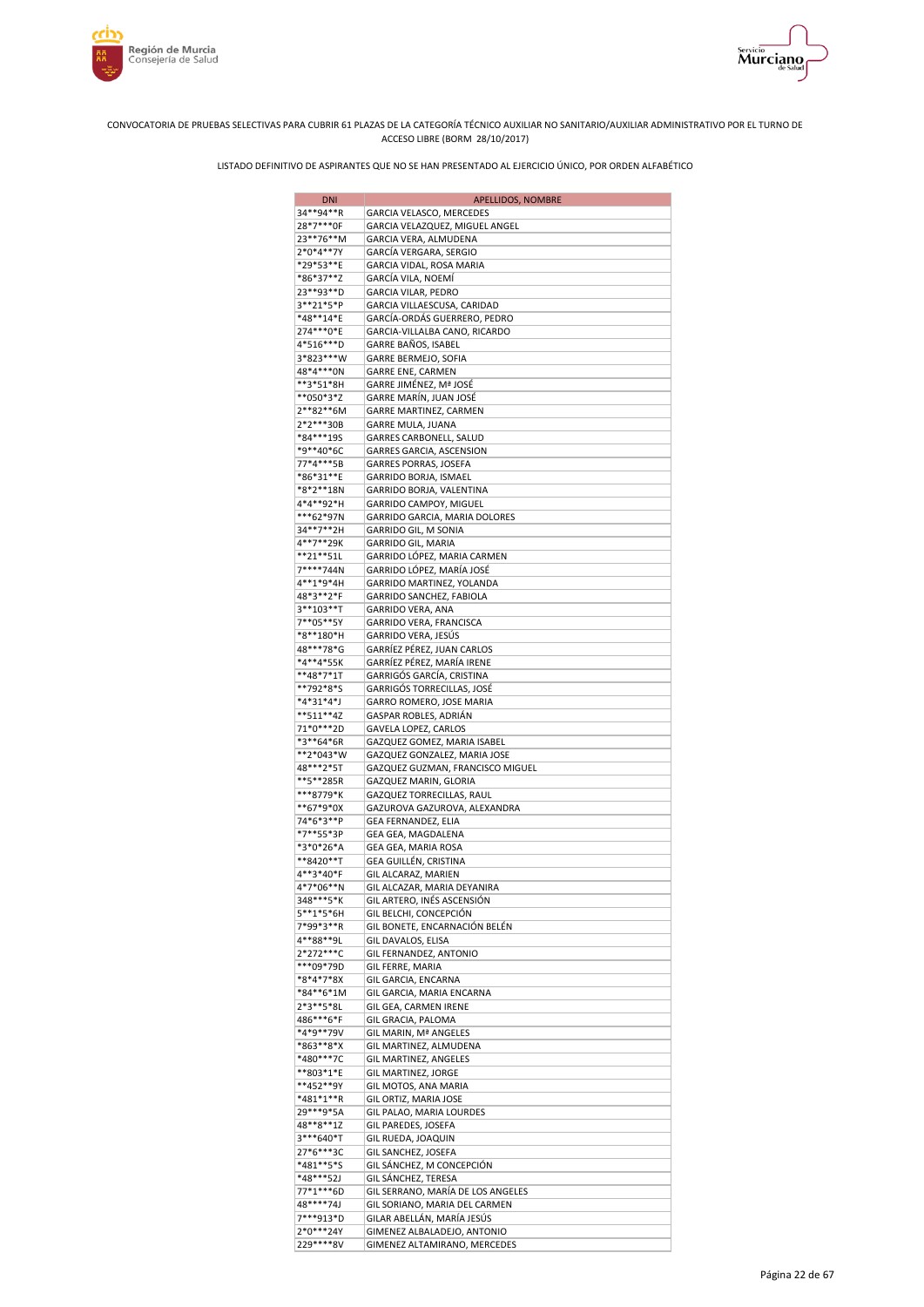





| <b>DNI</b>             | APELLIDOS, NOMBRE                                         |
|------------------------|-----------------------------------------------------------|
| 4****578H              | GIMÉNEZ CAMPILLO, ALEJANDRO                               |
| *7***086A              | GIMÉNEZ FERNÁNDEZ, ESTHER                                 |
| ***18*57K              | GIMENEZ GALVEZ, Mª DEL CARMEN                             |
| 7**0*77*Y              | GIMENEZ GARCIA, ENCARNACION                               |
| **2**334R              | GIMENEZ GOMEZ, JOSEFA                                     |
| *7*3**49C              | GIMÉNEZ HERNÁNDEZ, MARÍA INMACULADA                       |
| 29*3***5Q              | GIMÉNEZ ORTEGA, VICENTE                                   |
| *280**5*A              | GIMENEZ RODRIGUEZ, SACRAMENTOS                            |
| *784***1F              | GIMENEZ SANCHEZ, MARIA TERESA                             |
| 2*235***E              | GIMENEZ SANCHEZ, MODESTO MELCHOR                          |
| 29*6***7B              | GIMENEZ SANCHEZ, ROSARIO                                  |
| 4***48*8E              | GIMENO ANDREU, MANUEL                                     |
| 34***8*0Y              | GIMENO ARIAS, ALMUDENA                                    |
| 2***18*2V              | GINER CARO, MARÍA SOLEDAD                                 |
| 48**4**5J              | GINER CARRION, ADRIAN                                     |
| *8***1775              | GINER CARRIÓN, CRISTINA                                   |
| **2*33*8A              | GINER SANCHEZ, MARIA JOSEFA                               |
| **290*4*V              | GINES CARO, SEBASTIAN                                     |
| 7**42**5X              | GIRON ROBLES, PILAR                                       |
| **01**58F              | GIRONA MAZÓN, MARIA PILAR                                 |
| *86***14F              | GISBERT LÓPEZ, BEATRIZ                                    |
| *8**52*7Y              | GISBERT MARTINEZ, ALICIA                                  |
| 21**4*4*A              | <b>GISBERT RUIZ, LAURA</b>                                |
| *30*01**D              | GODINEZ VENERO, MANUEL                                    |
| 484**5**B              | GOMARIZ LOPEZ, JOSE                                       |
| **4**010F              | GOMARIZ MARTINEZ, JESUS                                   |
| 48*4***1D              | GOMARIZ RUIZ, ANA                                         |
| 4***3*83K              | GOMARIZ SÁNCHEZ, PEDRO JESÚS                              |
| *8***014J              | GOMARIZ SARABIA, CARMEN                                   |
| 48**8*0*V              | GOMEZ, SANDRA                                             |
| 229**6**M              | GOMEZ AGUERA, JOSE CARLOS                                 |
| 4*4**9*8E              | GÓMEZ ALARCÓN, ISABEL                                     |
| 7***60*7S              | GÓMEZ ANDRÉS, CARMEN                                      |
| *60***97Z              | GOMEZ ARANDA, ANA MARIA                                   |
| *9*4*78*J              | GOMEZ ARANDA, PABLO                                       |
| *754**2*N              | GÓMEZ BALLESTEROS, RESURRECCIÓN                           |
| 3*799***Z              | GOMEZ BASTIDA, MARIA JOSE                                 |
| 2*0***44S              | GÓMEZ BERNAL, EMILIA                                      |
| *756***4C<br>23*1**6*C | GÓMEZ BLÁZQUEZ, ANA ESMERALDA                             |
| 4852****G              | GOMEZ BLAZQUEZ, MARIA MERCEDES                            |
| 23*4*4**T              | GOMEZ CANOVAS, MARIA<br>GOMEZ CARLOS, Mª DE LA CONCEPCION |
| *7*05**8C              | GÓMEZ CARPENA, SERGIO                                     |
| 4*5*74**X              | GOMEZ CASALES, SAMUEL                                     |
| *8**21*4J              | GÓMEZ DE MAYA, PEDRO GUSTAVO                              |
| **81*1*6Y              | GÓMEZ DE SALAZAR ESCAMEZ, YOLANDA PATRICIA                |
| 2*9**76*K              | GOMEZ ESCUDERO, PALOMA                                    |
| 48*0***5X              | GOMEZ FERNANDEZ, LORENA                                   |
| 3*805***Q              | GÓMEZ FERNÁNDEZ, SUSANA                                   |
| *8*45**6A              | GOMEZ GARCIA, ANGEL                                       |
| 3**056**Q              | GÓMEZ GARCIA, CARMEN                                      |
| 4*0*1*5*P              | GOMEZ GARCIA, JUAN CARLOS                                 |
| *75***99Y              | GÓMEZ GARCÍA, JUANA                                       |
| 45*1***6V              | GOMEZ GARCIA, MARIA¿ANGELES                               |
| 48****73T              | GOMEZ GARCIA, PILAR                                       |
| 4*418***J              | GÓMEZ GARRIDO, BERNARDO                                   |
| 4*6***46T              | GOMEZ GOMEZ, MIRIAM                                       |
| 485****3P              | GOMEZ GONZALEZ, ISABEL MARIA                              |
| 4*383***M              | GÓMEZ GONZÁLEZ, MARIO                                     |
| 4709****H              | GÓMEZ GONZÁLEZ, NURIA ESTHER                              |
| 27****45P              | GOMEZ GURRIA, FRANCISCO JOSE                              |
| *48**4*5C              | GÓMEZ GURRÍA, ROSARIO                                     |
| $1*4**3*1M$            | GOMEZ HERNANDO, ANA                                       |
| 745***4*E              | GÓMEZ JÁVEGA, DAVID                                       |
| *8*8**76Y              | GOMEZ LOPEZ, MARIA DOLORES                                |
| *485**7*B              | GOMEZ LOPEZ, MARIA ISABEL                                 |
| **7*2*73W              | GÓMEZ LÓPEZ, MARÍA VICTORIA                               |
| **827*1*Q              | GOMEZ MARIN, JOSE AURELIO                                 |
| **821**5V              | GOMEZ MARIN, MARIA BELEN                                  |
| *870*9**B              | GÓMEZ MARTÍNEZ, LORENA                                    |
| 4*40**6*S              | GOMEZ MARTINEZ, MARIA ANGELES                             |
| 7*519***F              | GOMEZ MORALES, JOAQUINA                                   |
| 4**13**3A              | GOMEZ MORENO, GERMAN                                      |
| 23*0***9P              | GOMEZ NAVARRO, MARIA ANGELES FRANCI                       |
| **4*45*9B              | GOMEZ NICOLAS, ANTONIO                                    |
| **696*7*N              | GÓMEZ ORTIZ, JUAN ANTONIO                                 |
| **02*8*2V              | GÓMEZ PAGÁN, ESTER                                        |
| **502*6*E              | GÓMEZ PELLICER, ALEJANDRO JOSÉ                            |
| *75***51A              | GÓMEZ PÉREZ, MARI CARMEN                                  |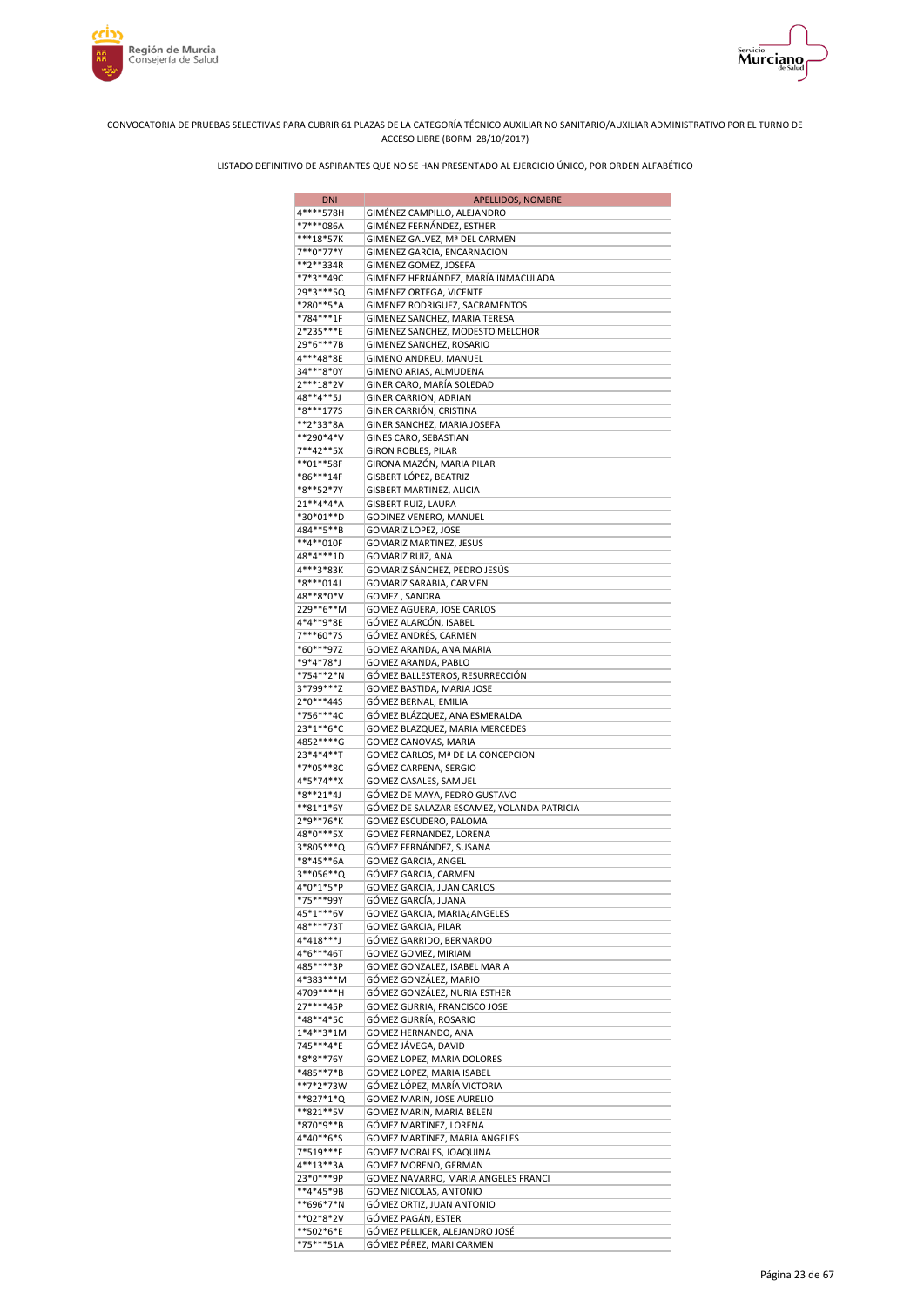



| <b>DNI</b>             | APELLIDOS, NOMBRE                                       |
|------------------------|---------------------------------------------------------|
| *8**33*6W              | GOMEZ PEREZ, PEDRO JOSE                                 |
| 3*687***Z              | GOMEZ PICOS, ANTONIO                                    |
| 483***0*C<br>2442****J | GOMEZ RICO, EVELYN                                      |
| *688**5*V              | GOMEZ RODRIGUEZ, JOSE MANUEL<br>GÓMEZ RUFETE, RICARDO   |
| *566***4W              | GOMEZ RUIZ, GREGORIO                                    |
| *86**9*0L              | GÓMEZ SALES, ISABEL MARÍA                               |
| *78***39E              | GOMEZ SALMERÓN, JOSE ALBERTO                            |
| 34*1***2G              | GOMEZ SANCHEZ, AMOR                                     |
| *4*12*9*G              | GÓMEZ SÁNCHEZ, CARIDAD                                  |
| 4*6**1*8F              | GOMEZ SANCHEZ, FABIOLA                                  |
| 27***8*0J              | GOMEZ SANCHEZ, Mª DOLORES                               |
| 2**7*97*D              | GOMEZ SANNICOLAS, MARIA EULALIA                         |
| **2*40*2M              | GOMEZ SEGURA, MARIA TERESA                              |
| *7**66*4V<br>7**6*0*0Z | GOMEZ SOLER, ALEJANDRO                                  |
| 4*84*9**R              | GOMEZ SORIANO, DAVINIA<br>GÓMEZ SUÁREZ, MARÍA JOSÉ      |
| *3**14*4W              | GOMEZ TORECILLAS, EVA MARIA                             |
| *85**04*E              | GOMEZ TRIGUEROS, ESTIBALIZ                              |
| 4**2*61*L              | GÓMEZ VIDAL, ALMUDENA                                   |
| *84***42B              | GOMOLLÓN MARTOS, VÍCTOR                                 |
| *74**7*7D              | GONZÁLEZ ALBALADEJO, JULIO                              |
| **4**244Q              | GONZÁLEZ ALBERDI, ANA                                   |
| 484***5*Z              | GONZALEZ ALCARAZ, JUAN JOSE                             |
| *8*2**59A              | GONZALEZ ALMELA, MARIA DOLORES                          |
| *525**7*D              | GONZÁLEZ ALONSO, ELADIO MELCHOR                         |
| **5*4*15F<br>**058*7*H | GONZALEZ ARCOS, ANA CRISTINA<br>GONZÁLEZ BRAVO, EVA     |
| *28**9*9T              | GONZALEZ CABRERA, MARIA DOLORES                         |
| **2**862J              | GONZALEZ CALVO, ROSARIO                                 |
| 4*42**1*B              | GONZALEZ CANO, LAURA                                    |
| 4**493**F              | GONZÁLEZ CERÓN, CRISTINA                                |
| 2*063***S              | GONZÁLEZ CERVANTES, VANESA MARIA                        |
| *8**25*3K              | GONZALEZ CONDE ROBLES, INMACULADA                       |
| 48*0***4E              | GONZALEZ CONDE ROBLES, MARIA                            |
| *4**6*51J              | GONZALEZ DE LA CRUZ, XIOMARA MISLEYNER                  |
| **30*7*6G              | GONZALEZ DIAZ, RAQUEL                                   |
| *88**65*V<br>4**9*40*L | GONZALEZ EGEA, LAURA<br>GONZÁLEZ ESTEBAN, EDUARDO       |
| *4*3*0*0F              | GONZALEZ FERNANDEZ, CRISTOBAL                           |
| *32**9*6K              | GONZÁLEZ FERNANDEZ, JUANA MARIA                         |
| **5**729T              | GONZALEZ FERNNÁNDEZ, FRANCISCO                          |
| *7*4**84R              | GONZALEZ FLORES, NATIVIDAD                              |
| *8*2**21Q              | GONZALEZ FRUTOS, NOELIA                                 |
| *847**1*Y              | GONZALEZ GALVEZ, FUENSANTA CARIDAD                      |
| *847***6M              | GONZALEZ GALVEZ, MARIA CARMEN                           |
| 2*4**98*P              | GONZÁLEZ GARCÍA, ANTONIO                                |
| 2**0*33*E<br>*771*7**R | GONZALEZ GARCIA, DULCE MARIA                            |
| 4*69**2*G              | GONZALEZ GARCIA, ITZIAR<br>GONZALEZ GARCIA, LYDIA       |
| 4**954**Q              | GONZALEZ GARCÍA, MARIA DEL CARMEN                       |
| ***4515*R              | GONZALEZ GARCIA, ROSANA                                 |
| *4*28**2J              | GONZALEZ GOMEZ, CARMEN MARIA                            |
| **00*2*8X              | GONZÁLEZ GONZÁLEZ, DOLORES MARÍA                        |
| 48**7*6*M              | GONZÁLEZ GONZÁLEZ, EMILIO JOSÉ                          |
| **4*30*0V              | GONZÁLEZ GONZÁLEZ, FRANCISCA                            |
| **8*187*E              | GONZALEZ GONZALEZ, INMACULADA                           |
| *48*7*2*S              | GONZALEZ GONZALEZ, JOSÉ GABRIEL                         |
| ***24*95F<br>2***777*J | GONZALEZ HERNANDEZ, EVA<br>GONZALEZ HERNANDEZ, MARIA    |
| **2*3*77X              | GONZALEZ HORCAJADA, ANGELA                              |
| *478*7**T              | GONZALEZ ILLAN, ALBERTO                                 |
| 4*3**3*1G              | GONZÁLEZ JIMÉNEZ, CRISTINA                              |
| 4**00*8*W              | GONZALEZ JULIA, MANUEL                                  |
| 4*501***D              | GONZALEZ JULIA, MARIA JOSE                              |
| **4*47*4S              | GONZALEZ JUNQUERA, CAROLINA                             |
| **4*477*V              | GONZALEZ JUNQUERA, JUDITH                               |
| *8*04**8Y              | GONZALEZ LIDON, NOELIA                                  |
| ***7*094Q              | GONZALEZ LOPEZ, ANA                                     |
| **296**7H              | GONZÁLEZ LUCAS, LAURA                                   |
| 2*051***S<br>*3*5*88*Q | GONZÁLEZ MARTÍNEZ, ADELAIDA<br>GONZÁLEZ MARTÍNEZ, LIDIA |
| 3**257**Y              | GONZÁLEZ MARTÍNEZ, MARÍA JOSÉ                           |
| **2*924*Y              | GONZALEZ MATEOS, SONIA                                  |
| *328***9H              | GONZALEZ MENDEZ, ISABEL MARIA                           |
| *869***0B              | GONZALEZ MIRETE, SARA                                   |
| *2*61*1*C              | GONZALEZ MUÑOZ, JOSEFA                                  |
| **822**35              | GONZÁLEZ MURCIA, NATALIA                                |
| 29*6***0S              | GONZALEZ PALAO, ANA MARIA                               |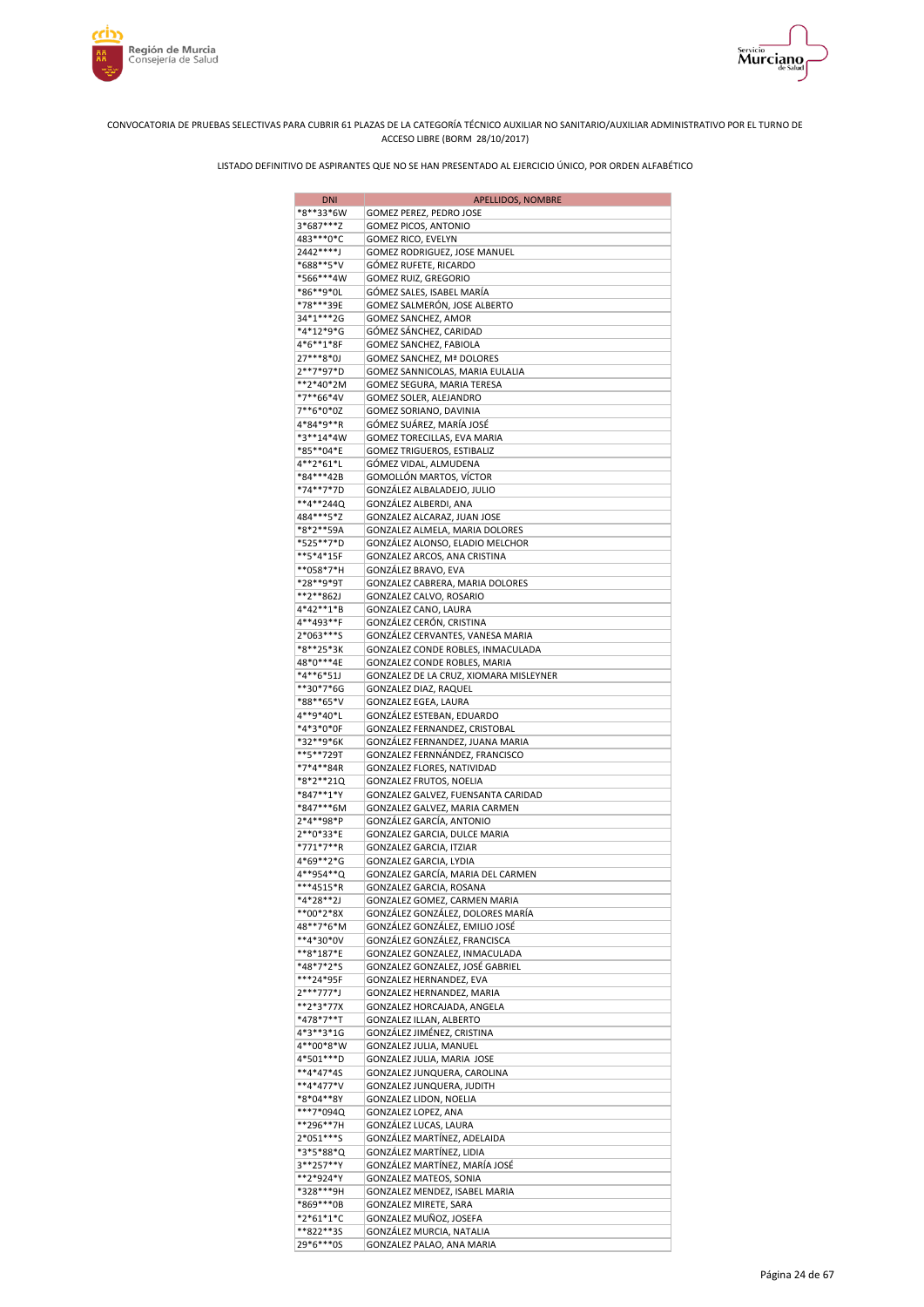



| <b>DNI</b>             | APELLIDOS, NOMBRE                                                 |
|------------------------|-------------------------------------------------------------------|
| $*2**41*7J$            | GONZALEZ PALENCIA, JACINTA                                        |
| 233**3**E              | GONZALEZ PALOMERA, LAURA                                          |
| **4**143Q<br>*9**877*R | GONZALEZ PASTOR, SILVIA<br>GONZALEZ PEREA, FULGENCIA              |
| ***1600*G              | GONZALEZ PEREA, MARIA PILAR                                       |
| *30*1*2*N              | GONZÁLEZ PÉREZ, FERNANDO                                          |
| **9**699Y              | GONZALEZ RODRIGUEZ, ADOLFO                                        |
| *29**3*8N              | GONZALEZ RODRIGUEZ, ANA ROSARIO                                   |
| **1**131E              | GONZÁLEZ RODRÍGUEZ, GEMA                                          |
| **2875**D              | GONZALEZ RODRÍGUEZ, JUANA MARÍA                                   |
| 7**5*49*Q<br>**4*19*2E | GONZALEZ ROMERO, MARIA<br>GONZÁLEZ ROS, LAURA                     |
| **8*96*6R              | <b>GONZALEZ ROS, MªDOLORES</b>                                    |
| 4**9*6*1B              | <b>GONZÁLEZ ROS, MªJOSE</b>                                       |
| 2*45*8**Z              | GONZÁLEZ SALINAS, ENCARNACIÓN                                     |
| *8**01*4Z              | GONZALEZ SANCHEZ, INMACULADA                                      |
| *48**70*G              | GONZALEZ SANCHEZ, INMACULADA                                      |
| ***67*18V              | GONZALEZ SANCHEZ, LEONOR                                          |
| *9*0*76*Y<br>34*3**0*K | GONZALEZ SANCHEZ, MARTA JUANA                                     |
| **4**570C              | GONZALEZ SANCHEZ, YOLANDA<br>GONZALEZ SERNA, FRANCISCA            |
| *4*2**38S              | GONZÁLEZ SOLER, MARIA CONSUELO                                    |
| *437*7**R              | GONZÁLEZ SOTO, CRISTINA                                           |
| 23**2**3L              | GONZALEZ TERRONES, JOSE                                           |
| **35**50M              | <b>GONZALEZ TORRES, NIEVES</b>                                    |
| 2*0**77*Y              | GONZÁLEZ VIÓZQUEZ, Mª ANGELES                                     |
| 4**5*10*Q              | GONZALEZ ZAMORA, JUAN JOSE                                        |
| 2***84*2D<br>4*41**3*D | GONZÁLEZ-TEJERO GARCÍA, NURIA<br>GONZALVEZ FORTES, EVA MARIA      |
| ****9126X              | GORDO GUZMAN, ASCENSION MARIA                                     |
| 2*029***W              | GORDO MUÑOZ, EVA                                                  |
| 45*6***0K              | GRACIA ARCE, JAVIER                                               |
| **4*42*9G              | <b>GRACIA BERNAL, Mª. ANTONIA</b>                                 |
| **806*0*D              | GRACIA LOPEZ, MARIA TERESA                                        |
| 348*6***E              | GRACIA NAVARRO, EVA MARIA                                         |
| 3*8***05F<br>*14***23J | GRACIA ORTIZ, MARIA VICTORIA                                      |
| *3*9*8*4T              | GRACIA VAZQUEZ, MARIA MAGNOLIA<br>GRAN MILAN, MARIA LAURA         |
| $17*5***1J$            | GRAN SERRANO, MARIA DEL PILAR                                     |
| *48*73**P              | GRECH RIOS, MARIA DEL MAR                                         |
| 348**4**Z              | GRIÑAN ZAMORA, ABRAHAM                                            |
| **8**874Q              | GUACHUN PERALTA, PABLO ESTEBAN                                    |
| 77*1***1L              | GUARDIOLA JULIA, CAROLINA                                         |
| 2***0*98R<br>*8***162E | GUARDIOLA NIETO, Mª ANGELES                                       |
| 43*2***7N              | GUARDIOLA SANTA, JUANA<br>GUASCH PALLISER, CATALINA               |
| *4**99*7D              | GUERRERO, SILVIA                                                  |
| 3*8**5*9C              | GUERRERO AROCA, MARIA DOLORES                                     |
| 2***06*1W              | GUERRERO DÍAZ, ANA BEATRIZ                                        |
| 2**6*59*H              | <b>GUERRERO FUENTES, DOLORES</b>                                  |
| 2*9*38**T              | GUERRERO IZQUIERDO, FRANCISCA                                     |
| *771**7*E<br>3*811***Q | <b>GUERRERO MARTÍNEZ, FERNANDO</b>                                |
| 2*06*7**Y              | GUERRERO MARTINEZ, MARIA DEL CARMEN<br>GUERRERO MÁS, MARIA TERESA |
| 3**23**9A              | GUERRERO MESEGUER, MARÍA MERCEDES                                 |
| 2*002***E              | GUERRERO MONTOYA, JOSÉ CARLOS                                     |
| 2421****V              | GUERRERO PEREGRINA, MARIA DEL CARMEN                              |
| *3**859*E              | GUERRERO PINTOR, ALEJANDRO                                        |
| *3**90*3Q              | GUERRERO ROMERA, PEDRO MIGUEL                                     |
| *86*59**J<br>**2**818G | <b>GUERRERO ROMERO, ELENA</b><br>GUERRERO SOLA, CATALINA          |
| *3**974*N              | GUEVARA CAMBRONERO, MARIA DEL CARMEN                              |
| ***2821*B              | GUEVARA FERNANDEZ, MARIA DE LAS HUERTAS                           |
| *32*8*6*L              | GUEVARA GIL, SILVIA                                               |
| **1**976G              | GUIJARRO BAUTISTA, JOSÉ DANIEL                                    |
| *90**4*5H              | GUIJARRO LOPEZ, MARIA BEATRIZ                                     |
| **4**589E              | <b>GUIJARRO LOPEZ, TOMAS</b>                                      |
| **6481**E<br>4**527**A | GUILLAMON BASTIDA, LAURA<br>GUILLAMÓN CÁNOVAS, JUAN MIGUEL        |
| 29*6***0A              | GUILLAMON HURTADO, MARIA ISABEL                                   |
| 29 **** 12P            | GUILLAMÓN HURTADO, MARIA PAZ                                      |
| 2***561*H              | GUILLAMON ORTIZ, MARIA SALVADORA                                  |
| 7*8***79L              | GUILLAMON SARABIA, JOSE FLORENCIO                                 |
| 775****0K              | GUILLAMON TURPIN, SOFIA                                           |
| 4****521X              | GUILLEN CANUTO, ANTONIO                                           |
| *2***946S<br>27***5*7W | GUILLÉN CONESA, ANA MARÍA                                         |
| 27*6**7*K              | GUILLEN ESPINOSA, PEDRO<br>GUILLÉN HERNÁNDEZ, JOSÉ MARÍA          |
| 3479****X              | GUILLÉN HERNÁNDEZ, MARIA CRUZ                                     |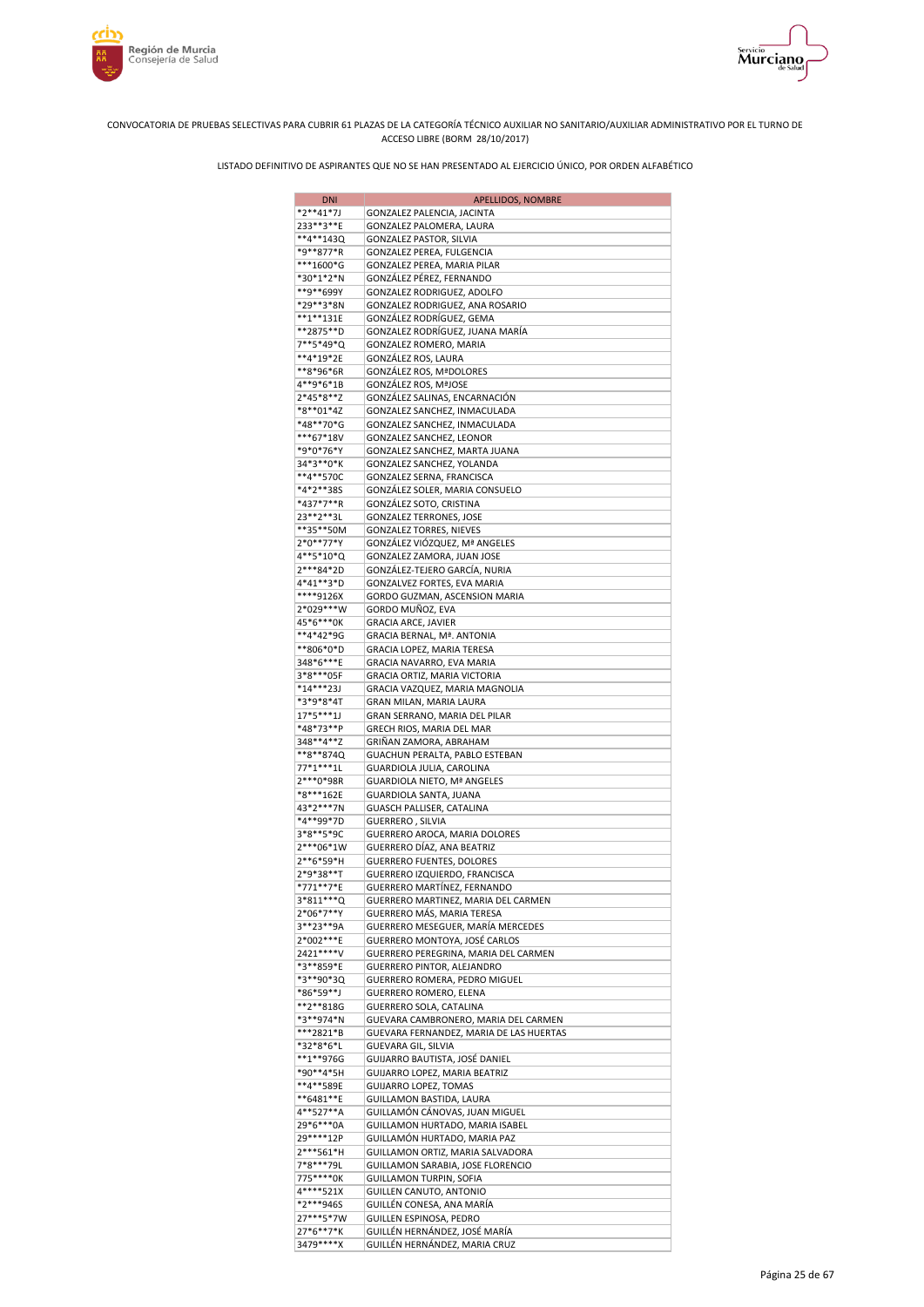



| <b>DNI</b>                 | APELLIDOS, NOMBRE                                                  |
|----------------------------|--------------------------------------------------------------------|
| 79****43N                  | GUILLEN JUAN, CLARA MARIA                                          |
| *4**883*Z                  | GUILLÉN LÓPEZ, ALICIA                                              |
| 77**9**0A                  | GUILLEN LOZANO, MARIA AMPARO                                       |
| **62**36F<br>2**9*02*G     | GUILLÉN MARTÍNEZ, GUADALUPE<br>GUILLEN MUÑOZ, JUAN MANUEL          |
| 5**1*08*S                  | GUILLEN REYES, MARIA ANGELES                                       |
| 2***04*2B                  | GUILLEN SEVILLA, MARIA ISABEL                                      |
| **4*6*76E                  | GUILLEN VALVERDE, MÓNICA                                           |
| 7**080**T                  | GUIRADO ESCAMEZ, ESPERANZA                                         |
| 4**50**8N                  | GUIRADO MOLINA, SERGIO                                             |
| *8**217*Y                  | GUIRAO ALBALADEJO, PALOMA                                          |
| 23*1***3C                  | GUIRAO BERNAL, LAURA                                               |
| *8**2*61B<br>**83*9*1H     | GUIRAO DE GEA, GLORIA<br>GUISADO ARCAS, CONCEPCION                 |
| **477*9*E                  | GUMBAO BAÑO, FRANCISCO                                             |
| 4**8*60*H                  | GUTIERREZ GARCIA, LAURA                                            |
| *3*5*1*4V                  | GUTIERREZ GONZALEZ, BELEN                                          |
| 4**4*59*S                  | GUTIERREZ GONZALEZ, CRISTINA                                       |
| 2***65*2B                  | GUTIERREZ GRACIA, LORENA                                           |
| *5*6**315                  | GUTIERREZ IRLES, VICTOR MANUEL                                     |
| 23*2***1W                  | GUTIERREZ LUENGO, ANDRES MIGUEL                                    |
| 4*8*0**0G<br>*468***3B     | GUTIERREZ MARIN, AINHOA<br>GUTIĖRREZ MARTÍN, JUAN LUIS             |
| 4*637***S                  | GUTIERREZ MARTINEZ, LUCIA                                          |
| $2**0*53*J$                | GUTIERREZ MATARIN, FELIX                                           |
| 4***67*4S                  | GUTIERREZ SANCHEZ, ENCARNACION                                     |
| **5*2*60P                  | HELLÍN LÓPEZ, VIRGINIA                                             |
| 7***66*2K                  | HENÁNDEZ GARCÍA, JOSEFA                                            |
| 4***246*R                  | HERAS HERREROS, MARIA PILAR                                        |
| *6**772*Q                  | HERAS MONTESINOS, JOSE LUIS                                        |
| 23 *** 12 * E<br>**9*549*A | HEREDIA PEREZ, MARINA<br>HEREDIA VALERO, ANDRES                    |
| **14*6*5P                  | HERMOSA ANDÚJAR, JOSE                                              |
| **968*8*Z                  | HERMOSILLA TORRES, FRANCISCA                                       |
| *4*05*6*N                  | HERNANDEZ ABELLON, SOFIA                                           |
| *3*5*7*0P                  | HERNÁNDEZ ALBALADEJO, ANA BELÉN                                    |
| 4*616***G                  | HERNANDEZ ALBALADEJO, MIGUEL ANGEL                                 |
| 4848****R                  | HERNANDEZ ALCARAZ, VERONICA                                        |
| 4*5**2*7A                  | HERNANDEZ ALMAGRO, MIGUEL ANGEL                                    |
| 48**42**J<br>*4*52**0L     | HERNÁNDEZ ALMELA, MARÍA FUENSANTA<br>HERNANDEZ ARACIL, LAURA       |
| *47*28**H                  | HERNANDEZ ARACIL, MARTA                                            |
| 4*54***7F                  | HERNANDEZ ARIAS, LORENA                                            |
| 4**9*46*N                  | HERNÁNDEZ AYALA, MARTA                                             |
| 4*306***A                  | HERNANDEZ BAÑO, JUAN JOSE                                          |
| *30*4**1J                  | HERNANDEZ BARCELO, ENCARNACION                                     |
| 4*4***23Q                  | HERNÁNDEZ BARQUERO, OLGA                                           |
| 4***416*Y<br>5*8*49**F     | HERNANDEZ BASTIDA, ANA ISABEL                                      |
| 48***41*S                  | HERNANDEZ BELMONTE, JOSE LUIS<br>HERNÁNDEZ CABALLERO, AURORA       |
| **485*1*X                  | HERNÁNDEZ CALDERÓN, CRISTINA                                       |
| 2**65**1Y                  | HERNÁNDEZ CANO, MARIA DEL CARMEN                                   |
| 4**56**9Z                  | HERNANDEZ CAYUELAS, ANA MARIA                                      |
| *2*67*7*X                  | HERNANDEZ CEGARRA, MARIA DE LOS DOLORES                            |
| **485**4N                  | HERNÁNDEZ CLARES, OLGA                                             |
| **9976**G                  | HERNÁNDEZ CORREAS, FRANCISCO JOSÉ                                  |
| *48*19**J<br>*2*2**70C     | HERNÁNDEZ DÉBORA, MARIA DOLORES<br>HERNÁNDEZ DEL POZO, Mª FERNANDA |
| 52***3*5J                  | HERNANDEZ DIAZ, JOSEFA                                             |
| **2**450C                  | HERNÁNDEZ DÍAZ, SANTIAGO                                           |
| *3056***W                  | HERNANDEZ ESTEBAN, ANA BELEN                                       |
| *8419***W                  | HERNÁNDEZ FERNÁNDEZ, FRANCISCO                                     |
| 4*45*2**X                  | HERNANDEZ FERNANDEZ, JUAN                                          |
| 4*6*38**A                  | HERNANDEZ GALLEGO, ANDREA                                          |
| **6*67*4B<br>*28**57*C     | HERNÁNDEZ GALLEGO, CRISTINA                                        |
| 7**5*48*B                  | HERNANDEZ GARCIA, CELIA BEATRIZ<br>HERNANDEZ GARCIA, JOSE MIGUEL   |
| *8***516Z                  | HERNANDEZ GARCIA, JUAN JESÚS                                       |
| 528 *** 9 * R              | HERNANDEZ GARCIA, JUANA                                            |
| 2**6*9*7W                  | HERNANDEZ GARCIA, MARIA DE LA PAZ                                  |
| 4**69**3H                  | HERNÁNDEZ GARCÍA, PILAR                                            |
| **61**27V                  | HERNÁNDEZ GÓMEZ, IRENE                                             |
| *3***243L                  | HERNANDEZ GOMEZ, JUAN MANUEL                                       |
| *8**95*1P                  | HERNANDEZ GONZALEZ, JUAN JOSE                                      |
| *75**04*M<br>*4*33**1G     | HERNANDEZ GONZALEZ, JUANA<br>HERNÁNDEZ GONZÁLEZ, MARIA DEL MAR     |
| *28***39Y                  | HERNÁNDEZ GUILLÉN, MELCHOR                                         |
| 3*8*4*6*S                  | HERNANDEZ GUIRAO, PRIMITIVA                                        |
| ***3226*X                  | HERNANDEZ HERNANDEZ, MARIA DOLORES                                 |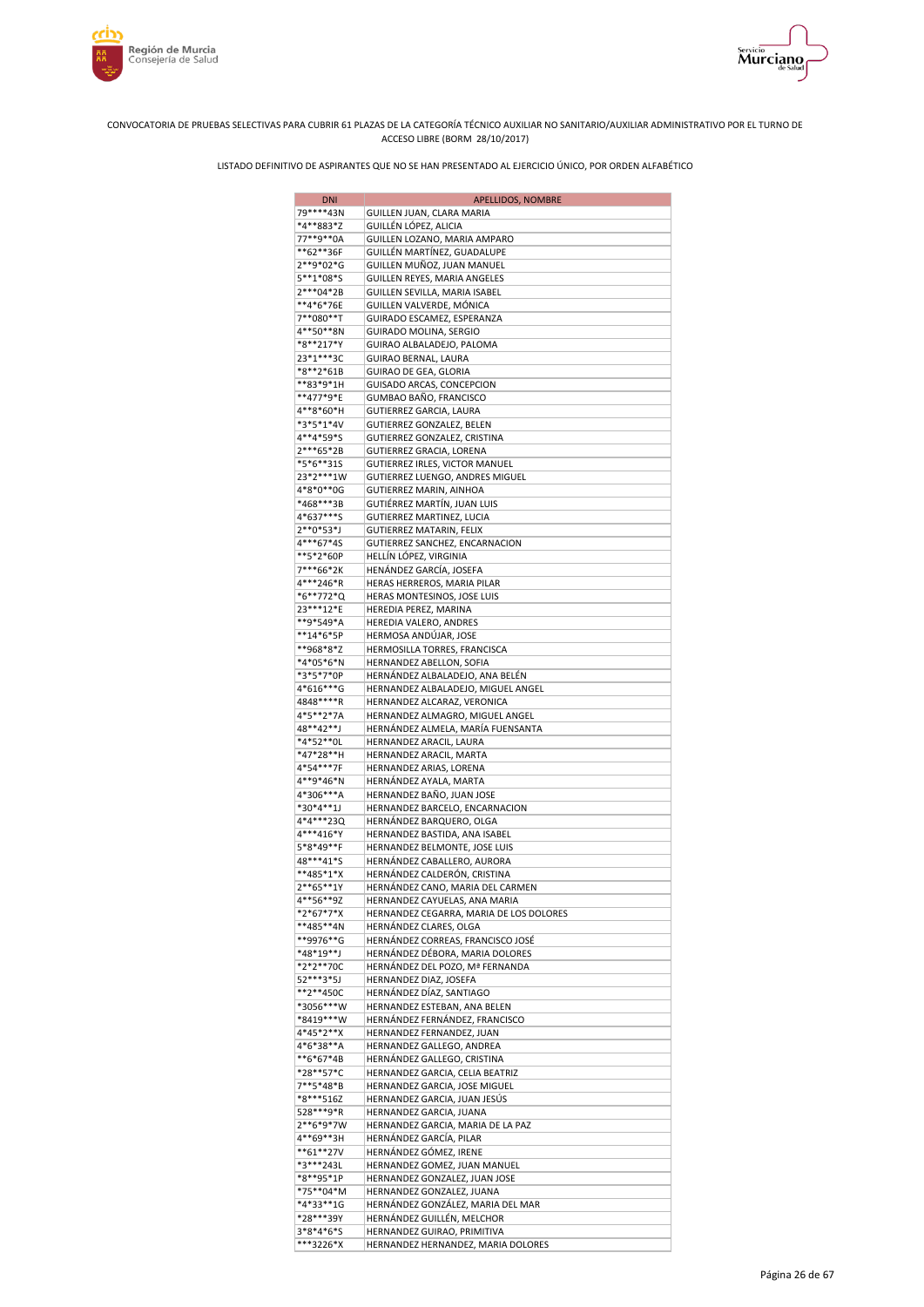



| <b>DNI</b>             | APELLIDOS, NOMBRE                                                          |
|------------------------|----------------------------------------------------------------------------|
| **7*65*6N              | HERNÁNDEZ INIESTA, JOSE ANTONIO                                            |
| 3*8*0**5C              | HERNANDEZ LAFUENTE, BEGOÑA                                                 |
| 3*7**2*4S              | HERNÁNDEZ LÓPEZ, ANTONIA                                                   |
| 48*1*9**T<br>48*0***4E | HERNÁNDEZ LÓPEZ, MARÍA CONSUELO<br>HERNANDEZ LOPEZ, MARIA TERESA           |
| $2*52**1*Z$            | HERNANDEZ LOPEZ, RAFAEL                                                    |
| *84***44V              | HERNANDEZ LOZANO, JOSE ABEL                                                |
| 2*0*42**D              | HERNANDEZ MADRID, RUTH                                                     |
| *849**9*X              | HERNÁNDEZ MALLEUVE, ELVIRA                                                 |
| 4*523***L              | HERNANDEZ MARIN, ALICIA                                                    |
| 2**08**6N              | HERNÁNDEZ MARÍN, JOSEFA                                                    |
| $4**16**1F$            | HERNANDEZ MARIN, VIRIDIANA                                                 |
| 4*495***T<br>**042**9V | HERNANDEZ MARMOL, ISABEL<br>HERNÁNDEZ MARTÍNEZ, ALBERTO                    |
| *9**751*A              | HERNANDEZ MARTINEZ, ELVIRA                                                 |
| *74*46**F              | HERNANDEZ MARTINEZ, FERNANDO                                               |
| *4*3**40E              | HERNÁNDEZ MARTÍNEZ, FRANCISCO                                              |
| 2*4**75*Y              | HERNANDEZ MARTINEZ, JUAN JOSE                                              |
| **8**826D              | HERNÁNDEZ MARTÍNEZ, LINO DAVID                                             |
| *30***42N              | HERNANDEZ MARTINEZ, LORENA MARIA                                           |
| 5**0**36B<br>3*83*6**X | HERNANDEZ MARTINEZ, MARIA DEL CARMEN<br>HERNÁNDEZ MARTÍNEZ, MARÍA REMEDIOS |
| 3*80**9*Y              | HERNANDEZ MARTINEZ, OSCAR                                                  |
| *3014***X              | HERNANDEZ MARTINEZ, YOLANDA MARIA                                          |
| *47**05*F              | HERNANDEZ MARUENDA, MANUEL                                                 |
| 3**1*34*G              | HERNANDEZ MATAS, JOSE MIGUEL                                               |
| **8*05*4H              | HERNANDEZ MELGAREJO, ENCARNACIÓN                                           |
| 483***3*L              | HERNANDEZ MONTALBAN, PENELOPE                                              |
| 4**4*0*0G<br>22**7*5*W | HERNANDEZ MONTEAGUDO, MARIA TERESA                                         |
| *9***061N              | HERNANDEZ MORILLA, MARIA LUISA<br>HERNANDEZ MORILLO, ROXANNE               |
| *744*0**Q              | HERNANDEZ MUNUERA, ASCENSION                                               |
| *8510***Z              | HERNANDEZ MUNUERA, MARIA                                                   |
| 22**9*8*G              | HERNANDEZ NAVARRO, ISABEL                                                  |
| 48***6*4J              | HERNÁNDEZ NICOLÁS, ANTONIO LUIS                                            |
| 2*4**0*9G              | HERNÁNDEZ NICOLÁS, M CARMEN                                                |
| **3**651L              | HERNANDEZ OLMEDO, NOELIA                                                   |
| *8**016*Y<br>48**4**5W | HERNANDEZ PASCUAL, MARIA DOLORES<br>HERNANDEZ PASCUAL, NATALIA             |
| *3***345P              | HERNÁNDEZ PASCUAL, NURIA                                                   |
| **4**694Y              | HERNÁNDEZ PEÑARANDA, SUSANA                                                |
| *48**9*9T              | HERNÁNDEZ PÉREZ, EVA MARÍA                                                 |
| 0*5**5*4G              | HERNANDEZ PRIETO, MARIA DEL CARMEN                                         |
| *900**7*A              | HERNANDEZ QUESADA, CARMEN PILAR                                            |
| 4**3*95*L              | HERNÁNDEZ QUESADA, LORENA                                                  |
| **8*58*0L<br>484***4*P | HERNÁNDEZ RABADÁN, MANUELA<br>HERNANDEZ RIQUELME, CONSUELO                 |
| 4**3*8*5W              | HERNANDEZ RUBIO, MARIA JOSE                                                |
| 3*79*4**T              | HERNANDEZ RUIZ, MARIA DE CARMEN                                            |
| 4**49**5Y              | HERNANDEZ SALES, JUAN JOSÉ                                                 |
| 2*971***T              | HERNANDEZ SANCHEZ, ANA JOAQUINA                                            |
| ***26*20N              | HERNANDEZ SANCHEZ, CONCEPCION                                              |
| 48**7**2Y              | HERNANDEZ SANCHEZ, JESUS                                                   |
| *28*90**Z<br>*91*38**C | HERNANDEZ SANCHEZ, JOAQUINA<br>HERNANDEZ SANCHEZ, MARIA ISABEL             |
| *548**7*H              | HERNANDEZ SANCHEZ, NOEMI                                                   |
| **1**834H              | HERNANDEZ SARABIA, FRANCISCO JAVIER                                        |
| *86***13R              | HERNANDEZ SEVILLA, ANTONIO JOSE                                            |
| 4**7**92C              | HERNÁNDEZ TASSIAS, CRISTINA                                                |
| 48*2*4**L              | HERNÁNDEZ TERUEL, DAVID                                                    |
| 4*49**8*E<br>*8*0*38*Q | HERNÁNDEZ TOMÁS, JOSÉ<br>HERNANDEZ TOMAS, SAMUEL                           |
| **7153**N              | HERNÁNDEZ TORRES, FRANCISCO                                                |
| *84***52P              | HERNANDEZ VICEA, ELENA                                                     |
| 52*2***7Z              | HERNÁNDEZ VILLANUEVA, CONCEPCIÓN                                           |
| 44****76T              | HERNANDEZ-CAPALLEJA GARCIA, ANA ISABEL                                     |
| $0***166*F$            | HERRANZ FERNÁNDEZ, LUCINIO                                                 |
| 48****28R              | HERRERA BAJO, JOSÉ MARIA                                                   |
| *8***687L              | HERRERA GARRIES, CRISTINA                                                  |
| *86**6*9K<br>7**2**40V | HERRERA GARRIES, NOELIA<br>HERRERA MARTÍNEZ, JOSÉ MARÍA                    |
| **66*26*Q              | HERRERA ROS, INMACULADA CONCEPCIÓ                                          |
| *861**1*W              | HERRERO ALBALADEJO, SORAYA                                                 |
| *479**3*F              | HERRERO CABALLERO, VICENTA                                                 |
| *90*4**2Y              | HERRERO DEL HOYO, MARIA JULIA                                              |
| 4*429***M              | HERRERO LOPEZ, ELENA MARIA                                                 |
| **541*0*J<br>*772*8**P | HERRERO MARTIN, BEATRIZ<br>HERVÁS MARTÍNEZ, ALFONSO                        |
| 70**4**1F              | HIDALGO, RUTH                                                              |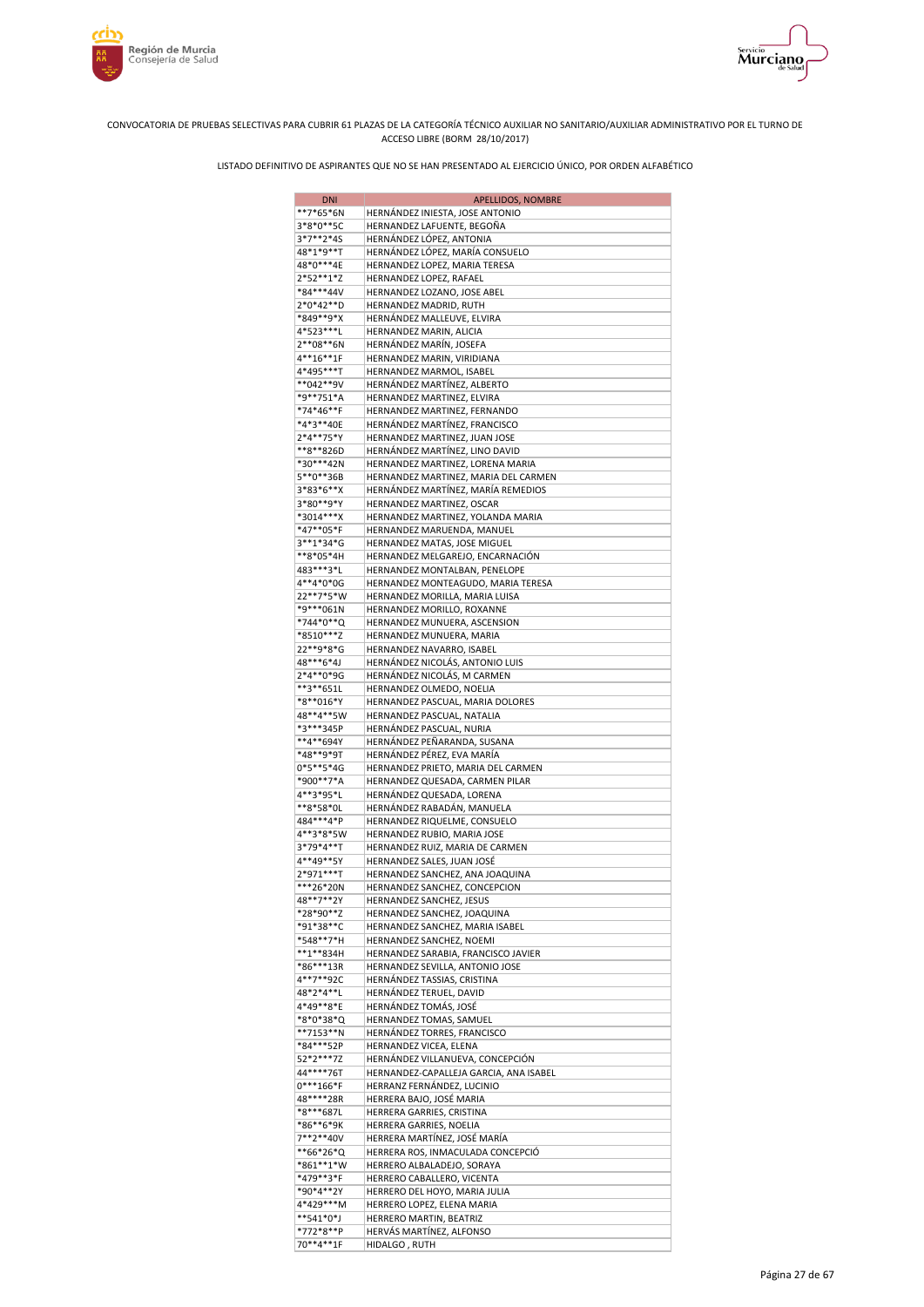



| <b>DNI</b>             | APELLIDOS, NOMBRE                                               |
|------------------------|-----------------------------------------------------------------|
| **657**7J              | HIDALGO ALBALADEJO, MARTA                                       |
| *84***07W              | HIDALGO CARRIÓN, MARIA DE LOS ANGELES                           |
| *43*5*0*R<br>4**3*95*B | HIDALGO GARCIA, MARIA JOSE<br>HIDALGO MARIN, ALVARO             |
| **4*99*5C              | HIDALGO ORTIZ, MARIA FRANCISCA                                  |
| *7**75*0F              | HIDALGO PÉREZ, MARÍA                                            |
| 4**8*4*8Y              | HIDALGO SANCHEZ, CRISTINA                                       |
| 3*78*7**R              | HIDALGO ZAMBUDIO, MARIA ANGELES                                 |
| 7**19**6Q              | HIGUERAS CASAS, MARIA NATIVIDAD                                 |
| 3*821***M              | HIGUERO PEREZ, PURI                                             |
| ***27*58N<br>23*0*7**E | HIPOLITO GARCIA, INMACULADA<br>HITA CARMONA, JOSE ANTONIO       |
| 47*5**0*S              | HONGUERO FERNANDEZ, LAURA                                       |
| *9*9**60R              | HORTAL RODRIGO, ALICIA                                          |
| *442**0*S              | HOYOS MULA, ANTONIA                                             |
| **9**805E              | HUERTAS CORTADO, RAQUEL                                         |
| *77***34M              | HUESCAR MARTINEZ, MARIA DEL ROSARIO                             |
| 4**0**24T              | HUESCAR MARTINEZ, VICENTE                                       |
| 48*3*2**R<br>4*99**7*B | HUESCAR PÉREZ, DOLORES                                          |
| **4*72*2J              | HUESO HERNANDEZ, SANDRA<br>HURTADO ABENZA, REYES CRISTINA       |
| **8181**R              | HURTADO BOLARIN, BEATRIZ                                        |
| 4**8*58*S              | HURTADO HERRERO, CLARA MARÍA                                    |
| **4*54*8M              | HURTADO LUJAN, DIEGO FELIPE                                     |
| *192**7*V              | HURTADO MARQUEZ, MARIA VICTORIA                                 |
| 4*505***A              | HURTADO SALMERÓN, MARÍA ANTONIA                                 |
| 4**70**5W              | HURTADO SEVA, INMACULADA                                        |
| 7**08**6T<br>2*242***N | IBAÑEZ CABEZA, DAVID ARTURO<br>IBÁÑEZ ESCARABAJAL, JOSÉ ANTONIO |
| 2907****A              | IBÀÑEZ GARCÌA, CÉSAR                                            |
| 34**5*4*X              | IBAÑEZ GUTIERREZ, CARMEN MARIA                                  |
| *2**81*7W              | IBAÑEZ LIDON, ANTONIA                                           |
| 229**3**Y              | IBÁÑEZ LIDÓN, MARÍA                                             |
| **5**787G              | IBAÑEZ OLMOS, MARIA TERESA                                      |
| 2*0*6**1Y              | IBAÑEZ OTON, INMACULADA                                         |
| 232 *** 1 * B          | IBÁÑEZ SAMERÓN, MARÍA JOSÉ                                      |
| 7**6*2*4A<br>72*2***9F | IBAÑEZ SANCHEZ, JOSE AURELIO<br>IBAÑEZ SASTRE, MONICA           |
| *3**22*6P              | IBNELKHDAR TEMTEM, HIND                                         |
| *4*1*99*B              | IBORRA LOZANO, BARTOLOME                                        |
| 4***00*7Y              | <b>IGLESIAS MAYOL, BEATRIZ</b>                                  |
| 1***879*V              | IGLESIAS SANCHEZ, MARIA MERCEDES                                |
| 2*4*39**T              | IGUALADA HUERTA, SUSANA                                         |
| 58***39*B              | IKHLAF EL GUENOUNI, NAJLAE                                      |
| **0*607*J<br>**50*8*9A | ILLESCAS YAGÜES, IRENE<br>IMBERNON HIDALGO, LETICIA             |
| **794*9*L              | IMBERNON JIMÉNEZ, ANTONIA                                       |
| *8*92*7*M              | IMBERNON LOPEZ, SAMUEL ALFONSO                                  |
| *8*1*2*1Z              | IMBERNÓN MANRESA, MARIA TERESA                                  |
| *2*54**2W              | INGLÉS SOTO, NARCISA                                            |
| *31*07**K              | INIESTA DIAZ, MARIA ESPERANZA                                   |
| ***189*6S              | INIESTA EGEA, BEATRIZ                                           |
| *8*02**1N<br>48*4***5R | INIESTA ESPARZA, PEDRO FRANCISCO<br>INIESTA GARCÍA, DIANA       |
| *840***8P              | INIESTA GARCIA, SILVIA                                          |
| 3*815***K              | INIESTA GÓMEZ, MARIA ISABEL                                     |
| 27**4*3*K              | INIESTA GONZALEZ, M DOLORES                                     |
| *861*6**K              | INIESTA IBAÑEZ, GABRIEL                                         |
| 48***0*2M              | INIESTA MOMPEÁN, INMACULADA                                     |
| 3***18*9D              | INIESTA ORTUÑO, IRENE                                           |
| 7***952*M<br>53*4***4H | INIESTA RIOS, MARIA CONCEPCION                                  |
| **9*28*5J              | INIESTA RUIZ, JUAN CARLOS<br>INIESTA SÁNCHEZ, JOSEFA            |
| **213*5*X              | IÑIGO CANDANEDO, DAVID                                          |
| **57*4*2B              | IRIGARAY LOPEZ, FUENSANTA                                       |
| 4*7***08K              | IRLES PÉREZ, ANA                                                |
| *30***06M              | IZAGUIRRE LEAL, CRISTINA                                        |
| *3*4*7*5K              | IZQUIERDO CLEMENTE, MARIA ESPERANZA                             |
| *2*79**3Q              | IZQUIERDO GUILLÉN, MARIA CARMEN                                 |
| *24*07**K<br>455**2**C | JAEN GIMENEZ, MARIA LUISA<br>JARA CERVANTES, LAURA              |
| 34*1***1W              | JARA GONZALEZ, ALBERTO                                          |
| 3*7*4**2E              | JARA JUAREZ, MIGUEL ANGEL                                       |
| 2***4*35V              | JARA LOPEZ, JOSE MARIA                                          |
| 7*563***K              | JARA PÉREZ, MARÍA NIEVES                                        |
| 48*2***3N              | JARA SERRANO, MARIA                                             |
| *845*8**D              | JARA TORNERO, NICOLAS                                           |
| 27***0*0J<br>4***89*1G | JAUDENES PUGET, BEGOÑA<br>JAVALOYES CARPIO, FABIOLA             |
|                        |                                                                 |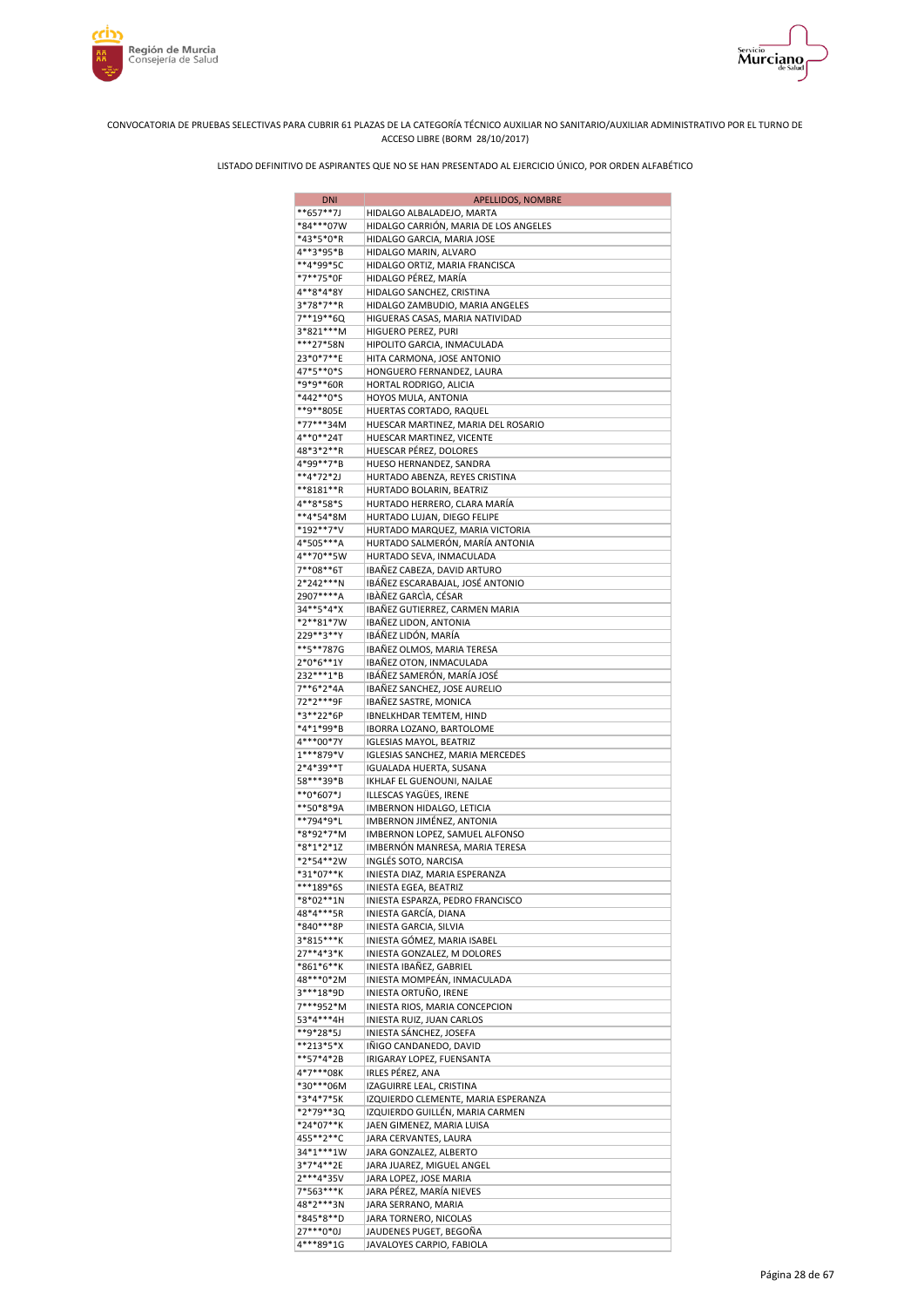



| <b>DNI</b>             | APELLIDOS, NOMBRE                                         |
|------------------------|-----------------------------------------------------------|
| 4*650***X              | JÁVEGA TOLEDO, ALEJANDRO                                  |
| *6*18**7F              | JERMACANE , IVETA                                         |
| **64*6*7K              | JIMÉNEZ ABELLÁN, CARMEN                                   |
| **7*259*F              | JIMENEZ ALVAREZ, JOSE ANTONIO                             |
| *757***8H              | JIMENEZ ALVAREZ, MARAVILLAS                               |
| **8*122*T              | JIMENEZ AVELLANEDA, DOLORES                               |
| *29*7*1*J<br>***08*02C | JIMENEZ BERNAL, ENCARNACION<br>JIMENEZ BERNAL, MARIA      |
| 4**5*05*E              | JIMENEZ CARAVACA, LIDIA MARIA                             |
| 2***34*2M              | JIMENEZ CARCELES, M CARMEN                                |
| **0*022*F              | JIMÉNEZ DÍAZ, CARIDAD                                     |
| 48*9***5N              | JIMENEZ DIAZ, VICENTE                                     |
| 0*9*8**6R              | JIMENEZ EGIDO, JULIA                                      |
| 484***3*C              | JIMENEZ ESTEBAN, BRUNO                                    |
| 4*549***A              | JIMENEZ FRUCTUOSO, JOSE                                   |
| 53*4***9B              | JIMÈNEZ GALLARDO, MANUEL ÒSCAR                            |
| *3**79*2B              | JIMENEZ GARCIA, ANA BELEN                                 |
| **4*9*18E              | JIMENEZ GARCIA, ANA ISABEL                                |
| 2*2***60R              | JIMENEZ GARCIA, DAVID BORG                                |
| 5***103*L              | JIMENEZ GARCIA, FERNANDO                                  |
| 2*0*25**M<br>**4*32*6H | JIMENEZ GARCIA, MARIA DEL MAR<br>JIMÉNEZ GARCÍA, SÓCRATES |
| **304*3*G              | JIMENEZ GARCIA, SONIA                                     |
| 4**52**6T              | JIMENEZ INOCENCIO, ANA BELEN                              |
| 4*3***35D              | JIMENEZ INOCENCIO, MARIA ROSA                             |
| *70***67D              | JIMENEZ JIMENEZ, LIDIA                                    |
| *8*7*7*2Q              | JIMENEZ JIMENEZ, MARIA NOELIA                             |
| *1*33**1N              | JIMENEZ LERIA, ALVARO                                     |
| *77*04**W              | JIMENEZ LOPEZ, JUAN LUIS                                  |
| 484**7**N              | JIMENEZ LOPEZ, LUCIA                                      |
| 48*3***9B              | JIMENEZ LOPEZ, MARIA DEL CARMEN                           |
| $0*1*0**4N$            | JIMENEZ MUÑOZ, OLGA                                       |
| 7***7*30A              | JIMENEZ NAVARRO, ISABEL                                   |
| 2*049***B<br>48*4***8K | JIMENEZ OLMOS, PATRICIA                                   |
| *5**29*1X              | JIMENEZ PASTOR, CARMEN<br>JIMÉNEZ PÉREZ, LOURDES          |
| 22***0*1T              | JIMENEZ PEREZ, MARI CRUZ                                  |
| 4***94*5L              | JIMENEZ PLA, ISABEL                                       |
| 4***755*M              | JIMENEZ PUJANTE, ALBA MARIA                               |
| 7*2*19**R              | JIMENEZ RODRIGUEZ, JOSEFA                                 |
| 34***95*F              | JIMENEZ ROMERA, MARIA DOLORES                             |
| **7*274*X              | JIMÉNEZ RUBIO, JOSÉ                                       |
| **09*7*3B              | JIMENEZ SAHUQUILLO, LUIS                                  |
| **403*2*X<br>*4*05*4*D | JIMENEZ SANCHEZ, MARIA<br>JIMENEZ SANTIAGO, RAMONA        |
| *7*1*0*8Y              | JIMÉNEZ SIMÓN, MARÍA                                      |
| 4**9*56*D              | JIMÉNEZ SOLER, NOÉ                                        |
| 2305 **** Q            | JIMENEZ SOTO, LAURA                                       |
| *3*4**73L              | JIMENEZ TOBARRA, DIEGO                                    |
| *482*1**C              | JIMENEZ TORRALBA, SACRAMENTO                              |
| 27**3**8G              | JIMÉNEZ TORREGROSA, MARÍA EMÉRITA                         |
| $**47**21B$            | JIMENEZ TOVAR, MARIA JESUS                                |
| 7*5**83*N              | JIMÉNEZ VALERA, FRANCISCA                                 |
| 2**3*39*N              | JIMÉNEZ VILLA, ANTONIO                                    |
| 2***98*3S<br>4*42**4*D | JODAR GONZALEZ, CRISTINA<br>JODAR MANZANERA, ROCIO        |
| 2**459**A              | JODAR MIÑARRO, CONSUELO                                   |
| 2**18**8D              | JÓDAR PERIAGO, MARÍA NIEVES                               |
| 23 **** 06R            | JORDAN DIAZ, URSULA                                       |
| 2***309*Q              | JORDAN MEDINA, Mª MERCEDES JULIA                          |
| 4*1***29C              | JOVER CEREZO, JUAN ANTONIO                                |
| 486****0J              | JOVER MARTINEZ, GEMA                                      |
| 2****424H              | JOVER PEREZ, MARIA DOLORES                                |
| 4853 **** Q            | JUAN CASCALES, FRANCISCO                                  |
| *70*2*7*A              | JUAN GARCIA, ALICIA                                       |
| 4****479C<br>***902*9F | JUAN MUÑOZ, JULIA                                         |
| 2****289F              | JUAN REIG, CÉSAR<br>JUAN REY, CRISTINA                    |
| 2***89*5R              | JUAN SANCHEZ, MARIA PILAR                                 |
| 52*2**8*L              | JUAN TUDELA, MARIA DEL PILAR                              |
| ***82*75S              | JUAREZ FERNANDEZ, MARIA JESUS                             |
| ***4985*X              | JUAREZ FERNÁNDEZ-FALCÓN, PABLO                            |
| ****3205T              | JUÁREZ MORENO, INMACULADA                                 |
| ***7*108H              | JUAREZ ROMERO, ELVIRA                                     |
| 0**5*9*8K              | JUMELA ROMERO, MARIA DE LA O                              |
| 2**1*00*Y<br>**2*45*0Y | JUMILLA MARTINEZ, ROCIO<br>JUSTICIA PASCUAL, FRANCISCA    |
| 584***8*R              | JUSTINIANO FERNANDEZ, MONICA                              |
| 4**9*8*4F              | KIVA LASHMANOVA, INHA                                     |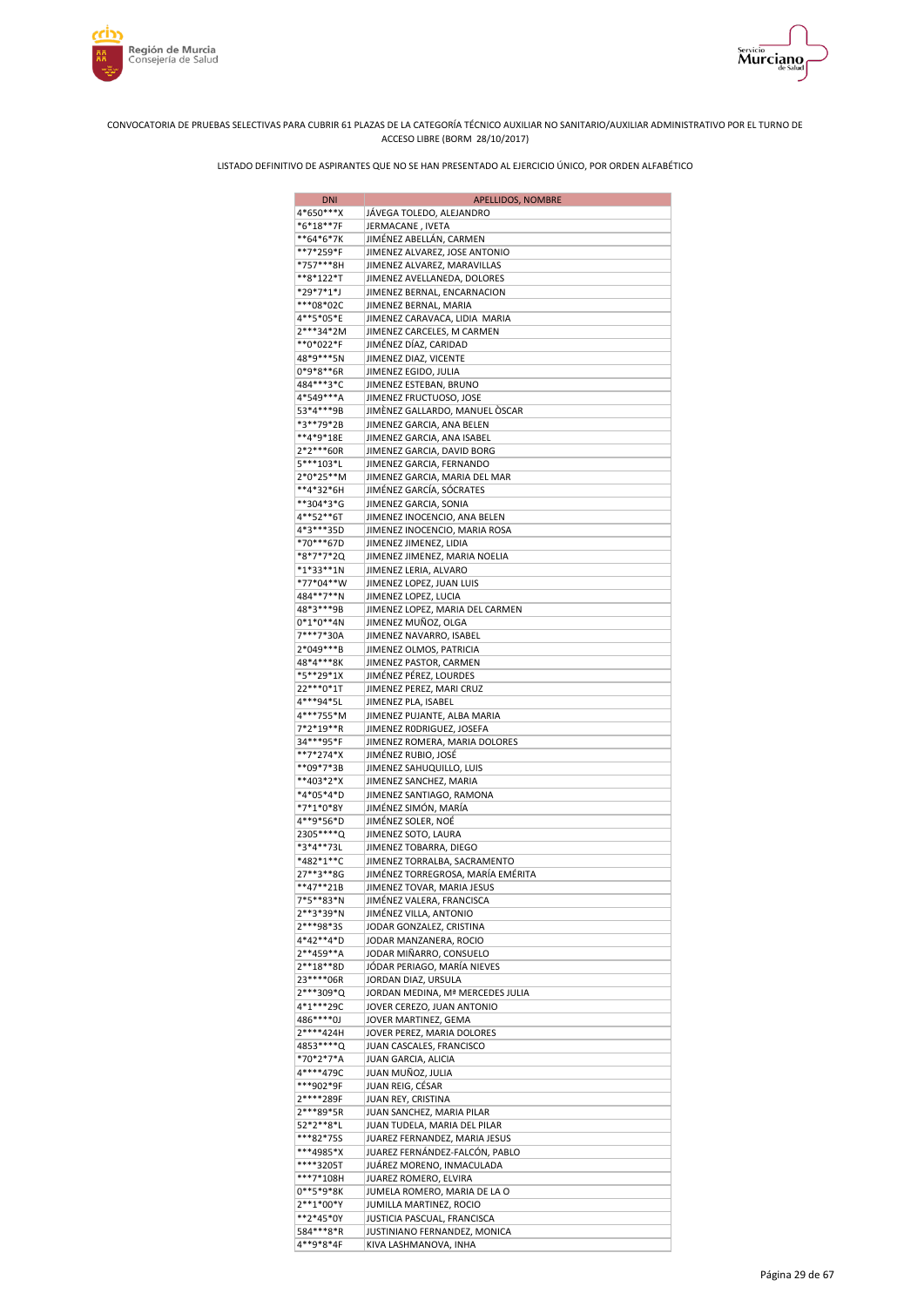



| <b>DNI</b>               | APELLIDOS, NOMBRE                                     |
|--------------------------|-------------------------------------------------------|
| 2*45*0**P                | LABORDA PASTOR, MARIA MAGDALENA                       |
| 2**85**0B                | LAHOZ ALONSO, MARÍA ASUNCIÓN                          |
| *4***554A                | LAJARA DURÁN, ROCÍO                                   |
| ***00*82M<br>4**9**64R   | LAJARA VAZQUEZ, SERGIO<br>LAJARIN DURAN, EDUARDO      |
| 52*2**8*N                | LAJARIN HERRERO, JOSEFA                               |
| *87*23**G                | LAJARÍN VAZQUEZ, ANA MARÍA                            |
| *437**8*K                | LANDETE GÓMEZ, FÉLIX ANTONIO                          |
| $**4**991K$              | LAPAZ FERNANDEZ, VANESA                               |
| *77***17Y                | LAPAZ ROBLES, MARIA ANGELES                           |
| 4**1**58Q                | LAPAZ SANCHEZ, JESUS ANGEL                            |
| 54*3*9**N                | LARA ARANEGA, ROCIO VICTORIA                          |
| 7*38**2*Y<br>*7523***Q   | LARA ESPINOSA, CRISTINA<br>LARA GARCIA, JUAN          |
| **3042**F                | LARDIN JOVER, YAIZA MARIA                             |
| 2**4*22*F                | LAREDO RODENAS, NUMIDIA                               |
| **4*34*3Y                | LARIO GRACIA, MONICA                                  |
| *3**80*3K                | LARIO PELEGRÍN, ANA ISABEL                            |
| 2*481***K                | LARREN ORTEGA, Mª DEL MAR                             |
| 4*73*8**H                | LARROSA CASELLES, ANDREA                              |
| *9**32*5R<br>4*403***V   | LARROSA MARIN, ANTONIO<br>LARROSA MESEGUER, ALICIA    |
| 4843****J                | LASHERAS MARTÍNEZ, JUAN TOMÁS                         |
| *8*3*1*0R                | LASO GIRÓN, SHEILA                                    |
| 71*4**8*D                | LASSO DE LA VEGA GARCÍA, MYRIAM                       |
| *8*5**70H                | LATORRE MOLINA, CARMEN                                |
| 4*4**84*E                | LAX CAMACHO, ALMUDENA                                 |
| **4**439H                | LAX DIAZ, RAQUEL                                      |
| *24***12R                | LAX FRUTOS, ROSARIO                                   |
| 4**1*1*3F<br>05*6*2**E   | LAX MONTOYA, RUBEN<br>LAZARO BAUTISTA, BEGOÑA         |
| 7*50**3*F                | LÁZARO GARCÍA, ISABEL                                 |
| **4*31*8A                | LAZARO SAEZ, YOLANDA                                  |
| *37**75*D                | LAZARO VARGAS, JOAN                                   |
| 4**5*48*A                | LEAL CARBONELL, MARIA DEL CARMEN                      |
| **4*14*9N                | LEAL GARCÍA, JUAN CARLOS                              |
| 238***6*D                | LEAL HIDALGO, ESTHEFANY                               |
| $2**6*5*4B$<br>2*98*1**C | LEAL MATEOS, ANGELES                                  |
| **52**48V                | LEAL PIÑAS, INMACULADA<br>LEANDRO HERNANDEZ, CRISTINA |
| *4***962V                | LEANTE NICOLAS, CRISTINA                              |
| *7**91*6Y                | LEANTE NICOLAS, ISABEL                                |
| *3**705*A                | LEDESMA CARBONELL, MONICA                             |
| *29*09**P                | LEGAZ GARCÍA, M. CARMEN                               |
| *4*6**56M                | LEGAZ LLAMAS, NOEMI                                   |
| 7*3**15*G<br>**2**538X   | LEGAZ LLAMAS, REBE<br>LEGAZ SANCHEZ, EMILIA MARIA     |
| *88***76D                | LEMDIMIGH ATIENZA, FATIMA                             |
| *0824***P                | LENDINEZ SAPIÑA, JUAN FRANCISCO                       |
| 7*56*3**W                | LENTISCO GOMEZ, ANA MARIA                             |
| 3*80**0*B                | LEÓN ALCALÁ, MARIA DOLORES                            |
| **6*35*5L                | LEÓN BAÑOS, MARÍA JOSÉ                                |
| *86**76*H                | LEÓN COMAZZI, SANTIAGO                                |
| *32***45X<br>2*9*71**J   | LEÓN FRANCO, ANTONIA MARIA<br>LEON GALINDO, ANTONIA   |
| *839**2*T                | LEON MAESTRE, MARIA JOSE                              |
| **9*522*Q                | LEÓN PÉREZ, CARMEN                                    |
| *770***2X                | LEON SANCHEZ, MARIA                                   |
| *854***6C                | LEYVA SANTIAGO, ANA                                   |
| *7*77*2*C                | LIARTE GONZÁLEZ, JULIO ANGEL                          |
| **729**3D                | LIDÓN CAMARA, DAVINIA                                 |
| 23*7***4C<br>*32*51**L   | LIDÓN FLORES, ALICIA<br>LIDÓN FLORES, SUSANA          |
| 290**1**W                | LILLO AZORIN, FRANCISCO JAVIER                        |
| 74*2***7X                | LIMORTE QUINTO, MARIA ELENA                           |
| 4*4*4**2Y                | LINARES LÓPEZ, ANA ISABEL                             |
| *850***9L                | LINARES MENDEZ, DIEGO                                 |
| 4*395***N                | LINARES PEÑALVER, SONIA                               |
| **965**8L                | LIROLA CORVÍ, MARIA PATROCINIO                        |
| *854*9**K<br>5*80**3*M   | LISÓN ALMAGRO, CONSOLACIÓN<br>LIZA ALEMAN, ASCENSION  |
| 4**970**F                | LIZA HERNANDEZ, ISABEL MARIA                          |
| 4**15**2C                | LIZA MUÑOZ, ELIZABETH                                 |
| *8**65*0V                | LIZA NAVARRO, JUAN ANTONIO                            |
| 48*8***1R                | LIZAN MARIN, MARIA DEL MAR                            |
| 4*3***02E                | LIZARAN ARNALDOS, PILAR                               |
| $*7**08*6K$              | LIZÓN MADRID, CARLOS                                  |
| 4*651***C<br>2303 **** J | LLAMAS CARLES, ALVARO                                 |
|                          | LLAMAS CARRETERO, EVA                                 |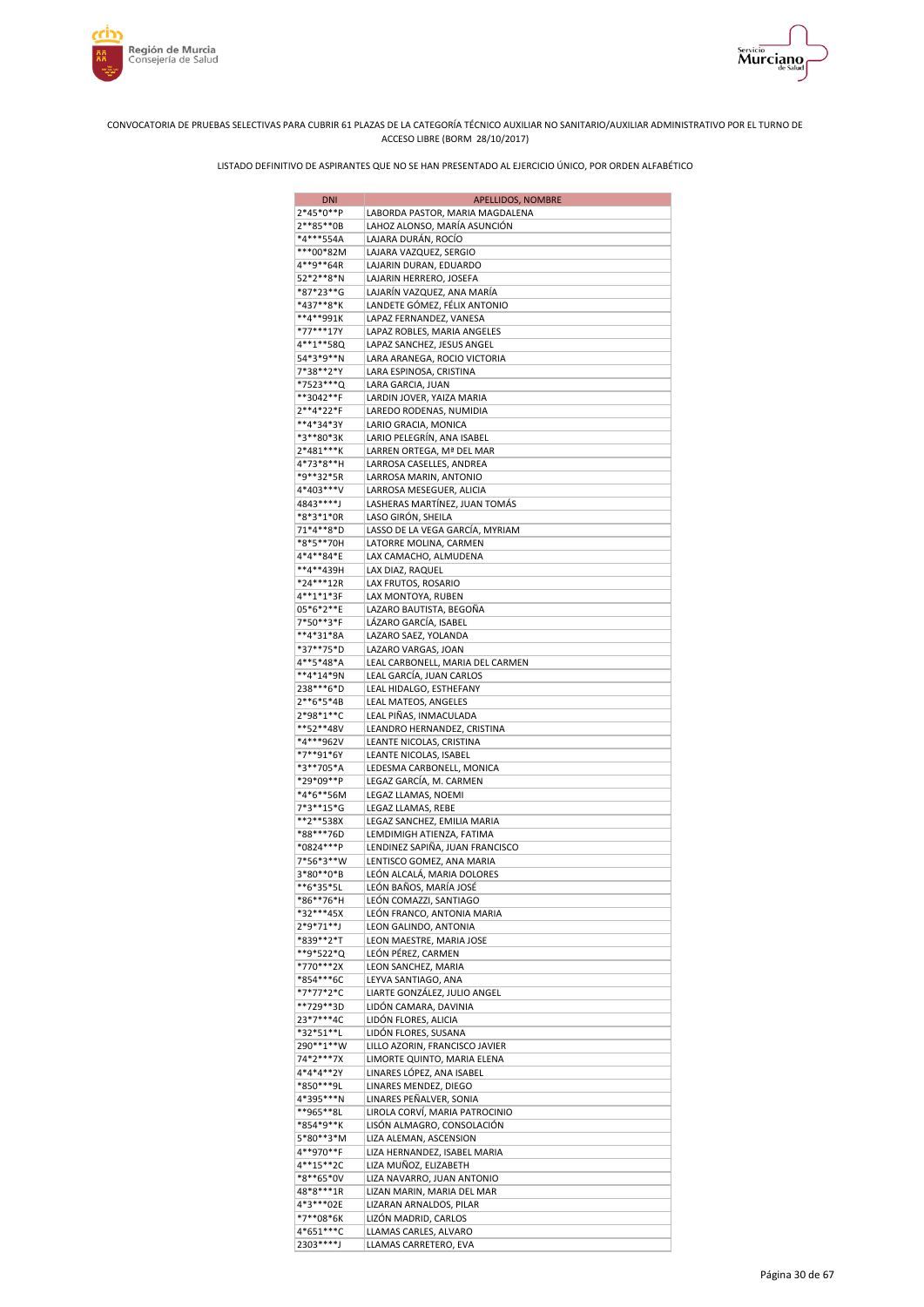

Servicio<br>**Murciano** 





| DNI                    | <b>APELLIDOS, NOMBRE</b>               |
|------------------------|----------------------------------------|
| *3*5*2*2D              | LLAMUSI MEDINA, MARI CARMEN            |
| *7**43*2T              | LLANAS LOPEZ, MARIA JOSE               |
| *74*18**S              | LLANES PEÑALVER, FRANCISCO             |
| *746**7*N              | LLEDÓ ALVAREZ, ELENA                   |
| *4**552*S              | LLEDÓ ALVAREZ, M. DEL CARMEN           |
| ***4885*J              | LLEDO BALAGUER, SILVIA                 |
| 2**9*0*1R              | LLIBERÓS MONFORT, PABLO                |
| 78*1*4**W              | LLONA SANCHEZ, ITZIAR                  |
| *7**71*7V              | LLOR DONATE, MARIA                     |
| *7*5*34*N              | LLORCA PEREZ, MARIA GRACIA             |
|                        |                                        |
| **8141**D              | LLORENS SERRA, CRISTNA                 |
| 2**6*87*T              | LLORET BAYANO, JUAN FRANCISCO          |
| *6***765G              | LLORET RODRIGUEZ, CARLOS               |
| 499***2*T              | LOAIZA OJEDA, YASMIN                   |
| **283*8*F              | LOBERA FERNANDEZ, JUAN IGNACIO         |
| 4**92**3Q              | LOBO ARRABAL, MARI CARMEN              |
| 2**621**P              | LODEIRO LOPEZ, MARI CARMEN             |
| 4*4*8**0B              | LOEZ RODRIGUEZ, ELISABET               |
| ***0*444Z              | LOPERA GOMEZ, DAVID                    |
| 4***829*P              | LOPEZ ABELLAN, ALMUDENA                |
| 7*7*69**B              | LOPEZ AGUDO, VALENTIN                  |
| *348**0*C              | LÓPEZ ALBALADEJO, CLARA ISABEL         |
| 0*544***T              | LOPEZ ALBERCA, ALICIA                  |
| *079***7L              | LOPEZ ALVAREZ, ISABEL                  |
| 4**21**1H              | LOPEZ BAEZA, ROSA MARIA                |
| 3*791***V              | LOPEZ BARCELO, MARIA JOSEFA            |
| 2748****D              | LOPEZ BASTIDA, GREGORIO                |
| 4*4**1*9W              | LÓPEZ BASTIDA, Mª FUENSANTA            |
| *86**6*1K              | LÓPEZ BASTIDA, PABLO                   |
| **4**923G              | LÓPEZ BELLO, MARIA ASCENSIÓN           |
| *4*1**70D              | LÓPEZ BELMONTE, ANA ISABEL             |
| *8*24**0Y              | LOPEZ BERNAL, ALICIA                   |
| 48*4***3P              | LOPEZ BERNAL, JENIFER                  |
| 7***4*74Y              | LÓPEZ BOIX, JOSÉ JOAQUÍN               |
|                        |                                        |
| 7*396***A              | LÓPEZ BOIX, LIDIA                      |
| 48*2***0L              | LOPEZ BOLUDA, LORENZO                  |
| 506**7**E              | LOPEZ BRAVO, MARIA DEL ROSARIO         |
| 4*5**7*6B              | LÓPEZ CABALLERO, ALEJANDRO             |
| *750**0*H              | LOPEZ CABALLERO, JOSEFA MARIA          |
| 4**4*83*R              | LÓPEZ CABALLERO, SANDRA                |
| **2*68*3Q              | LOPEZ CABRERA, FRANCISCO JESÚS         |
| *3**18*6Q              | LÓPEZ CABRERA, MÓNICA                  |
| 22*9***9D              | LÓPEZ CALVENTUS, CARMEN                |
| *9**5*36F              | LÓPEZ CAMARASA, Mª DEL MAR             |
| *8**28*0Q              | LOPEZ CANOVAS, LAURA                   |
| *86**91*T              | LOPEZ CARRILLO, PATROCINIO             |
| 4**0*20*V              | LOPEZ CARRION, MARIA                   |
| *9*9*8*5N              | LOPEZ CASAL, SAMUEL                    |
| $*8*20**12$            | LOPEZ CASCALES, HORTENSIA MARIA        |
| *83*85**V              | LOPEZ CASTILLO, MARIA DEL CARMEN       |
| 232**4**A              | LOPEZ CHICO, SILVIA                    |
| 23*6***0Y              | LOPEZ CHUECOS, ISABEL                  |
| 2*2*6**6C              | LOPEZ DE HARO, PILAR                   |
| 2***7*94B              | LOPEZ DE OCHOA VALCARCEL, MARIA TERESA |
| *8***926R              | LOPEZ DEL BAÑO, ISABEL M               |
| **0**400D              | LOPEZ DEL CASTILLO, TAMARA             |
| *99**2*9F              | LÓPEZ DÍAZ, CRISTINA                   |
| **7**018H              | LÓPEZ DOMÍNGUEZ, MARINA                |
| *395**2*L              | LOPEZ EGEA, IRENE                      |
| 3***27*2H              | LOPEZ ESPARZA, LUCIA                   |
| ***0673*R              | LOPEZ ESPINOSA, CONCEPCION             |
|                        |                                        |
| *8*02**8N              | LOPEZ FEREZ, ROBERTO                   |
| 4***811*S<br>23**3*8*Q | LÓPEZ FERNÁNDEZ, CONCEPCIÓN            |
|                        | LÓPEZ FERNÁNDEZ, JOSÉ ANDRÉS           |
| **7*27*3E              | LÓPEZ FERNÁNDEZ, MARIA DEL PILAR       |
| **8*873*A              | LOPEZ FLORIDO, NOEMI                   |
| *75*4*9*X              | LÓPEZ GABARRÓN, FERNANDO               |
| **517**7G              | LOPEZ GAMBIN, JUAN FELIPE              |
| 77*1***3D              | LÓPEZ GARCÍA, CARMEN                   |
| *8**50*7P              | LOPEZ GARCIA, CONCEPCIÓN               |
| *74*08**E              | LOPEZ GARCIA, GINES LUIS               |
| *848**9*Q              | LÓPEZ GARCÍA, JOSEFA                   |
| *4**286*Z              | LÓPEZ GARCÍA, MARÍA JOSÉ               |
| ***9893*P              | LÓPEZ GARCÍA, MARÍA TERESA             |
| *74*7*2*K              | LÓPEZ GARCÍA, RUTH                     |
| 7*7**89*H              | LOPEZ GARCIA, SALVADOR                 |
| 4**4*68*Q              | LOPEZ GARRES, MARIA JOSEFA             |
| 4***09*5W              | LÓPEZ GARRO, PABLO                     |
| 4*46**9*K              | LOPEZ GILAR, PASCUALA                  |
|                        |                                        |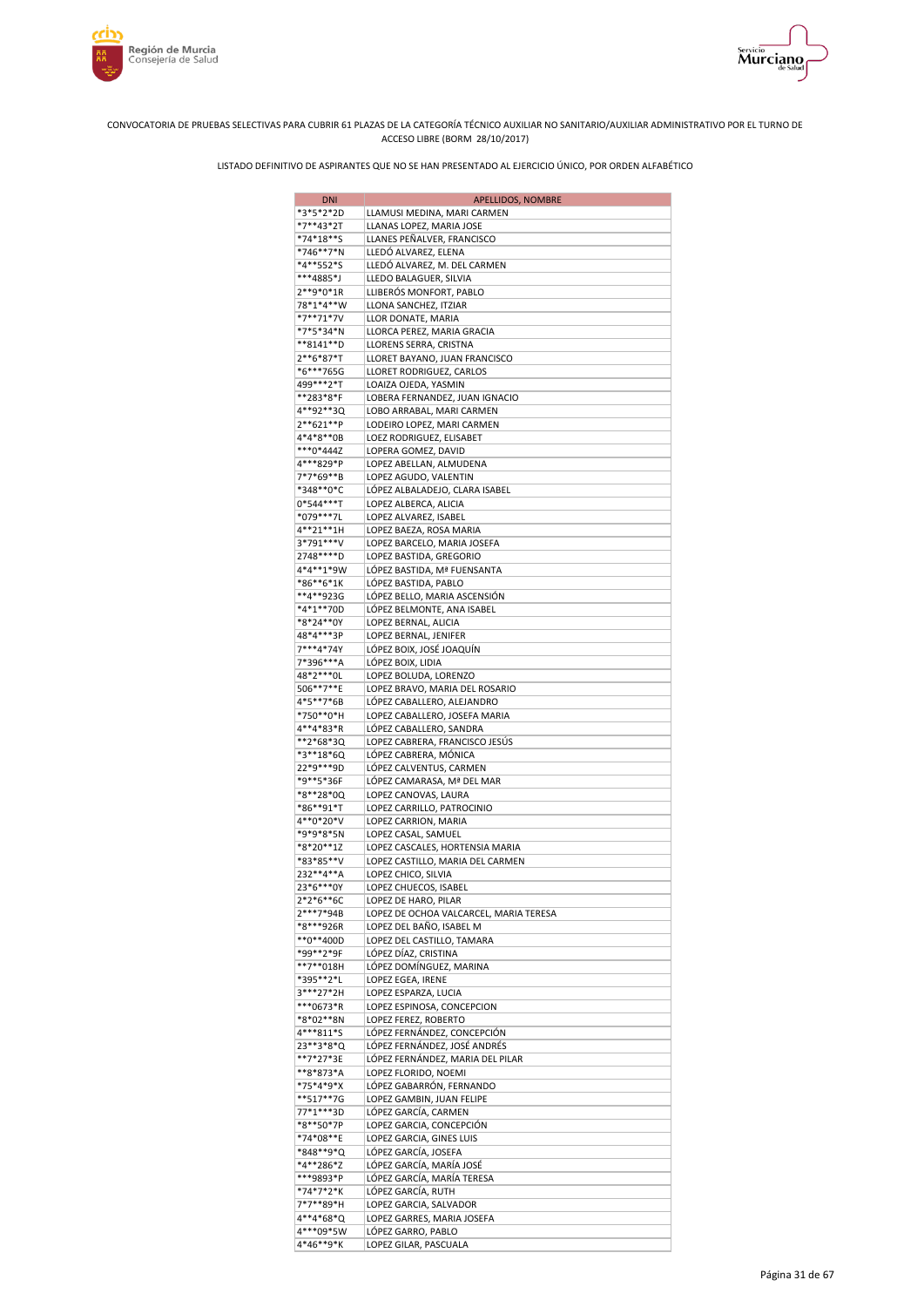

Murciano



#### CONVOCATORIA DE PRUEBAS SELECTIVAS PARA CUBRIR 61 PLAZAS DE LA CATEGORÍA TÉCNICO AUXILIAR NO SANITARIO/AUXILIAR ADMINISTRATIVO POR EL TURNO DE ACCESO LIBRE (BORM 28/10/2017)

| <b>DNI</b>             | <b>APELLIDOS, NOMBRE</b>                                |
|------------------------|---------------------------------------------------------|
| 48**7*2*P              | LOPEZ GIMENEZ, MARTA                                    |
| 7*576***H              | LOPEZ GOMEZ, JUANA MARIA                                |
| 34*0***5P              | LÓPEZ GÓMEZ, MARÍA DEL CARMEN                           |
| **5*71*1M              | LOPEZ GONZALEZ, CRISTINA SORAYA                         |
| **002*0*J              | LOPEZ GONZALEZ, EMILIA                                  |
| 5**44**5B              | LOPEZ GONZALEZ, LAURA                                   |
| **49**31J              | LÓPEZ GONZÁLEZ, YASMÍN                                  |
| *14***34D              | LOPEZ GRANERO, Mª JOSE                                  |
| *3**76*8Q              | LOPEZ HERAS, JUAN BAUTISTA                              |
| *85*96**S              | LOPEZ HERNANDEZ, ALEJANDRO                              |
| 7**02*1*D              | LÓPEZ HERNÁNDEZ, BLAS MANUEL                            |
| 4**8*5*6K              | LOPEZ HERNANDEZ, ENCARNACION                            |
| 48**5*6*K              | LOPEZ HERNANDEZ, FRANCISCO                              |
| **5*09*6K              | LÓPEZ HERNÁNDEZ, JOAQUIN MANUEL                         |
| *8*78*7*C              | LÓPEZ HIDALGO, ANTONIO JOSE                             |
| 4****010G              | LOPEZ JAIME, ARANTXA                                    |
| 4***373*H              | LÓPEZ JARA, FABIOLA                                     |
| *3***333N              | LOPEZ JIMENEZ, ALEJANDRO                                |
| **0**275T              | LOPEZ JIMENEZ, CRISTINA                                 |
| ***5*035N              | LOPEZ JIMENEZ, FUENSANTA                                |
| *48*62**V              | LOPEZ JIMENEZ, GINES                                    |
| 4***261*D              | LÓPEZ LÍZA, ANTONIA                                     |
| 5*8*88**Z              | LOPEZ LOPEZ, ANA                                        |
| *745**9*Q              | LÓPEZ LÓPEZ, ANTONIA                                    |
| 2*267***M              | LOPEZ LÓPEZ, ANTONIA MARIA                              |
| 4*6***615              | LOPEZ LOPEZ, CARMEN MARIA                               |
| 4**49**8H              | LÓPEZ LÓPEZ, CELIA                                      |
| 3*799***T              | LOPEZ LOPEZ, ENCARNACION                                |
| 2326****X              | LÓPEZ LÓPEZ, ISABEL MARIA                               |
| $2*4**8*6Z$            | LÓPEZ LÓPEZ, JUAN RAMÓN                                 |
| 48*1**0*F<br>7661****A | LOPEZ LOPEZ, MARIA                                      |
| 27****61D              | LOPEZ LOPEZ, MARIA DEL CARMEN                           |
| *7**707*W              | LÓPEZ LÓPEZ, MARIA DOLORES<br>LOPEZ LOPEZ, MIGUEL ANGEL |
| 4*7*74**Z              | LÓPEZ LÓPEZ, MIGUEL ÁNGEL                               |
| *7757***L              | LOPEZ LOPEZ, NOELIA                                     |
| 4**8*34*X              | LOPEZ LOPEZ, SUSANA                                     |
| **0604**M              | LÓPEZ LORCA, PEDRO JOSÉ                                 |
| 7*7*56**Z              | LÓPEZ LOZANO, ROSARIO                                   |
| **7*27*7R              | LOPEZ MARIN, ADRIAN                                     |
| *30**58*Q              | LÓPEZ MARÍN, MARÍA BELÉN                                |
| 5**1*57*V              | LÓPEZ MARÍN, ROSARIO                                    |
| *3***395T              | LÓPEZ MARTÍNEZ, ÁNGELA                                  |
| 484***3*E              | LÓPEZ MARTÍNEZ, ELENA                                   |
| 7**3*6*1E              | LÓPEZ MARTÍNEZ, JOSÉ BERNARDO                           |
| 4*61*3**H              | LOPEZ MARTINEZ, LORENA                                  |
| *7**17*2B              | LÓPEZ MARTÍNEZ, MARIA DOLORES                           |
| *86**52*K              | LOPEZ MARTINEZ, MARIA JESUS                             |
| *74*25**Z              | LOPEZ MARTINEZ, MARIA LORETO                            |
| 7*7*80**Z              | LOPEZ MARTINEZ, NOELIA                                  |
| 32*0**1*A<br>4863****N | LÓPEZ MARTÍNEZ, SILVIA MARÍA                            |
| *8*5**62A              | LOPEZ MATEO, MARIA DOLORES                              |
| 29*1***9C              | LOPEZ MEDINA, ELISABET<br>LOPEZ MEDINA, PATRICIA        |
| 4*6*6**3F              | LÓPEZ MIÑANO, JOSEFA                                    |
| 274***9*L              | LOPEZ MIÑANO, MARIA DEL MAR                             |
| 4**3*66*L              | LOPEZ MIRETE, MARIA DOLORES                             |
| 48*2***7S              | LOPEZ MOLINA, YOLANDA                                   |
| $*0**81*1C$            | LÓPEZ MOLLÁ, PABLO                                      |
| *2*2*64*Q              | LOPEZ MONTAÑO, Mª. DE LOS REMEDIOS                      |
| **4917**K              | LOPEZ MONTOYA, ANA BELEN                                |
| *84***20Z              | LOPEZ MORA, MARIA DOLORES                               |
| 23*2***5H              | LÓPEZ MORALES, FRANCISCO JOSÉ                           |
| 77****01R              | LOPEZ MORENILLA, MARI CARMEN                            |
| 7***883*M              | LOPEZ MORENILLA, MARIA DOLORES                          |
| 48**5*9*D              | LOPEZ MORENO, FATIMA                                    |
| 483****0T              | LÓPEZ MOYA, Mª BELÉN                                    |
| 4****080J              | LOPEZ MOYA, Mª ESCARLATA                                |
| *3***209A              | LOPEZ MUNUERA, MARIA ROSA                               |
| ***83*34P              | LÓPEZ MUÑOZ, ESTER                                      |
| 7**6*72*L<br>4***86*6E | LOPEZ MUÑOZ, MARIA ROSARIO<br>LÓPEZ NAVARRO, CONCHI     |
| **4*092*A              | LÓPEZ NAVARRO, MARÍA DEL CARMEN                         |
| 48***4*1P              | LÓPEZ NAVARRO, MARIA ELENA                              |
| 3*7*47**X              | LOPEZ NAVARRO, TERESA                                   |
| 290***2*Z              | LÓPEZ OLEA, MARIA ENCARNACIÓN                           |
| 3**1*7*6P              | LÓPEZ ORENES, MARIA MERCEDES                            |
| 23*6*7**M              | LOPEZ PALACIOS, PEDRO RAFAEL                            |
| 2*0*09**H              | LOPEZ PALAZON, ANA MARIA                                |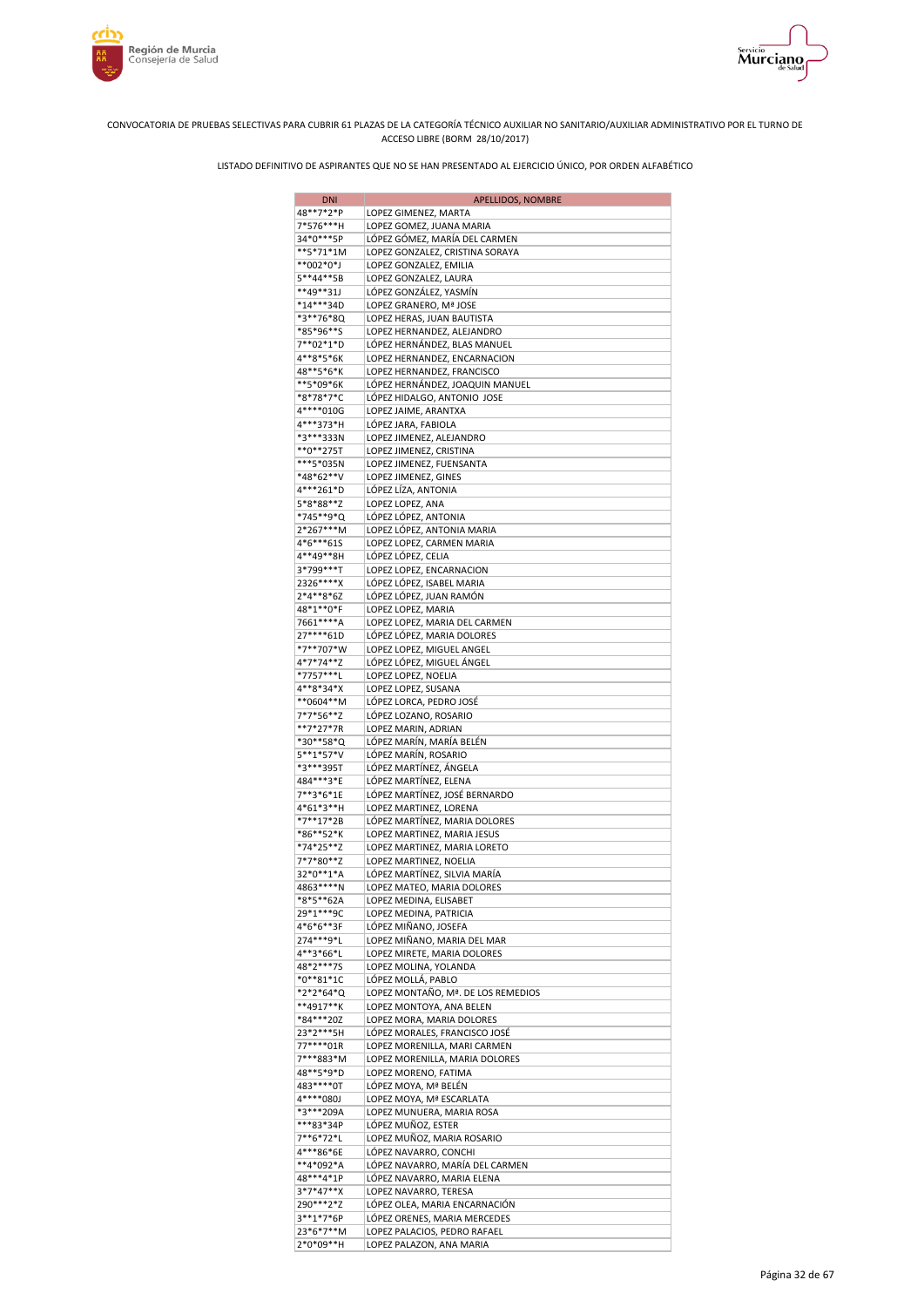

Murciano





| <b>DNI</b>             | APELLIDOS, NOMBRE                                        |
|------------------------|----------------------------------------------------------|
| **7*32*2B              | LÓPEZ PASCUAL, AARÓN                                     |
| **4583**D              | LÓPEZ PASCUAL, BLANCA                                    |
| 2**5*88*Z              | LÓPEZ PASTOR, JOSÉ                                       |
| **5*86*8D<br>*7**71*5T | LÓPEZ PELÁEZ, ALFONSO                                    |
| 77*1***5Y              | LOPEZ PEÑALVER, ELVIRA<br>LOPEZ PEREZ, CONCEPCION        |
| 4*52*2**Y              | LOPEZ PEREZ, JOSE ZEUS                                   |
| *8**57*7S              | LOPEZ PEREZ, MARIA DEL MAR                               |
| *75**97*N              | LOPEZ PINTADO, JOSEFA                                    |
| 48***9*5E              | LOPEZ PIÑERA, MARÍA JESUS                                |
| *77*3**8M              | LÓPEZ PIÑERO, JUANA MARÍA                                |
| 4**5*07*B              | LOPEZ PIÑERO, MARIA DOLORES                              |
| 4***07*9S<br>**3*018*F | LOPEZ PUJALTE, GREGORIO RAMON<br>LÓPEZ QUERO, ESTEFANÍA  |
| 23*9***6Z              | LOPEZ QUIÑONERO, ALICIA                                  |
| 2*2*6**0L              | LOPEZ QUIÑONERO, ANTONIO                                 |
| 232***6*E              | LOPEZ QUIÑONERO, VICTOR MANUEL                           |
| $0***4*3*8T$           | LÓPEZ RAMOS, JUAN                                        |
| 22*7*7**C              | LOPEZ REBOLLO, ANGEL RAMON                               |
| $*2**17*6X$            | LOPEZ REBOLLO, RUPERTO JOSE                              |
| *7*1*42*Q<br>**8170**F | LOPEZ RICO, FRANCISCA<br>LÓPEZ RIQUELME, ANTONIA         |
| 4**1*86*N              | LOPEZ ROCA, RAQUEL                                       |
| **4*47*0N              | LÓPEZ RODRÍGUEZ, FRANCISCO                               |
| *2**19*1E              | LOPEZ RODRIGUEZ, JOAQUINA                                |
| 4**95*6*E              | LOPEZ RODRIGUEZ, JOSE ANGEL                              |
| 5*52*5**J              | LÓPEZ RODRÍGUEZ, MARÍA DEL MAR                           |
| *3**41*8B              | LÓPEZ RODRIGUEZ, MARIA JOSE                              |
| *48**61*H<br>7**5*41*Q | LÓPEZ RUBIO, SUSANA<br>LOPEZ RUIZ, MARIA DEL CARMEN      |
| 5*8*38**A              | LÓPEZ SALAZAR, MARÍA TERESA                              |
| *4*01**4M              | LÓPEZ SALMÉRON, CRISTINA                                 |
| $*10*58**Z$            | LOPEZ SAN FELIPE, DAVID                                  |
| 229**7**C              | LOPEZ SANCHES, BARTOLOME                                 |
| *8*34**2H              | LOPEZ SANCHEZ, ANA MARIA                                 |
| 48*1***2N              | LOPEZ SANCHEZ, ANTONIA MARIA                             |
| 7***5*36V              | LÓPEZ SÁNCHEZ, CARMEN MARÍA                              |
| *4836***D<br>0*85*6**J | LÓPEZ SÁNCHEZ, CARMEN MARÍA<br>LOPEZ SANCHEZ, MARCELINA  |
| 3*8*59**T              | LOPEZ SANCHEZ, MARIA DE LA CRUZ                          |
| **8*40*1H              | LÓPEZ SÁNCHEZ, MARIA DOLORES                             |
| *75**72*F              | LÓPEZ SÁNCHEZ, MARÍA JOSEFA                              |
| 3**0*79*H              | LOPEZ SANCHEZ, MARIANA                                   |
| **3*42*3M              | LOPEZ SANCHEZ, MIGUEL ANGEL                              |
| *4**10*8W              | LÓPEZ SANMARTÍN, FRANCISCO JOSÉ                          |
| 32*8***1Q<br>2*46*5**N | LOPEZ SECO, MONTSERRAT<br>LÓPEZ SERNA, JOSEFA            |
| *7**18*0H              | LOPEZ SERNA, MARIA JOSE                                  |
| *48**83*X              | LOPEZ SERRANO, FRANCISCA LUCIA                           |
| 2**5*63*Y              | LOPEZ SOLER BELDA, JOSE MANUEL                           |
| *8*9*1*6N              | LOPEZ SOTO, ADRIAN                                       |
| $*8*17**9Y$            | LOPEZ SOTO, ALVARO                                       |
| *27*65**G              | LÓPEZ SOUTO, MARIA BEGOÑA                                |
| 745**2**E<br>**8**339R | LOPEZ TERCERO, PEDRO<br>LÓPEZ TORNEL, CONCHI             |
| 4*4*0**7Y              | LOPEZ TORNEL, RAUL                                       |
| 7***1*25A              | LOPEZ TORO, ISMAEL                                       |
| *7***170X              | LOPEZ TORRALBA, ANGEL                                    |
| 23*9***2Q              | LÓPEZ VALDÉS, MARINA                                     |
| *8**27*6M              | LOPEZ VEAS, ANA                                          |
| *4*6*57*C<br>*306**7*Q | LOPEZ VICENTE, LETICIA                                   |
| 3**7*7*5A              | LOPEZ VILAR, JOE MANUEL<br>LÓPEZ VILARIÑO, BEGOÑA        |
| 34*9***4Q              | LOPEZ VIVERO, CARMEN Mª                                  |
| 34****82M              | LOPEZ ZAPATA, MARIA ENCARNACION                          |
| 5*8*7**9P              | LÓPEZ ZARAGOZA, CRISTINA                                 |
| $*7*16**9N$            | LÓPEZ-EGEA SANDOVAL, MARÍA JOSÉ                          |
| 7**31*2*H              | LÓPEZ-GODÍNEZ HERNÁNDEZ, JOSÉ RAMÓN                      |
| 4****520P              | LORCA GUIRAO, MARIA NIEVES                               |
| *8***543H<br>4*84**8*W | LORCA JUAREZ, ISABEL MARIA                               |
| *85**6*7G              | LORCA LARROSA, ANA ISABEL<br>LORCA LARROSA, JOSE JOAQUIN |
| **6**630M              | LORENTE ASENSIO, Mª TERESA                               |
| *2*0**55J              | LORENTE GIL, GINÉS                                       |
| 22*7***5N              | LORENTE INGLES, DOLORES                                  |
| 44**4**8X              | LORENTE MARCO, MARI CARMEN                               |
| *907***3G              | LORENTE ORTEGA, CAROLINA                                 |
| 2*449***D<br>23*4***6S | LORENTE PALLARÉS, MARIA ROSA<br>LORENTE VELA, ANA        |
|                        |                                                          |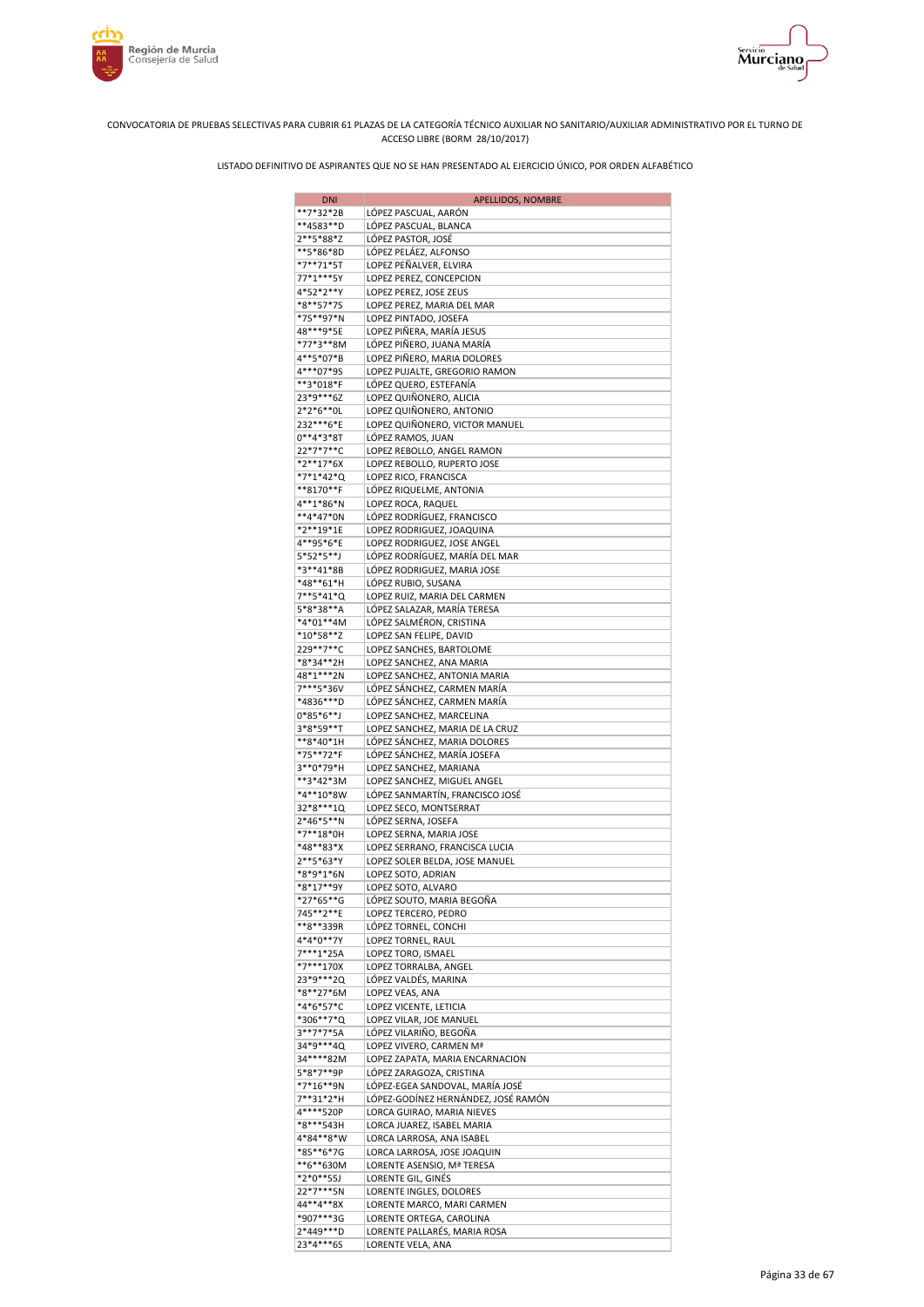



| <b>DNI</b>               | APELLIDOS, NOMBRE                                                |
|--------------------------|------------------------------------------------------------------|
| *8**22*5R                | LORENTE ZAPATA, ANGEL                                            |
| **5*8*28M<br>7***34*1P   | LORENZO ANTOLINOS, MARIA DE LA PAZ                               |
| *75***60Y                | LORENZO BOTIA, FRANCISCA<br>LORENZO GARCIA, MARIA ISABEL         |
| 4*0*20**V                | LORENZO LINUESA, INOCENCIO                                       |
| *906**3*Z                | LORENZO OLIVA, CARMEN                                            |
| 2*262***Q<br>3*5***76R   | LORENZO RAMÍREZ, FRANCISCA<br>LOSADA CASTAÑO, JOSE               |
| 052 **** 5R              | LOSANTOS ALBACETE, ANA                                           |
| 4*769***E                | LOZANO CARRILLO, MARIA PAZ                                       |
| 2199****P                | LOZANO COSTAS, FRANCISCA                                         |
| *7*3*63*P                | LOZANO GABALDON, MÍRIAM                                          |
| *74**1*2T<br>**4**890K   | LOZANO LOPEZ, ALEJANDRO<br>LOZANO LOPEZ, MARIA DEL MAR           |
| ***940*0S                | LOZANO LOPEZ, RAQUEL                                             |
| *7*68**5R                | LOZANO MARTINEZ, DOLORES                                         |
| 34*3***1R                | LOZANO MOLINA, MANUELA                                           |
| *864***25<br>4*421***K   | LOZANO NAVARRO, ÁNGEL<br>LOZANO ORENES, Mª JOSE                  |
| 48**0*5*X                | LOZANO ORTIZ, RUBÉN                                              |
| 484**8**M                | LOZANO PEREZ, CRISTINA                                           |
| 4*3**7*7J                | LOZANO RUIZ, MARIA                                               |
| 2***88*6T<br>*75***00P   | LOZANO SAORIN, MAGDALENA<br>LOZANO TOMAS, EMILIA                 |
| *8*7*26*E                | LOZANO TOMÁS, ESTEFANIA                                          |
| *748**6*J                | LUCAS CARCELES, M JOSE                                           |
| 4*611***D                | LUCAS MARÍN-BLÁZQUEZ, CARLOS ENRIQUE                             |
| 7*7***25G<br>224 **** 1D | LUCAS MARTINEZ, ANA MARIA<br>LUCAS MUÑOZ, DOLORES                |
| 48*5**4*W                | LUCAS PIÑERA, ROSA MARIA                                         |
| 2302****Q                | LUCAS SALMERON, VERONICA                                         |
| **8*0*60N                | LUCAS VICENTE, MARÍA JOSÉ                                        |
| 2**624**Q<br>*8*97**4H   | LUENGO DIAZ, PALOMA<br>LUJÁN PEÑALVER, MARIA DEL CARMEN          |
| *3*6*5*7D                | LUMERAS LOPEZ, GLORIA MONICA                                     |
| *0*7*5*9T                | LUNA LORIENTE, MARIA TERESA                                      |
| *47***75A                | LUNA MARTINEZ, MARIA DEL CARMEN                                  |
| **706*1*P<br>*74***285   | LUNA PALAZON, PENELOPE<br>LUNA PIQUERAS, LUISA                   |
| 52*0***0M                | LUQUE MUELAS, ANTONIO                                            |
| 2*019***B                | LUZZY PEÑALVER, MARIA JOSE                                       |
| *09***93B                | MACAS PUCHAICELA, GUADALUPE CECIBEL                              |
| 48***6*6Y<br>4**7*77*F   | MACHO MARTINEZ, GELEN<br>MACIA HERNANDEZ, ANA MARIA              |
| *4***132F                | MACIA MARTINEZ, MARIA DEL CARMEN                                 |
| 334***4*H                | MACIA MORANT, ARTURO                                             |
| 5**8*0*7H                | MACIAS CAMPOS, FERNANDO JAVIER                                   |
| 5*63*3**Q<br>*3**43*3D   | MACIAS QUINTANA, MARICELA DEL SOCORRO<br>MADRID ALCARAZ, GUSTAVO |
| *30**45*P                | MADRID ALCARAZ, MARIA ESPERANZA                                  |
| ***99*28Y                | MADRID BUENO, MARÍA BELÉN                                        |
| 23 *** 1*9F<br>*301**8*Z | MADRID CONESA, LIDIA                                             |
| 22****52K                | MADRID MENDOZA, EUGENIA<br>MADRID OSETE, FLORENTINA Mª           |
| 2*9**73*N                | MADRID PARDO, MARÍA DOLORES                                      |
| *85*6*3*N                | MADRID PEREZ, ALEJANDRO                                          |
| 230***0*N<br>348**5**G   | MADRID ROSIQUE, MARIA ANGELES<br>MADRID SANCHEZ, LUIS            |
| $2***34***1R$            | MADRID UBEDA, CARMEN                                             |
| 230***6*C                | MADRID YÚFERA, MARÍA FRANCISCA                                   |
| 48****62C                | MADRONA MARTÍNEZ, JUAN ANTONIO                                   |
| 4*6*0**0M<br>*4**52*4T   | MADRONA MARTINEZ, LEANDRO<br>MAESO GOMEZ, RUS MARIA              |
| *21***92V                | MAESTRE VERDÚ, MARIA MANUELA                                     |
| $2*4*57**$ J             | MAIQUEZ BARBA, BERTA                                             |
| *865**6*E                | MAIQUEZ GONZALEZ, BEATRIZ                                        |
| 7*221***W<br>2*0***03J   | MAIZ RODRIGUEZ, MARIA DEL PILAR<br>MALDONADO CARCELES, GINES     |
| $2***53***1J$            | MALDONADO SAEZ, ISABEL VICTORIA                                  |
| 3*123***S                | MANCEBO GARCIA, MARÍA DEL SOCORRO                                |
| 2273****E                | MANEIRO REY, PASCAL                                              |
| **9*0*39D<br>29*1**4*J   | MANOTAS CARMONA, JOSÉ CARLOS<br>MANRESA LOZANO, MARIA JOSE       |
| **8**565E                | MANRESA MARTÍNEZ, ROCÍO                                          |
| *8*6**27J                | MANRESA RODRÍGUEZ, MARÍA TERESA                                  |
| 51*5***3G                | MANRIQUE DE LARA FERNÁNDEZ, MIGUEL                               |
| 7*2*5**3E<br>**13**89C   | MANRIQUE VILCHEZ, MANUELA<br>MANTECON REVUELTA, VERONICA         |
| 4*516***J                | MANZANARES MARTINEZ, DAVID MARIANO                               |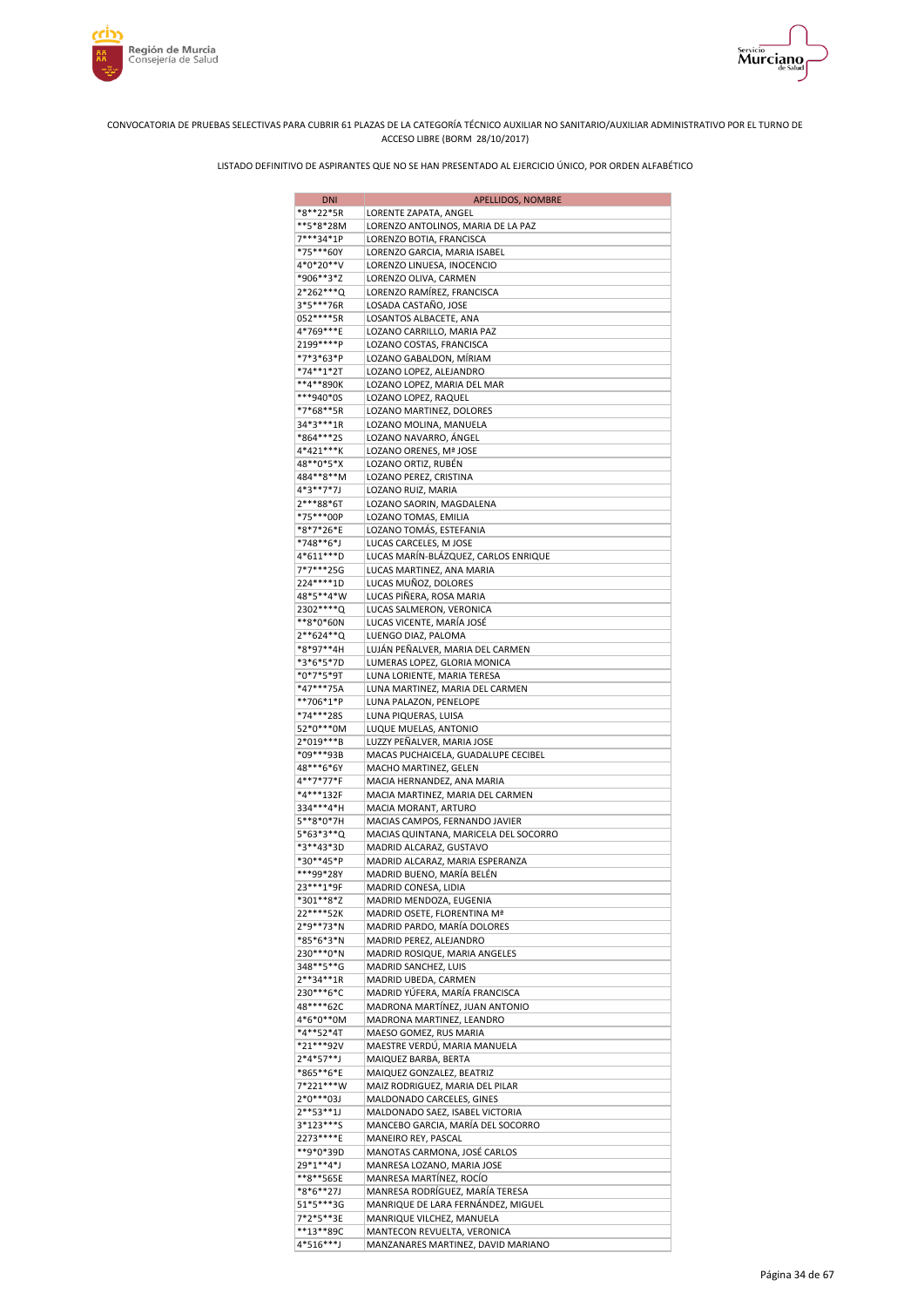



| <b>DNI</b>                 | APELLIDOS, NOMBRE                                               |
|----------------------------|-----------------------------------------------------------------|
| 48*1***4J                  | MANZANARES MARTINEZ, NOEMI                                      |
| *2**86*2N                  | MANZANARES ORTIZ, Mª ANGELES                                    |
| *7*5*71*V                  | MANZANERA BLANCO, BEATRIZ                                       |
| 4*5***95Z<br>*74***68F     | MANZANERA GARCIA, SONIA<br>MANZANERA PARRA, ENCARNACION         |
| 5*8*97**E                  | MANZANO ALARCÓN, PEDRO JOSÉ                                     |
| *865**2*K                  | MANZANO GARCÍA, JOAQUÍN                                         |
| 2*484***N                  | MANZANO GRIMA, PABLO RICARDO                                    |
| 5*8***78Y                  | MANZANO GUERRERO, ELVIRA                                        |
| *282***0X                  | MANZANO MARTINEZ, ANA JOSEFA                                    |
| 4*392***M                  | MANZANO PIEDRAS, MIGUEL                                         |
| 2746****W<br>4*39*4**N     | MANZANO RAMIREZ, JOSE MIGUEL<br>MÁÑEZ GÓMEZ, RUTH               |
| 4**64*1*A                  | MAÑOGIL MACIÁ, BEATRIZ                                          |
| 4**0*4*3P                  | MAOAS BOUZIT, ABDELLAH                                          |
| 4***485*M                  | MARCO AMAT, ROCIO                                               |
| *2**73*3M                  | MARCO CARRILLO, ISIDORO                                         |
| 27**5**7F                  | MARCO RAMIREZ, VICENTA                                          |
| 2****992J                  | MARCO VERDU, CONCEPCION                                         |
| 2***742*W                  | MARCOS FRUTOS, MARÍA JOSÉ                                       |
| 23**43**R<br>*8**90*4Q     | MARCOS GONZÁLEZ, MARÍA JOSÉ<br>MARI SAMPER, MIRIAM              |
| *31*8*2*G                  | MARIA COVALEDA, Mª DE LOS ANGELES                               |
| ***09*67P                  | MARIA DOLORES MORENO, OLGA                                      |
| 34**6**2J                  | MARIA GOMEZ, JUANA                                              |
| *7***391N                  | MARÍN AROCA, ALICIA                                             |
| **7*63*0B                  | MARÍN AROCA, JOSÉ JAVIER                                        |
| **511*6*N                  | MARIN AROCA, MARIA CARMEN                                       |
| $2***74***75$<br>**48**92Z | MARÍN BALLESTA, JOSEFINA<br>MARIN BALLESTER, ROSARIO            |
| *8***228N                  | MARÍN BUTRÓN, CLARA MARÍA                                       |
| *8**53*0W                  | MARIN CANO, PIEDAD                                              |
| 34**8**8S                  | MARIN CARCELES, ANA MARIA                                       |
| 27***3*1D                  | MARIN CARRILLO, NATALIA                                         |
| 4*7**7*1R                  | MARIN COLLADOS, FERNANDO                                        |
| 528***8*Y                  | MARÍN CORRALEJO, AGRIPINA                                       |
| *2*0**08X                  | MARIN CRUZ, PEDRO                                               |
| *848**9*D<br>**4*3*79G     | MARÍN DE LA CUEVA, JOSÉ<br>MARIN DE ROBLES BELMONTE, ANGELES    |
| **755*5*W                  | MARÍN EGEA, VERÓNICA                                            |
| **506**3L                  | MARÍN FERNÁNDEZ, ANTONIO                                        |
| *298*9**Y                  | MARÍN FERNÁNDEZ, MARIA DOLORES                                  |
| 76***3*2T                  | MARÍN GALLEGO, CARLOS MIGEL                                     |
| 48**5**8M                  | MARIN GALLEGO, ROCIO                                            |
| 7***221*S                  | MARIN GARCIA, ADRIAN<br>MARÍN GARCÍA, ALFREDO                   |
| 77*4***8T<br>**7*58*9P     | MARÍN GARCIA, FÁTIMA                                            |
| **834*8*J                  | MARIN GARCIA, GERARDO DIEGO                                     |
| 4**03**3F                  | MARÍN GARCÍA, JENNIFER                                          |
| 2*0***33W                  | MARÍN GARCÍA, LUCÍA                                             |
| *48***36J                  | MARÍN GARCÍA, MARIA ANGELES                                     |
| *4**93*9T                  | MARIN GIMENEZ, FRANCISCO                                        |
| 29*4***0D<br>*28*55**A     | MARIN GOMEZ, JUAN MARIA                                         |
| *28*94**C                  | MARIN GUILLEN, ISABEL<br>MARIN JIMENEZ, ANTONIA ISABEL          |
| *756**3*B                  | MARIN LOPEZ, FRANCISCO                                          |
| *443*3**M                  | MARÍN LÓPEZ, JOSEFA                                             |
| *77***58G                  | MARIN LOPEZ, MARIA CECILIA                                      |
| 7**2**51T                  | MARIN LORENTE, JOSE ANTONIO                                     |
| 4*5**48*V                  | MARÍN MARÍN, DAVID                                              |
| 3**9*23*F                  | MARIN MARIN, JOSEFA                                             |
| 2***26*8T<br>**7*7*53S     | MARÍN MARÍN, LORENA<br>MARIN MARTINEZ, ENGRACIA MARIA           |
| *8*14**0X                  | MARÍN MARTINEZ, LIDIA                                           |
| 2***812*A                  | MARIN MARTINEZ, MARI CRUZ                                       |
| 4*4*40**M                  | MARIN MARTINEZ, MARIA DOLORES                                   |
| **4*56*2X                  | MARIN MARTINEZ, MARINA                                          |
| **478*5*K                  | MARÍN MARTÍNEZ, MÓNICA                                          |
| 2**54**7F                  | MARIN MATEO, JOSEFA                                             |
| **296*5*K<br>*77***27H     | MARÍN MELLINAS, INMACULADA CONCEPCIÓ<br>MARIN MORCILLO, ANGELES |
| *8**96*1F                  | MARIN MORENO, ELENA                                             |
| **2759**L                  | MARIN MORENO, MARTIN                                            |
| *84*32**S                  | MARIN PALAZÓN, LIDIA                                            |
| *8*0**85N                  | MARIN PUCHE, GINES DAVID                                        |
| 4*0**55*S                  | MARIN RELUCIO, RAFAEL                                           |
| **7**175D<br>*30***56D     | MARÍN RIVAS, ANGEL                                              |
| 4**7**63D                  | MARIN ROBLES, LUIS MIGUEL<br>MARÍN ROBLES, ROSENDO              |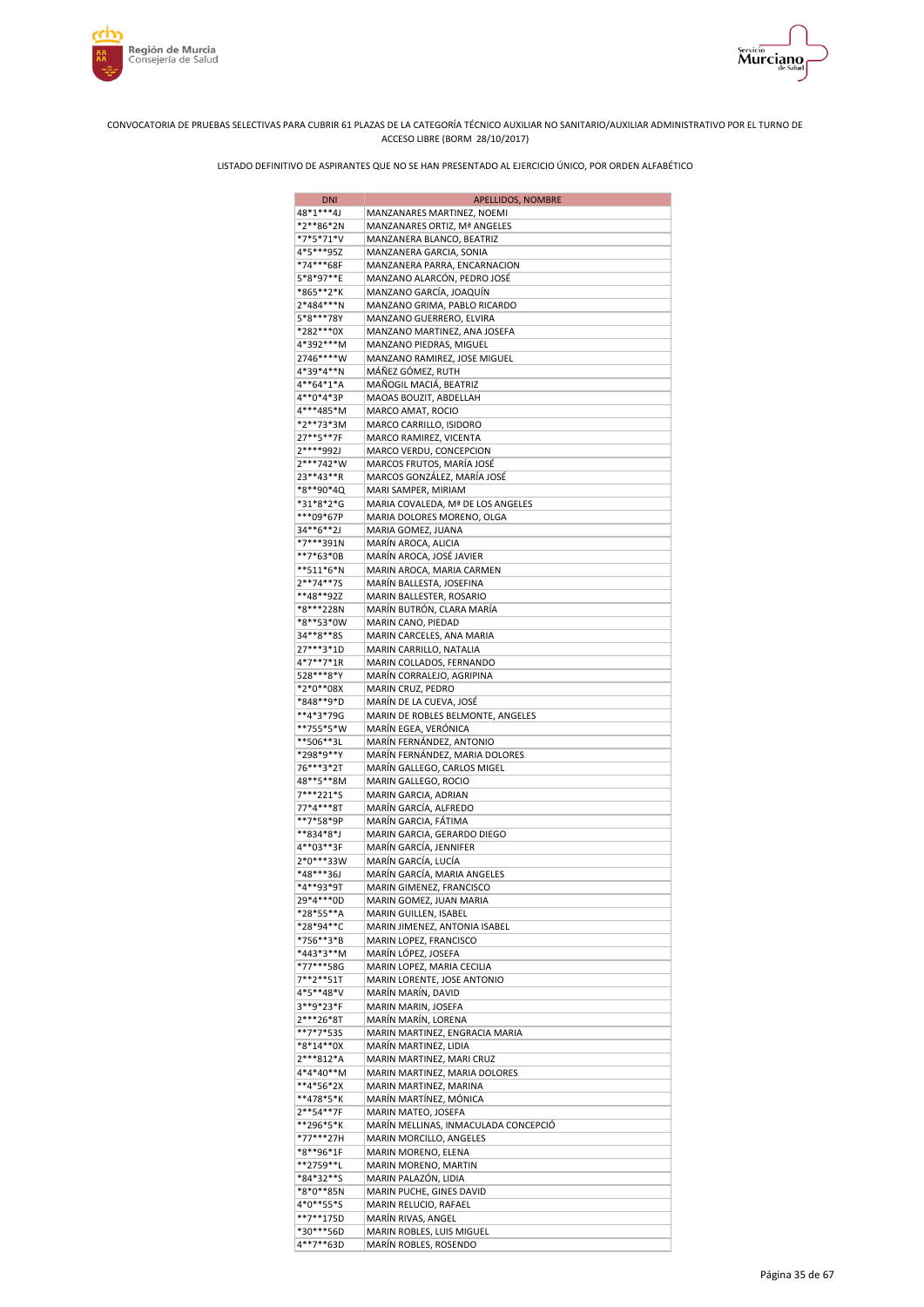



| <b>DNI</b>             | APELLIDOS, NOMBRE                                                      |
|------------------------|------------------------------------------------------------------------|
| $**61**71X$            | MARIN RODENAS, DAVID                                                   |
| 2****719J              | MARIN SANCHEZ, ENCARNACION                                             |
| *3025***Z<br>77*2**8*P | MARÍN SÁNCHEZ, SONIA<br>MARÍN SAORÍN, Mª PURIFICACIÓN                  |
| 4*467***L              | MARIN VICENTE, MARIA BELEN                                             |
| 2*039***G              | MARIN VIONNET, NADINE                                                  |
| 48*1***3Y              | MARMOL ARAEZ, ANGELES                                                  |
| **5*45*2X              | MARMOL BAÑOS, ALFONSO                                                  |
| 4*3**0*7P              | MARQUEZ GÓMEZ-LANDERO, LUIS                                            |
| 230*9***Y<br>3*8***53X | MARQUEZ GUILLEN, NATIVIDAD<br>MARQUINA SANCHEZ, FRANCISCO JOSE         |
| *42***62C              | MARROQUI VICENTE, JESUS                                                |
| *9**61*3M              | MARTI GONZALEZ, MONTSERRAT                                             |
| 78*8***1V              | MARTÍ ORTIZ, LIDIA                                                     |
| *0**44*9V              | MARTÍ SÁNCHEZ, ELENA                                                   |
| *75*35**F              | MARTIÍNEZ CARAVACA, ANA BELEN                                          |
| 02***7*2S              | MARTIN GARCIA, BEATRIZ                                                 |
| **1**666C<br>***7153*V | MARTIN HAYA, CRISTINA<br>MARTIN JIMENEZ, CRISTINA                      |
| *28*6*1*L              | MARTIN NOVILLO, TAMARA                                                 |
| 7*2**91*M              | MARTÍN RODRÍGUEZ, LUIS MIGUEL                                          |
| 5*20**7*A              | MARTINEZ, FUENSANTA                                                    |
| *7575***A              | MARTÍNEZ ABELLÁN, ELENA                                                |
| 5*82**4*Y              | MARTINEZ ABELLAN, JAVIER FABIAN                                        |
| 4**543**A<br>48*8***2K | MARTÍNEZ ALARCÓN, NOELIA<br>MARTÍNEZ ALBENTOSA, MARIA CARMEN           |
| 77****20N              | MARTINEZ ALCARAZ, ANA CONCEPCION                                       |
| 2***389*R              | MARTINEZ ALCARAZ, MARIA DEL PILAR                                      |
| 15**3*6*E              | MARTINEZ ALMAGRO, JUANA MARIA                                          |
| **48*1*9Z              | MARTINEZ ALONSO, GEMA MARIA                                            |
| 2****393L              | MARTINEZ ALVAREZ, ANA MARIA                                            |
| *7***350K<br>***13*22H | MARTINEZ ALVAREZ, MARIA JOSEFA                                         |
| 2**6*20*E              | MARTÍNEZ ÁLVAREZ, MARÍA ROSARIO<br>MARTÍNEZ ANDREO, ALCIA              |
| 2324****W              | MARTINEZ ANDREO, MARIA                                                 |
| 23****82J              | MARTINEZ ANDREO, SANDRA                                                |
| *8**215*E              | MARTINEZ ANDRES, GUILLERMO                                             |
| 23**2**9R              | MARTÍNEZ ANDREU, JOSÉ LÁZARO                                           |
| **72**99C              | MARTINEZ ANDREU, JUAN                                                  |
| 7**5*73*Z<br>**7124**T | MARTÍNEZ APARICIO, JOSEFA<br>MARTÍNEZ ARTELL, CRISTINA                 |
| 2*2*29**H              | MARTINEZ AYALA, ANA ROCIO                                              |
| **4*1*61L              | MARTINEZ AZORIN, JOSE DAVID                                            |
| 2*4***42W              | MARTÍNEZ AZORÍN, JUAN FRANCISCO                                        |
| 7***680*Q              | MARTINEZ BALSAS, DAVID                                                 |
| 2*9*08**K              | MARTÍNEZ BAÑO, ESTHER                                                  |
| *851**6*K<br>2*980***X | MARTINEZ BARCELO, MARIA DEL PILAR<br>MARTINEZ BARRACHINA, ENCARNACION  |
| 4**73**7K              | MARTINEZ BELMONTE, ESTHER                                              |
| 4**16**9G              | MARTINEZ BELMONTE, MARIA LUISA                                         |
| 4*478***F              | MARTINEZ BELMONTE, VANESA                                              |
| 4850 ***** L           | MARTINEZ BERMEJO, FRANCISCO                                            |
| **34*60*M<br>71*4**8*K | MARTINEZ BERNAL, CARMEN                                                |
| 2298****V              | MARTÍNEZ BODE, MAGDALENA<br>MARTÍNEZ BUENO, JAVIER ALEJANDRO           |
| 34****25G              | MARTINEZ CABALLERO, NURIA                                              |
| *7**087*C              | MARTÍNEZ CABALLERO, ROCÍO                                              |
| 48**2**4A              | MARTÍNEZ CALZA, LETICIA                                                |
| **72**69G              | MARTINEZ CALZA, NATALIA                                                |
| 4**5*07*P<br>**4537**P | MARTINEZ CANOVAS, EMILIA<br>MARTINEZ CANOVAS, FRANCISCA                |
| 5**8*5*6C              | MARTINEZ CANOVAS, JOSEFA                                               |
| **8*4*25L              | MARTINEZ CANOVAS, MARI CRUZ                                            |
| 2*2***12V              | MARTÍNEZ CÁNOVAS, TERESA DE JESÚS                                      |
| 23**7**3S              | MARTÍNEZ CARCELÉN, JOSE RAMÓN                                          |
| *7***147Y<br>485***4*R | MARTINEZ CARO, GEMMA                                                   |
| **512*0*Q              | MARTÍNEZ CARRASCO, MARÍA ISABEL<br>MARTINEZ CARRILLO, MARIA DEL CARMEN |
| ****1540H              | MARTINEZ CARRIZO, CARLOS ALBERTO                                       |
| **24**13S              | MARTINEZ CASAS, ROSA                                                   |
| *3***926P              | MARTINEZ CASCALES, ABEL RAUL                                           |
| ***35*36H              | MARTÍNEZ CASCALES, MARIA VICTORIA                                      |
| 48*5*6**S<br>48*9**6*K | MARTÍNEZ CASTRO, IRENE<br>MARTINEZ CEREZO, GONZALO                     |
| *28*88**V              | MARTINEZ CERON, JOSE MIGUEL                                            |
| *841**3*W              | MARTINEZ CERVANTES, CATALINA                                           |
| *478*3**A              | MARTINEZ CERVANTES, MARIA IRENE                                        |
| 39**4**7C              | MARTÍNEZ CORDOBÉS, LUCÍA MARÍA                                         |
| *28*7*5*H              | MARTINEZ CORONA, CARMEN MARIA                                          |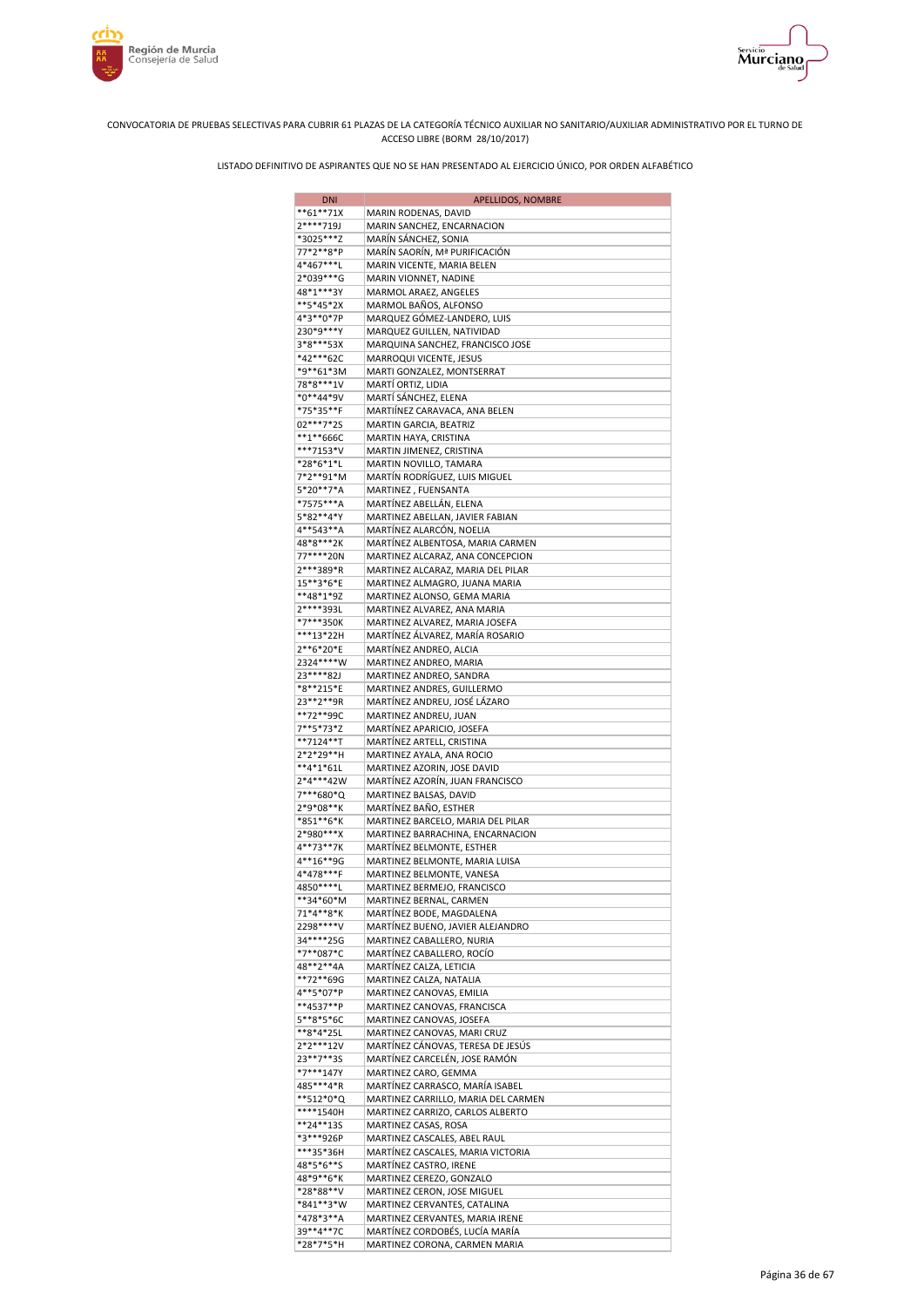



| <b>DNI</b>               | APELLIDOS, NOMBRE                                                             |
|--------------------------|-------------------------------------------------------------------------------|
| 2*8**67*M                | MARTINEZ COSTA, SOLEDAD                                                       |
| 5**1*38*T<br>*7461***L   | MARTINEZ CUTILLAS, EMILIO JAVIER<br>MARTINEZ CUTILLAS, JULIA                  |
| 2*04**3*T                | MARTINEZ CUTILLAS, MARIA DEL CARMEN                                           |
| 4*499***X                | MARTINEZ DE GEA, MARIA ISABEL                                                 |
| 4*522***N                | MARTÍNEZ DE JODAR, RAÚL                                                       |
| 39*2***4N                | MARTINEZ DE MIGUEL GONZALEZ, JULIA MARIA                                      |
| 23*3***6S<br>*3**4*59D   | MARTINEZ DE MIGUEL LASERNA, ANA MARIA<br>MARTINEZ DIAZ, JUAN BAUTISTA         |
| 230*9***P                | MARTINEZ DIAZ, Mª ANGELES                                                     |
| 5*5***34S                | MARTÍNEZ DÍAZ, MARÍA DEL PILAR                                                |
| *30***50B                | MARTINEZ DIAZ, PEDRO ALBERTO                                                  |
| *0*4*1*8D                | MARTINEZ DOMENECH, CARMEN                                                     |
| 7***456*B<br>**2*5*94G   | MARTÍNEZ EGEA, JESUS<br>MARTINEZ EGEA, MARIA BELEN                            |
| 33***0*0E                | MARTINEZ ESCORZA, MARIA DEL PILAR                                             |
| 3*7**0*7Y                | MARTINEZ ESPARZA, ANA JOSE                                                    |
| 2**86*4*Z                | MARTINEZ ESPINOSA, FRANCISCO JOSE                                             |
| 2*473***M                | MARTINEZ ESPINOSA, JUAN                                                       |
| *8**624*W<br>**933*9*C   | MARTINEZ ESQUIVA, EDUVINA<br>MARTINEZ ESTEBAN, MARIA                          |
| *8*19**3K                | MARTÍNEZ EXPÓSITO, VERÓNICA                                                   |
| 2**502**X                | MARTÍNEZ FAJARDO, DANIEL                                                      |
| *0**600*B                | MARTÍNEZ FAJARDO, JOSÍAS DAVID                                                |
| 7**2*26*Q                | MARTINEZ FERNANDEZ, EMILIA                                                    |
| **5*13*3B<br>232 *** 3*L | MARTÍNEZ FERNÁNDEZ, LAURA                                                     |
| 7**1*9*6Z                | MARTINEZ FERNANDEZ, MARIA DEL CARMEN<br>MARTINEZ FERNANDEZ, MARIA DEL ROSARIO |
| 2*44*7**H                | MARTINEZ FRUTOS, AMPARO                                                       |
| *4**92*3S                | MARTÍNEZ GALIÁN, MÓNICA                                                       |
| *30**94*W                | MARTINEZ GALINDO, JUANA                                                       |
| ***18*44G                | MARTINEZ GALLARDO, MARI CARMEN                                                |
| *78*77**E<br>52*0*7**Y   | MARTÍNEZ GALLEGO, MARÍA PILAR<br>MARTINEZ GALLEGO, ROBERTO                    |
| 48****12J                | MARTÍNEZ GÁLVEZ, VÍCTOR                                                       |
| 7***9*56N                | MARTÍNEZ GARCÍA, ADRIÁN                                                       |
| 4****156N                | MARTINEZ GARCIA, ALEXANDRA                                                    |
| ***8*008Q                | MARTÍNEZ GARCÍA, ÁNGELES                                                      |
| 174**9**Q<br>7**22**3D   | MARTINEZ GARCIA, CRISTINA<br>MARTINEZ GARCIA, JULIA VICTORIA                  |
| *74*2**6R                | MARTINEZ GARCIA, MARIA DOLORES                                                |
| 2**906**X                | MARTINEZ GARCIA, MARIA EUGENIA                                                |
| 7*7*0**9N                | MARTINEZ GARCIA, MARIA ISABEL                                                 |
| *4*54**3F                | MARTINEZ GARCIA, MARIA MERCEDES                                               |
| 48**5**3H<br>77*5***4E   | MARTINEZ GARCIA, MIGUEL<br>MARTINEZ GARCIA, MIRIAM                            |
| **6*06*5E                | MARTÍNEZ GARCÍA, PABLO                                                        |
| **658*1*S                | MARTINEZ GARCIA, ROCIO                                                        |
| 2**90**2P                | MARTINEZ GARCIA, ROSA ANA                                                     |
| 4*6***39A                | MARTINEZ GARCIA, VIRGINIA                                                     |
| *62***19X<br>*4**78*6C   | MARTÍNEZ GASCÓN, MARÍA DEL ROSARIO<br>MARTÍNEZ GEA, MARÍA CONCEPCIÓN          |
| 5*800***E                | MARTÍNEZ GIL, CATALINA                                                        |
| 484***5*E                | MARTINEZ GIL, FRANCISCA                                                       |
| 5281 **** T              | MARTÍNEZ GIMENEZ, FRANCISCA                                                   |
| *483**6*B<br>*480***9B   | MARTINEZ GIMENO, BEGOÑA                                                       |
| *32**4*9Z                | MARTINEZ GIMENO, EVA MARIA<br>MARTINEZ GINER, VICTORIA                        |
| 4**092**P                | MARTINEZ GOMEZ, ALVARO                                                        |
| 4**33**6M                | MARTINEZ GOMEZ, FRANCISCO JOSE                                                |
| *8*28*8*C                | MARTINEZ GOMEZ, LAURA                                                         |
| 4*4**2*1F<br>4***56*1D   | MARTINEZ GOMEZ, VIRGINIA                                                      |
| 3**3*37*G                | MARTINEZ GONZALEZ, ANA ISABEL<br>MARTÍNEZ GONZÁLEZ, BLANCA                    |
| **5*36*1W                | MARTÍNEZ GONZÁLEZ, CRISTINA                                                   |
| *8**42*6B                | MARTINEZ GONZALEZ, ISMAEL ARMANDO                                             |
| 27*7***5D                | MARTINEZ GONZALEZ, JOSEFA                                                     |
| *3**5*30D                | MARTINEZ GONZALEZ, LUCIA                                                      |
| *4**91*1R<br>*48**57*G   | MARTINEZ GONZALEZ, MARIA DOLORES<br>MARTINEZ GONZALEZ, MARIA TRINIDAD         |
| 2**0*63*Z                | MARTINEZ GONZALO, DIANA                                                       |
| *2*6*6*3N                | MARTINEZ GRACIA, JOSEFA                                                       |
| *4*24**4T                | MARTINEZ GUARDIOLA, FRANCISCO JOSE                                            |
| *86*31**L                | MARTINEZ GUILLAMON, IRENE                                                     |
| 484**9**E                | MARTINEZ GUILLAMON, LAURA                                                     |
| 48*5***4F<br>48*1***4H   | MARTÍNEZ GUILLAMÓN, SERGIO<br>MARTINEZ GUILLEN, MARI CARMEN                   |
| 4***4*60A                | MARTINEZ GUILLEN, MARIA                                                       |
| *7***199D                | MARTINEZ HARO, TERESA CARMEN                                                  |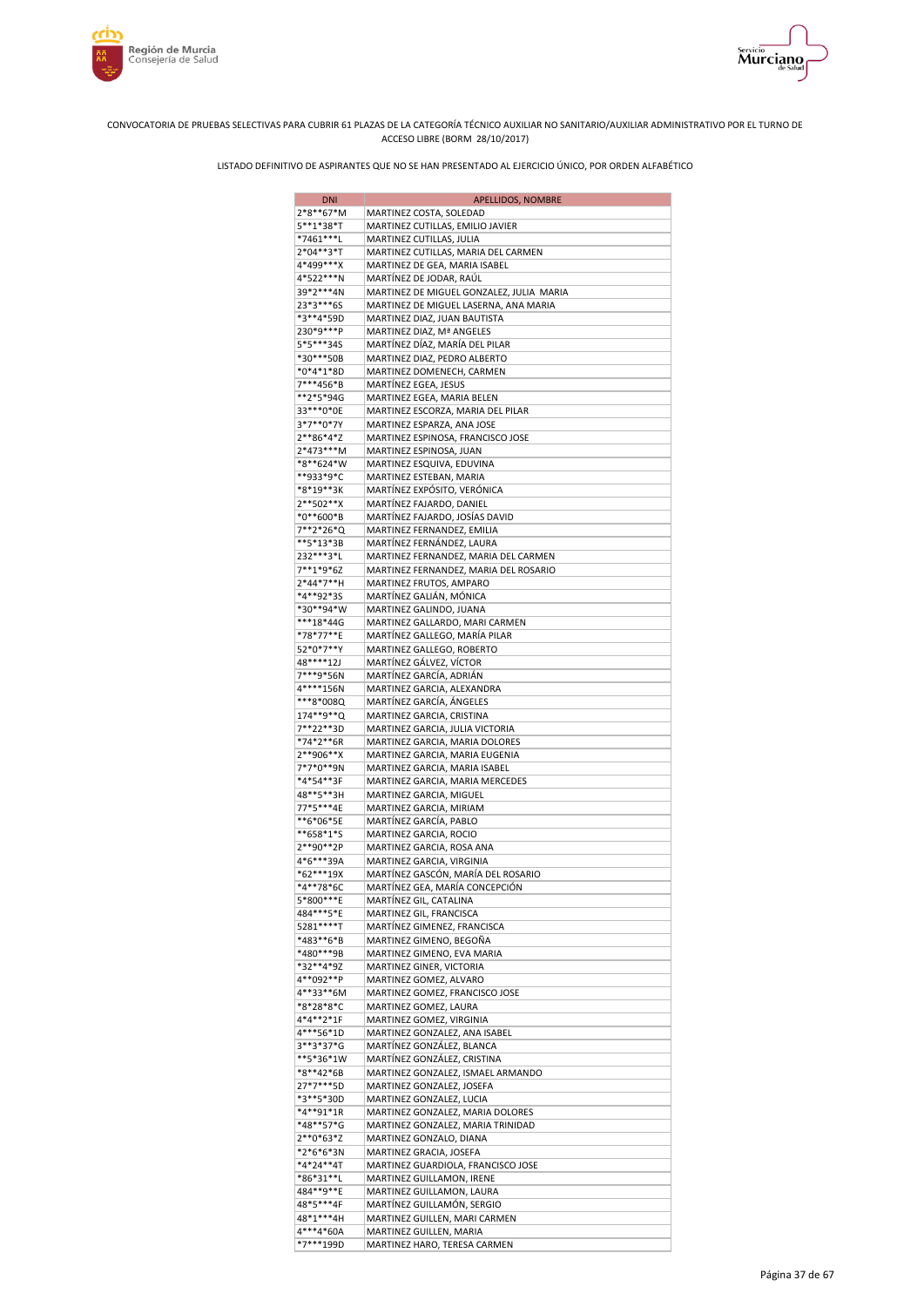



| <b>DNI</b>             | APELLIDOS, NOMBRE                                                 |
|------------------------|-------------------------------------------------------------------|
| 48*0***3K              | MARTINEZ HERNANDEZ, ALEJANDRO                                     |
| *4**33*1D              | MARTINEZ HERNANDEZ, ISABEL                                        |
| 3*8**8*2Y              | MARTINEZ HERNANDEZ, JUAN JOSE                                     |
| 4***48*2K<br>*75***64M | MARTINEZ HERNANDEZ, PEDRO<br>MARTINEZ HERRERA, JESUS              |
| 74*3***9D              | MARTINEZ HORTELANO, Mª CARMEN                                     |
| 4**458**N              | MARTÍNEZ HUERTAS, CAROLINA MARÍA                                  |
| 4*4*5**6J              | MARTÍNEZ HUERTAS, MARCOS ANTONIO                                  |
| 7*5***59X              | MARTINEZ HUESCAR, JUAN LUIS                                       |
| 775****6K              | MARTINEZ IGLESIAS, MARIA DOLORES                                  |
| 74*1**9*K              | MARTINEZ JARQUE, ANA ISABEL                                       |
| *2*71**5N<br>**6*6*37B | MARTINEZ JIMENEZ, BIENVENIDA<br>MARTÍNEZ JIMÉNEZ, MARINA          |
| *48**9*4Q              | MARTINEZ JIMENEZ, ROSARIO                                         |
| **6**270L              | MARTINEZ JIMENEZ, RUBEN                                           |
| *4*4**57K              | MARTINEZ JUAREZ, MARIA JOSE                                       |
| *850*9**X              | MARTINEZ JURADO, CATALINA                                         |
| 48**0**0W              | MARTÍNEZ LAORDEN, ELENA                                           |
| *481***7F              | MARTÍNEZ LAURERO, ANA BELEN                                       |
| 7*563***R              | MARTINEZ LISON, MARIA JOSEFA                                      |
| 3**9*86*G<br>3***11*0Z | MARTINEZ LLANES, Mª FULGENCIA<br>MARTÍNEZ LÓPEZ, ANA ISABEL       |
| **2*4*63H              | MARTÍNEZ LÓPEZ, ENCARNACIÓN                                       |
| 5***54*7V              | MARTINEZ LOPEZ, FRANCISCO ALFONSO                                 |
| 34**0**9K              | MARTINEZ LOPEZ, INMACULADA                                        |
| *7***574V              | MARTINEZ LOPEZ, ISMAEL                                            |
| **2*43*7G              | MARTÍNEZ LÓPEZ, JOSÉ MIGUEL                                       |
| **308*2*D              | MARTINEZ LOPEZ, LORENA                                            |
| 7**21**6A<br>**52**90Y | MARTÍNEZ LÓPEZ, Mª DEL CARMEN                                     |
| *9***167Z              | MARTINEZ LOPEZ, MARIA ANGELES<br>MARTÍNEZ LÓPEZ, MARÍA CARMEN     |
| ***45*99J              | MARTÍNEZ LÓPEZ, NEREIDA                                           |
| *7*2*7*1J              | MARTÍNEZ LÓPEZ, SERGIO                                            |
| *29**1*9H              | MARTINEZ LOPEZ, SOLEDAD                                           |
| 4*7**9*8B              | MARTINEZ LOPEZ, TALIA                                             |
| 531 *** 5 * A          | MARTÍNEZ LÓPEZ, YOLANDA                                           |
| *4*0**38E              | MARTINEZ LORCA, MARIA EUGENIA                                     |
| *297**2*R<br>**0*7*73N | MARTINEZ MADRID, JOSE ANDRES<br>MARTINEZ MANZANARES, SONIA        |
| **485*7*J              | MARTINEZ MARIN, JUANA                                             |
| **427**4M              | MARTÍNEZ MARÍN, MARÍA ASCENSIÓN                                   |
| **4**004A              | MARTINEZ MARIN, MARIA CARMEN                                      |
| ***40*42B              | MARTÍNEZ MARTÍN, EMILIA MILAGROS                                  |
| 2***28*9X              | MARTÍNEZ MARTÍNEZ, ALEJANDRO CARLOS                               |
| 7**37**7D              | MARTINEZ MARTINEZ, ALFONSO<br>MARTINEZ MARTINEZ, ALICIA           |
| *8**899*E<br>27***67*B | MARTÍNEZ MARTÍNEZ, ANA MARÍA                                      |
| 77**3*0*Y              | MARTINEZ MARTINEZ, ANTONIA                                        |
| **5*46*4E              | MARTINEZ MARTINEZ, ANTONIA MARIA                                  |
| **738*7*K              | MARTINEZ MARTINEZ, ANTONIO MIGUEL                                 |
| *2*03*8*X              | MARTÍNEZ MARTÍNEZ, ASCENSIÓN                                      |
| ***74*66H              | MARTINEZ MARTINEZ, CARMEN                                         |
| **4457**N              | MARTINEZ MARTINEZ, CONCEPCION                                     |
| 5***62*3G<br>**1*518*Y | MARTINEZ MARTINEZ, CONCEPCION<br>MARTINEZ MARTINEZ, FELIX         |
| 23 *** 7* 9C           | MARTINEZ MARTINEZ, JOSE CARLOS                                    |
| **3**827B              | MARTÍNEZ MARTÍNEZ, JOSE MANUEL                                    |
| 754 *** 5 * W          | MARTÍNEZ MARTÍNEZ, JUAN                                           |
| 2**3*6*2D              | MARTÍNEZ MARTÍNEZ, JUANA                                          |
| 48*9*4**N              | MARTINEZ MARTINEZ, Mª DEL MAR                                     |
| 3*8*49**P<br>**8*57*4V | MARTINEZ MARTINEZ, Mª ISABEL                                      |
| **2484**V              | MARTÍNEZ MARTÍNEZ, MARÍA BELÉN<br>MARTINEZ MARTINEZ, MARIA ISABEL |
| *29***32H              | MARTINEZ MARTINEZ, MARIA VICTORIA                                 |
| *3*4*60*Q              | MARTINEZ MARTINEZ, MIRIAN                                         |
| 2**904**Y              | MARTINEZ MARTINEZ, NOELIA                                         |
| 3*8*1**3T              | MARTINEZ MARTINEZ, ROCIO DEL CARMEN                               |
| *840***1B              | MARTINEZ MARTINEZ, VICTOR                                         |
| *865***8E              | MARTINEZ MARTINEZ, ZORAIDA                                        |
| 34*9**4*X<br>*8*19**3G | MARTINEZ MAYOL, TRINIDAD<br>MARTÍNEZ MEDINA, JOSEFA MARIA         |
| 2**85**7X              | MARTINEZ MELENCHON, CRISANTA                                      |
| **6*99*3H              | MARTÍNEZ MERINO, LAURA                                            |
| *4**1*76G              | MARTINEZ MESEGUER, LUCIA ENCARNA                                  |
| 3***646*Q              | MARTINEZ MILANES, VERONICA                                        |
| 2***31*5L              | MARTINEZ MILLAN, ISABEL SUSANA                                    |
| 0*5***58Q<br>*2**4*58K | MARTINEZ MOLINA, MARIA                                            |
| 77**6**0S              | MARTINEZ MONTERO, PALOMA<br>MARTINEZ MORALES, MARIA               |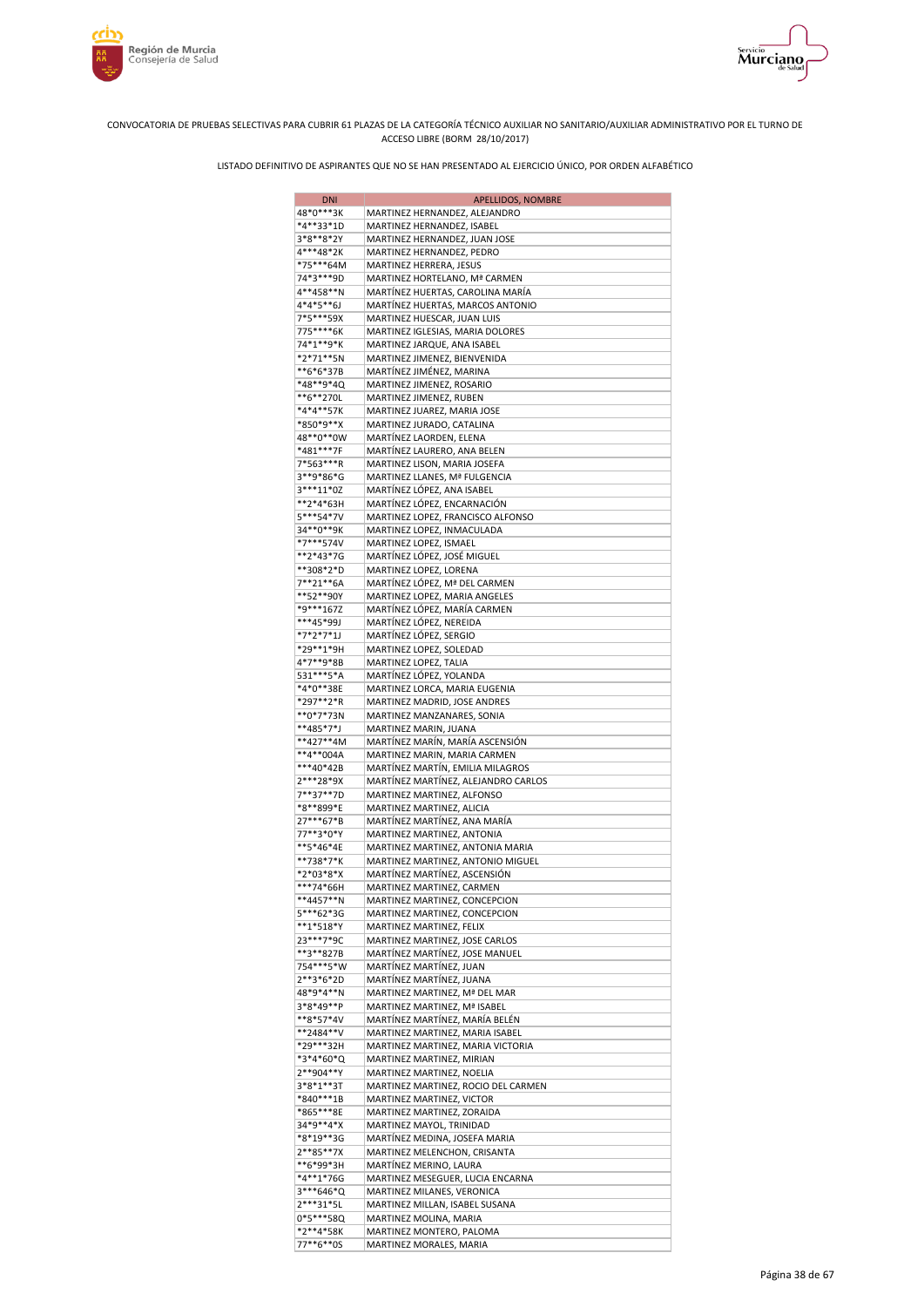



| <b>DNI</b>             | APELLIDOS, NOMBRE                                              |
|------------------------|----------------------------------------------------------------|
| 7**09*5*P              | MARTINEZ MORALES, RAQUEL                                       |
| $2***76***1Z$          | MARTINEZ MORENO, IRENE                                         |
| **812*7*X<br>7**3*08*L | MARTINEZ MOROTE, MARIA ROSARIO                                 |
| **4*76*8T              | MARTÍNEZ MOROTE, YOLANDA<br>MARTINEZ MUÑOZ, ANTONIO            |
| **8*92*0S              | MARTINEZ MUÑOZ, CRISTINA                                       |
| 2**7*4*7R              | MARTINEZ MUÑOZ, NURIA MARIA                                    |
| 4*65*3**P              | MARTINEZ MUÑOZ, PATRICIA                                       |
| *2**40*5D              | MARTÍNEZ NAVARRO, CARMEN                                       |
| *77**84*G              | MARTÍNEZ NAVARRO, SERGIO                                       |
| *87*41**N<br>487*8***K | MARTINEZ NICOLAS, CARLOS JOSE<br>MARTINEZ NICOLAS, CARMEN      |
| *3*28**4P              | MARTINEZ NORTE, ANA BELEN                                      |
| $**4**051J$            | MARTINEZ NUÑEZ, MARIA MERCEDES                                 |
| ***163*6A              | MARTÍNEZ ÑÍGUEZ, YOLANDA                                       |
| *4*01**6D              | MARTINEZ OLMOS, MATILDE                                        |
| 34*2***5C              | MARTINEZ ORTIGOSA, MARIA JESUS                                 |
| *846***0J              | MARTÍNEZ PALAO, ANTONIO                                        |
| 5*427***P<br>48**2*0*L | MARTINEZ PALMA, JOSEFA BELEN<br>MARTINEZ PALOMARES, JUAN RAMON |
| 484**4**V              | MARTINEZ PASTOR, MARIA DEL CARMEN                              |
| 22***0*6W              | MARTINEZ PEDREÑO, JUANA MARIA                                  |
| *48*08**E              | MARTÍNEZ PEÑALVER, ALVARO VEDA                                 |
| 48**5**3C              | MARTÍNEZ PEÑALVER, FRANCISCO JOSÉ                              |
| *2***598C              | MARTINEZ PEÑARANDA, MARIA ANGELES                              |
| 274***5*E              | MARTINEZ PEREÑIGUEZ, JOSE ANTONIO                              |
| 2**6*8*8N<br>****0412B | MARTINEZ PEREZ, ADORACION<br>MARTÍNEZ PÉREZ, ANA MARÍA         |
| **50**56Z              | MARTINEZ PEREZ, ENRIQUE                                        |
| *8***419F              | MARTÍNEZ PÉREZ, JOSEFINA                                       |
| ***69*47A              | MARTINEZ PÉREZ, LYDIA                                          |
| *4*0*2*8S              | MARTÍNEZ PÉREZ, MARAVILLAS                                     |
| 48***6*2B              | MARTINEZ PEREZ, MARIA DOLORES                                  |
| 4*6**4*7E              | MARTÍNEZ PÉREZ, MARÍA VICTORIA                                 |
| 485***0*S<br>*2*5**44A | MARTINEZ PEREZ, MARINA                                         |
| 48**3**7E              | MARTINEZ PEREZ, MIGUEL ANGEL<br>MARTINEZ PEREZ, SONIA          |
| **6*5*65H              | MARTÍNEZ PINO, LETICIA                                         |
| **636*5*J              | MARTINEZ PIÑERO, JOSE MIGUEL                                   |
| **416**1T              | MARTINEZ PLACER, MARIA VANESA                                  |
| **8**121M              | MARTINEZ PLAZA, ALICIA                                         |
| ***12*19L              | MARTINEZ PLAZA, ISABEL                                         |
| 5*814***Y<br>2*245***F | MARTINEZ PONCE, MARIA ISABEL<br>MARTINEZ PONS, JOSEFA          |
| 34*1***9L              | MARTINEZ POZUELO, ENCARNACION MARIA                            |
| **6*64*8C              | MARTÍNEZ PRIOR, NURIA                                          |
| *4**5*52Q              | MARTINEZ QUIÑONERO, MARIA                                      |
| 486*2***P              | MARTINEZ RAMIREZ, AURORA                                       |
| 2*0***54P              | MARTINEZ RAMON, MARIA                                          |
| *30***01W<br>*9*6*2*2Y | MARTINEZ REDONDO, ALICIA<br>MARTINEZ ROBLES, JOSEFA            |
| 7**5*38*B              | MARTINEZ RODRIGUEZ, ADRIAN JESUS                               |
| 4***45*1Z              | MARTÍNEZ RODRÍGUEZ, CRISTINA                                   |
| **4*891*Z              | MARTINEZ RODRIGUEZ, ISABEL                                     |
| *8**595*L              | MARTINEZ RODRIGUEZ, LOURDES                                    |
| 7*2*8**9N              | MARTÍNEZ ROMÁN, ANA EVA                                        |
| 484***9*S              | MARTÍNEZ ROMERO, ISABEL                                        |
| 4**9*85*Q<br>**5770**Q | MARTÍNEZ ROS, MARIA GISELA<br>MARTINEZ ROSA, JOSEFA            |
| 4*5*23**C              | MARTINEZ ROSILLO, ALICIA                                       |
| **9*1*72H              | MARTINEZ ROSTAN, JUANA MARIA                                   |
| 2*4***00H              | MARTINEZ RUBIO, MARIA DOLORES                                  |
| 3***271*G              | MARTINEZ RUEDA, NICOLASA MARIA                                 |
| 5*7*94**B              | MARTINEZ RUIZ, JOAQUIN MANUEL                                  |
| *479**2*W<br>2*238***L | MARTÍNEZ RUIZ, MARÍA JESÚS<br>MARTINEZ RUIZ, MARIA JOSEFA      |
| 3**05**2B              | MARTÍNEZ SÁEZ, JOSEFA                                          |
| 4**61**7D              | MARTÍNEZ SÁEZ, MARÍA JOSÉ                                      |
| 7*511***Q              | MARTINEZ SALAR, MARI CARMEN                                    |
| 4848****Z              | MARTÍNEZ SÁNCHEZ, AGUSTINA                                     |
| *88*57**C              | MARTINEZ SANCHEZ, ANA ANTONIA                                  |
| *84**1*6P<br>*83*74**R | MARTINEZ SANCHEZ, ANA BELEN<br>MARTÍNEZ SÁNCHEZ, ANA ISABEL    |
| *480**2*C              | MARTINEZ SANCHEZ, ANA MARIA                                    |
| *3*5**415              | MARTINEZ SANCHEZ, ANTONIA                                      |
| *744**7*M              | MARTINEZ SANCHEZ, ANTONIA                                      |
| *84*2*1*R              | MARTÍNEZ SÁNCHEZ, ANTONIA                                      |
| 4*6**36*A              | MARTINEZ SANCHEZ, ARANZAZU                                     |
| 4**8*80*S              | MARTINEZ SANCHEZ, BEATRIZ                                      |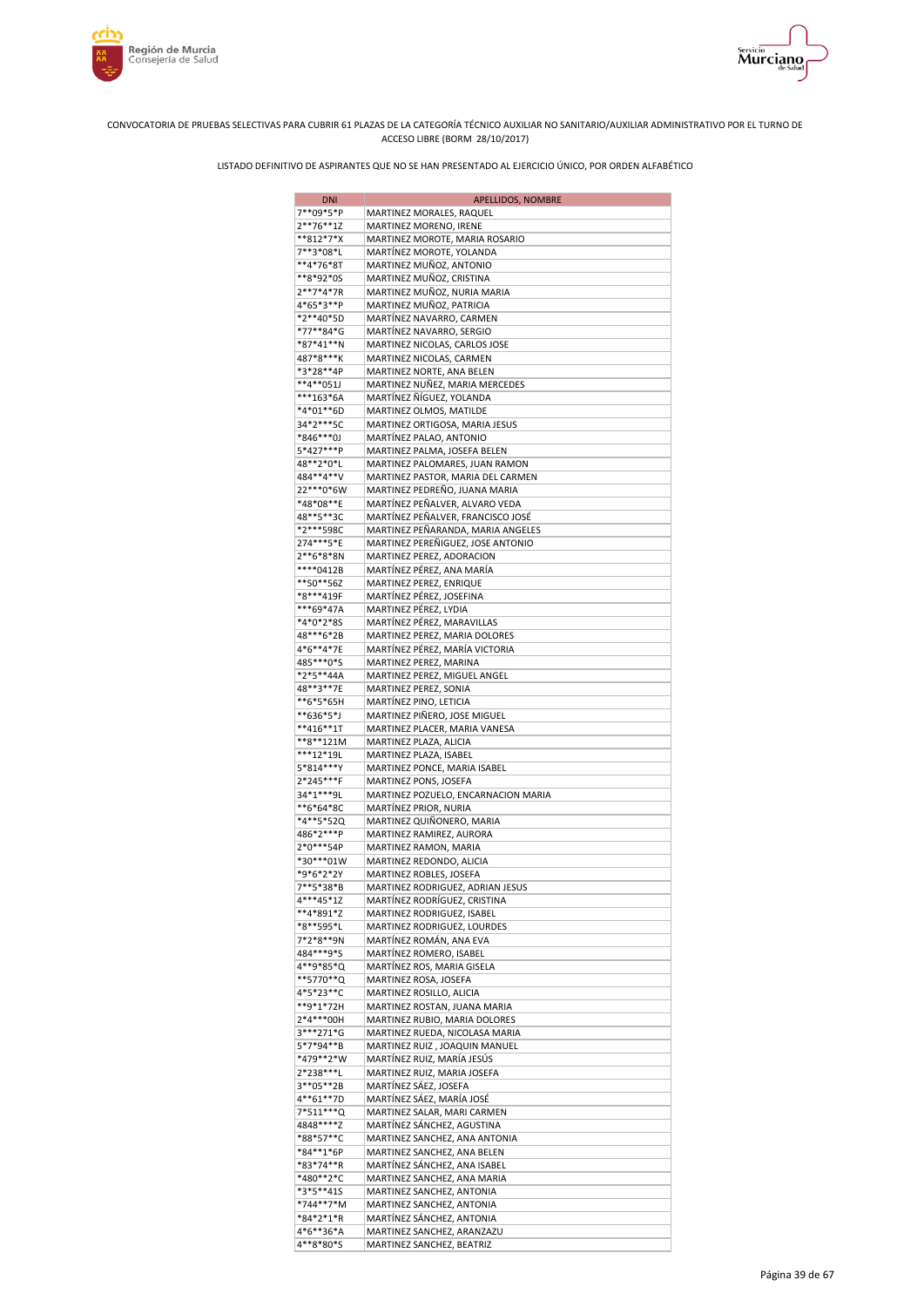



| <b>DNI</b>               | APELLIDOS, NOMBRE                                                      |
|--------------------------|------------------------------------------------------------------------|
| **6**510D                | MARTÍNEZ SÁNCHEZ, CARLOS                                               |
| 7*56**4*M<br>7**211**N   | MARTINEZ SANCHEZ, CONCEPCION<br>MARTINEZ SANCHEZ, CRISTINA             |
| 7**06**5N                | MARTÍNEZ SÁNCHEZ, ELENA                                                |
| *7**51*3W                | MARTINEZ SANCHEZ, ESPERANZA                                            |
| 23*8***3B                | MARTINEZ SANCHEZ, FRANCISCA                                            |
| *8**2*31Q<br>229****0K   | MARTINEZ SANCHEZ, FRANCISCA                                            |
| *84**62*A                | MARTÍNEZ SÁNCHEZ, FRANCISCO<br>MARTÍNEZ SÁNCHEZ, GINES                 |
| 2**8*37*L                | MARTINEZ SANCHEZ, JACINTA                                              |
| *3*9*7*5M                | MARTINEZ SANCHEZ, LIDIA                                                |
| *301**6*C<br>*85**45*C   | MARTINEZ SANCHEZ, MANUELA                                              |
| *3*8*0*1C                | MARTÍNEZ SÁNCHEZ, MARÍA<br>MARTINEZ SANCHEZ, MARIA DE LOS ANGELES      |
| *2*7*0*6Y                | MARTÍNEZ SÁNCHEZ, MARIA DOLORES                                        |
| *48***52Y                | MARTINEZ SANCHEZ, MARIA RAMOS                                          |
| *84*45**H                | MARTINEZ SANTACRUZ, RUBEN                                              |
| *839***3M<br>2**34*4*G   | MARTINEZ SARABIA, MIGUEL ANGEL<br>MARTINEZ SAURA, FERNANDO             |
| *85**74*G                | MARTÍNEZ SEQUÍ, MARÍA DOLORES                                          |
| 442***8*A                | MARTINEZ SIERRA, INES                                                  |
| 5*825***T                | MARTINEZ SILVENTE, MARIA JUANA                                         |
| 4*478***Y<br>27*3***7Q   | MARTINEZ SILVENTE, MARIA MANUELA<br>MARTINEZ SIRVENT, HERMINIA P.      |
| **9*69*3H                | MARTINEZ SOLANO, FRANCISCA MARIA                                       |
| *9**1*26T                | MARTÍNEZ SORIANO, FRANCISCO JAVIER                                     |
| **57*4*5F                | MARTINEZ SORO, JOSE ANTONIO                                            |
| $2*0***22J$<br>*29***65T | MARTINEZ SOTO, MARGARITA                                               |
| *8*4*3*5N                | MARTINEZ TALAVERA, MARIA JESUS<br>MARTÍNEZ TEJUELO, JOSÉ DANIEL        |
| 3**0*42*R                | MARTINEZ TEMSCH, DANIEL F.                                             |
| 4***43*0P                | MARTINEZ TERUEL, ELENA                                                 |
| **5*409*D<br>04***2*7E   | MARTINEZ TORAL, JUAN CARLOS                                            |
| 2*2*50**C                | MARTINEZ TORRALBA, TOMAS<br>MARTINEZ TUDELA, TELESFORA                 |
| 775***4*W                | MARTINEZ UBEROS, EULALIA                                               |
| 2**6*9*2Q                | MARTINEZ VALERA, ELISA                                                 |
| 45*6*8**E<br>2*0*83**P   | MARTINEZ VALERO, CAROLINA                                              |
| **7*05*8H                | MARTÍNEZ VELASCO, CARMEN MARÍA<br>MARTINEZ VELASCO, JUANA MARIA        |
| **4899**J                | MARTINEZ VERA, MARIA ESTRELLA                                          |
| *77***81H                | MARTINEZ VERA, PEDRO                                                   |
| 77*0***5K<br>3**301**W   | MARTINEZ VERDU, ENCARNA                                                |
| 4*4*9**3M                | MARTINEZ VERDUGO, MARIA JOSE<br>MARTÍNEZ VICENTE, BENITO               |
| *8*96**8A                | MARTINEZ VICENTE, MARGARITA                                            |
| 045 **** 0A              | MARTINEZ VIZCAINO, AGUEDA MATILDE                                      |
| 77*0**0*G<br>*8*98**7M   | MARTINEZ YUSTE, JUAN CASTOR<br>MARTINEZ-ABARCA ALIX, CARIDAD           |
| 7*56*6**R                | MARTÍNEZ-ABARCA NAVARRO, MARÍA JOSEFA                                  |
| 48*1**8*L                | MARTINEZS SALINAS, MARTA                                               |
| 4850****Z                | MARTÍN-POZUELO DEL POZO, JULIA                                         |
| 2*0**21*W<br>***01*28B   | MARTOS MADRID, PAULA<br>MARTOS MATEO, JUAN JOSE                        |
| 47**5**1A                | MAS, BEATRIZ                                                           |
| **98**02R                | MATAS GARCIA, ANA MARIA DEL MAR                                        |
| **70**50E                | MATAS JARRIN, VERÓNICA MELISA                                          |
| 2****172X<br>4**4*8*0Y   | MATAS MEDINA, MILAGROS<br>MATAS NAVARRO, FERNANDO                      |
| 27*7**6*F                | MATAS VALVERDE, TERESA                                                 |
| 4*477***W                | MATEO AMOR, VICTOR                                                     |
| 5**39**1G                | MATEO COLLADO, EVA                                                     |
| *2**873*W<br>77***67*C   | MATEO ESPINOSA, ALMUDENA<br>MATEO ORTIZ, MARÍA VERÓNICA                |
| **0*650*N                | MATEO PAGAN, LUCIA MARIA                                               |
| **26*5*1X                | MATEO PÉREZ, CATALINA                                                  |
| **061*9*A                | MATEO SAURA, BEATRIZ                                                   |
| *4*83*3*L<br>*8*1*7*0S   | MATEOS LINARES, ANTONIO<br>MATEOS MARTÍNEZ, ÁNGEL MANUEL               |
| *916*6**N                | MATEOS MELGAREJO, JORGE                                                |
| *85*75**T                | MATEOS VICENTE, JESÚS                                                  |
| 2*4**3*9F                | MATIAS ALGUACIL, PEDRO                                                 |
| ***9*215K<br>***1427*T   | MATILLA SÉIQUER, YOLANDA<br>MATUTE AMATE, MARCOS                       |
| 4*70**0*L                | MAYOL MARTINEZ, PEDRO MANUEL                                           |
| 4*4*8**9H                | MAYOR CUESTA, CELIA                                                    |
| 5*8*8**1C                | MAYOR CUESTA, DIEGO                                                    |
| **0*026*Y<br>**9710**X   | MAYORDOMO MARTINEZ, JUANA MARIA<br>MEDEROS MOLINA, ANNIA DE LA CARIDAD |
|                          |                                                                        |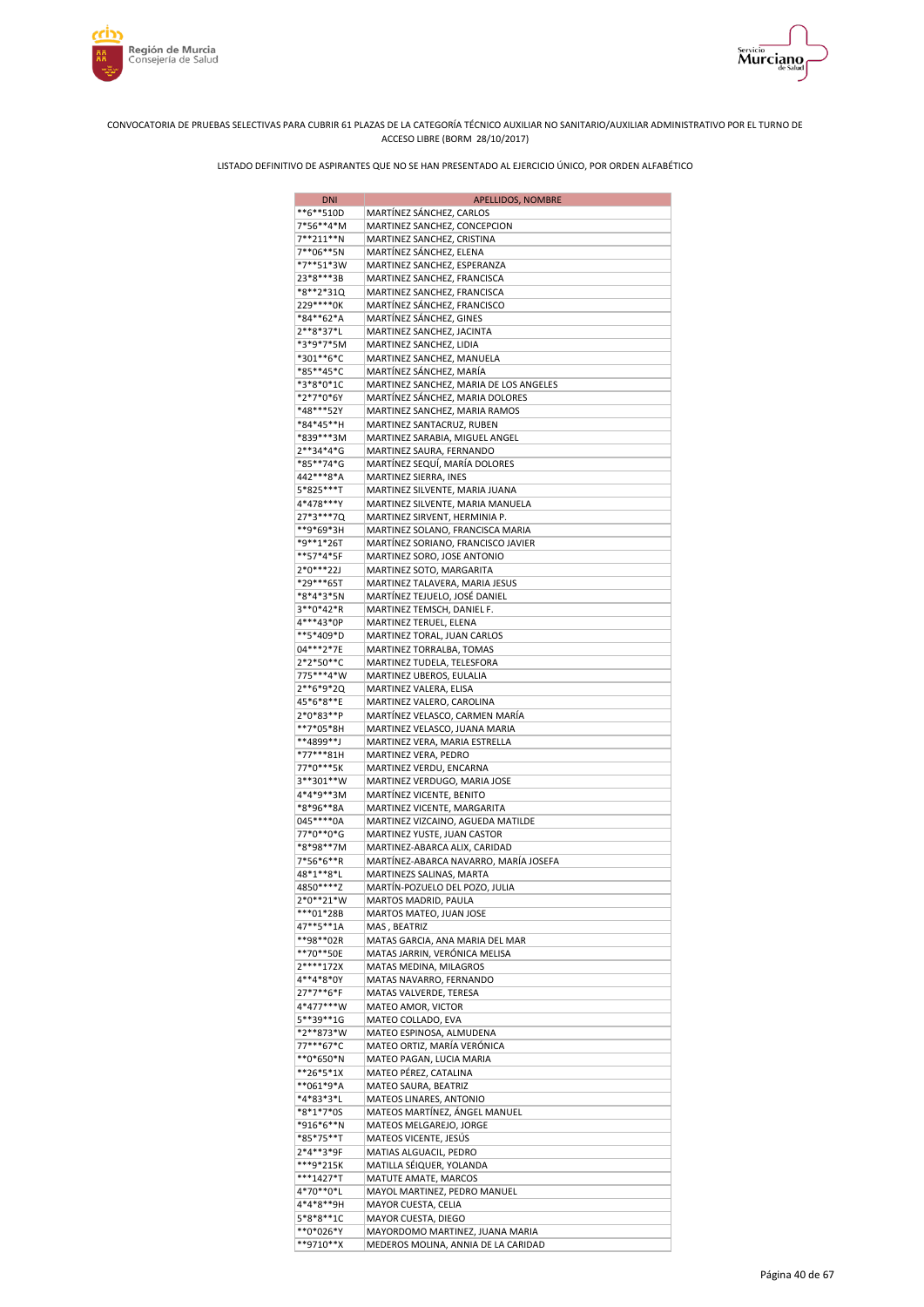



| <b>DNI</b>             | APELLIDOS, NOMBRE                                        |
|------------------------|----------------------------------------------------------|
| *475**4*X              | MEDINA GIMENEZ, FRANCISCO JAVIER                         |
| 5*149***J              | MEDINA JIMÉNEZ, SERGIO                                   |
| 4*6*29**F              | MEDINA LLOR, VICTORIA SARAY                              |
| 23***39*F              | MEDINA MINGUEZ, MARIA JUDITH                             |
| **0*439*Z              | MEDINA OLTRA, MARIA DEL CARMEN                           |
| *839***4G              | MEDINA PEREZ, ANDRES                                     |
| *864***9W              | MEGIAS COLOMA, AHINOA<br>MEGIAS MALDONADO, MARIA DOLORES |
| *8*13*3*Q<br>**362**3W | MEIRAS ITURBE, MARIA ROSA                                |
| 44*5***8R              | MEJIAS VICEDO, JESUS                                     |
| *3**36*1F              | MELENCHON IBARRA, PATRICIA                               |
| 7*7**2*3C              | MELERO MARTINEZ, ANTONIA MARIA                           |
| **9**401L              | MELERO RODRIGUEZ, MANUELA                                |
| *8**364*W              | MELERO VEGA, DIEGO                                       |
| ***3401*L              | MELGAREJO GARRIDO, MARÍA DOLORES                         |
| *8***574X              | MELGAREJO LOPEZ, SONIA                                   |
| **5**006Y              | MELGAREJO PEREZ, NURIA                                   |
| *84**0*7B              | MELGARES DE AGUILAR LOPEZ, JESÚS                         |
| 5*8**6*2E              | MELGARES DE AGUILAR MELGARES DE AGUILAR, Mª DOLORES      |
| *468**0*E<br>*90***69M | MELGUIZO CORREA, MARIA<br>MELLADO GONZÁLEZ, CATALINA     |
| 23*7***7T              | MELLADO MARTÍNEZ, ANA ISABEL                             |
| 2**908**N              | MELLINAS CABALLERO, CARMEN                               |
| $0*5*0**5S$            | MEMBRILLA SANCHEZ, MARIA DOLORES                         |
| 2*2***92Y              | MENA REVERTE, MARIA ISABEL                               |
| *252***9X              | MENARGUES MACIA, MANUEL                                  |
| 48*3**0*D              | MENÁRGUEZ TORTOSA, ENCARNACIÓN                           |
| $*1*18**6R$            | MENCHEN GARCIA, ALFONSO                                  |
| 34****60C              | MENCHON AGUILAR, JAVIER                                  |
| 4***37*7N              | MENCHÓN CABALLERO, MARÍA DEL PILAR                       |
| *3**4*23V              | MENCHON LEAL, ISABEL MARIA                               |
| 2****231F              | MÉNDEZ CASTEJÓN, ISABEL                                  |
| ***47*48J              | MÉNDEZ GIMÉNEZ, DOMINGO ANDRÉS                           |
| 52*27***P<br>*8**5*75L | MENDEZ HIDALGO, MARIA ANGELES<br>MENDEZ HIDALGO, NOELIA  |
| 1*4*0*4*T              | MENDEZ MARTINEZ, LAURA                                   |
| 23***49*S              | MENDEZ MARTINEZ, MARIA                                   |
| ***2348*A              | MENDEZ MARTINEZ, RAUL                                    |
| *3*8*95*P              | MÉNDEZ MARTÍNEZ, SANDRA                                  |
| 2**4*26*D              | MENDEZ MENDEZ, JAVIERA                                   |
| **9*43*1Z              | MENDEZ MUÑOZ, FRANCISCA                                  |
| **2*50*5Z              | MENDEZ PARRA, MIGUEL ANGEL                               |
| 4**0*7*7Z<br>3*81*2**K | MENDEZ PEREZ, NOELIA<br>MÉNDEZ PÉREZ, NOEMÍ              |
| *4**75*4E              | MÉNDEZ PÉREZ, SOFÍA                                      |
| *3***628B              | MENDEZ RUIZ, SILVIA CRISTINA                             |
| ***55*77B              | MÉNDEZ VALVERDE, ALMUDENA                                |
| **3*9*65T              | MENDIVIL REQUENA, MARIA VICTORIA                         |
| *29**0*8R              | MENDOZA MARTINEZ, JOAQUINA                               |
| **0**415F              | MENDOZA SÁNCHEZ, JUAN GONZALO                            |
| ***025*1R              | MENENDEZ TARIN, MARTA                                    |
| *8*9**05S              | MENGUAL BALLESTER, MERCEDES                              |
| *884**2*T              | MENGUAL CATALÁN, MIRIAM                                  |
| *481***55<br>4*611***Q | MENGUAL LORENTE, RAFAEL<br>MENGUAL PUJANTE, ANA          |
| **507**0Z              | MENGUAL SANCHEZ, SILVIA                                  |
| *301*3**W              | MERCADER ALBALADEJO, MARIA DEL CARMEN                    |
| 22***4*9X              | MERCADER MELLINAS, MARIA DOLORES                         |
| *3*21**2S              | MERCADER SANCHEZ, CARLOS JAVIER                          |
| 2*007***M              | MERCADER SANCHEZ, RAQUEL                                 |
| *3**343*C              | MERCADER SOLA, INMACULADA                                |
| 52***20*Z              | MERENCIANO ALFARO, JULIO SALVADOR                        |
| **7*466*M              | MÉRIDA MÉRIDA, MARÍA JESÚS                               |
| **17*6*9C              | MERINO ABRIL, ADRIAN                                     |
| **485*5*X<br>*8*01*6*C | MERINO GALLEGO, CARMEN MARIA<br>MERINO GARCIA, MARINA    |
| ***49*60L              | MERLOS RODRIGUEZ, BEATRIZ                                |
| **1457**L              | MERLOS SERRANO, ISABEL MARIA                             |
| $2***15*2J$            | MERLOS VALLES, SUSANA                                    |
| **3*217*G              | MEROÑO AUÑON, PEDRO                                      |
| 34***2*2T              | MEROÑO BAYO, ANA ISABEL                                  |
| 2*0*9**8C              | MEROÑO GARCIA, DIANA JUDIT                               |
| 229***9*Y              | MEROÑO GARCIA, JUAN                                      |
| 2**4*0*7P              | MEROÑO RIVERA, MARIA DEL CARMEN                          |
| **9797**Y<br>4*5*97**R | MEROÑO SANCHEZ, JESUS<br>MEROÑO SANCHEZ, JUAN ALFONSO    |
| *4*2*19*B              | MESEGUER CORDOBA, ALFONSO                                |
| **5200**F              | MESEGUER CUADRADO, ASUNCION                              |
| 3**0*26*B              | MESEGUER GUERRERO, CARMEN                                |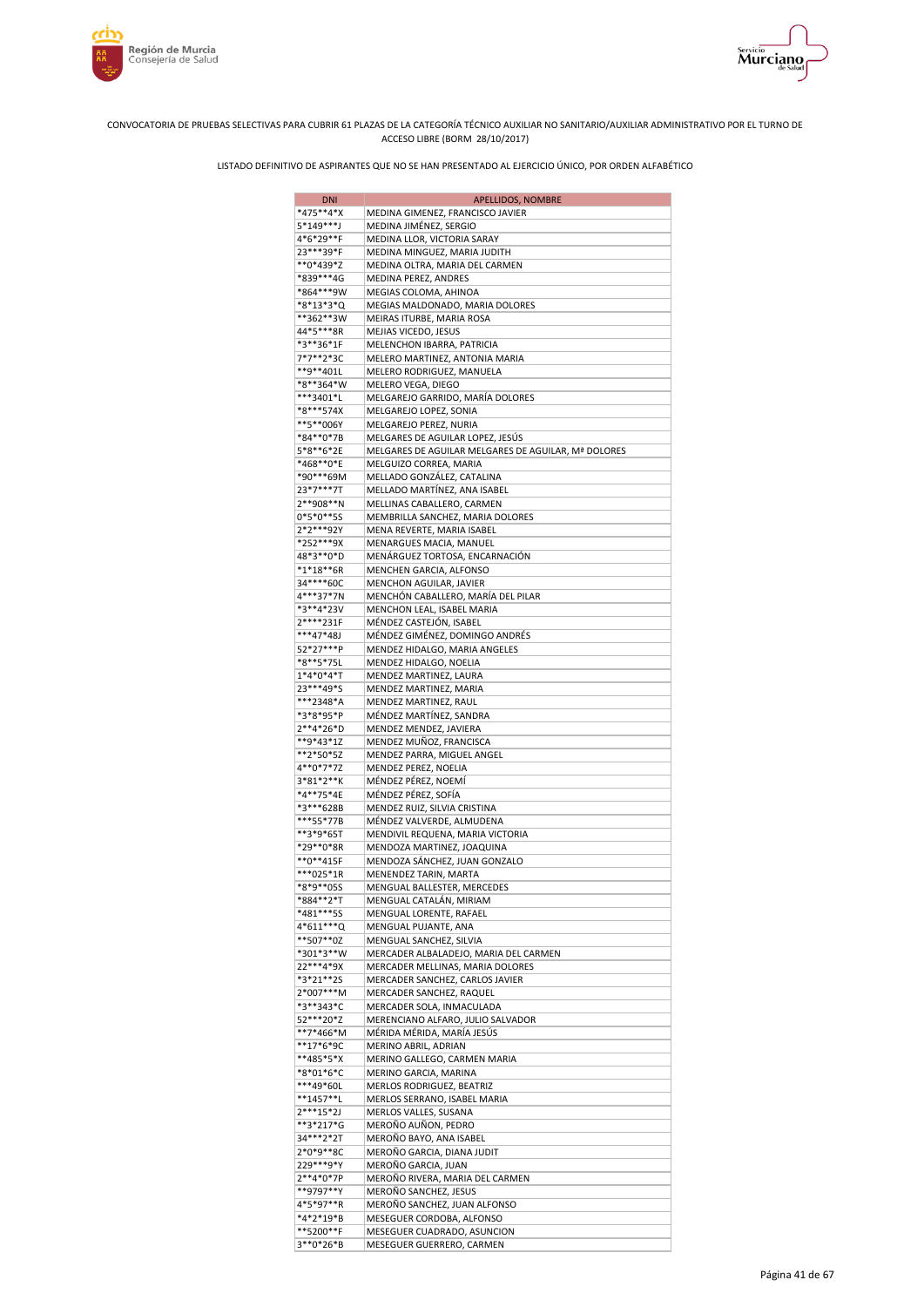



| <b>DNI</b>               | APELLIDOS, NOMBRE                                              |
|--------------------------|----------------------------------------------------------------|
| 2*9*20**Q                | MESEGUER HERNÁNDEZ, JUAN JOSÉ                                  |
| *848**0*C                | MESEGUER LÓPEZ, IRENE                                          |
| 2*061***K                | MESEGUER LOZANO, CONSUELO                                      |
| 2**58**8K                | MESEGUER MARTÍNEZ, MARÍA JOSEFA                                |
| 3**28**1S                | MESEGUER MONTALVO, JUAN                                        |
| 4*552***N                | MESEGUER SOLA, SOLEDAD                                         |
| *5**92*8G                | MIGUEL GONZÁLEZ, ROSARIO                                       |
| 22**8*8*B                | MIGUELEZ ROSIQUE, MAGDALENA                                    |
| *29*20**Y                | MIJARES VALERA, ANGELES                                        |
| *7*1**96D                | MILANÉS MARTÍNEZ, MARÍA DOLORES                                |
| 23 *** 0 * 8 G           | MILLAN GARCIA, TANIA                                           |
| **2**810Y                | MILLAN LOPEZ, ROSA MARIA                                       |
| *75***67H                | MINGUEZ FRESNEDA, MARIA DOLORES                                |
| *3286***J                | MINGUEZ MATEOS, MARIA DEL MAR                                  |
| 48*1*6**B                | MIÑANO ABELLAN, ALICIA                                         |
| 4*4*33**P                | MIÑANO CARRILLO, MARÍA DEL PILAR                               |
| **8*00*1H                | MIÑANO GOMEZ, ANGELES                                          |
| *86**09*X                | MIÑANO PASTOR, JOSÉ ÁNGEL                                      |
| 4**0*31*F                | MIÑANO PÉREZ, AMANDO                                           |
| *8***976L                | MIÑANO REALES, MARIA DEL CARMEN                                |
| 232***3*K                | MIÑARRO GONZALEZ, ANTONIA MARIA                                |
| 2**8*5*3S                | MIÑARRO HERRERO, VERONICA                                      |
| ****5364A                | MIÑARRO NAVARRO, ALFONSO                                       |
| **43**49F                | MIÑARRO RAMÍREZ, FRANCISCO                                     |
| *3***659C                | MIÑARRO ROS, PAULA                                             |
| ***04*58X                | MIRA RIQUELME, ANA LUISA                                       |
| 44*7*3**G                | MIRA TOMAS, MIRIAM                                             |
| *47**2*7E                | MIRABAL FABELO, CHRISTOPHER FRANCIS                            |
| 4*6**6*0M                | MIRALLES GONZÁLVEZ, MARIA PILAR                                |
| 486***1*F                | MIRALLES GUARDIOLA, WENCESLAO                                  |
| *8*9**56G<br>48**7**0D   | MIRALLES LOPEZ, MARIA DE LOS ANGELES<br>MIRALLES MURCIA, GEMMA |
| **6*6*85M                | MIRALLES SILVESTRE, MARÍA REYES                                |
| **7**165Y                | MIRAS MUÑOZ, MARIA                                             |
| *32**0*8M                | MIRAS PÉREZ, VERA MARÍA                                        |
| **5**808W                | MIRETE MARTINEZ, JOSE JUAN                                     |
| *548**9*F                | MOJICA SEGADO, ANA BELÉN                                       |
| 4**453**L                | MOKHTAR MEJIAS, ENCARNACIÓN KHEIRA                             |
| 48*9***9E                | MOLAS FUSTER, MARINA                                           |
| 22****87G                | MOLERO AGUERA, FRANCISCO                                       |
| 2*039***X                | MOLERO HERNANDEZ, VERONICA                                     |
| 2*0***81C                | MOLERO MATEO, Mª ISABEL                                        |
| 154****6L                | MOLERO PARDO, ANA JOSE                                         |
| 48*1**7*Z                | MOLIA LIMA, THAIS                                              |
| 4709 **** R              | MOLINA BERLANGA, MARIA ASUNCION                                |
| 2*0***47F                | MOLINA CANO, MARIA JOSE                                        |
| *74**2*3W                | MOLINA CARRILLO, Mª DOLORES                                    |
| **7**640J                | MOLINA CARRILLO, Mª FUENSANTA                                  |
| *3*0**20A                | MOLINA CASTAÑEDA, FRANCISCA                                    |
| *7*5**05Y<br>*568**0*G   | MOLINA CATALA, PEDRO LUIS<br>MOLINA DOTOR, JESUS               |
| *783***6J                | MOLINA GARCÍA, MARÍA                                           |
| 2*2**11*E                | MOLINA GIMÉNEZ, SARA BELÉN                                     |
| **674**2B                | MOLINA JIMENEZ, JOSE MANUEL                                    |
| **2**308A                | MOLINA JODAR, CRISTINA                                         |
| 4*44**5*C                | MOLINA MAIGUA, PAOLA ELIZABETH                                 |
| 4**427**L                | MOLINA MARIN, FRANCISCA                                        |
| 4**46**6L                | MOLINA MARTINEZ, MARTA                                         |
| *8**855*N                | MOLINA MENCHÓN, FRANCISCO JAVIER                               |
| 34*9***9C                | MOLINA MOLINA, ANGEL                                           |
| *8**1*28H                | MOLINA MORCILLO, MARIA ELENA                                   |
| **06*1*9Z                | MOLINA MORENO, CAROLINA                                        |
| **719*2*D                | MOLINA PARRA, JULIO                                            |
| $7**1*42*X$              | MOLINA PARRA, MARÍA                                            |
| *2*7*6*7N                | MOLINA PASTOR, MANUEL                                          |
| 77****80G                | MOLINA RODRÍGUEZ, ALBA                                         |
| 5282 **** Q<br>77****57D | MOLINA RUIZ, MARIA DEL ROSARIO                                 |
|                          | MOLINA RUIZ, MARIA TERESA                                      |
| ***30*68M<br>34**9**9Y   | MOLINA RUIZ, MONTSERRAT<br>MOLINA SANCHEZ, CELESTE             |
| **22**87J                | MOLINA TERUEL, ANTONIO JOSE                                    |
| 2**7*04*R                | MOLINA VILLA, MARIA GRACIA                                     |
| 7****056L                | MOLTÓ PÉREZ, SUSANA                                            |
| 4**9*0*2P                | MOMPEÁN LÓPEZ, MARIA DEL MAR                                   |
| 34*8**2*Q                | MOMPEÁN ROZAS, CARMEN VIRGINIA                                 |
| 7*471***F                | MONDEJAR ARANCEGUI, RUTH                                       |
| 4**52**6Q                | MONDEJAR CONTRERAS, ANA MARIA                                  |
| *4**013*H                | MONDEJAR FERNANDEZ, CONSUELO                                   |
| 49***78*A                | MONDEJAR LOPEZ, ANA                                            |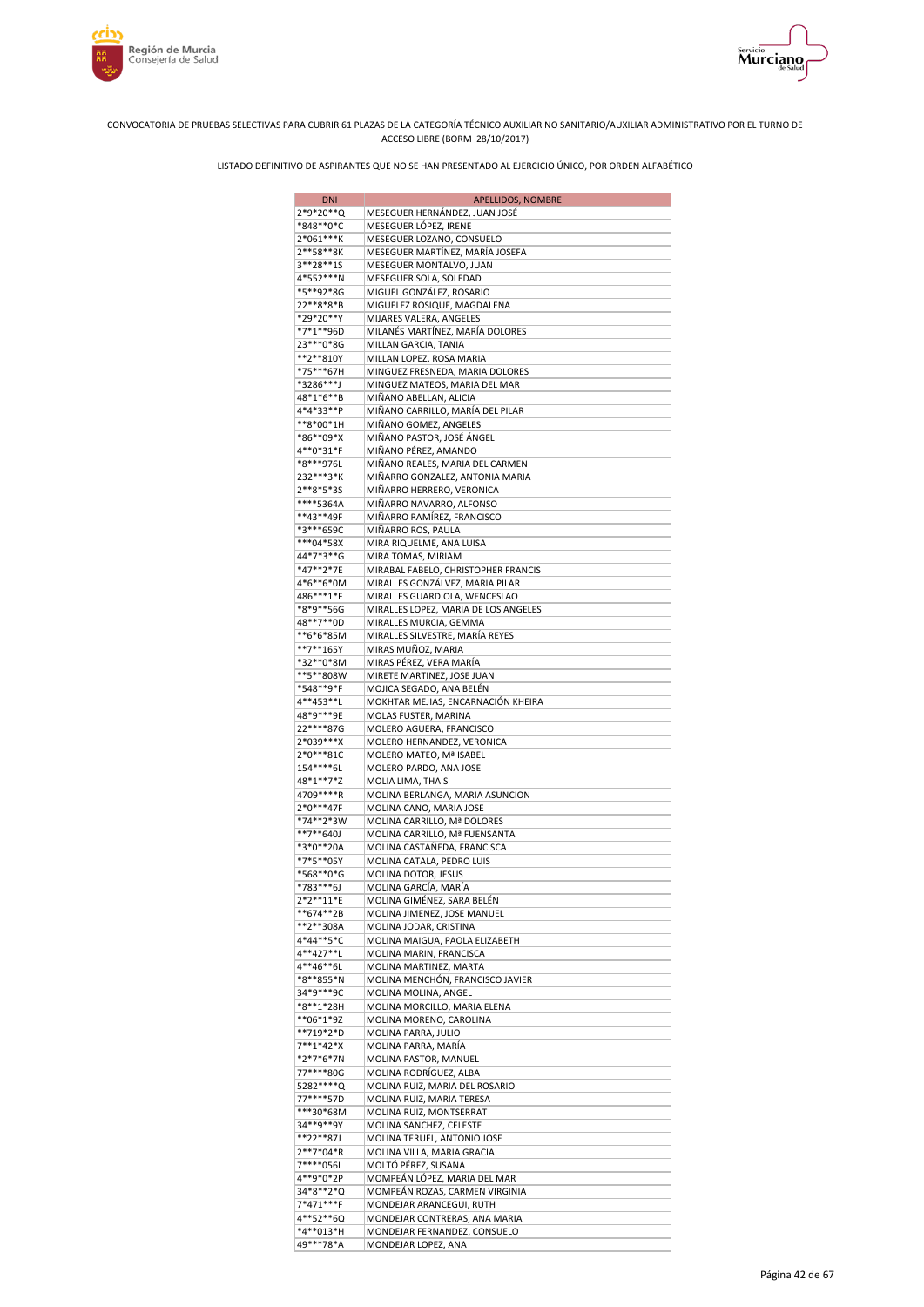



| <b>DNI</b>             | APELLIDOS, NOMBRE                                            |
|------------------------|--------------------------------------------------------------|
| *1**9*26E              | MONLLOR HUESCA, JORGE JAVIER                                 |
| **81*9*5F              | MONREAL GARRES, ANA                                          |
| **429*8*H              | MONREAL PASTOR, MARÍA DOLORES                                |
| 2**4*58*R              | MONREAL SIMON, ANTONIO                                       |
| *4*0*4*3F              | MONSERRATE CANOVAS, RAMON                                    |
| *4*24**9T<br>*28*15**V | MONSERRATE DIAZ, ELISA ISABEL<br>MONTALBAN MARTINEZ, JOSEFA  |
| 232**3**L              | MONTALBAN SOTO, MARIA PAZ                                    |
| **2**615P              | MONTAÑO MUNUERA, CATALINA                                    |
| 22*7***3T              | MONTEAGUDO GARCIA, TERESA                                    |
| 2***7*36K              | MONTELLANO LOPEZ, MARINA                                     |
| 0*563***F              | MONTERO SEVILLA, PEDRO LUIS                                  |
| 28*3***2N              | MONTES JAIME, DALIA                                          |
| 348**8**L              | MONTESINOS LUCAS, SUSANA                                     |
| 17***0*2B<br>1***83*0B | MONTESINOS MUÑOZ, CARMEN                                     |
| $1***216*Z$            | MONTESINOS MUÑOZ, SANDRA MARÍA<br>MONTESINOS SAURA, EUGENIA  |
| 7*5*79**M              | MONTIEL ROMERO, FRANCISCO                                    |
| **6*66*8Y              | MONTORO BELANDO, ADRIAN                                      |
| **500*1*M              | MONTOTO CHANTRES, EDUARDO                                    |
| 2**85**8T              | MONTOYA GARCIA, DOLORES                                      |
| 7**79**9S              | MONTOYA GARCIA, SANDRA                                       |
| *74***63T              | MONTOYA HERNÁNDEZ, JOSÉ                                      |
| *7**37*9G              | MONTOYA MARTINEZ, MARIA ENCARNACION                          |
| 34*2***3Q<br>*29*09**S | MONTOYA MUÑOZ, RAQUEL<br>MONTOYA POYATO, MARIA DEL PILAR     |
| 224**6**A              | MONTOYA ROBLES, ANTONIA                                      |
| **7**413C              | MONTOYA SANCHEZ, MARIA DEL MAR                               |
| 2*0*3**0T              | MONZON CAMPILLO, EUDOSIA                                     |
| 485***8*V              | MOÑINO BASCUÑANA, ANDRÉS                                     |
| *8***651G              | MOÑINO CALABUIG, ROSA                                        |
| 48*0***2L              | MOÑINO CELDRAN, MARIA DOLORES                                |
| *8**01*2J              | MOÑINO PÉREZ, ANA ISABEL                                     |
| *8*9*64*A<br>4***66*4D | MOÑINO ROS, PEDRO JOSE                                       |
| 7**1*8*3J              | MORA GUMBAO, ANA ISABEL<br>MORA HERNANDEZ, FRANCISCO BERNABE |
| *1*8*18*T              | MORA OLANO, MARÍA CONSOLACIÓN                                |
| 4**447**R              | MORA QUILEZ, BEATRIZ                                         |
| $2*2*1**4Z$            | MORA ROJO, ANA MARÍA                                         |
| *325***4G              | MORA SANCHÉZ, JUANA MARÍA                                    |
| *900***9D              | MORAL CENDÓN, AIDA                                           |
| 48*2**5*C              | MORALES BERNAL, CARMEN MARIA                                 |
| 48***9*3A<br>23*5***6Z | MORALES FERNANDEZ, IRENE<br>MORALES HEREDIA, ALFONSO         |
| 34***0*8K              | MORALES IBÁÑEZ, MARÍA DEL PILAR                              |
| 4*6**0*5K              | MORALES MARIN, ESTER                                         |
| **5**580J              | MORALES NAVARRO, AMPARO MARÍA                                |
| *2**579*A              | MORALES SANCHEZ, MIGUEL ANGEL                                |
| ***1676*F              | MORALES SANDOVAL, GERMAN                                     |
| *3***010W              | MORATA CASTILLO, FRANCISCA                                   |
| **2**177D              | MORATA MARTINEZ, ANA                                         |
| *30**8*4H<br>7*5**7*2J | MORATA MORATA, LAURA<br>MORCILLO GUARDIOLA, MARIA JOSEFA     |
| *301**9*C              | MOREIRA PAZOS, ANA BELEN                                     |
| 2**3*79*F              | MORELL PÉREZ, JOSEFA                                         |
| **2*86*0N              | MORENILLA DE HARO, ISABEL                                    |
| *614**0*P              | MORENO, JOSÉ LUIS                                            |
| 0**2*2*0J              | MORENO ABELLAN, MARIA RAMONA                                 |
| 4**47**7N              | MORENO ÁLVAREZ, LORENA                                       |
| 3**33**5K              | MORENO AMOR, MARÍA DOLORES                                   |
| *86***015<br>*8**58*6Q | MORENO ARCE, CRISTINA<br>MORENO ARQUES, PATRICIO             |
| **2941**A              | MORENO ASENSIO, ARANZAZU                                     |
| *30*43**A              | MORENO BAÑOS, LORENA                                         |
| *9*9**12M              | MORENO BAÑOS, MARÍA DOLORES                                  |
| 23***3*6W              | MORENO BAÑOS, MIGUEL ANGEL                                   |
| **9**486K              | MORENO BASTIDA, MIGUEL ÁNGEL                                 |
| *86***88Z              | MORENO CEREZO, MARIA                                         |
| 7**2*4*1R              | MORENO CEREZO, MARIA FUENSANTA                               |
| 07*5*8**W<br>4*65**0*B | MORENO CIMAS, MARIA CARMEN<br>MORENO CONESA, ANGELES         |
| **6*06*3W              | MORENO CONESA, ANTONIO                                       |
| **5193**N              | MORENO CONESA, CATALINA                                      |
| 4**9*23*K              | MORENO EGEA, MARIA DOLORES                                   |
| **5*67*0A              | MORENO EGEA, MARÍA JOSÉ                                      |
| *296**8*A              | MORENO FERNANDEZ, JOSEFA                                     |
| 2*003***E              | MORENO GÁLVEZ, MARÍA INÉS                                    |
| 5*8***53T              | MORENO GARCÍA, ENCARNACIÓN                                   |
| 4**23**5M              | MORENO GARCIA, JOSE JAVIER                                   |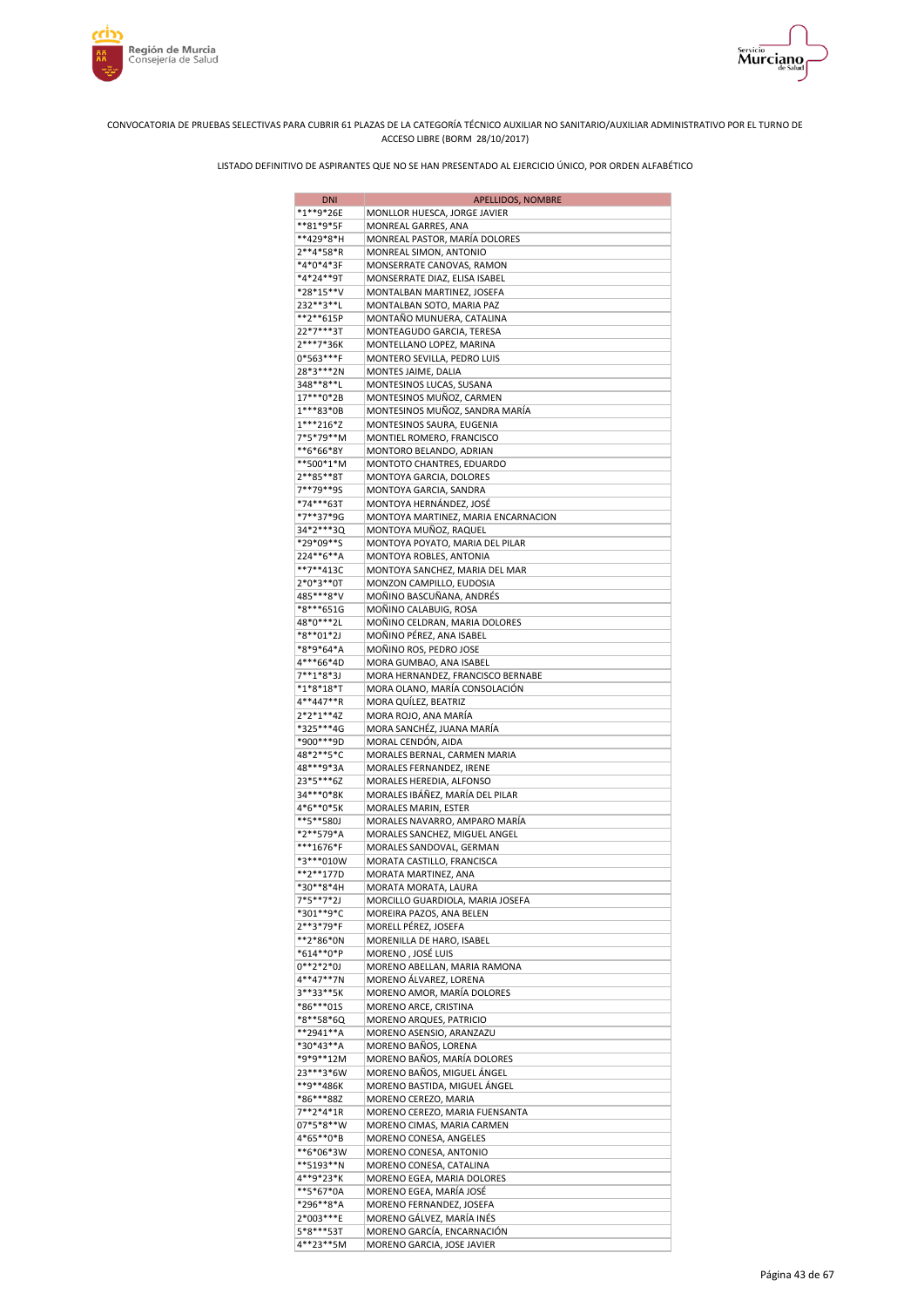





| <b>DNI</b>             | APELLIDOS, NOMBRE                                           |
|------------------------|-------------------------------------------------------------|
| 7*564***A              | MORENO GARCIA, MARIANA                                      |
| 2306****J              | MORENO GARCÍA, MAXIMILIANO                                  |
| 52**2**6S              | MORENO GEA, RUTH                                            |
| *7**22*1S<br>*84*19**S | MORENO GIL, ANTONIO JOSÉ<br>MORENO GIMEMEZ, MARI DEL CARMEN |
| **8**752A              | MORENO GONZALEZ, MONTSERRAT                                 |
| *7**725*G              | MORENO GUARDIOLA, MARIA JESUS                               |
| ***5256*Q              | MORENO GUILLEN, MARIA                                       |
| 4**4*1*0W              | MORENO HERNANDEZ, RAUL                                      |
| 48*7*6**X              | MORENO JIMENEZ, FRANCISCO                                   |
| *32**4*5T<br>*2*9*15*B | MORENO JÓDAR, MARGARITA                                     |
| **7513**S              | MORENO LOPEZ, GEMMA<br>MORENO MARTINEZ, ALBA MARIA          |
| 2**2*70*Q              | MORENO MARTINEZ, MARIA TRINIDAD                             |
| **4*98*9W              | MORENO MARTINEZ, SONIA                                      |
| 230***1*Q              | MORENO MAZÓN, CARMEN                                        |
| 3**9*1*4B              | MORENO MORENO, ASCENSION                                    |
| 5*81*3**F              | MORENO MOSQUERA, ENCARNACIÓN                                |
| **43**95G<br>*7***370G | MORENO MOTELLÓN, Mª ANGELES                                 |
| ***19*57L              | MORENO MOYA, Mª LLANOS<br>MORENO MUÑOZ, MARIA DOLORES       |
| *85*26**Z              | MORENO NAVARRO, SONIA                                       |
| *4**20*5K              | MORENO ORTEGO, SUSANA                                       |
| *86*08**F              | MORENO ORTIZ, MARÍA PILAR                                   |
| *839**9*J              | MORENO PAREDES, ANTONIO                                     |
| *705*1**B              | MORENO PEREZ, JOSE MARIA                                    |
| *29***83W              | MORENO PEREZ, MARIA                                         |
| *78*6*9*G<br>7*0**36*P | MORENO PIÑERO, ALEJANDRO<br>MORENO POVEDA, VANESA           |
| 4*06**9*P              | MORENO SAEZ, Mª AGUSTINA                                    |
| *9103***G              | MORENO SÁNCHEZ, YOLANDA                                     |
| **1954**N              | MORENO SEGURA, PABLO ANDRES                                 |
| 4**4*34*M              | MORENO TENEDOR, ALEJANDRA                                   |
| $**4*71*6Z$            | MORENO TORMO, IGNACIO                                       |
| *8**95*8D              | MORENO TORRES, CONSUELO                                     |
| 2**8*2*8J<br>5*89*9**R | MORIANA ARCAS, JUDIT<br>MORILLO IGUALADA, LAURA             |
| *7**23*6Y              | MOROSOLI IMPERIAL, VIRGINIA                                 |
| 7*346***Q              | MOROTE GARCÍA, MANUELA                                      |
| 4861****V              | MOROTE ORENES, TAMARA                                       |
| *6*5*2*3F              | MORUNO MARTÍNEZ, ISABEL                                     |
| *40**2*8G              | MOSCOSO RUIZ, JOSE MARÍA                                    |
| *84*97**J<br>*324**2*W | MOTELLÓN SÁNCHEZ, MARIA DE LOS ANGELES                      |
| *3*8**92P              | MOTOS LÓPEZ, LUIS MIGUEL<br>MOULIAA MARTINEZ, MARIA DOLORES |
| ***5950*Y              | MOUNIR GLIM, RACHIDA                                        |
| *70*3*3*P              | MOYA CARRETERO, DIANA DOLORES                               |
| 7*1**24*Q              | MOYA GONZÁLEZ, DOLORES                                      |
| *90**7*4Q              | MOYA JUAN, JOSEFA MARIA                                     |
| **7**583V              | MOYA LOPEZ, ELISABETH                                       |
| **7161**T<br>2**592**H | MOYA LOPEZ, PEDRO JAVIER<br>MOYA MARCOS, MANUELA            |
| **2*62*9R              | MOYA MARIN, ANTONIA                                         |
| *8**80*7T              | MOYA MARTÍNEZ, RAQUEL                                       |
| 7*521***X              | MOYA MOYA, GINESA                                           |
| 4*4***760              | MOYA NAVARRO, JOSE                                          |
| 232 **** 3D            | MOYA OLCINA, CONSTANZA                                      |
| 2*442***B<br>4848****L | MOYANO RODRIGUEZ, JUAN CARLOS                               |
| *33*6*1*C              | MUELAS GOMEZ, JOSE MARIA<br>MULA SÁNCHEZ, JOSÉ ANTONIO      |
| *3*5**585              | MULERO CERDÁN, ENCARNACIÓN                                  |
| 2746****H              | MUNDO MUNDO, JOSE CARLOS                                    |
| 5*8**45*Z              | MUNUERA ALAJARIN, MARIA ANGELES                             |
| ***86*27A              | MUNUERA GARCÍA, ARÁNZAZU                                    |
| **47*26*L              | MUNUERA GIMENEZ, INMACULADA                                 |
| 4**9**13W<br>**23**91L | MUNUERA IBAÑEZ, ANTONIO JOSE<br>MUNUERA MARTINEZ, ISABEL    |
| 5****943B              | MUNUERA MARTINEZ, JOSEFA                                    |
| *4819***L              | MUÑOZ ALBALADEJO, LIDIA                                     |
| 34*3**0*D              | MUÑOZ ALEDO, JOSE ANTONIO                                   |
| 4*648***R              | MUÑOZ BALLESTER, CRISTINA                                   |
| **5*46*0K              | MUÑOZ BAÑOS, MARÍA DOLORES                                  |
| *9**39*6T              | MUÑOZ BERMEJO, MARIA DEL CARMEN                             |
| 4**9*1*7T              | MUÑOZ CANALES, ALEJANDRO                                    |
| 4*47*7**X<br>*7**93*2A | MUÑOZ CEREZO, ZAIDA<br>MUÑOZ CERRO, VERÓNICA                |
| *4***692B              | MUÑOZ DIAZ, MARIA ANGELES                                   |
| ***16*97N              | MUÑOZ DIAZ, MARIANO                                         |
| **81*98*B              | MUÑOZ DIAZ, MONICA                                          |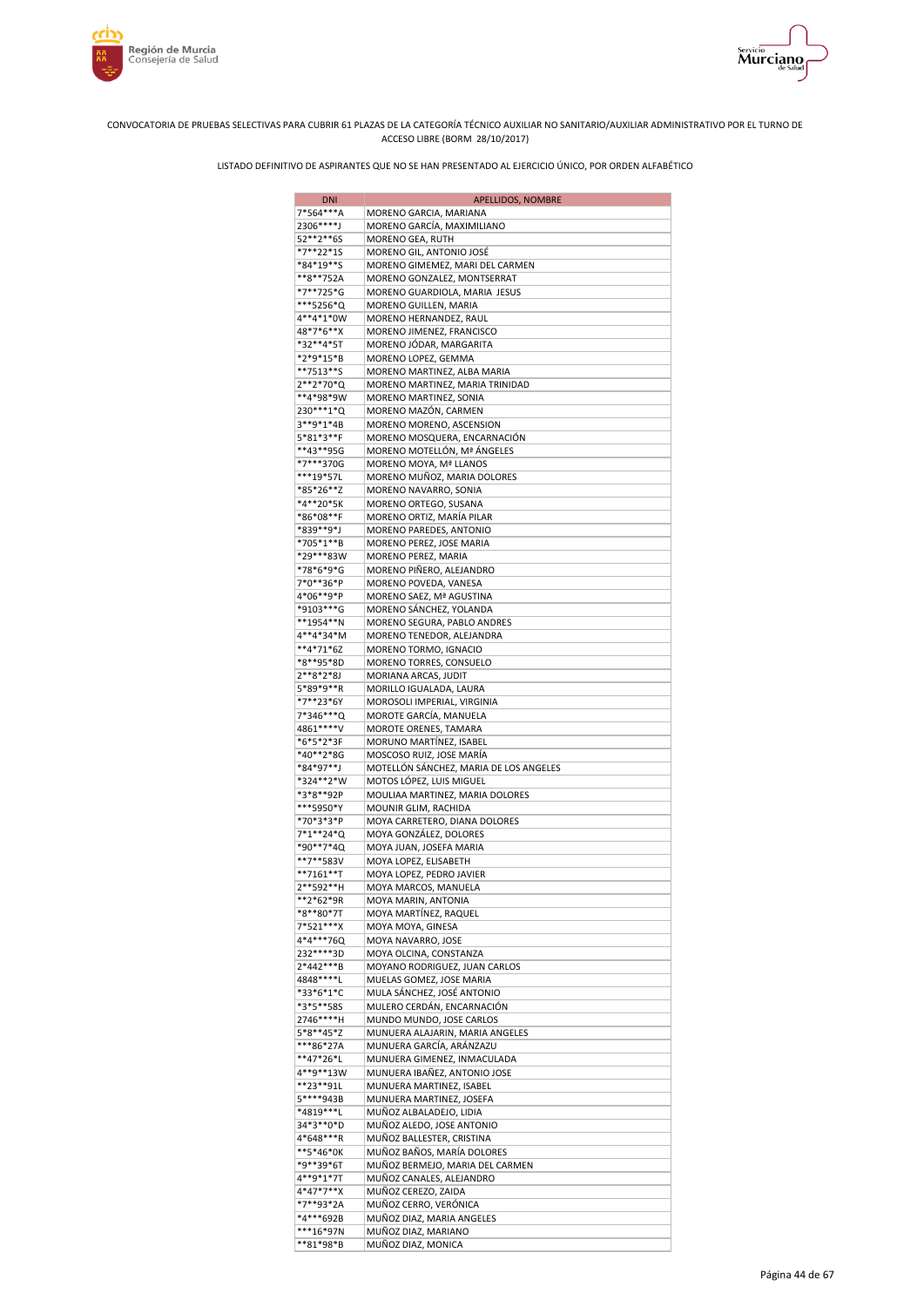



| <b>DNI</b>             | APELLIDOS, NOMBRE                                               |
|------------------------|-----------------------------------------------------------------|
| *48**2*4V              | MUÑOZ DIAZ, SONIA                                               |
| 4*4**8*2S              | MUÑOZ ESPIN, EVA                                                |
| 535***7*W              | MUÑOZ ESPINOSA, MARIA TAYLA                                     |
| *4*9**66J<br>***5738*L | MUÑOZ ESTRADA, ENCARNACION                                      |
| *84*3*2*V              | MUÑOZ FERNANDEZ, MARIA ISABEL<br>MUÑOZ FERNÁNDEZ, SERGIO        |
| **472*5*Q              | MUÑOZ FORTUNY, MARIA ELENA                                      |
| *74**8*3X              | MUÑOZ FORTUNY, MARIA TERESA                                     |
| **4**992M              | MUÑOZ GALLEGO, JOSEFA                                           |
| *479**6*B              | MUÑOZ GALLEGO, MARIA PILAR                                      |
| 4***22*2C              | MUÑOZ GARCIA, LAURA                                             |
| 47*9***4H              | MUÑOZ GOMEZ, BARBARA                                            |
| 23****93P<br>2*431***Z | MUÑOZ HEREDIA, SARAY<br>MUÑOZ MARÍN, JOSEFA                     |
| 2*0***24J              | MUÑOZ MARTINEZ, ROSA MARÍA                                      |
| 748****5E              | MUÑOZ MÉRIDA, PEDRO JAVIER                                      |
| 48*3**0*Y              | MUÑOZ MONTOYA, DIANA                                            |
| *3*07**2H              | MUÑOZ MORELL, JOSE MANUEL                                       |
| 4**9**09T              | MUÑOZ MORENO, INMACULADA                                        |
| *8**46*6B              | MUÑOZ MORENO, RAUL                                              |
| *32*44**S              | MUÑOZ MUÑOZ, GRACIA                                             |
| *12*65**T<br>483**9**K | MUÑOZ MUÑOZ, MIGUEL ÁNGEL<br>MUÑOZ NAVARRO, TERESA              |
| **7**378P              | MUÑOZ PEREZ, DIANA                                              |
| 23*1***0Z              | MUÑOZ PÉREZ-MUELAS, ÁNGEL DAVID                                 |
| 2***6*435              | MUÑOZ REVIEJO, VICTOR PEDRO                                     |
| *4***488T              | MUÑOZ ROCA, SONIA                                               |
| **7**208W              | MUÑOZ RODRÍGUEZ, YANET                                          |
| *84**6*6A              | MUÑOZ SANCHEZ, ISABEL                                           |
| **3**118B              | MUÑOZ SIERRA, FRANCISCA                                         |
| *548**8*Y              | MUÑOZ TENDERO, ALMUDENA                                         |
| 4**847**L<br>**5*20*0H | MUÑOZ TORRECILLAS, JOSEFA<br>MUÑOZ TORRECILLAS, MONICA          |
| *4**30*5A              | MUÑOZ TORRECILLAS, VICTORIA MARIA                               |
| 23*5***0L              | MUÑOZ VERA, Mª ISABEL                                           |
| *9**2*82F              | MUÑOZ VIDAL, BYRON                                              |
| **46*9*3C              | MUÑOZ VILLANUEVA, JOSE ANTONIO                                  |
| 4*5***34M              | MUÑOZ ZAFRA, JUAN DOMINGO                                       |
| 4**2*99*Z              | MUÑOZ ZAPATA, JOSEFA                                            |
| *8*3*0*5D              | MURCIA GARCÍA, PEDRO                                            |
| 2*2*7**4Z<br>*75**99*J | MURCIA MURCIA, ROSA MARÍA<br>MURCIA RUIZ, PRUDENCIA             |
| 4*4**5*7S              | MURCIA SANCHEZ, MARIA DE LA CRUZ                                |
| ***1*786D              | MURCIA SANCHEZ, MARIA MONICA                                    |
| ***5040*D              | MURILLO SÁNCHEZ, LUIS                                           |
| **0*78*9L              | NADAL VALLECILLOS, NOELIA                                       |
| *8*22**7F              | NADALES GUIRAO, LUCIA                                           |
| ***9623*H              | NARANJO LEAL, TERESA                                            |
| 77*5*4**Q              | NAVARRETE MORENO, MARIA VICTORIA                                |
| *48**55*V<br>77**1*5*A | NAVARRETE SANTANA, CARINA<br>NAVARRO ALCAZAR, ANA MARIA         |
| $2*257***$             | NAVARRO ALCAZAR, NICOLASA                                       |
| 5*146***J              | NAVARRO ALFARO, ISABEL                                          |
| 48*5***1C              | NAVARRO BAEZA, ESTER                                            |
| 4**16*1*H              | NAVARRO BARRERO, CRISTINA                                       |
| 4*7**2*1B              | NAVARRO BLAZQUEZ, CARLOS                                        |
| 052*6***Q              | NAVARRO CABALLERO, Mª INMACULADA                                |
| 3*8***16T<br>*47***08Z | NAVARRO CANO, ANA<br>NAVARRO CAÑADA, BUENAVENTURA               |
| *7**73*2E              | NAVARRO CARRION, MARIA DOLORES                                  |
| 27*7***5Q              | NAVARRO CEGARRA, MARÍA DEL CARMEN                               |
| *3**49*8W              | NAVARRO DIAZ, MARIA JOSEFA                                      |
| *29*93**W              | NAVARRO EGEA, LUISA                                             |
| 52***1*4E              | NAVARRO FRANCO, ANDRES                                          |
| **4**049T              | NAVARRO FRANCO, Mª MARAVILLAS                                   |
| ***8347*L              | NAVARRO GALERA, MARIA DEL CARMEN                                |
| *85*1*7*W<br>2*2**69*Z | NAVARRO GARCIA, EVA<br>NAVARRO GARCIA, FRANCISCA                |
| 2**8*47*C              | NAVARRO GONZALEZ, ANTONIA MARIA                                 |
| 4***77*0E              | NAVARRO HERNÁNDEZ, MARIA DE LAS MERDEDES                        |
| 4*69**9*J              | NAVARRO JIMÉNEZ, ANTONIO FRANCISCO                              |
| 23**2*2*A              | NAVARRO JIMENEZ, CLARA MARIA                                    |
| 2*246***Q              | NAVARRO JIMENEZ, RAQUEL                                         |
| 52*1***4E              | NAVARRO LOPEZ, MARTIN                                           |
| **5*26*3K              | NAVARRO LOPEZ, VERONICA                                         |
| **825*3*H<br>2**86**8X | NAVARRO LOZANO, MARIA GERTRUDIS<br>NAVARRO LUCAS, ANTONIA MARIA |
| 4**92**0S              | NAVARRO MANCHADO, URSULA                                        |
| 4*516***Y              | NAVARRO MANUEL, CARMEN                                          |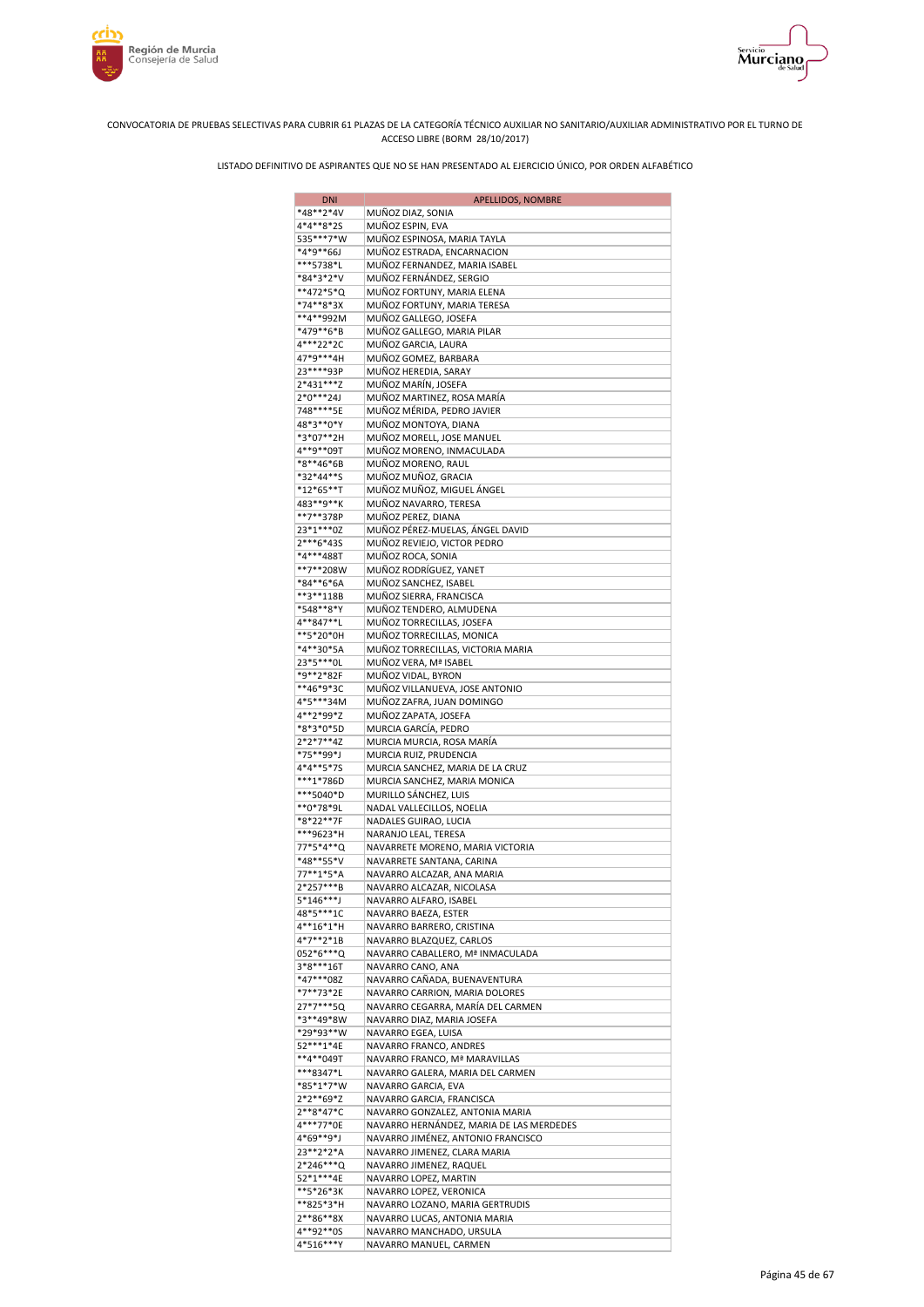



| <b>DNI</b>                | APELLIDOS, NOMBRE                                              |
|---------------------------|----------------------------------------------------------------|
| *8**61*1L                 | NAVARRO MARTÍNEZ, FABIOLA                                      |
| *7**837*R                 | NAVARRO MARTINEZ, VERONICA                                     |
| *4**29*8T                 | NAVARRO MEDINA, VICTORIA EUGENIA                               |
| *21*14**Q                 | NAVARRO MILLAN, SARA                                           |
| 775***9*L                 | NAVARRO MIRALLES, ASUNCION                                     |
| *8*5**61G                 | NAVARRO RAMIREZ, FERNANDO                                      |
| *301**4*W<br>*478***2H    | NAVARRO RODRIGUEZ, ARACELI<br>NAVARRO RODRIGUEZ, VIOLANTE      |
| 2*2**99*X                 | NAVARRO RUIZ, ALBERTO                                          |
| **812**3J                 | NAVARRO SANCHEZ, INMACULADA                                    |
| *775*1**C                 | NAVARRO SÁNCHEZ, MARÍA JESÚS                                   |
| 34***3*6R                 | NAVARRO SÁNCHEZ, MÓNICA                                        |
| $0***72*2S$               | NAVARRO SANDOVAL, MARIA TERESA                                 |
| 2*218***C                 | NAVARRO SEGURA, MARIA                                          |
| *1*7*10*G                 | NAVARRO SELLÉS, RAÚL                                           |
| 2**454**L                 | NAVARRO SERRANO, MARIA DOLORES                                 |
| 3*8*4**4M                 | NAVARRO TENZA, MARIA DEL MAR                                   |
| *7*11**2R                 | NAVARRO TOMAS, JOSE MANUEL                                     |
| *851***0D                 | NAVARRO TOVAR, NURIA NATALIA                                   |
| 48*3**6*Y                 | NAVARRO VERDU, JUAN JOSE                                       |
| *3*46**4Q<br>*29*76**W    | NAVARRO VIVES, JOSE                                            |
| **7*14*1R                 | NAVARRO YEPES, INMACULADA<br>NAVARRO YEPES, MARIA JOSE         |
| *2**777*S                 | NAVARRO ZAMORA, FRANCISCO JOSE                                 |
| ***5361*E                 | NICOLAS ALMAGRO, YOLANDA                                       |
| 4**8*05*L                 | NICOLAS AROCA, ELISABET                                        |
| **515*5*R                 | NICOLAS BAÑOS, MARIA ANTONIA                                   |
| *8*0*4*2T                 | NICOLAS CABRERA, MARIA JOSEFA                                  |
| 5**0*7*2T                 | NICOLÁS CANO, MANUELA                                          |
| *29***75J                 | NICOLAS EGEA, MARIA ISABEL                                     |
| **746**8D                 | NICOLÁS FERNÁNDEZ, JOAQUÍN                                     |
| *77***87N                 | NICOLAS HERNANDEZ, MARI CARMEN                                 |
| *84*7*6*E                 | NICOLÁS LÓPEZ, CONCEPCIÓN                                      |
| 2**5*10*E                 | NICOLÁS LÓPEZ, JOSEFA                                          |
| **4*72*9T<br>*3**88*6R    | NICOLAS LUNA, MARIA BELEN<br>NICOLAS MARTINEZ, ENCARNACIÓN     |
| 3**2*1*5N                 | NICOLAS MESEGUER, MARIA ASCENSION                              |
| 3*83*5**Y                 | NICOLAS MESEGUER, VIRGINIA                                     |
| *9**07*4Q                 | NICOLAS MORALES, IVAN                                          |
| *48**99*S                 | NICOLAS MUÑOZ, ELISABET                                        |
| 4**1*06*A                 | NICOLÁS NICOLÁS, MARÍA JOSÉ                                    |
| *8*2*0*9N                 | NICOLÁS PEDREÑO, JOSE MIGUEL                                   |
| 5**0*47*W                 | NICOLAS ROCA, MARIA LUISA                                      |
| *86*89**S                 | NICOLAS RODRIGUEZ, CARMEN ANDREA                               |
| 485**6**S                 | NICOLAS RODRIGUEZ, PATRICIA                                    |
| $*$ *0**546A<br>5*8*5**7D | NICOLAS SALAS, ANA BELEN                                       |
| 485***6*P                 | NICOLAS SAN MATEO, MIRIAM EVA<br>NICOLAS SAN RAFAEL, ANA BELEN |
| *7***945E                 | NICOLAS SURROCA, SUSANA                                        |
| **4**416E                 | NICOLAS VICENTE, ENCARNACION                                   |
| *48**5*8R                 | NICOLAS VIVANCOS, FRANCISCO JAVIER                             |
| **0**204H                 | NIETO BALLESTER, RUTH                                          |
| **4712**L                 | NIETO GARCÍA, JOSÉ                                             |
| 4***64*4Q                 | NIETO LABORDA, DANIEL                                          |
| ***7773*V                 | NIETO ROBLES, YAMAL                                            |
| 23 **** 535               | NIETO ROS, JOSE DAVID                                          |
| 7***549*J                 | NIÑEROLA MARCO, INMACULADA                                     |
| 34**6*6*G<br>**8*10*0N    | NIÑIROLA CAMPOY, SILVIA                                        |
| **7*996*T                 | NOGUERA JIMENEZ, SACRAMENTO<br>NOGUERA LARROSA, ANA GUADALUPE  |
| *4***504P                 | NOGUERA MARTÍNEZ, AZAHARA MARÍA                                |
| ***06*31R                 | NOGUERA MORENO, ANA                                            |
| 3**9*99*X                 | NOGUERA NOGUERA, JOSE                                          |
| 4***10*2H                 | NOGUERA NOGUERA, JOSEFA                                        |
| *7*5**47E                 | NOGUERA RADEL, MIGUEL                                          |
| 48*3***8F                 | NOGUERA SANTIAGO, ISAAC                                        |
| 4*5*5**4W                 | NOGUERA VERA, ANA MARIA                                        |
| 484***6*S                 | NORTES FRANCO, MIRIAM                                          |
| 4**9*6*7Q                 | NORTES MUÑOZ, EDUARDO                                          |
| 48*5*4**H                 | NORTES ROMERO, MARIA JESUS                                     |
| *8**22*9Q<br>*5*1*70*H    | NOVA GARCIA, JOSE FRANCISCO<br>NOVA GARRIDO, LYDIA             |
| **0312**Q                 | NOVOA CONESA, JORGE                                            |
| *45***04J                 | NUÑEZ CUENCA, MARIA ESTRELLA                                   |
| 48*6***9J                 | NUÑEZ MARTINEZ, SANDRA                                         |
| 22****79Y                 | NÚÑEZ NAVARRO, Mª REMEDIOS                                     |
| 4***341*Z                 | NÚÑEZ SIERRA, ARACELI                                          |
| *8**0*78D                 | NUÑEZ SILLUE, SILVIA                                           |
| **46*4*7Z                 | ÑIGUEZ GARCIA, BLANCA LUZ                                      |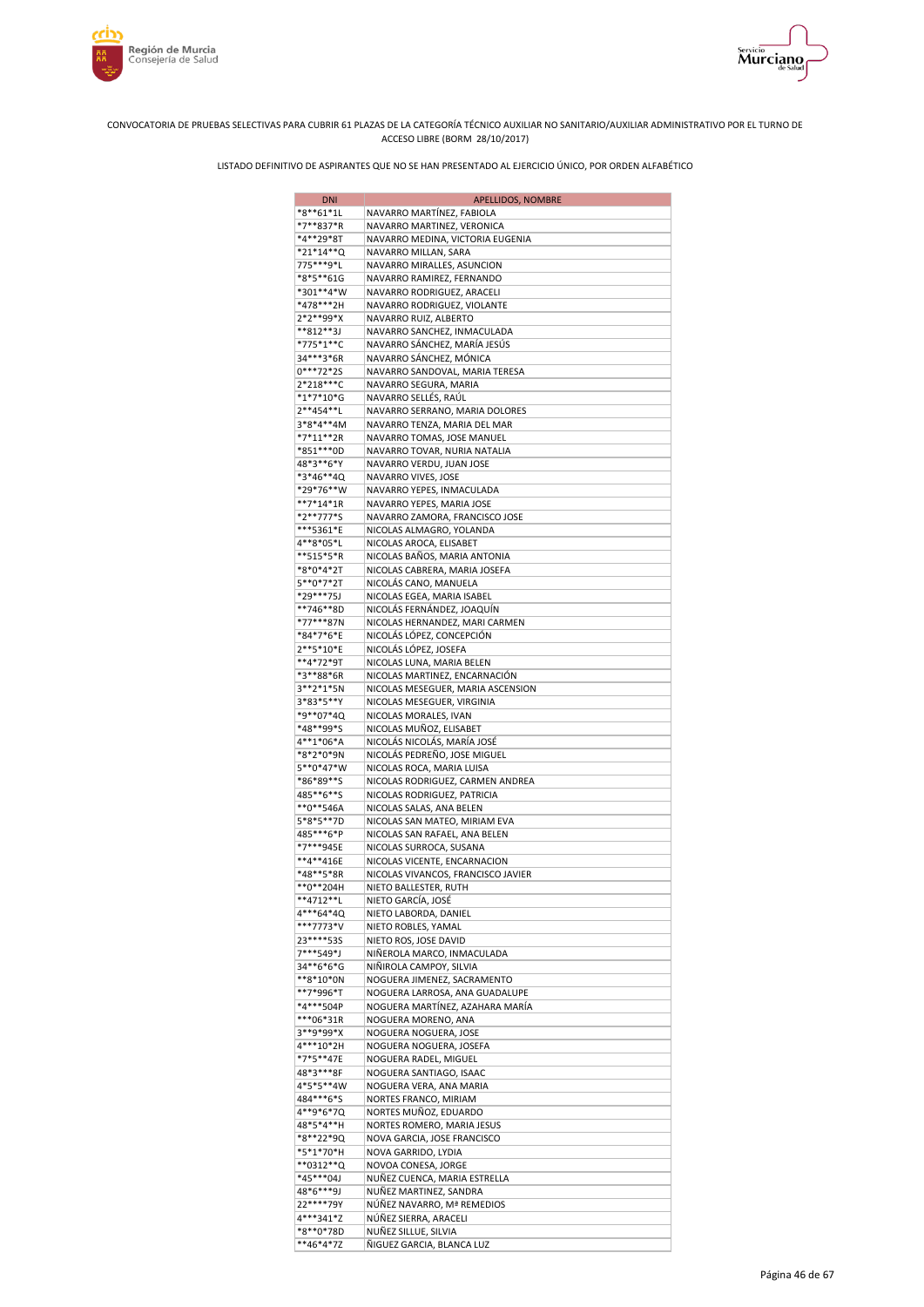



| <b>DNI</b>               | <b>APELLIDOS, NOMBRE</b>                                        |
|--------------------------|-----------------------------------------------------------------|
| 2****339R                | ÑIGUEZ MARTINEZ, MARIA ANGELES                                  |
| *6***683Z                | OCAÑA MORALES, MARÍA EMPERATRIZ                                 |
| ***42*48K<br>*8*46**2P   | OCHOA MARTINEZ, VERONICA<br>OCHOA MÁXIMO, FRANCISCO JAVIER      |
| *29*53**E                | OCHOA VALERA, EVA MARIA                                         |
| 230**1**E                | OJADOS ROS, FRANCISCO JAVIER                                    |
| *5**654*Y                | OLIVA FERNANDEZ, CARMEN MARIA                                   |
| 2*4*79**D                | OLIVA LOPEZ, MARIA SALUD                                        |
| *8615***E                | OLIVA PARDO, MARIA                                              |
| $2**0*6*1C$<br>23*3*1**K | OLIVA PASTOR, M. TERESA                                         |
| 3*7*54**V                | OLIVA PASTOR, MARIA DEL MAR<br>OLIVA TERRIZA, FERNANDO          |
| **4*62*8G                | OLIVARES ALCAZAR, MARIA BELEN                                   |
| *57**93*E                | OLIVER JIMÉNEZ, MARIA                                           |
| 4**2*6*8B                | OLIVER JULIA, NOELIA                                            |
| 29*3***1D                | OLLERO BLANCO, MARIA JOSE                                       |
| 77****70V<br>4***221*Z   | OLMO RODRIGUEZ, PEDRO ALFONSO                                   |
| 48**7*2*L                | OLMOS CARAVACA, MARÍA ANGELES<br>OLMOS CARRILLO, MARIA ISABEL   |
| 3**13*5*L                | OLMOS GARCÍA, Mª DOLORES                                        |
| 4****000M                | OLMOS GOMEZ, JOSE ANTONIO                                       |
| *8***659D                | OLMOS MORATON, ALMUDENA                                         |
| ***22*74S                | OMA SÁEZ, ESTRELLA                                              |
| 4**3*56*L                | ONIEVA LOPEZ, RAQUEL                                            |
| ***412*95<br>**5*645*N   | OPREA, DIANA GABRIELA<br>ORCAJADA GARCIA, DAVID                 |
| 48***4*6X                | ORCAJADA GARCIA, JOSE VICTOR                                    |
| *2**717*J                | ORCAJADA ORCAJADA, JOSEFA                                       |
| 244***8*J                | ORDUÑA SILVA, SANDRA                                            |
| 2**6*9*2R                | ORENES BALSALOBRE, PEDRO                                        |
| 48*0*5**Y                | ORENES BAÑO, ANA                                                |
| 7*51**0*E                | ORENES GALVEZ, MARIA JOSE                                       |
| **0**401Q<br>**5023**S   | ORENES GARCIA, SANDRA<br>ORENES MARTINEZ, ISABEL                |
| 4*485***J                | ORENES NICOLAS, SILVIA                                          |
| **8*09*1Y                | ORENES SANCHEZ, CARMEN                                          |
| *8**07*2A                | ORENES SANCHEZ, FRANCISCO JOSE                                  |
| 04*9***6W                | OROZCO CARLAVILLA, ANA BELÉN                                    |
| 7*7**4*2L                | OROZCO GALLEGO, MARGARITA                                       |
| 230*7***X<br>2*9***19B   | ORTA MARTINEZ, JOSE ANTONIO<br>ORTA MARTINEZ, PAOLA             |
| *29***87X                | ORTA MIÑANO, MARIA DEL CARMEN                                   |
| *2*8*9*9Z                | ORTEGA ARROYO, MERCEDES                                         |
| **2822**Z                | ORTEGA BONILLO, ANABEL                                          |
| *5**65*3Q                | ORTEGA BONILLO, PEDRO JAVIER                                    |
| **4*830*K<br>27***9*5Q   | ORTEGA CANO, MARIA DEL CARMEN<br>ORTEGA MARÍN, FRANCISCO JAVIER |
| **5**660J                | ORTEGA MARTINEZ, LORENA                                         |
| *29***43B                | ORTEGA ORTEGA, OLGA                                             |
| *85*8*2*F                | ORTEGA PAYÁ, CARMEN MARÍA                                       |
| 23*2*6**B                | ORTEGA RODENAS, SOFIA                                           |
| 2*02**9*T<br>*2951***A   | ORTEGA VERA, CARMEN MARÍA<br>ORTEGA YÁÑEZ, ANA LUZ              |
| 34*2**0*J                | ORTIN AGUIRRE, CRISTINA                                         |
| 4**970**N                | ORTÍN HIDALGO, JOSE MARÍA                                       |
| 4*393***J                | ORTIN MARIN, AMANDA                                             |
| *8**35*2S                | ORTIN MARTINEZ, VÍCTOR MANUEL                                   |
| 48*1***9R                | ORTÍN PUJANTE, ANTONIO JOSÉ                                     |
| *7**0*39K<br>**39*0*8V   | ORTIZ DE SOUZA, MARIANGELA<br>ORTIZ GARCÍA, SAMUEL ANTOLÍN      |
| *84**89*W                | ORTIZ GOMEZ, IRENE                                              |
| 4**9*13*F                | ORTIZ HERNAIZ, ALEJANDRO                                        |
| *6*2*4*8C                | ORTIZ LOPEZ, LETICIA                                            |
| *8*46**6R                | ORTIZ LUCAS, IGNACIO                                            |
| *46*70**Q<br>485**7**L   | ORTIZ MARTINEZ, AMALIA<br>ORTIZ MARTINEZ, LORENA                |
| **9**967H                | ORTIZ MARTINEZ, LUIS MIGUEL                                     |
| *8**538*P                | ORTIZ PARRILLA, ENRIQUE                                         |
| 4***8*33L                | ORTIZ QUIÑONERO, ANA                                            |
| *8***364M                | ORTIZ RUBIO, HELENA                                             |
| **4**283M                | ORTIZ SANDOVAL, GUILLERMO                                       |
| *77**6*5V<br>**4**378K   | ORTIZ TOMÁS, ÁNGELA<br>ORTS RAMÓN, RAQUEL                       |
| *329**3*N                | ORTUÑO ALCÁZAR, ISABEL MARIA                                    |
| 3**128**W                | ORTUÑO BELMONTE, INMACULADA                                     |
| **6*52*7M                | ORTUÑO LÓPEZ, JESÚS                                             |
| *8**61*3A                | ORTUÑO MARTÍNEZ, CRISTINA                                       |
| 27*2***2N                | ORTUÑO MATENCIO, ANDRÉS                                         |
| *8**3*51H                | ORTUÑO MESEGUER, NATALIA                                        |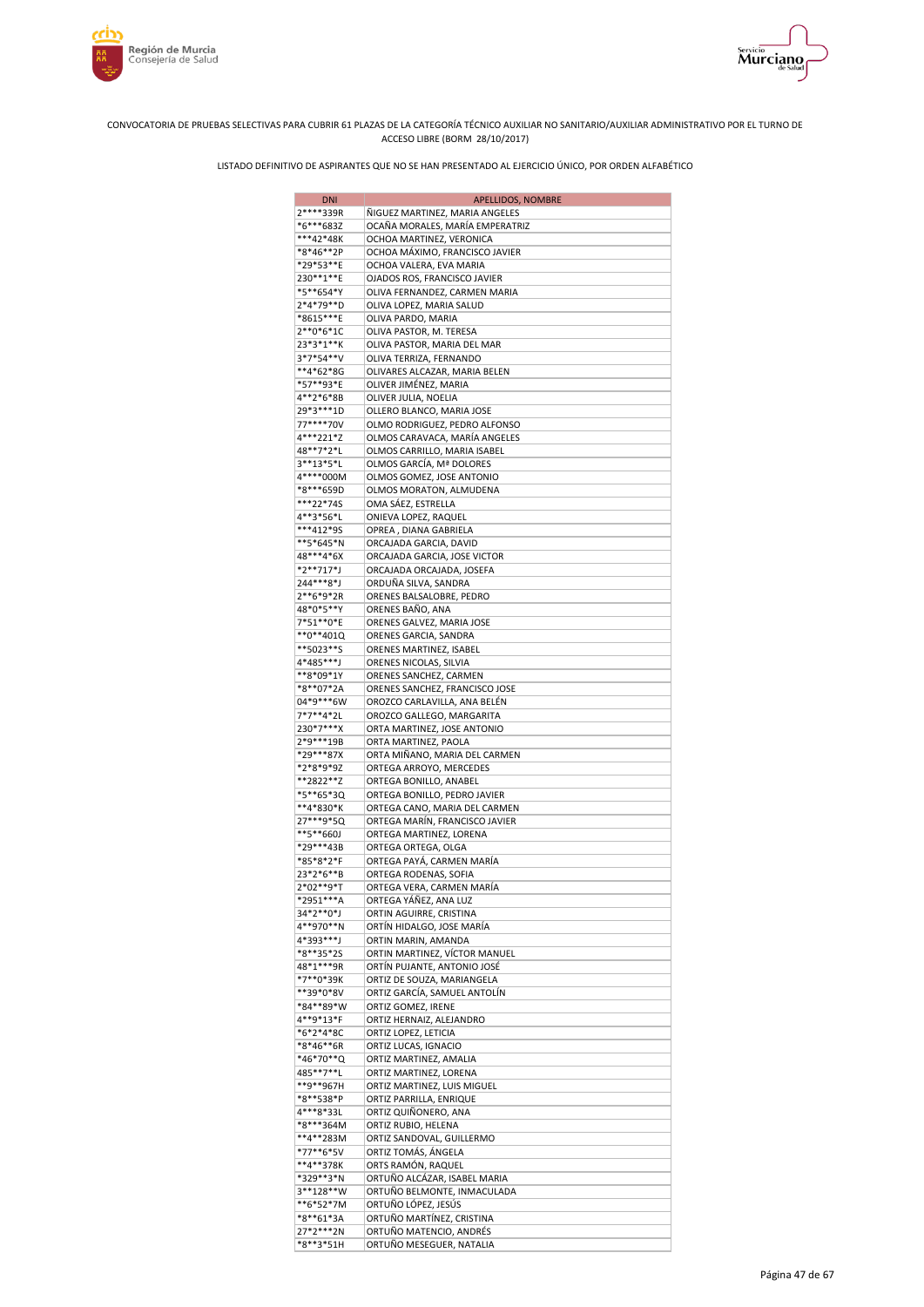





| <b>DNI</b>               | <b>APELLIDOS, NOMBRE</b>                                        |
|--------------------------|-----------------------------------------------------------------|
| **06*6*4R                | ORTUÑO PALAO, MARIA DE LA PAZ                                   |
| *90**89*G                | ORTUÑO PALAO, MARIA MAR                                         |
| 7**0*94*P                | ORTUÑO PUCHE, JOSE RAMON                                        |
| *2*2*8*7A                | ORTUÑO SAÉZ, PAZ                                                |
| *2*16**9N<br>*30*74**J   | OSETE FUENTES, CONCEPCION DEL PILAR<br>OSETE NIETO, INMACULADA  |
| 485**0**R                | OTALORA HERNANDEZ, MARIA DEL CARMEN                             |
| **9**091P                | OTERO PEÑA, MARIA DOLORES                                       |
| *3**014*R                | OTÓN HERNÁNDEZ, CARMEN MARÍA                                    |
| 3***1*725                | OTÓN PEDREÑO, JOSE ANTONIO                                      |
| *2***705Y                | OTON SALVADOR, MARIA MERCEDES                                   |
| **9**459M                | OTÓN SOTO, MARIA VICTORIA                                       |
| *84**7*4F<br>**7**477N   | PACHECO MARTÍNEZ, CAROLINA<br>PACHECO PEREZ, EMILIO JESUS       |
| *745**1*M                | PACHECO VIDAL, FRANCISCO MANUEL                                 |
| 2*264***H                | PACO PEREZ, MARIA JOSEFA                                        |
| **2*73*5K                | PACO SÁNCHEZ, MARÍA PAULA                                       |
| *8**05*2S                | PADIAL GARCIA, MARIA TRINIDAD                                   |
| 23*0***3E                | PADILLA MARTÍNEZ, ANA                                           |
| *8**7*29D                | PAGAN BALLESTER, CATALINA MONSERRATE                            |
| 230*8***J<br>*30**37*N   | PAGÁN HERNÁNDEZ, INMACULADA<br>PAGAN MARIN, SARAY               |
| 2**7*60*R                | PAGAN PADILLA, Mª CONCEPCION                                    |
| *2*9*4*2S                | PAGAN RUBIO, SALVADORA                                          |
| 4**5*18*F                | PAJUELO TRENADO, MARIA ISABEL                                   |
| 4***04*7D                | PALACIOS CALVO, PATRICIA MARIA                                  |
| 48****43D                | PALACIOS DATO, SABRINA                                          |
| *9**687*C                | PALAO GARCIA, MARÍA DEL CARMEN                                  |
| 2*0*3**4Q                | PALAO GIL, MARIA PILAR                                          |
| 484***2*L<br>4**1*7*2D   | PALAREA BLANCO, RAQUEL<br>PALAZÓN BANEGAS, RAQUEL               |
| **5018**B                | PALAZÓN CANDEL, RESURRECCIÓN                                    |
| 4*6*76**R                | PALAZÓN CARBONELL, ANA LUISA                                    |
| *8*5*47*V                | PALAZÓN GARCÍA, VERÓNICA                                        |
| **3417**N                | PALAZON JIMENEZ, ANTONIA                                        |
| 4**4*94*V                | PALAZÓN LÓPEZ, MARCOS                                           |
| **4*17*5H                | PALAZON LOPEZ, SONIA                                            |
| *8**32*9M<br>48*4***7K   | PALAZON MARTINEZ, MARIA JOSE<br>PALAZON PALAZÓN, NATALIA        |
| 7*3***29L                | PALENCIA GARCIA, ELOINA                                         |
| *4**23*2N                | PALENCIA SELLES, FRANCISCA                                      |
| *32**64*H                | PALLARES ALBARRACIN, MARIA VICTORIA                             |
| 4**6*32*W                | PALLARES MOLINER, JOSE ANGEL                                    |
| *3*4*2*6B                | PALOMERA CAMAÑO, MARIA DOLORES                                  |
| 48****38L                | PAMIES PEREZ, MARIA DEL PILAR                                   |
| ***98*16Y<br>52 **** 11D | PANALES LOPEZ, MARIA DEL CARMEN                                 |
| *9**837*N                | PANCORBO ARIZMENDI, MARIA SONIA<br>PANESSO MENDEZ, PAULA ANDREA |
| 4*4*51**B                | PANZANO ORTIZ, MONTSERRAT                                       |
| *3239***W                | PARA TORRES, MARÍA                                              |
| *9856***Y                | PARADA ANTELO, LILIANA KARIN                                    |
| $**0235**W$              | PARDINES FERRÁNDEZ, CONCEPCIÓN                                  |
| 2*4*96**T                | PARDO BELMONTE, JULIA                                           |
| **5*25*8N<br>*85**01*B   | PARDO CUESTA, CARLOS<br>PARDO FLORES, LUCÍA                     |
| 3**1*28*Q                | PARDO GARCÍA, M ÁNGELES                                         |
| **5*49*9Z                | PARDO GONZALEZ, CANDIDA                                         |
| 274***5*Z                | PARDO OLMOS, MARIA ISABEL                                       |
| 7**1*3*6Y                | PARDO PONCE, EMMANUEL JORGE                                     |
| 3*81*6**M                | PARDO POVEDA, CARMELO                                           |
| *4**91*2M                | PARDO SEVILLA, MARIA ENCARNACION                                |
| *30**21*B<br>***05*16L   | PAREDES GARCIA, JOSE<br>PAREDES GARCIA, MARIA DEL CARMEN        |
| *48***05Q                | PAREDES GIL, MIGUEL ANGEL                                       |
| 2**6*08*V                | PAREDES LÓPEZ, ALFREDO                                          |
| 2324****X                | PAREDES LÓPEZ, JULIA                                            |
| *2*9**42G                | PAREDES MARIN, PEDRO JOSE                                       |
| 44*0***2T                | PAREDES PIÑEIRO, PATRICIA                                       |
| 5*4*8**7Z                | PAREDES RANDO, JUAN JOSE                                        |
| **42**79Y<br>3**1*33*G   | PARRA BENITEZ, MARÍA DEL MAR<br>PARRA GARCIA, MARIA MERCEDES    |
| 34*1***1W                | PARRA GÓMEZ, MIGUEL                                             |
| *8**66*1W                | PARRA GONZALEZ, CRISTINA                                        |
| **5*2*18T                | PARRA HIDALGO, BEATRIZ                                          |
| 4*5***35V                | PARRA LAX, RAQUEL                                               |
| *74***29W                | PARRA LOPEZ, ENRIQUE                                            |
| *8*1*41*Z                | PARRA LOPEZ, ROCIO                                              |
| 2**497**N<br>4*477***V   | PARRA MARTINEZ, ANA BELEN<br>PARRA MARTINEZ, MILAGROS           |
|                          |                                                                 |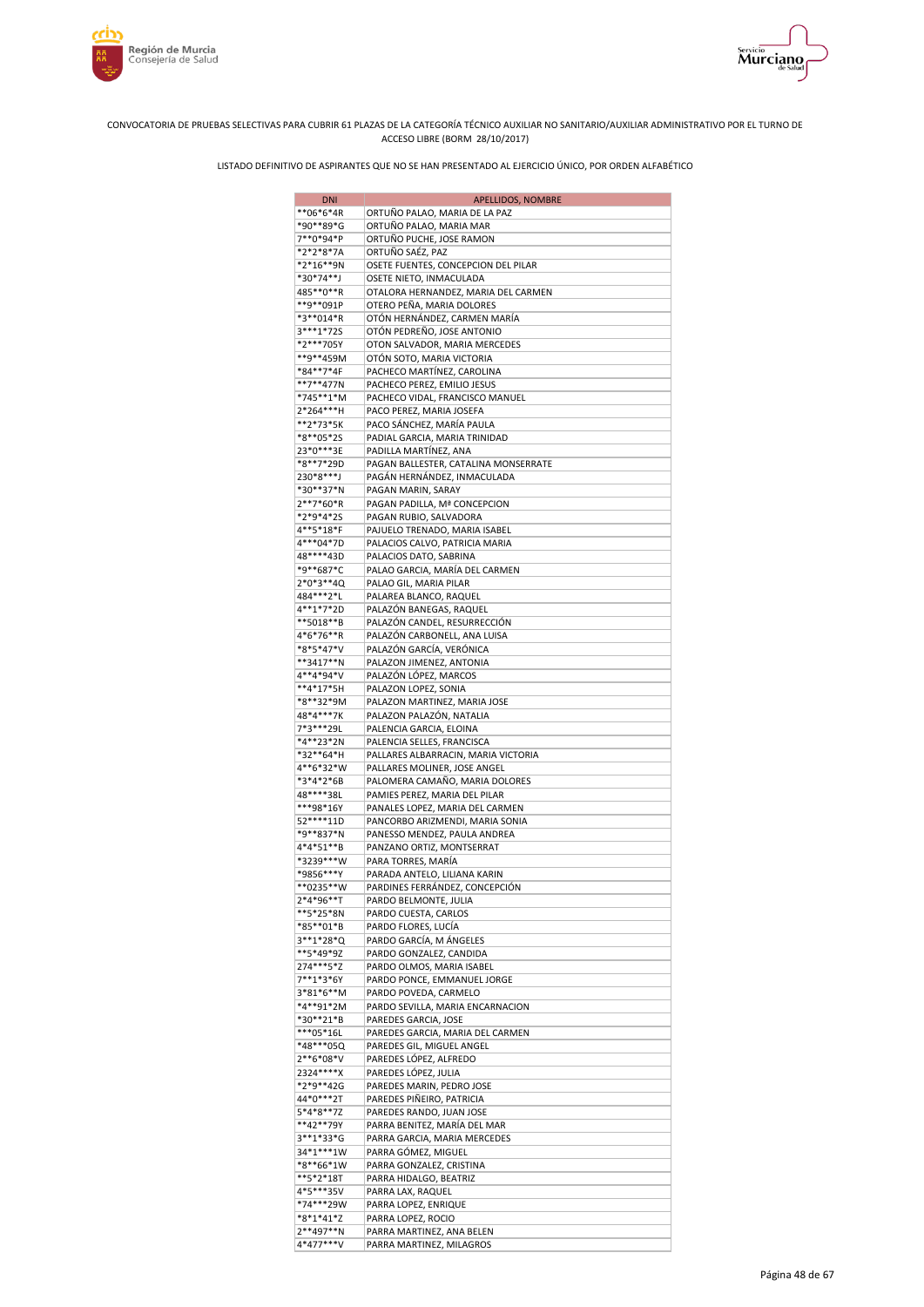



| <b>DNI</b>             | APELLIDOS, NOMBRE                                           |
|------------------------|-------------------------------------------------------------|
| *330***0Z              | PARRA MARTÍNEZ, SILVIA                                      |
| *864***3L              | PARRA MINO, MARIA DE LAS NIEVES                             |
| 23*5**5*X<br>*8*18**65 | PARRA PARRA, ISABEL<br>PÁRRAGA FUNES, ÁNGELES               |
| *1*034**K              | PARREÑO ORTIZ, Mª PILAR                                     |
| 23*4**5*A              | PARRILLA LÓPEZ, MIGUEL ÁNGEL                                |
| 4860****W              | PASCUAL ANTOLI, ANA                                         |
| *874**1*B              | PASCUAL ESTEBAN, VANESSA                                    |
| *314*5**B              | PASCUAL GIL, ANDRES CARLOS                                  |
| 03**0**5Y              | PASCUAL LÓPEZ, RUBÉN                                        |
| **44**13X              | PASTOR BALSALOBRE, JUAN ANTONIO                             |
| **35**22S<br>4**7*50*F | PASTOR CALVO, ESTHER                                        |
| 5***99*6B              | PASTOR CARRASCO, BELÉN<br>PASTOR GARCÍA, ANTONIA            |
| **9*3*74X              | PASTOR GIMENEZ, MARIA JOSE                                  |
| 5*1***88W              | PASTOR HERMOSA, MARIA PILAR                                 |
| 2*039***K              | PASTOR HERNANDEZ, ELENA                                     |
| *9*6*11*M              | PASTOR LÓPEZ, ENCARNACIÓN                                   |
| **49*2*1T              | PASTOR MATEO, JOSÉ ÁNGEL                                    |
| **5*112*R              | PASTOR OLIVARES, TIMOTEA                                    |
| *874***1R<br>*979***1A | PASTOR RUBIO, CRISTINA<br>PASTRANA SANTAMARTA, MARÍA CAMINO |
| *84*8*7*X              | PAY GARCIA, VERONICA                                        |
| 48***7*7Z              | PAYÁ CAPARRÓS, ANA INMACULADA                               |
| 48*2***5Z              | PAYÁ CERMEÑO, ESTEFANIA                                     |
| *68*73**X              | PAZ DIEGUEZ, MARIA BELEN                                    |
| *7*7**69K              | PAZ REQUENA, LIDIA                                          |
| 7*7**07*Y              | PEDREÑO MADRID, MARIA DOLORES                               |
| ***41*29D              | PEDREÑO ROS, PILAR                                          |
| **99*43*N<br>2**7**83M | PEDREÑO SANCHEZ, MARIA JOSE                                 |
| **96**23L              | PEDRERO VALERO, SONIA<br>PELEGRIN MURILLO, ANTONIO MANUEL   |
| 4****454H              | PELLICER CORRÓ, AURORA                                      |
| 2**5*2*0C              | PELLICER FRUTOS, CARMEN                                     |
| 27**69**Y              | PELLICER MURCIA, ANA MARIA                                  |
| ****0819C              | PELLICER TOVAR, MARIA DOLORES                               |
| 2*436***J              | PEÑA ALBURQUERQUE, ANGEL LUIS                               |
| *2**140*Z              | PEÑA JIMENEZ, ENCARNA                                       |
| 13***61*M<br>**4*830*L | PEÑA MORAL, OLGA<br>PEÑA NICOLAS, PAMELA                    |
| *531***1Q              | PEÑA PAZOS, SANTIAGO                                        |
| **711*6*N              | PEÑA RODRIGUEZ, DANIEL                                      |
| *8*02*1*F              | PEÑALVER BARBA, ENCARNACION                                 |
| **544**9B              | PEÑALVER ESCRIBANO, MIGUEL                                  |
| *85**82*Z              | PEÑALVER HERNANDEZ, ELISABET                                |
| ***28*87X              | PEÑALVER MARIN, ANA                                         |
| *4*3*6*1L              | PEÑALVER MARTINEZ, MARVILLAS                                |
| 22*9*5**L<br>4843****W | PEÑALVER PARDO, ISMAEL<br>PEÑALVER SAAVEDRA, FRANCISCO JOSE |
| *8692***Z              | PEÑALVER SÁNCHEZ, LUIS                                      |
| *4811***S              | PEÑALVER SIMARRO, ANA BELEN                                 |
| 4*69*8**Z              | PEÑARANDA ALCANTARA. ANA ISABEL                             |
| 2*21**8*R              | PEÑARRUBIA CHICO, CONVERSION                                |
| 232****3H              | PEÑAS MANZANARES, JUAN ENRIQUE                              |
| *29**41*X              | PERAGON MARTINEZ, MARIA DEL CARMEN                          |
| 2**8*23*G<br>**3*51*6B | PERAN PEREZ, LUCIA<br>PERAZA FUENTES, AMILCAR HOAWARY       |
| *4**82*1V              | PEREA FERNANDEZ, ISABEL MARIA                               |
| 23*0***2B              | PEREGRIN TOVAR, LAURA                                       |
| *8**0*44Q              | PEREÑÍGUEZ FERNÁNDEZ, SANDRA                                |
| *8**21*4P              | PEREÑÍGUEZ MOLINA, YERET MARÍA                              |
| *84**70*R              | PEREZ ALACID, JOSE ANDRES                                   |
| 4**4*98*R              | PEREZ ALBURQUERQUE, MARI LUZ                                |
| *3*7*3*3G              | PEREZ ALCARAZ, ANA BELEN                                    |
| 4*540***Z<br>*7*43**7A | PÉREZ ALFONSO, RAÚL<br>PEREZ ALMAGRO, ROSA MARIA            |
| *4*18*2*K              | PÉREZ ALONSO, MARÍA ISABEL                                  |
| *395**4*K              | PEREZ AMOR, LORENA                                          |
| *305***8A              | PEREZ ARQUIMBAU, YOLANDA                                    |
| *83**1*7L              | PEREZ AYLLON, URSULA MARIA                                  |
| *14***62H              | PEREZ AYUSO, JUAN CARLOS                                    |
| 27*8***1H              | PEREZ BAEZA, ISABEL MARIA                                   |
| *8*09*3*G<br>2*0**9*7M | PÉREZ BELDA, JOSÉ ANTONIO<br>PÉREZ BEVIÁ, Mª EMMA           |
| 48***2*2P              | PÉREZ CÁLIZ, MARI CARMEN                                    |
| *74***98S              | PÉREZ CANO, JOSÉ ANTONIO                                    |
| 34*8***7F              | PEREZ CAPILLA, MARIA ISABEL                                 |
| 23****62C              | PEREZ CARO, ANA MARIA                                       |
| 2*178***G              | PEREZ CARRETERO, VICTORIA                                   |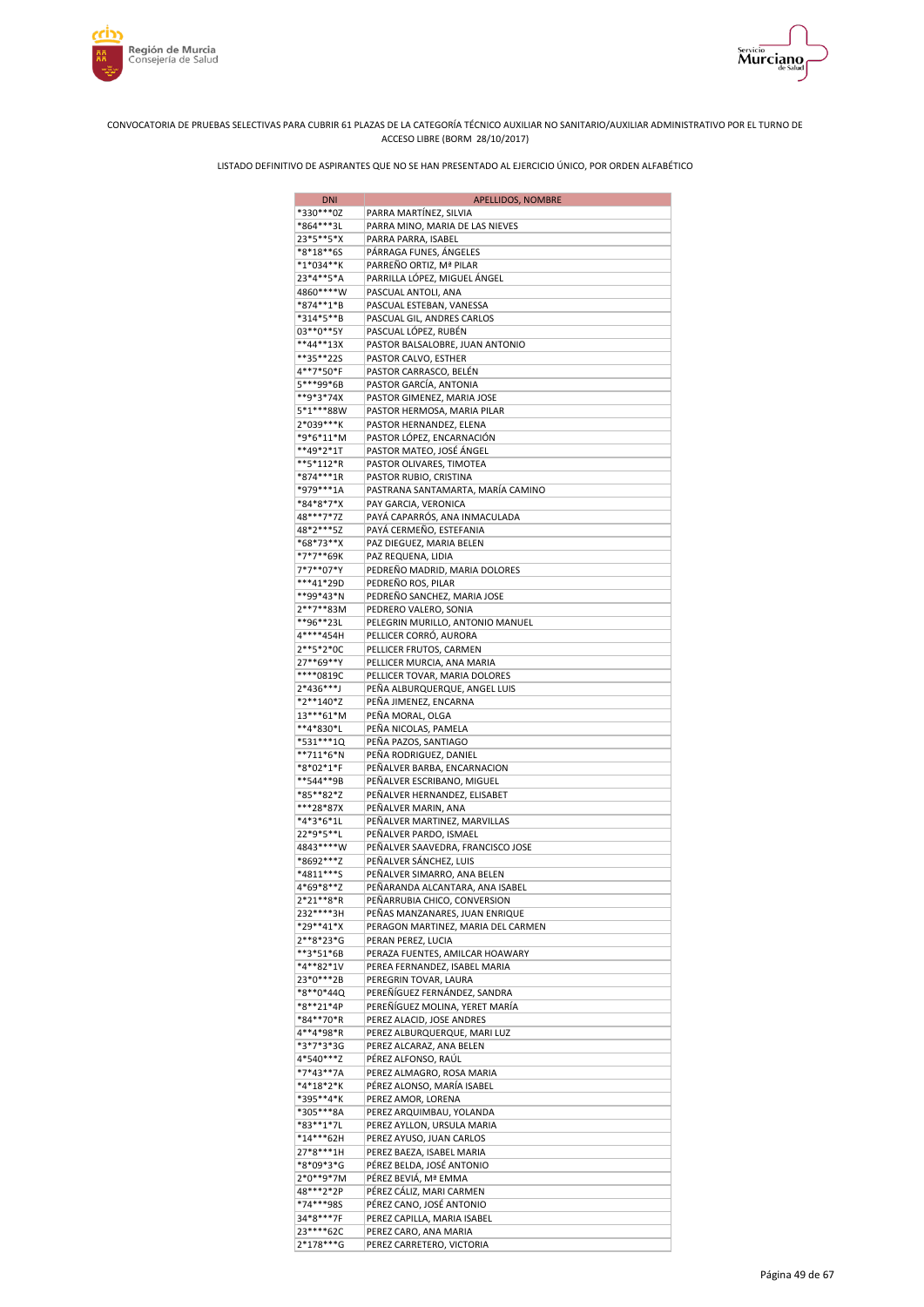





| DNI                    | <b>APELLIDOS, NOMBRE</b>                             |
|------------------------|------------------------------------------------------|
| 2*9***07W              | PÉREZ CASANOVA, MARÍA DEL MAR                        |
| 174****8P              | PEREZ COLAS, ANA LUISA                               |
| 7****230P              | PEREZ COLLADOS, JUAN GABRIEL                         |
| *3***079V              | PEREZ DARUIZ, MARIA TERESA                           |
| ***32*22E              | PÉREZ DÓLERA, MARTÍN                                 |
| 27*3*5**H              | PÉREZ FERNÁNDEZ, CONCEPCIÓN                          |
| *9*62**0A              | PÉREZ FERNÁNDEZ, ROGELIO SANTIAGO                    |
| 7***4*44A              | PEREZ FERNANDEZ, SILVIA                              |
| 4****686S<br>***4*677M | PEREZ GARCIA, ANA MARIA                              |
| 2***58*2T              | PEREZ GARCIA, ANTONIO<br>PÉREZ GARCÍA, JOSÉ ALBERTO  |
| $2***31***4R$          | PÉREZ GARCÍA, LETICIA                                |
| 230***1*R              | PEREZ GARCIA, MATIAS                                 |
| 4*5*40**Z              | PÉREZ GARCÍA, OSCAR                                  |
| *847***6V              | PÉREZ GARCÍA, SARA                                   |
| 2**6*70*M              | PEREZ GARCIA, SOFIA                                  |
| 4*652***K              | PÉREZ GARCÍA, VICTOR                                 |
| 4*4*69**Y              | PEREZ GEA, MARTA                                     |
| *303**5*T              | PEREZ GOMEZ, ISABEL                                  |
| **2*164*F              | PEREZ GONZALEZ, MARIA JOSEFA                         |
| *756***3V              | PEREZ HERNANDEZ, JOSE ANTONIO                        |
| *885***9L              | PEREZ HERNANDEZ, PEDRO                               |
| 7*717***A              | PEREZ HERVAS, PEDRO                                  |
| 2325****Z              | PÉREZ JÓDAR, MARÍA ESPERANZA                         |
| 4**0**90M              | PEREZ JORGE, JOSE FULGENCIO                          |
| *74**1*0R              | PÉREZ LAVEDA, Mª CONCEPCIÓN                          |
| *29*56**Z              | PEREZ LEGAZ, MARIA JOSEFA                            |
| *855**3*C              | PÉREZ LIÉBANA, JORGE JAVIER                          |
| *7*8**67C              | PEREZ LLANES, FERNANDO                               |
| *771**3*J              | PEREZ LOCUBICHE, YOLANDA                             |
| *423***0T              | PEREZ LOPEZ, CARMEN MARIA                            |
| 2*2**35*E              | PEREZ LOPEZ, JUAN DIEGO                              |
| 7**5*66*M<br>*854*8**Y | PEREZ LOPEZ, LORETO                                  |
| 23 *** 9 * 6 F         | PÉREZ LÓPEZ, MARÍA ISABEL<br>PEREZ LOPEZ, MARIA JOSE |
| *7*09*0*Y              | PEREZ LOPEZ, MARINA                                  |
| ***6773*L              | PEREZ LOPEZ, PEDRO VALENTIN                          |
| *4*15**5J              | PEREZ MAIQUEZ, INMACULADA                            |
| **96*9*9R              | PEREZ MARIN, DOLORES                                 |
| **4*796*G              | PÉREZ MARTÍ, MARIA ISABEL                            |
| *556***0X              | PEREZ MARTINEZ, ANTONIA                              |
| **4*022*X              | PÉREZ MARTÍNEZ, BÁRBARA                              |
| *85*4*7*T              | PÉREZ MARTÍNEZ, ESMERALDA                            |
| 77***8*4D              | PEREZ MARTINEZ, JUSTA                                |
| 23*8***5G              | PEREZ MARTINEZ, MAXIMILIANO                          |
| *8**86*4L              | PÉREZ MASIÁ, CARLOS                                  |
| *74*59**D              | PÉREZ MATEU, CARLOS                                  |
| **8**447T              | PEREZ MENCHON, MARIA PRUDENCIA                       |
| *3**069*F              | PEREZ MESEGUER, MARIA ROCIO                          |
| ***3710*H              | PEREZ MORENO, EDUARDO                                |
| *36*7*6*Z              | PEREZ MORENO, LAURA                                  |
| 2*0**36*Z              | PEREZ NAVARRO, IRENE VICTORIA                        |
| *30**9*4S              | PEREZ NAVARRO, MIGUEL ALBERTO                        |
| **7**302Y              | PEREZ NAVARRO, ROSA MARIA                            |
| 7*22**0*A              | PEREZ NOGUERA, LUCIA                                 |
| 4**270**M<br>4**58**9S | PEREZ OLMEDO, ISABEL                                 |
| *0**554*N              | PEREZ ORDOÑEZ, PEDRO LUIS                            |
| 48***00*X              | PEREZ ORDOÑEZ, SANTIAGO<br>PEREZ ORTIZ, MARINA       |
| *3**6*83Y              | PEREZ PEÑA, MARIA CARMEN                             |
| **06*7*5M              | PÉREZ PÉREZ, ANA BELÉN                               |
| **142*7*S              | PEREZ PEREZ, BEATRIZ                                 |
| *3*43*0*X              | PEREZ PEREZ, CRISTINA                                |
| **992**2Q              | PEREZ QUINTO, MARIA BELEN                            |
| 2**5*02*J              | PEREZ REDONDO, ALFONSO LUIS                          |
| 3***37*7C              | PEREZ REDONDO, JOSE MANUEL                           |
| 230**5**V              | PÉREZ RIQUELME, MÓNICA                               |
| 17*1***5Q              | PÉREZ RIVED, FABIOLA BEGOÑA                          |
| 4*4*1**6W              | PEREZ ROBLES, JESUS                                  |
| 348***3*S              | PÉREZ RODRÍGUEZ, MARÍA                               |
| 2**7*6*4Y              | PÉREZ RODRÍGUEZ, ROSA MARÍA                          |
| 23*7***7B              | PEREZ ROMERO, JUANA MARIA                            |
| *3**08*25              | PEREZ ROMERO, MARIA JOSEFA                           |
| *3*5*51*F              | PÉREZ ROS, PAOLA DEL ROSARIO                         |
| **8193**A              | PEREZ ROSAGRO, Mª JESUS                              |
| 4**9*65*H              | PEREZ RUIZ, ANA BELEN                                |
| **4*60*9P              | PÉREZ RUIZ, ANGELA                                   |
| **8*95*9H              | PEREZ RUIZ, JOSEFA                                   |
| $5***1*8*8J$           | PEREZ RUIZ, JUAN                                     |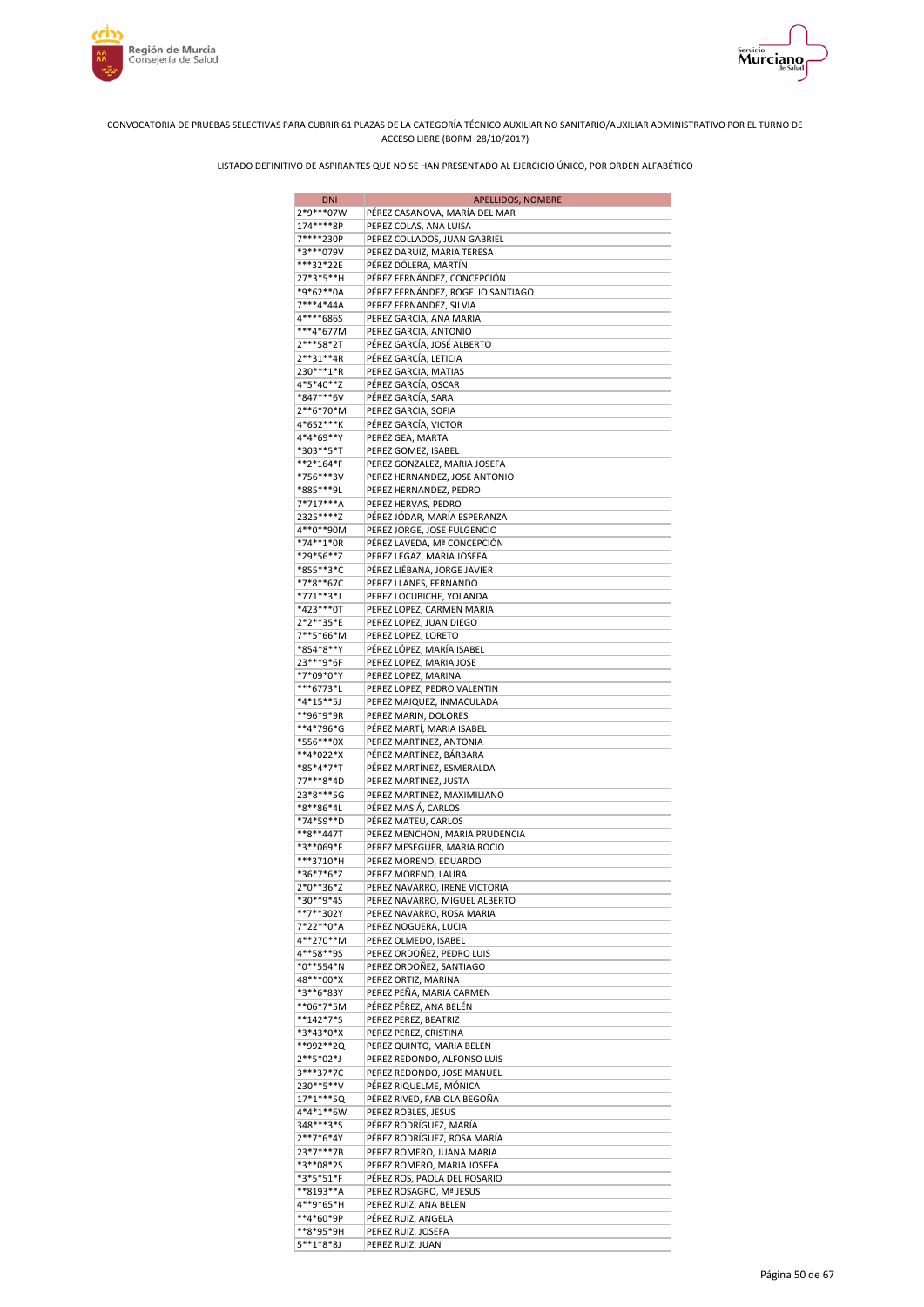



| <b>DNI</b>                 | APELLIDOS, NOMBRE                                                   |
|----------------------------|---------------------------------------------------------------------|
| 4*48*8**P                  | PEREZ SABATER, SERGIO                                               |
| *2**13*1V                  | PEREZ SANCHEZ, ANTONIO                                              |
| *84**82*Q                  | PEREZ SANCHEZ, ARANZAZU                                             |
| *48*30**Y                  | PEREZ SANCHEZ, COVADONGA                                            |
| 2**8**92Q                  | PEREZ SANCHEZ, FRANCISCA MARIA                                      |
| 4**9*90*D                  | PÉREZ SÁNCHEZ, JOSE                                                 |
| **4**986J                  | PÉREZ SÁNCHEZ, JOSÉ MANUEL                                          |
| *4*0**68K<br>77*5***3N     | PÉREZ SÁNCHEZ, JOSEFA                                               |
| 4*6*0**5C                  | PEREZ SANCHEZ, MARIA CRISTINA<br>PEREZ SANCHEZ, MARIA ISABEL        |
| *839***4W                  | PÉREZ SÁNCHEZ, MARIANO                                              |
| 2*042***G                  | PEREZ SANCHEZ, SARA                                                 |
| 74*6***1B                  | PÉREZ SANSANO, CAROLINA                                             |
| *3**95*5Y                  | PEREZ SEGURA, CRISTINA                                              |
| *8*2*05*K                  | PEREZ SERRANO, INMACULADA                                           |
| 4***29*3G                  | PEREZ SEVILLA, Mª MAGDALENA                                         |
| 7***754*V                  | PEREZ SICILIA, JAVIER                                               |
| 2*0*46**T                  | PEREZ SOLANO, DOLORES                                               |
| *571**8*M                  | PEREZ SOLVEZ, AMANDA MARÍA                                          |
| **7*690*W<br>*439***7X     | PEREZ TRIGUEROS, BEATRIZ                                            |
| 4**65**9A                  | PEREZ VALCARCEL, ANTONIO<br>PEREZ VALCARCEL, MONICA                 |
| 4*549***H                  | PEREZ VALERA, Mª ISABEL                                             |
| **499**7B                  | PEREZ VERDU, MARGARITA MARIA                                        |
| 04**9**4T                  | PEREZ VILLANUEVA, PALMIRA                                           |
| *3**96*5Y                  | PÉREZ ZAMORA, ALBERTO                                               |
| *29*44**G                  | PEREZ ZAPATA, SILVIA                                                |
| *422**7*A                  | PÉREZ-AGUILERA SÁNCHEZ, GONZALO                                     |
| *842*5**R                  | PEREZ-HITA MARTINEZ, FRANCISCA                                      |
| ***8836*G                  | PEREZ-RUBIN COLAS, MARIA SOLEDAD                                    |
| *75*4*4*F                  | PERONA LOPEZ, MARIA DOLORES                                         |
| 2*2**90*Y                  | PICAZO DEL BAÑO, ANTONIA PILAR                                      |
| 2**9*07*X                  | PICÓN GINER, ANA CRISTINA                                           |
| 2***72*5G<br>4*19**2*V     | PICÓN GINER, MARÍA DEL PILAR<br>PIERNAS CARRILLO, MÓNICA            |
| 2*253***V                  | PIERNAS SANCHEZ, MIGUEL ANGEL                                       |
| **573**7Z                  | PIHOC, BIANCA MIHAELA                                               |
| 27*5***2P                  | PINA GONZALEZ, CONCEPCION                                           |
| **3*93*8P                  | PINA MARTÍNEZ, RAMÓN                                                |
| *8**9*16T                  | PINA SANCHEZ, ISABEL                                                |
| 290*0****C                 | PINTADO JAEN, IRENE                                                 |
| 3*8***58F                  | PINTADO RAMÍREZ, ANA MARÍA                                          |
| 3**8*54*X                  | PINTADO RAMIREZ, PILAR                                              |
| *4*1*8*6S<br>5**8*56*T     | PINTADO RAMIREZ, SUSANA<br>PINTEÑO MARTÍNEZ, RAQUEL                 |
| 2***56*4C                  | PIÑERA GARCÍA, MARIA DEL MAR                                        |
| **5*347*B                  | PIÑERO GARCÍA, CELIA                                                |
| **4**230S                  | PIÑERO MONTAGUT, JOSÉ JULIÁN                                        |
| 4*6*5**4T                  | PIORNOS MARIN, ESTHER                                               |
| 484***8*B                  | PIQUERAS BUENDIA, ALEJANDRO                                         |
| 4**4*9*8B                  | PIQUERAS CANO, ENCARNACION                                          |
| $52*1*1**T$                | PIQUERAS HERNANDEZ, JOSEFA                                          |
| *5**75*1M                  | PIQUERAS PIQUERAS, MARIA ANTONIA                                    |
| *8*2*17*J<br>**0475**K     | PIQUERAS SERRANO, NATALIA<br>PIZARRO VÁZQUEZ, MARIA DEL MAR         |
| 3**0*57*J                  | PLANA ARNALDOS, ANDRES                                              |
| **4*39*5B                  | PLANA GUILLERMO, MARÍA TERESA                                       |
| *4**21*1B                  | PLAZA IGLESIAS, MARIA LUISA                                         |
| 4**9*6*2B                  | PLAZA LAZARO, CARMEN                                                |
| 2*27*5**D                  | PLAZAS LÓPEZ, ANTONIA MARÍA                                         |
| *3**12*2P                  | PLAZAS LÓPEZ, ROCÍO                                                 |
| *32**69*X                  | PLAZAS SORIANO, JOSE ANTONIO                                        |
| ***42*13R                  | PLIEGO MARIN, JAVIER                                                |
| *73***07L                  | POLAINA CUEVAS, FÁTIMA                                              |
| $0***63***3X$<br>**524*0*W | POLO COLLADO, YOLANDA<br>POMARES RIOBO, Mª DEL CARMEN               |
| 4*7**71*N                  | POMARES RIOBO, MARTA MARGARITA                                      |
| 22**51**F                  | POMARES VIVES, JUAN MANUEL                                          |
| ***57*34H                  | PONCE ABAD, FRANCISCO JAVIER                                        |
| **281**5K                  | PONCE ASENSIO, ISABEL MARIA                                         |
| 4*70***1F                  | PONCE DIAZ, ANA                                                     |
| 7***0*99E                  | PONCE GARCÍA, ABEL                                                  |
| 2*267***L                  | PONCE RUIZ, LUIS                                                    |
| *32*5**2F                  | PONCE SANCHEZ, ROSA                                                 |
| *281**3*D<br>7*512***F     | PONCE SARABIA, MARIA MERCEDES                                       |
| *7*1*63*D                  | PORTACELI MEDINA, CARLOS EDUARDO<br>PORTERO ABRIL, MARÍA INMACULADA |
| **80*0*7C                  | POVEDA AMORES, MARIA BELÉN                                          |
| **4*614*D                  | POVEDA GARBERI, MAGDALENA                                           |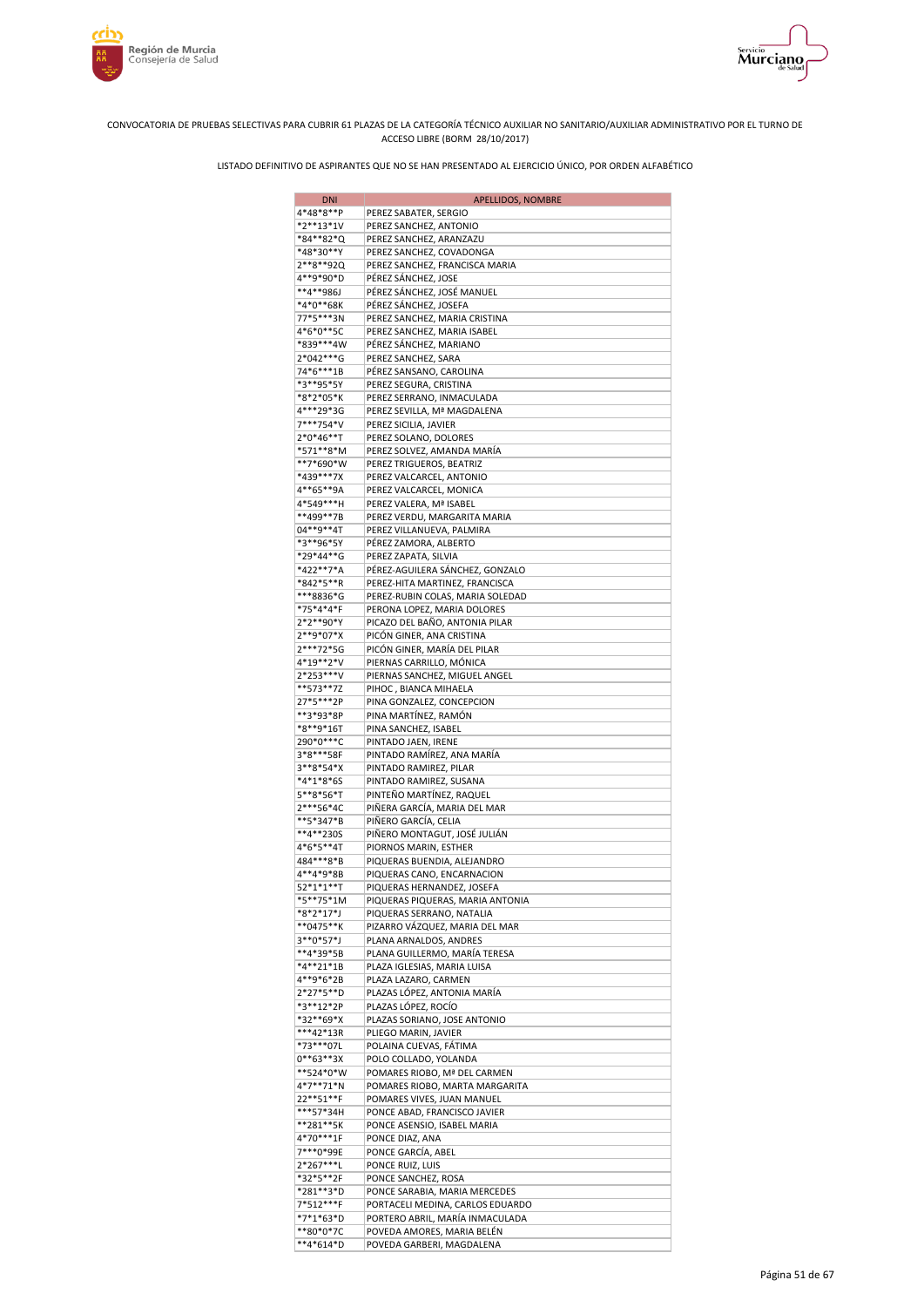



| <b>DNI</b>             | <b>APELLIDOS, NOMBRE</b>                                           |
|------------------------|--------------------------------------------------------------------|
| *864***3E              | POVEDA ORTIN, CLARA ISABEL                                         |
| *846***7F              | POVEDA RAMÍREZ, ASUNCIÓN                                           |
| *29*9*5*B              | POYO POZO, MARIA TERESA                                            |
| 19***6*2X              | POZAS GARCIA, MARIA JULIA                                          |
| 49*9***8J<br>4***63*8X | POZO BASPINEIRO, LORENA<br>POZO BASPINEIRO, ROBERTO CARLOS         |
| **7*878*L              | POZO FERNANDEZ, ELENA                                              |
| 10***7*6H              | PRADA PRADO, RAQUEL                                                |
| 7*5*5**2Z              | PRADA SEIJAS, RAQUEL                                               |
| 244***6*L              | PRADES HURTADO, CLARA                                              |
| 7**7*7*1P              | PRADO LONDOÑO, MARIA TERESA                                        |
| 51*3***4F              | PRIETO MOZOS, ADELA                                                |
| *7**57*2H              | PRIETO PÉREZ, MARIA                                                |
| *8*0*50*W              | PRIOR GARCIA, ISAIAS                                               |
| **0002**F              | PRIOR MARCO, MARÍA ANTONIA                                         |
| 4**0*25*N<br>**4*45*1F | PRIOR SANCHEZ, VIRGINIA<br>PUCHE ORTUÑO, ELENA                     |
| *9**63*8F              | PUCHE SÁNCHEZ, SONIA                                               |
| 7**0*4*8H              | PUERTA DURAN, JUAN                                                 |
| 4*74*3**P              | PUERTA GUILLÉN, ANA MARÍA                                          |
| *4**87*8D              | PUERTO MARTINEZ, ANDREA                                            |
| *42**12*D              | PUERTO MARTINEZ, FRANCISCO                                         |
| 3**6*29*Q              | PUERTO MOYANO, GENOVEVA                                            |
| 2*06**4*B              | PUJANTE DEL VAL, MARÍA JESÚS                                       |
| 4**2*84*T              | PUJANTE HERNANDEZ, MARIA JOSE                                      |
| 4870****Z              | PUJANTE NAVARRO, LETICIA                                           |
| 48****21V              | PUJANTE ROJAS, MARIA JESÚS                                         |
| *2**084*C<br>4*2*41**Y | PUJANTE SAAVEDRA, MARIA ENCARNACION<br>PUJANTE SAEZ, NATALIA       |
| 487***0*A              | PUJANTE VERA, ANA                                                  |
| 2**9*67*J              | PULIDO RODRIGUEZ, MERCEDES                                         |
| **2196**R              | QUESADA COSTILLA, MARÍA ELENA                                      |
| *8**97*4F              | QUESADA GARCÍA, AARÓN                                              |
| 2300****Y              | QUIÁN GUERRERO, MARÍA JESÚS                                        |
| 52 *** 5 * 1L          | QUIJADA RUIZ, MARÍA JOSÉ                                           |
| 4***182*R              | QUILES RUBIRA, ISABEL MARIA                                        |
| 2*0*61**Y              | QUILES SANCHEZ, SONIA                                              |
| *356**7*J<br>2*299***K | QUILEZ GOZALVEZ, JESSICA                                           |
| 4*5***02V              | QUIÑONERO PEREZ, CLEMENTA<br>QUIÑONERO YÚFERA, MARIA DEL CARMEN    |
| $0***15**0B$           | RABADAN CERRILLO, JOSE MANUEL                                      |
| 7*716***E              | RABADAN SANCHEZ-CORTES, CARMEN                                     |
| 4851 **** C            | RABAL ALONSO, JOSE MARIA                                           |
| *32*4*0*W              | RABAL MÉNDEZ, GINESA MARÍA                                         |
| 23*5**8*E              | RAIGÓN CARRASCO, PABLO IGNACIO                                     |
| 2331 ***** K           | RAJA MARÍN, PEDRO DAVID                                            |
| *395**3*F              | RAJA MARTINEZ, ANA ROCIO                                           |
| *417*5**Y              | RAMA GARCIA, ADELA                                                 |
| 34**9**6B              | RAMALLO MINGORANCE, MARIA FUENSANTA                                |
| **61**35H<br>7*5**31*G | RAMIREZ DE ARELLANO ALONSO, MARIA<br>RAMIREZ FERNANDEZ, MARAVILLAS |
| 7**2*08*X              | RAMIREZ GALVEZ, JOSEFA                                             |
| 2***32*8C              | RAMÍREZ GARCÍA, JOSEFA                                             |
| **4*3*895              | RAMÍREZ HERRERO, MARIA DE LOS ÁNGELES                              |
| 26**9**1H              | RAMIREZ JIMENEZ, ENCARNACION                                       |
| 7*371***Y              | RAMÍREZ LÓPEZ, ALMUDENA                                            |
| *8**888*C              | RAMIREZ LOPEZ, SANDRA                                              |
| 34***43*S              | RAMÍREZ LOZANO, DAVID                                              |
| **6*603*L              | RAMIREZ MARIN, CLAUDIA YANETH                                      |
| **7*61*8M              | RAMÍREZ MARTÍNEZ, DOLORES MARÍA                                    |
| **565*9*J<br>*4*10*5*T | RAMÍREZ MARTÍNEZ, JESÚS DAVID<br>RAMIREZ MARTINEZ, MARIA           |
| **040**4R              | RAMIREZ MONREAL, MARIA FRANCISCA                                   |
| **4825**K              | RAMÍREZ PÉREZ, MILAGROS DE LA CRUZ                                 |
| *4**72*4A              | RAMIREZ TORRALBA, ANTONIO                                          |
| **7*025*S              | RAMIREZ TOVAR, MARIA PILAR                                         |
| 22***9*0F              | RAMIREZ VIZCAINO, CONCEPCION                                       |
| **7**800D              | RAMON FUENTES, MARIA ISABEL                                        |
| 777***7*J              | RAMON FUENTES, SONIA                                               |
| 7**2*9*2N              | RAMON LOPEZ, ALICIA                                                |
| 48*8*6**F              | RAMOS BEJARANO, MARIA BELEN                                        |
| 4*74**0*E<br>*7*1*31*T | RAMOS GONZALEZ, ALEJANDRO                                          |
| **9221**H              | RAMOS HERNÁNDEZ, MARÍA DOLORES<br>RAMOS NIÑO, VICTOR ANGEL         |
| 2**3*88*E              | RAMOS PERALES, CATALINA                                            |
| **4*50*3E              | RAMOS RUIZ, NOEMI                                                  |
| *9**63*0A              | RAYOS AIX, MARIA DEL CARMEN                                        |
| 06*3***6C              | REALES GUILLEN, MANUEL                                             |
| 4*47*5**A              | REALES MARTINEZ, SALVADORA ANGELES                                 |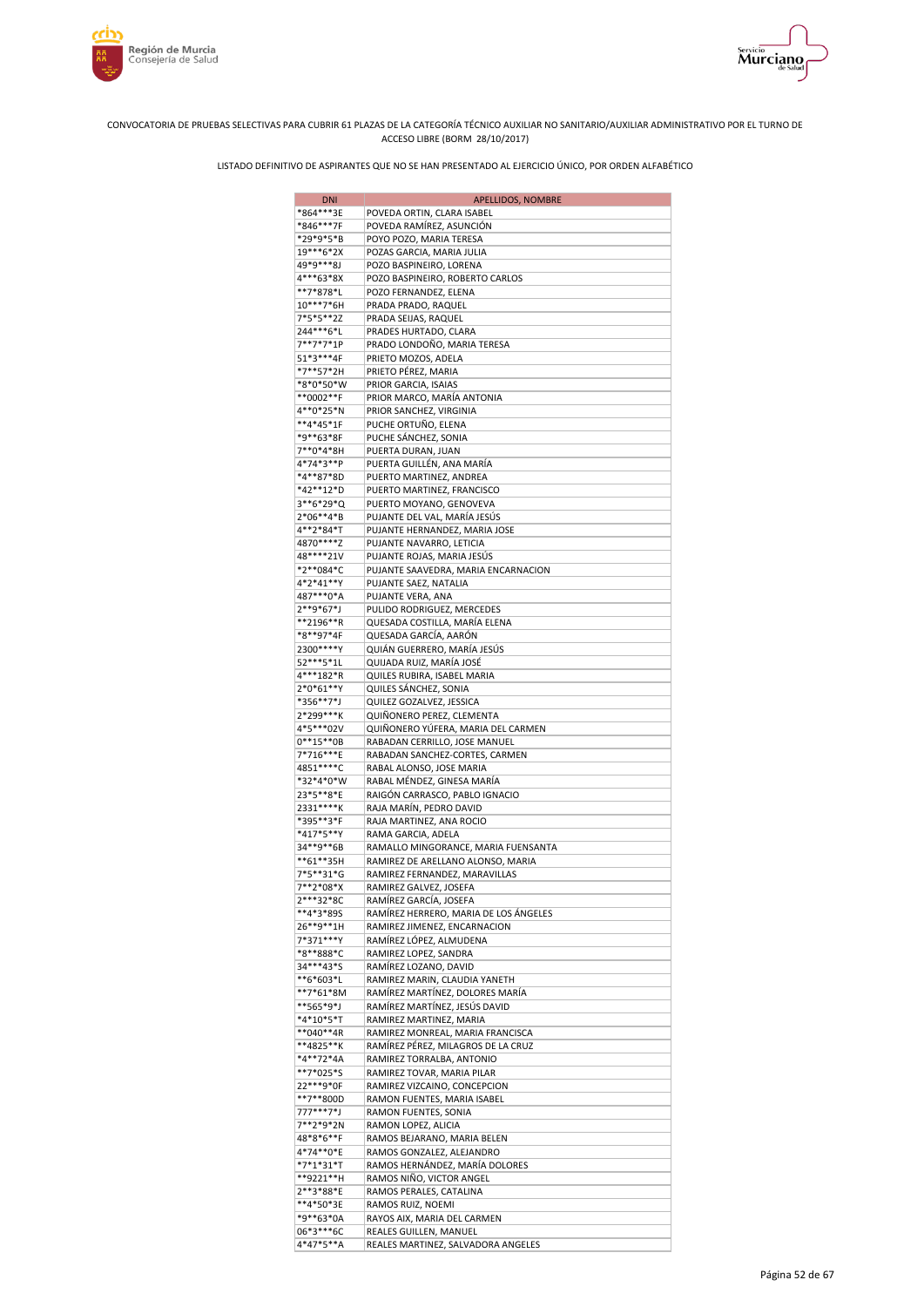



| <b>DNI</b>               | APELLIDOS, NOMBRE                                               |
|--------------------------|-----------------------------------------------------------------|
| $*6**11*0X$              | REBATO ALONSO, MARIA JOSEFA                                     |
| 2*283***V                | REBOLLO MIÑARRO, MIGUEL ANGEL                                   |
| 4866****W                | RECHE PARDO, ANA                                                |
| **5*0*37E<br>77*1**3*A   | RECHE PARDO, MARINA<br>RECHE PLAZA, ESTEFANIA                   |
| 4840****T                | RECHE TORRES, VERONICA                                          |
| 46****50V                | RECIO GUSANO, RAMON                                             |
| *5**976*V                | RECUERO CRUZ, MARIA DEL CARMEN                                  |
| 47**1**0X                | REDONDO MEDRANO, MARÍA DE LOS LLANOS                            |
| **74**06M                | REINA CÁNOVAS, CRISTINA                                         |
| 7**0*99*G                | REINA NAVARRO, MARICARMEN                                       |
| **2313**P<br>2***72*3D   | REINALDOS DAVILA, CATALINA<br>REINALDOS VILCHES, PEDRO JOSE     |
| **5*7*24M                | REINON LOPEZ, CONSTANCIA                                        |
| 5*5***49F                | REINON LOPEZ, JUANA                                             |
| $1***177*C$              | REQUENA BUENO, ANA MARIA                                        |
| $0*5*43**F$              | REQUENA GARRIDO, FRANCISCO                                      |
| *839**1*R                | REQUENA GUILLEN, MANUEL                                         |
| **062*7*R                | REQUENA LOPEZ, PILAR                                            |
| 4*3***30F<br>*32*56**S   | REVERTE FAGET, IGNACIO<br>REVERTE MARÍN, LUCAS                  |
| *326*9**G                | REVERTE RUBIO, ANTONIA                                          |
| *3952***H                | REY ALCARAZ, LAURA                                              |
| *89*59**A                | REY SERRANO, MARIA JESUS                                        |
| 4**3*6*7F                | REYES GARCÍA, JOSÉ ANDRÉS                                       |
| 47**7*6*E                | RICHARTE ALMENDROS, REBECA                                      |
| **52**77M                | RICO ALVAREZ, MARIA JOSE                                        |
| $**4*10*1$               | RICO GOMARIZ, CONSUELO                                          |
| *5***431X<br>***87*74X   | RIDAO ALARCON, ANA BELEN<br>RINCÓN ARCONADA, DAVID              |
| ***0789*S                | RÍOS GARCÍA, VICTORIA                                           |
| 4*4**2*7V                | RIOS LUNA, FRANCISCO JOSE                                       |
| 7**17**0G                | RIOS MORENO, FUENSANTA                                          |
| *8*162**B                | RIOS PRIETO, ANTONIO                                            |
| 2***77*5W                | RIOS SAURA, MARIA EUGENIA                                       |
| ***9624*A                | RIOS SOLANO, SANDRA                                             |
| *8*70**7E<br>**82*3*65   | RIPOLL MARTINEZ, MARIA CARIDAD<br>RIQUELME ALACID, JOSE ANTONIO |
| 48**4*2*R                | RIQUELME BAEZA, SONIA                                           |
| **0*29*2P                | RIQUELME CONESA, MARÍA TERESA                                   |
| **5*404*Y                | RIQUELME CUTILLAS, JOSEFA                                       |
| *86*8*7*E                | RIQUELME DE JAUDENES, ANTONIO                                   |
| 77***6*1X                | RIQUELME FERNANDEZ, FRANCISCO                                   |
| 4**9*08*K<br>4***90*6K   | RIQUELME FERNANDEZ, INMACULADA                                  |
| **5*123*H                | RIQUELME HERRERO, RUBEN<br>RIQUELME MARTÍNEZ, ANA ISABEL        |
| *7**924*L                | RIQUELME MORALES, ANTONIO                                       |
| 3*8*50**E                | RIQUELME MORALES, JUANA MARIA                                   |
| 290***3*T                | RIQUELME OLAYA, MANUELA                                         |
| 2**3*22*N                | RIQUELME PACHECO, ROSA MARÍA                                    |
| **5120**F                | RIQUELME SANZ, JOSÉ JULIO                                       |
| $2*0*52**G$<br>**7*5*10V | RIVAS LOPEZ, ANTONIO JESUS<br>RIVAS SÁNCHEZ, ADRIANA            |
| 4*5***30S                | RIVAS SERRANO, MARIA                                            |
| 3*832***E                | RIVAS SOBEJANO, ROCIO TRINIDAD                                  |
| *0*5*61*G                | RIVAS SORO, DAVID                                               |
| 2**196**Y                | RIVERA CAMPOS, FRANCISCA                                        |
| 4*4*3**0P                | RIVERA OLIVARES, FRANCISCO MANUEL                               |
| *842***8L                | RIVERA VICENTE, DOLORES                                         |
| *301***1M<br>21*1**5*P   | RIZO AGUERA, DOLORES<br>RIZO PÁRRAGA, MARÍA ENCARNACIÓN         |
| **523**6L                | ROBLES CAPITÁN, JOSE LUIS                                       |
| *8**527*L                | ROBLES CASAS, JOSE MANUEL                                       |
| *77*55**E                | ROBLES GARCIA, DAVID                                            |
| *8*4**94F                | ROBLES GARCIA, MARIA DOLORES                                    |
| *772**4*K                | ROBLES GARCÍA, SEBASTIAN                                        |
| *281*7**G                | ROBLES LOPEZ, JOSE                                              |
| *32***53S<br>3**9**84Z   | ROBLES MARIN, ISABEL MARIA<br>ROBLES MARTINEZ, JOSE FRANCISCO   |
| **83**74B                | ROBLES MIRAS, ANTONIA                                           |
| 7**1*72*P                | ROBLES MIRAS, JUANA                                             |
| *7457***C                | ROBLES PEREZ, MARIA                                             |
| 52*1**2*G                | ROBLES ROMERO, ANTONIA                                          |
| 4**242**A                | ROBLES SALCEDO, CRISTINA                                        |
| 7**65**8W                | ROBLES SALCEDO, MARÍA PILAR                                     |
| *4**53*9F<br>74*2***7Y   | ROBLES SÁNCHEZ, JOSÉ JAVIER<br>ROBLES SÁNCHEZ, PEDRO ANTONIO    |
| *4**4*27T                | ROCA HERNÁNDEZ, RAQUEL                                          |
| *3**74*8B                | ROCA MARTINEZ, SILVIA                                           |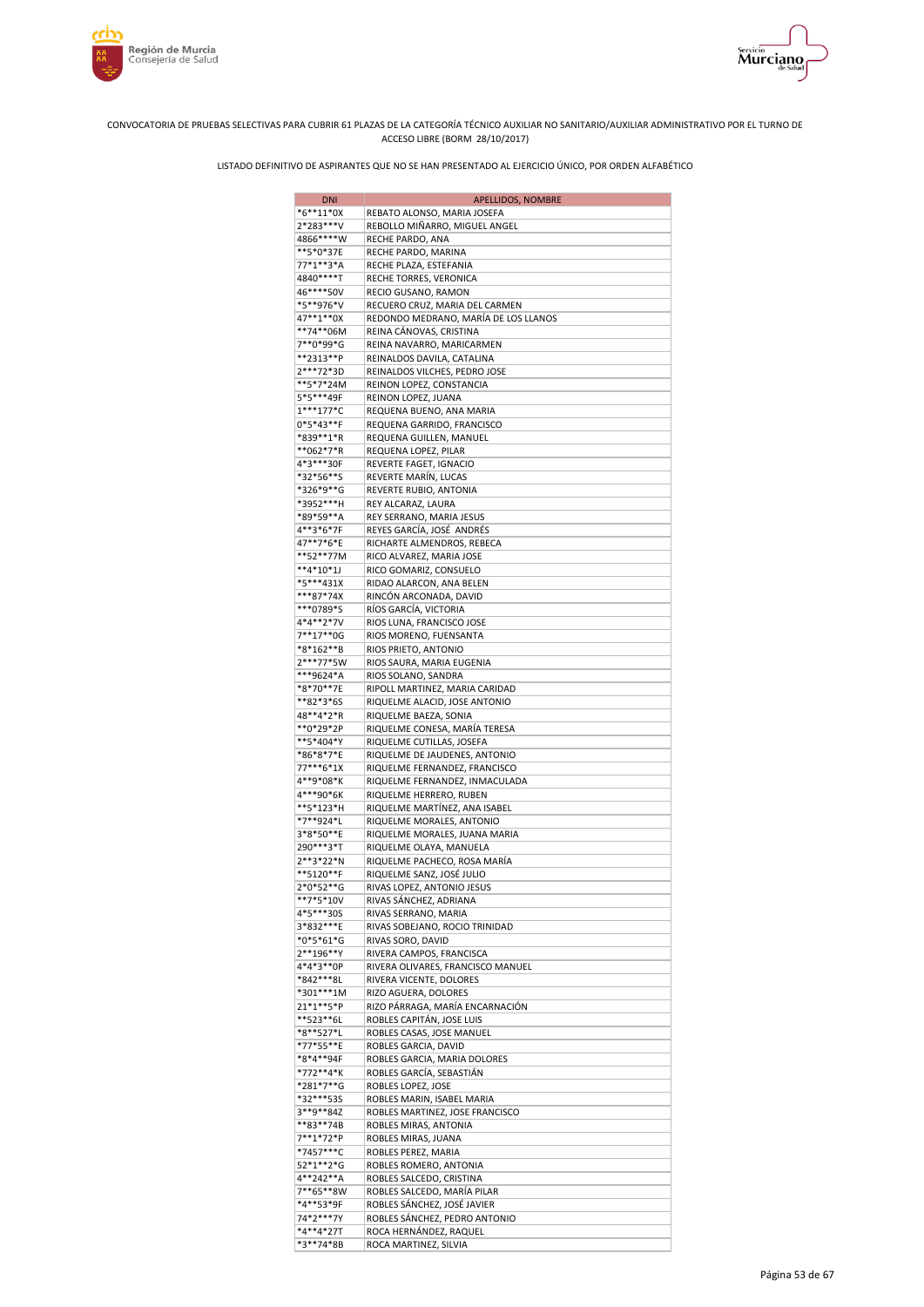



| <b>DNI</b>               | <b>APELLIDOS, NOMBRE</b>                                            |
|--------------------------|---------------------------------------------------------------------|
| *30**74*M                | ROCA MEROÑO, BLAS MAURICIO                                          |
| 4**5*66*X                | ROCAMORA GARCIA, JOSE MANUEL                                        |
| *9*1*3*6J<br>48****45L   | ROCAMORA GIL, FRANCISCA<br>ROCAMORA LOZANO, MARÍA DE LOS ÁNGELES    |
| 2***14*6F                | ROCH OCHOA, MARIA BELEN                                             |
| 47****88G                | RODENAS FELIPE, MARIA VICTORIA                                      |
| *4**911*Z                | RODENAS GONZALEZ, ADELINA                                           |
| 4*0*30**Z                | RODENAS GONZALEZ, MARI CRUZ                                         |
| *7066***C                | RODENAS GONZALEZ, MARIA LLANOS                                      |
| 2**8*54*T                | RÓDENAS PEÑA, MIGUEL                                                |
| **7962**N<br>$0*6*08**R$ | RODENAS SERRANO, MARIA JOSE<br>RODRIGO HERVAS, JESSICA              |
| **0*53*7N                | RODRIGUEZ ALHAMA, IRENE                                             |
| 5*6***30W                | RODRÍGUEZ ALMONTE, JEANNERY                                         |
| 5*818***Z                | RODRÍGUEZ ARROYO, INMACULADA                                        |
| *7*7*16*C                | RODRIGUEZ BERENGUER, MARIA LUZ                                      |
| 2**676**J                | RODRIGUEZ BERNABE, ISABEL                                           |
| 4*5*6**5V<br>*4*28**8D   | RODRÍGUEZ CEREZO, MARTA<br>RODRIGUEZ DE MIGUEL, ROSA AUGURIA        |
| *839***6X                | RODRIGUEZ FRUTOS, CARMEN MARIA                                      |
| 23*1**6*H                | RODRIGUEZ GALLEGO, ROSA ANA                                         |
| *8*00**3J                | RODRIGUEZ GARCIA, PATRICIA                                          |
| *9**163*B                | RODRÍGUEZ GARRES, ENCARNACIÓN                                       |
| 24***6*1W                | RODRÍGUEZ GÓMEZ, ISABEL                                             |
| 2*0**0*5V                | RODRIGUEZ GRANERO, ESTEFANÍA                                        |
| 230***6*H<br>4*5*58**P   | RODRIGUEZ HERNANDEZ, INMACULADA<br>RODRIGUEZ HERNANDEZ, JOSE        |
| 79**1**6E                | RODRIGUEZ HURTADO, ANA BELEN                                        |
| $**0*2*10X$              | RODRÍGUEZ JEREZ, DANIEL                                             |
| **408*6*T                | RODRÍGUEZ JEREZ, ISMAEL                                             |
| *32**0*6B                | RODRÍGUEZ JÓDAR, MARIA INMACULADA                                   |
| **5*538*N                | RODRÍGUEZ LÓPEZ, CARMEN MARÍA                                       |
| ***65*80G                | RODRIGUEZ LOPEZ, MARIA DOLORES                                      |
| 4*518***H<br>4*553***B   | RODRIGUEZ MADRID, VANESA<br>RODRÍGUEZ MARÍN, VERÓNICA               |
| *8**34*8G                | RODRÍGUEZ MARTÍNEZ, ASUNCIÓN                                        |
| 48*1***9H                | RODRIGUEZ MARTINEZ, CARMEN                                          |
| *3**8*49N                | RODRIGUEZ MARTINEZ, JUDIHT                                          |
| 484*3***W                | RODRIGUEZ MARTINEZ, LORENA                                          |
| *44**02*W                | RODRIGUEZ MARTINEZ, MARIA                                           |
| 5**1*18*T<br>*4*0*0*7H   | RODRIGUEZ MARTINEZ, MARIA JOSE<br>RODRÍGUEZ MARTÍNEZ, MARIADOLORES  |
| *8*53**9D                | RODRIGUEZ MARTINEZ, VERONICA                                        |
| *33*65**X                | RODRIGUEZ MIÑARRO, GEMA                                             |
| 242**5**M                | RODRIGUEZ MOLES, SILVIA                                             |
| 34*1***3G                | RODRIGUEZ MORALES, ROSA MARIA                                       |
| 47*8***7X                | RODRIGUEZ MORENO, ALEJANDRO                                         |
| 2***6*50F<br>4*612***X   | RODRIGUEZ MORENO, FRANCISCO ANTONIO<br>RODRÍGUEZ MOYA, ALBA         |
| 48*9***0M                | RODRIGUEZ MUÑOZ, INMACULADA                                         |
| *3**40*1D                | RODRIGUEZ NAVARRO, DANIEL                                           |
| 2*9**5*8C                | RODRÍGUEZ PAREDES, MARÍA DEL CARMEN                                 |
| 4***51*0Q                | RODRÍGUEZ PELÁEZ, CRISTINA                                          |
| *30***51P                | RODRÍGUEZ PÉREZ, JUAN JOSÉ                                          |
| *2*2*37*Z<br>7**599**J   | RODRIGUEZ RAMIREZ, MARI CARMEN<br>RODRÍGUEZ REVIRIEGO, LOURDES      |
| 2*4*2**0F                | RODRIGUEZ RIOS, MARIA PAZ                                           |
| 1*4***30Q                | RODRIGUEZ ROCA, MARIA DEL ROSARIO                                   |
| *281***5C                | RODRÍGUEZ RODRÍGUEZ, MARIA DEL CARMEN                               |
| 23*0**8*P                | RODRÍGUEZ RODRÍGUEZ, ROSARIO                                        |
| *7*67**6K                | RODRÍGUEZ RUBIO, CARLOS ALBERTO                                     |
| 73**4*8*E<br>52**13**Q   | RODRÍGUEZ RUIZ, MARÍA MERCEDES<br>RODRIGUEZ SALINAS, ELOY FRANCISCO |
| **4429**A                | RODRIGUEZ SANCHEZ, ANTONIO ENRIQUE                                  |
| 2**652**C                | RODRIGUEZ SANCHEZ, ISABEL                                           |
| *70*08**T                | RODRIGUEZ SANCHEZ, VANESA                                           |
| **5*28*4J                | RODRIGUEZ SANTOS, MARIA                                             |
| *5*68**6B                | RODRÍGUEZ SORIANO, MARÍA INMACULADA                                 |
| 2*4***44F                | RODRIGUEZ TORRES, MARGARITA                                         |
| 2****905D<br>21*3***2N   | RODRIGUEZ TORRES, YOLANDA ISABEL<br>RODRIGUEZ TORTOSA, JUAN PEDRO   |
| 48**4*7*C                | RODRIGUEZ VAZQUEZ, BEATRIZ                                          |
| 4**8*63*T                | RODRIGUEZ VERA, MARIA ELENA                                         |
| **9*44*8R                | RODRIGUEZ VICO, ESPERANZA                                           |
| *3**13*1K                | RODRÍGUEZ VILLANUEVA, FERNANDO ISIDRO                               |
| 23*0***1S<br>4*17*9**J   | RODRÍGUEZ ZAMORA, MARÍA DOLORES                                     |
| *7**31*4B                | RODRIIGUEZ PÉREZ, LAURA<br>ROJAS GARCIA, IBAN                       |
| *75**79*W                | ROJAS MARTÍNEZ, MARIA DOLORES                                       |
|                          |                                                                     |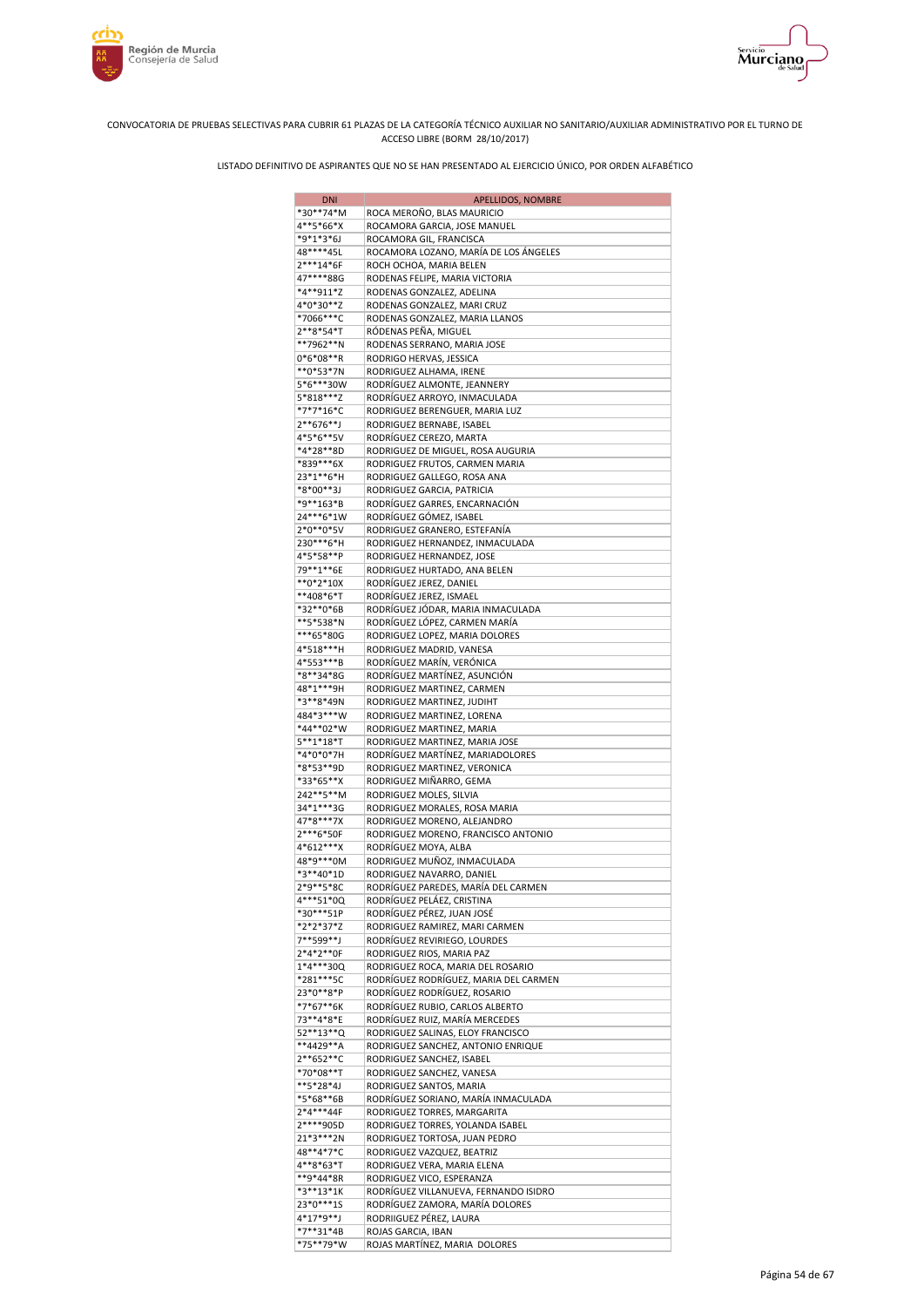





| <b>DNI</b>             | <b>APELLIDOS, NOMBRE</b>                                   |
|------------------------|------------------------------------------------------------|
| $2**4*16*G$            | ROJO LOPEZ, MARIA HUERTAS                                  |
| **7*844*R              | ROJO ROJO, MARIA JOSE                                      |
| 7**6*83*F              | ROJO SANCHEZ, MARIA LUCIA                                  |
| 2299 **** N            | ROLDÁN ATIENZA, SUSANA MARÍA                               |
| 48****40Z<br>*6**295*B | ROMAN MARCOS, ELOISA<br>ROMAN MARTINEZ, ALBERTO            |
| 26**2**5D              | ROMAN MARTINEZ, MARIA DEL MAR                              |
| **80**07B              | ROMERA APARICIO, FRANCISCO MANUEL                          |
| 3**1*10*K              | ROMERA CANO, JAVIER FULGENCIO                              |
| **2821**L              | ROMERA GAZQUEZ, ADELA MARIA                                |
| 7***32*7Z              | ROMERA MARTÍNEZ, ANTONIO JOSÉ                              |
| **2*4*48X              | ROMERA MORENO, MARIA ROSARIO                               |
| 2*2***52N              | ROMERA SANZ, JULIA MARIA                                   |
| 2***137*Q<br>2*4*09**Y | ROMERA SANZ, MARIA DEL CARMEN                              |
| *304**1*F              | ROMERO ABELLÁN, EVA MARIA<br>ROMERO BLASCO, ROCIO          |
| **285*8*W              | ROMERO CABALLERO, VANESSA MARIA                            |
| 4**45**7K              | ROMERO CASTRO, ELENA                                       |
| **482*9*H              | ROMERO COBACHO, JULIA                                      |
| *8*29*6*H              | ROMERO CORDOBA, JULIAN                                     |
| **634**1J              | ROMERO DUMENIGO, RUDY                                      |
| 23*9***5Y              | ROMERO GARCÍA, CRISTINA                                    |
| *85*75**G              | ROMERO GONZALEZ, JUAN ANGEL                                |
| $*1*7**27A$            | ROMERO MANZANARES, LAURA                                   |
| 23 *** 5 * 1 N         | ROMERO MARTINEZ, MARIA DOLORES                             |
| **2**599Q<br>*74***14G | ROMERO ORTEGA, PAOLINA<br>ROMERO PARRA, ANTONIO            |
| 3**3*2*1C              | ROMERO PASTOR, ANTONIO                                     |
| 52*2*7**Y              | ROMERO PASTOR, MARIA DOLORES                               |
| 4*54**1*Q              | ROMERO PUCHE, MARIA                                        |
| **2*86*1J              | ROMERO RUIZ, SILVIA                                        |
| *77**95*N              | ROMERO TOMÁS, SALVADORA                                    |
| *54***68Q              | ROMERO UCLES, ALEJANDRO                                    |
| **8*96*3C              | RONCONI DÓLERA, ANGÉLICA                                   |
| *8**00*7V              | ROS ABENZA, MARÍA TERESA                                   |
| 7*995***F<br>2*0***71M | ROS FRANCES, LUIS<br>ROS LORENTE, PEDRO                    |
| 486****3X              | ROS MARIN, FRANCISCO                                       |
| *94**61*D              | ROS MARTINEZ, CLAUDIA                                      |
| 7751****H              | ROS MARTINEZ, MARIA JOSE                                   |
| 2*05*3**M              | ROS MEDIAVILLA, ROBERTO                                    |
| 48*7**8*N              | ROS OCHOA, NOEL                                            |
| 3480****G              | ROS PINA, MARIA LOURDES                                    |
| 22 **** 72L            | ROS RIOS, MARIA DOLORES                                    |
| ***82*55F              | ROS RUIZ, ISABEL                                           |
| 72**0**5T<br>**29**54V | ROS VALERO, ARMANDA DESAMPARADOS<br>ROSA ANDREO, NURIA     |
| 3**1*65*Z              | ROSA FERNÁNDEZ, JOSEFA PILAR                               |
| 4****543E              | ROSA SANCHEZ, BEGOÑA                                       |
| 4***17*9Z              | ROSA SUÁREZ, FRANCISCO                                     |
| **6*7*50N              | ROSADO AZABARTE, FELIX JAVIER                              |
| $0*1***74N$            | ROSALES VELARDE, INMACULADA                                |
| 48**1**6A              | ROSERO GARRE, ESTHER                                       |
| 36*4***3N              | ROSILLO CASTRO, MARIA ALEJANDRA                            |
| **5*85*8T              | ROSILLO GUILLÉN, JUANA                                     |
| **963*6*P              | ROSIQUE CAMPILLO, Mª ANGELES                               |
| 484*2***D<br>2*0***31H | ROSIQUE CASTILLEJO, MARIA JOSEFA<br>ROSIQUE CASTRO, MONICA |
| *28***36H              | ROSIQUE NICOLAS, CONCEPCION                                |
| *8**84*2Z              | ROSIQUE NICOLAS, JOSEFA                                    |
| $4*1*5*0*$             | ROSIQUE PEREZ, GREGORIO                                    |
| ***65*72Y              | ROSIQUE RUIZ, MARIA                                        |
| **99*37*H              | ROSIQUE SABATER, JOSEFA                                    |
| *2**05*2A              | ROZALEN SANCHEZ, RICARDO                                   |
| 7**18*9*L              | RUANO ESPIN, MANUEL MARIANO                                |
| *8***153W              | RUBIO ALEGRIA, CRISTINA                                    |
| ***47*32T<br>**809*5*H | RUBIO BELMAR, ALICIA DOLORES<br>RUBIO CUTILLAS, Mª ANTONIA |
| *3*11**1S              | RUBIO GARCIA, ROSA MARIA                                   |
| *4**16*2K              | RUBIO GOMEZ, CRISTINA                                      |
| *4*341**B              | RUBIO GÓMEZ, MARÍA DEL CARMEN                              |
| 2**6*48*K              | RUBIO GONZÁLEZ, PEDRO RODRIGO                              |
| **6*63*4W              | RUBIO LOPEZ, ROCIO                                         |
| *2**02*1R              | RUBIO LUQUE, CARIDAD                                       |
| 22*8***9W              | RUBIO LUQUE, MARIA DOLORES                                 |
| 4*6***86P              | RUBIO MARTINEZ, AINHOA                                     |
| *8**06*5X<br>*29**58*M | RUBIO MOLINA NIÑIROLA, ROSA MARIA                          |
| 4873****X              | RUBIO PAREDES, CARLOS<br>RUBIO PÉREZ, ALVARO               |
|                        |                                                            |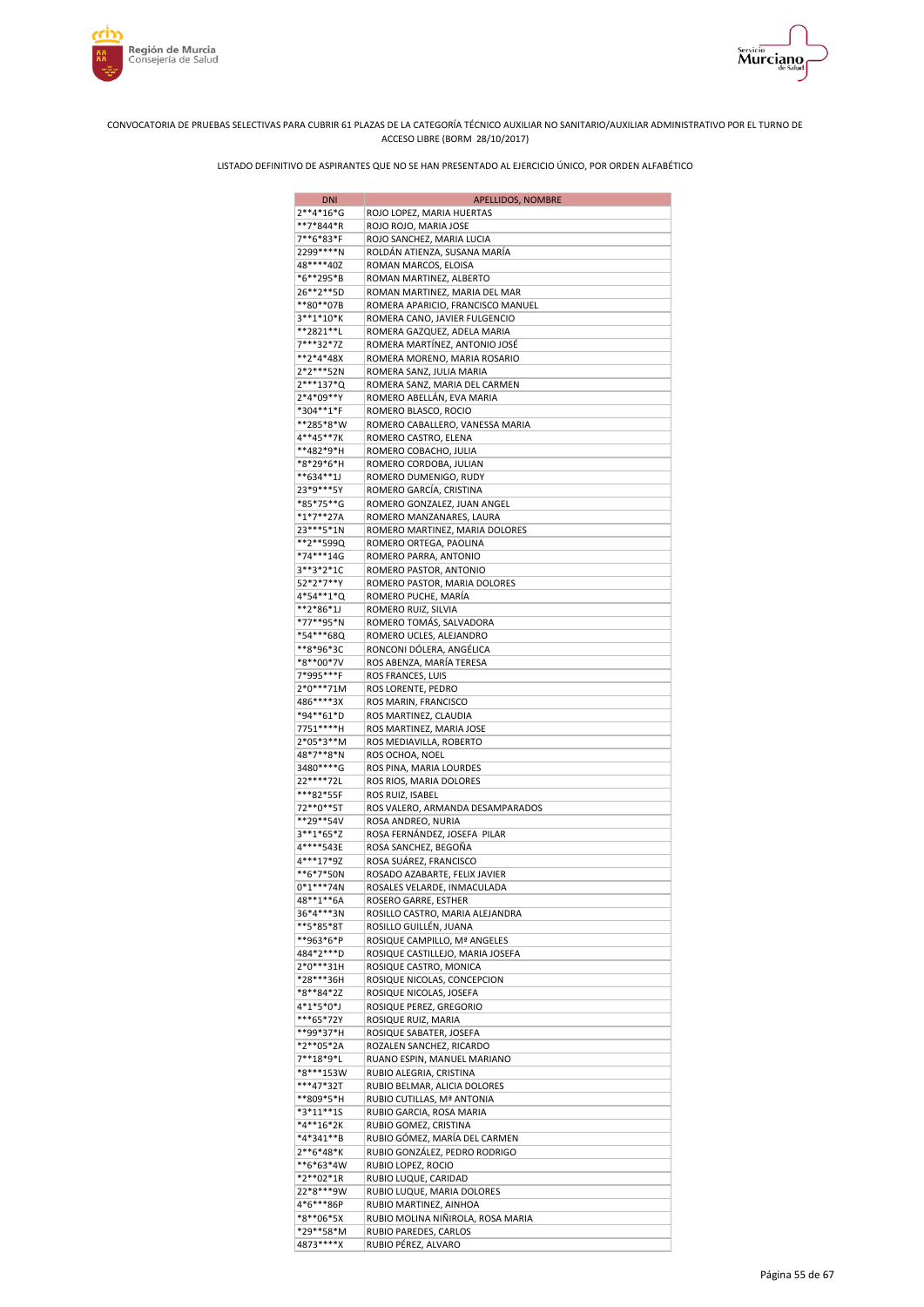



| <b>DNI</b>               | APELLIDOS, NOMBRE                                           |
|--------------------------|-------------------------------------------------------------|
| 48***1*8A                | RUBIO PEREZ, JOSE MIGUEL                                    |
| *47**0*8R                | RUBIO POLO, JOSE MIGUEL                                     |
| **2**186H                | RUBIO RAMOS, ANA BELEN                                      |
| *8*4**81J<br>23*3***7L   | RUBIO ROJAS, RAQUEL<br>RUBIO ROS, ANA                       |
| 22**7**6L                | RUBIO SANCHEZ, PEDRO PABLO                                  |
| *571***0Z                | RUBIO SOLA, ESTEFANIA                                       |
| 4*517***J                | RUBIO SOLER, JOSE MARIA                                     |
| 7**0*88*E                | RUBIO VALENZUELA, ASCENSION                                 |
| 2***55*9G                | RUBIO VALLES, CONCEPCION                                    |
| 4*40**8*T                | RUEDAS HERNANDEZ, LIDIA                                     |
| *7*70*5*P<br>4*463***T   | RUEDAS MACARIO, MARIO FERNANDO                              |
| 34*8***1D                | RUFETE SERNA, LIDIA<br>RUIPEREZ VARGAS, Mª MERCEDES         |
| **6*30*4B                | RUIZ ABENZA, DAVID                                          |
| 7*5**2*5X                | RUIZ AGUIRRE, MARÍA DEL CARMEN                              |
| 232*6***Z                | RUIZ ALCARAZ, RAQUEL                                        |
| 7*5***14A                | RUIZ ALMARCHA, MARIA ISABEL                                 |
| *74***16B                | RUIZ ALMERIA, MARIA DOLORES                                 |
| *7**47*1R<br>4**9*37*J   | RUIZ ANIORTE, MARIA JOSE                                    |
| 4***60*5R                | RUIZ ARNALDOS, FUENSANTA<br>RUIZ BALLESTER, JOSÉ            |
| **2*304*A                | RUIZ FERNÁNDEZ, ANA ISABEL                                  |
| 48*0***2C                | RUIZ FREIXINOS, LUCIA                                       |
| 7*5*8**1T                | RUIZ GARCIA, ADORACIÓN                                      |
| 229 *** 4 * Q            | RUIZ GARCIA, DAMIAN                                         |
| 2**7*63*M                | RUIZ GARCIA, FRANCISCO                                      |
| **4549**K                | RUIZ GARCÍA, GEMA                                           |
| *2**89*0A<br>**5*4*43M   | RUIZ GARCIA, ISABEL MARIA                                   |
| 7*5***26N                | RUIZ GARCIA, JOSE RAMON<br>RUIZ GARCIA, JUANA MARIA         |
| 4***021*B                | RUIZ GARCIA, LAURA                                          |
| 5*6*01**Z                | RUIZ GARCIA, RAQUEL                                         |
| *852**8*P                | RUIZ GARCIA, VANESA TANIA                                   |
| **758*8*J                | RUIZ GIL, JUAN FRANCISCO                                    |
| 4**26**6Z                | RUIZ GIMENEZ, DIEGO MIGUEL                                  |
| 2*5***36R                | RUIZ GOMÉZ, DAVID                                           |
| *84***05X<br>*8**18*9Q   | RUIZ GOMEZ, JOSEFA<br>RUIZ GONZALEZ, DAVID                  |
| 2*2**51*C                | RUIZ GUTIÉRREZ, ROSA MARÍA                                  |
| **7*87*7F                | RUIZ HERNÁNDEZ, BEGOÑA                                      |
| **4933**Z                | RUIZ IGUALADA, IRENE                                        |
| 4**915**K                | RUIZ IGUALADA, JOAQUIN JOSE                                 |
| ***0088*X                | RUIZ JIMENEZ, MARIA CARMEN                                  |
| 486***5*N                | RUIZ LAJARA, GEMA                                           |
| *8488***F<br>2*25*0**M   | RUIZ LAJARA, JOSE TOMAS                                     |
| 4*54**2*N                | RUIZ LINDES, GREGORIA<br>RUIZ LOPEZ, DIEGO                  |
| **2*29*8W                | RUIZ LOPEZ, DIONISIA                                        |
| *74**61*F                | RUIZ LOPEZ, JUAN ANTONIO                                    |
| 4**5*17*C                | RUIZ LOPEZ, MARIA VICTORIA                                  |
| **4*61*3K                | RUIZ MARQUEZ, LAURA                                         |
| 484 *** 0* W             | RUIZ MARTINEZ, ANGEL                                        |
| 2**6*0*5H                | RUIZ MARTINEZ, ENCARNACION                                  |
| 2*02*1**B<br>*7**21*1D   | RUIZ MARTINEZ, M ANGELES<br>RUIZ MARTINEZ, MARIA JOSE       |
| *3***114B                | RUIZ MARTINEZ, MARIA TERESA                                 |
| ***17*45Z                | RUIZ MARTÍNEZ, SARA                                         |
| *48*50**T                | RUIZ MASIP, ADELA MARIA                                     |
| *3**24*6D                | RUIZ MIRAS, ISABEL                                          |
| *32*56**S                | RUIZ MIRAS, MIRIAN                                          |
| *480**3*N                | RUIZ MOLINA, JOSÉ ANTONIO                                   |
| **2**641M<br>*75***34R   | RUIZ MOLINA, JOSÉ MANUEL<br>RUIZ MOLINA, MIGUEL ANGEL       |
| *31*8*9*S                | RUIZ MORENO, LIDIA                                          |
| 48*8*6**E                | RUIZ MORENO, MARIA VICTORIA                                 |
| 3*83**7*S                | RUIZ MUÑOZ, CARLOS                                          |
| *8651***W                | RUIZ MUÑOZ, CRISTINA                                        |
| 05*5**0*N                | RUIZ MUÑOZ, MARIA LUISA                                     |
| 4**155**E                | RUIZ NAVARRO, SONIA                                         |
| **7*30*4N<br>$*1**03*1H$ | RUIZ NAVARRO, VIRGINIA<br>RUIZ NORTES, INMACULADA CONCEPCIO |
| 77*0***6K                | RUIZ PAEZ, MIGUEL                                           |
| *3**4*41Q                | RUIZ PEREZ, MARIA CARMEN                                    |
| *8**69*5E                | RUIZ PINA, MARIA ESMERALDA                                  |
| *84**83*H                | RUIZ PORTUGUES, MARIA DEL CARMEN                            |
| 4**6*69*X                | RUIZ RIQUELME, MARÍA                                        |
| *0*6*8*2G                | RUIZ RIVERA, MARÍA DEL CARMEN                               |
| 06****27J                | RUIZ RODRIGAÑEZ, ANA ISABEL                                 |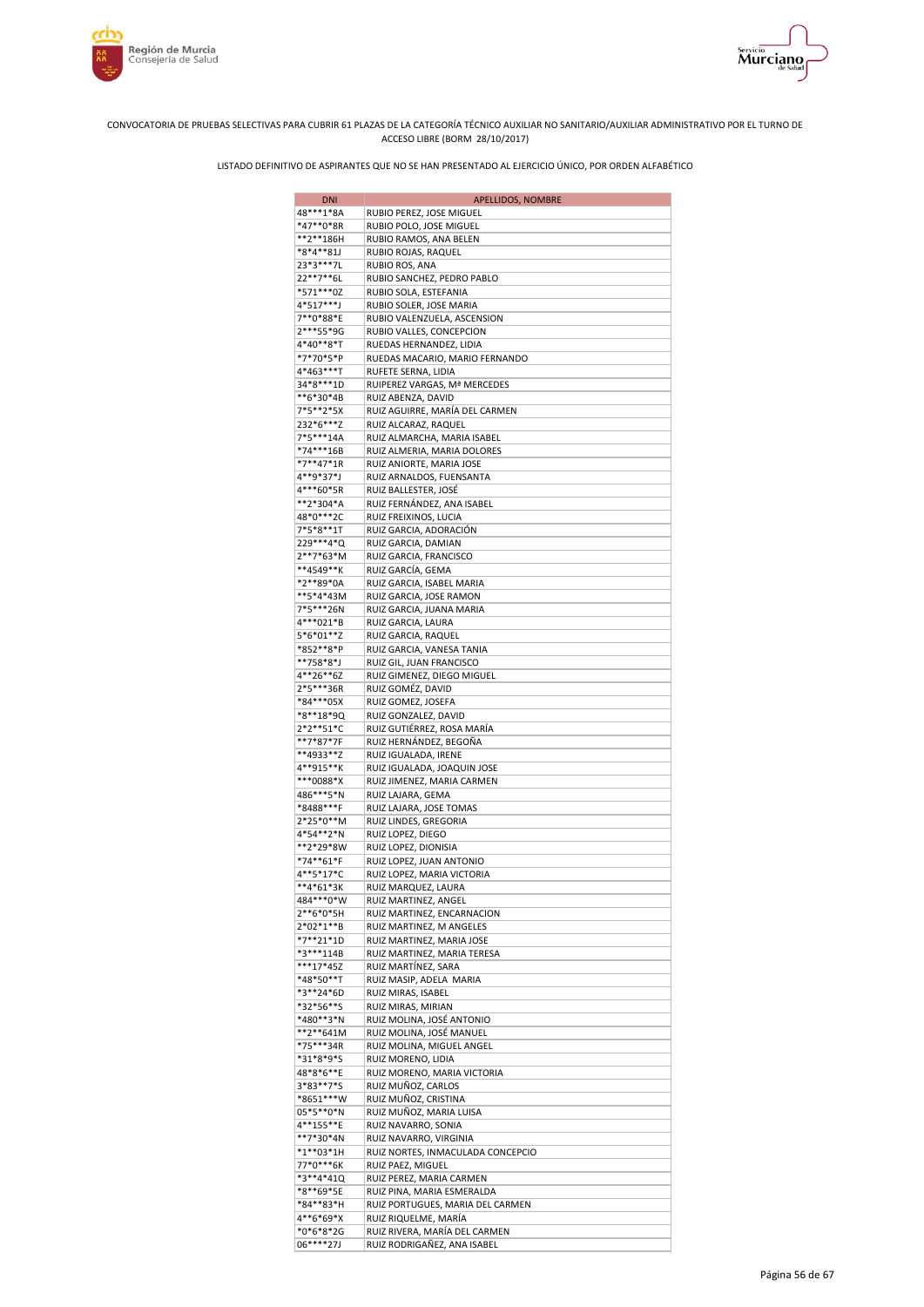



| <b>DNI</b>               | APELLIDOS, NOMBRE                                              |
|--------------------------|----------------------------------------------------------------|
| 7750****H                | RUIZ RODRIGUEZ, MARIA ISABEL                                   |
| 79****17A                | RUIZ ROSIQUE, CRISTINA                                         |
| *7**756*X                | RUIZ RUIZ, VICTORIA                                            |
| 4*3*22**Y                | RUIZ SAN MATEO, ESTEFANÍA                                      |
| **66**56V                | RUIZ SÁNCHEZ, BÁRBARA                                          |
| 2**8*79*K                | RUIZ SANCHEZ, DAMIANA JOSEFA                                   |
| **2826**E                | RUIZ SANCHEZ, FLORENTINA                                       |
| 7**5*4*3F                | RUIZ SANCHEZ, JOSE MANUEL                                      |
| **8*8*81R                | RUIZ SÁNCHEZ, NOELIA                                           |
| 3*8***235<br>7***646*H   | RUIZ SÁNCHEZ, STELLA<br>RUIZ SANDOVAL, ANDREA                  |
| 49*4***9A                | RUIZ SEGOVIA, AURORA PATRICIA                                  |
| **4*83*7T                | RUIZ SICILIA, ROSA MARIA                                       |
| **465*0*L                | RUIZ TERUEL, MARIA ANGELES                                     |
| 531*1***T                | SAAVEDRA NUÑEZ, MARIA JOSE                                     |
| 4*4***65K                | SABATER CAMPOY, CRISTINA                                       |
| *84***33W                | SABATER MEGIAS, SOLEDAD                                        |
| *8**05*1W                | SABATER MORENO, IRENE                                          |
| 74*5***8R                | SÁEZ ALBALADEJO, Mª ÁNGELES                                    |
| *28*82**Q                | SAEZ ARDID, MARIA PILAR                                        |
| 292**9**H                | SAEZ DE JAUREGUI CANO, MARIA JOSE                              |
| **4**402J                | SAEZ DELTELL, MIRYAM                                           |
| 52*1***4N                | SAEZ EGEA, MARIA DOLORES                                       |
| $0***3*54R$              | SAEZ GALVEZ, MARIA JOSEFA                                      |
| *7***635M                | SAEZ GALVEZ, ROSARIO                                           |
| 23*3***6K                | SAEZ GARCÍA, ANA BELÉN                                         |
| *8**62*8V                | SAEZ HERNANDEZ, FRANCISCO JAVIER                               |
| 4*5**4*3G                | SÁEZ JUÁREZ, LAURA                                             |
| 7***10*9N                | SAEZ MARTINEZ, MARIA DEL PILAR                                 |
| 2***187*P                | SÁEZ MARTÍNEZ, ROSA MARÍA                                      |
| 2*2*39**N<br>*323**3*A   | SÁEZ MORALES, JUAN<br>SÁEZ MORALES, MARÍA DEL MAR              |
| **830*8*F                | SAEZ NAVARRO, JOSE FRANCISCO                                   |
| $2**41**1T$              | SÁEZ OTÓN, MARÍA JOSÉ                                          |
| **737*5*K                | SAEZ PEREZ, CARLOS                                             |
| *3*75*1*J                | SAEZ PEREZ, INMACULADA                                         |
| *4**96*4Q                | SAEZ PEREZ, MARIA ISABEL                                       |
| 2**0*60*T                | SÁEZ PLAZAS, ISABEL                                            |
| 7***83*3Y                | SAEZ SALAS, NOELIA                                             |
| *7*4**75A                | SAINZ-PARDO LERMA, JUAN PABLO                                  |
| 48*4***0M                | SALAS FERNANDEZ, ANTONIO JAVIER                                |
| 48**8**4Z                | SALAS LOPEZ, MARIA CARMEN                                      |
| *32*1*8*X                | SALAS ROJAS, ISABEL                                            |
| 5*1**30*V                | SALCEDO FERNÁNDEZ, ANTONIA                                     |
| *77**6*3T                | SALCEDO MARIN, MARIA                                           |
| $*$ *0**648Z             | SALDAÑA BELZUNCES, NATALIA                                     |
| 4*42**5*J                | SALES PÉREZ, MONTSERRAT                                        |
| 7**212**D                | SALINAS DE LA ROSA, DESIREE                                    |
| 4**02**0R                | SALINAS RUIZ, JUAN LUIS                                        |
| 23 **** 78A<br>23*6***5T | SALINAS RUIZ, MARIA TERESA                                     |
| 7*7***68X                | SALINAS RUIZ, SOFIA                                            |
| 528 **** 2L              | SALMERON ESPARZA, LIDIA<br>SALMERON MARTINEZ, MARIA DOLORES    |
| 7*507***Z                | SALMERON PINAR, MARIA DEL CARMEN                               |
| 7756****Q                | SALMERON PIÑERA, MARIA                                         |
| *8*585**A                | SALMERON ROCA, MARÍA                                           |
| *26**7*0V                | SALORIO SANZ, MARTA SUSANA                                     |
| *83*44**Z                | SALVÀ PELEGRIN, ANA JOSE                                       |
| *556**1*L                | SAMPERE PAREDES, M.CARMEN                                      |
| *346*6**L                | SAN JOSÉ DE PABLOS, MARIA DE LAS NIEVES                        |
| ***7422*A                | SAN NICOLAS GRIÑAN, BENJAMÍN SALVADOR                          |
| *85*9*4*K                | SAN PEDRO YAÑEZ, EDUARDO LUCAS                                 |
| 4*6**09*F                | SANCHEZ ABRIL, CARMEN MARIA                                    |
| 4*45**4*A                | SANCHEZ ACOSTA, LAURA                                          |
| **8**613W                | SANCHEZ ADELL, MARIA NIEVES                                    |
| 2*47**8*W                | SANCHEZ ADELL, PALOMA                                          |
| 1*449***V                | SANCHEZ AGUDO, JOAQUIN                                         |
| 1*452***B                | SANCHEZ AGUDO, MARIA ANGELES                                   |
| *8**67*1S<br>23*3***6N   | SANCHEZ ALBALADEJO, MARIA                                      |
| 7*5**5*9H                | SÁNCHEZ ALBALADEJO, SONIA                                      |
| 348*6***V                | SANCHEZ ALCARAZ, PEDRO FRANCISCO<br>SANCHEZ ALCAZAR, ANA BELEN |
| *25**27*H                | SÁNCHEZ ALCÁZAR, VÍCTOR                                        |
| 2**5*01*F                | SÁNCHEZ ALFARO, JORGE                                          |
| 485*0***D                | SANCHEZ ALMELA, LIDIA                                          |
| 7**5*35*R                | SANCHEZ ANDREU, ANA                                            |
| 4706****Z                | SANCHEZ ARENAS, BEATRIZ                                        |
| 22 **** 06D              | SANCHEZ ARNAU, CARMEN                                          |
| *5**248*J                | SANCHEZ AVILA, NOELIA DEL RIO                                  |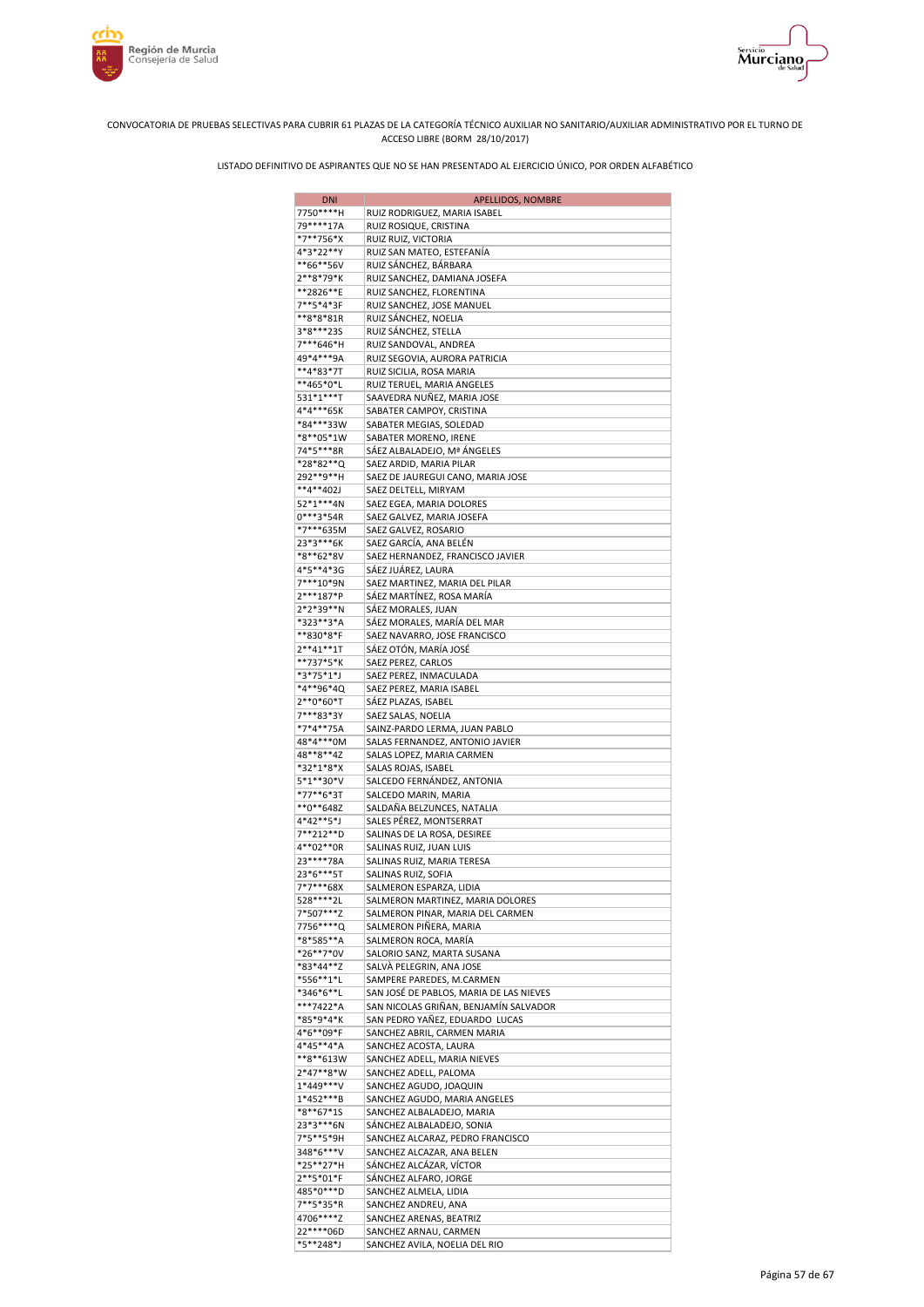



| <b>DNI</b>               | APELLIDOS, NOMBRE                                                     |
|--------------------------|-----------------------------------------------------------------------|
| 23 ** 1 ** 3A            | SÁNCHEZ BAUTISTA, ISIDRO DANIEL                                       |
| **47**77T                | SANCHEZ BELMAR, JOSE MARIA                                            |
| 2**5*92*Z                | SÁNCHEZ BELTRÁN, FRANCISCO                                            |
| 2**8*47*D<br>4***49*7Z   | SÁNCHEZ BERNABEU, MELISSA<br>SANCHEZ BOTIAS, NOELIA                   |
| **3*7*88E                | SÁNCHEZ BUENDÍA, MARIA PALOMA                                         |
| *3*00*7*E                | SANCHEZ BUENO, ISMAEL                                                 |
| $2***16***5Q$            | SANCHEZ CABALLERO, MARIA ISABEL                                       |
| *7**983*J                | SÁNCHEZ CABALLERO, ROSARIO                                            |
| **4*72*5B                | SANCHEZ CABALLO, MARIA TERESA                                         |
| **697*4*D<br>**69*4*0X   | SANCHEZ CABRERA, ADRIAN<br>SANCHEZ CABRERA, ALVARO                    |
| **279*9*H                | SANCHEZ CANOVAS, MARIA DEL PILAR                                      |
| *5*96*7*M                | SÁNCHEZ CAPARRÓS, ANTONIO JAVIER                                      |
| *3*6*8*3A                | SÁNCHEZ CAPARRÓS, MARÍA DOLORES                                       |
| 4**7*91*A                | SANCHEZ CARMONA, MIGUEL ANGEL                                         |
| 2***71*2W<br>23 **** 59X | SANCHEZ CARPENA, ANTONIA PIEDAD                                       |
| *3**408*T                | SANCHEZ CARRASCO, MARIA<br>SÁNCHEZ CAS, EDUARDO                       |
| 09**8**4B                | SANCHEZ CEBALLOS, RAFAEL                                              |
| **24**57H                | SANCHEZ CEREZUELA, MARIA DEL MAR                                      |
| **19**73P                | SANCHEZ CIFUENTES, MARIA LOURDES                                      |
| 2**2*02*R                | SÁNCHEZ CONESA, M. MAGDALENA                                          |
| *8491***A                | SANCHEZ CONTRERAS, ALFONSO                                            |
| 48*5**6*W<br>4**424**G   | SÁNCHEZ CONTRERAS, MARÍA ISABEL<br>SÁNCHEZ CONTRERAS, MARÍA TERESA    |
| 4**50**7Q                | SÁNCHEZ CORRAL, DEYANIRA                                              |
| *4**68*6Q                | SANCHEZ DE ALBA, RUTH MARIA                                           |
| 03*4***0F                | SANCHEZ DE LA CRUZ, JUAN ANTONIO                                      |
| *4**9*94Z                | SÁNCHEZ DIEZ, FRANCISCO JOSÉ                                          |
| 485****7M                | SANCHEZ DOMENECH, JORGE                                               |
| *23**37*B<br>4839 **** D | SANCHEZ ENRIQUE, DIEGO<br>SANCHEZ ESCUDERO, CARMEN MARIA              |
| *48***17T                | SANCHEZ ESPARZA, RAFAEL                                               |
| *84**9*1Y                | SANCHEZ ESPINOSA, PEDRO                                               |
| 2143****M                | SANCHEZ ESQUERDO, MARIA JOSE                                          |
| 48****58Q                | SÁNCHEZ FEBRERO, ANA BELÉN                                            |
| *329*3**B<br>34**5**3V   | SÁNCHEZ FERNÁNDEZ, ANA FRANCISCA<br>SANCHEZ FERNANDEZ, ESPERANZA      |
| **52**99G                | SANCHEZ FERNANDEZ, EVA MARÍA                                          |
| **61**68C                | SANCHEZ FERNANDEZ, IRENE                                              |
| 2**8*88*T                | SANCHEZ FERNANDEZ, JOSEFA                                             |
| *7501***V<br>52*0**6*R   | SANCHEZ FERNANDEZ, JOSEFA                                             |
| 7**066**V                | SÁNCHEZ FERNÁNDEZ, MARIA DOLORES<br>SANCHEZ FERNÁNDEZ, SALVADOR DAVID |
| 7**53**7N                | SÁNCHEZ FLÓREZ, ISABEL                                                |
| *8**95*4R                | SANCHEZ FRANCO, SILVIA                                                |
| 29*1***9F                | SÁNCHEZ GALLEGO, ISABEL MARÍA                                         |
| *7**9*13N                | SANCHEZ GALVEZ, FRANCISCO MIGUEL                                      |
| 189****8W<br>*86**73*F   | SANCHEZ GARCIA, FRANCISCO<br>SANCHEZ GARCIA, FRANCISCO JAVIER         |
| 4**8*12*F                | SANCHEZ GARCIA, INES MARIA                                            |
| *32*62**D                | SANCHEZ GARCIA, ISABEL MARIA                                          |
| 23*5**9*A                | SANCHEZ GARCIA, MANUELA NATIVIDAD                                     |
| *4*8**86B                | SANCHEZ GARCIA, MARI ANGELES                                          |
| 2*0**70*V<br>**4**2835   | SÁNCHEZ GARCÍA, MARÍA DOLORES<br>SANCHEZ GARCIA, MARIA ISABEL         |
| *29***63Q                | SANCHEZ GARCIA, MARIA JOSE                                            |
| 2**8**63C                | SANCHEZ GARCIA, MONICA                                                |
| 48*5*0**N                | SANCHEZ GARCIA, PEDRO MANUEL                                          |
| 2*01**0*K                | SÁNCHEZ GARCÍA, RAQUEL                                                |
| **2*36*6P<br>*29**41*N   | SANCHEZ GARCIA, SERGIO<br>SANCHEZ GARCIA, YOLANDA ESTHER              |
| 2**6*3*9A                | SÁNCHEZ GARNÉS, RUBÉN                                                 |
| 77*1***0Q                | SÁNCHEZ GARRIGOS, VIRTUDES                                            |
| 7**654**X                | SANCHEZ GAZQUEZ, ISABEL                                               |
| 4*4*1**1E                | SANCHEZ GEA, MARTA                                                    |
| *756***4N<br>*481***2Q   | SANCHEZ GIMENEZ, MARIA TERESA<br>SÁNCHEZ GÓMEZ, Mª JOSEFA             |
| *43*8*3*Z                | SÁNCHEZ GÓMEZ, MARIA JOSEFA                                           |
| 77***1*8A                | SANCHEZ GONZALEZ, DOLORES                                             |
| 23*3***1M                | SANCHEZ GONZALEZ, MARIA ANTONIA                                       |
| *8**81*3L<br>$**1*842*K$ | SÁNCHEZ GONZÁLEZ, ROSANA                                              |
| 27***4*2T                | SANCHEZ GUERRERO, OSCAR<br>SANCHEZ HERNANDEZ, JOSE ANGEL              |
| 7*8*15**Z                | SANCHEZ HERNANDEZ, NURIA                                              |
| *8429***Z                | SÁNCHEZ HERNÁNDEZ, SILVIA                                             |
| 4**3*9*5V                | SANCHEZ IBAÑEZ, RAFAEL                                                |
| **0545**C                | SANCHEZ INGLES, MARIA DOLORES                                         |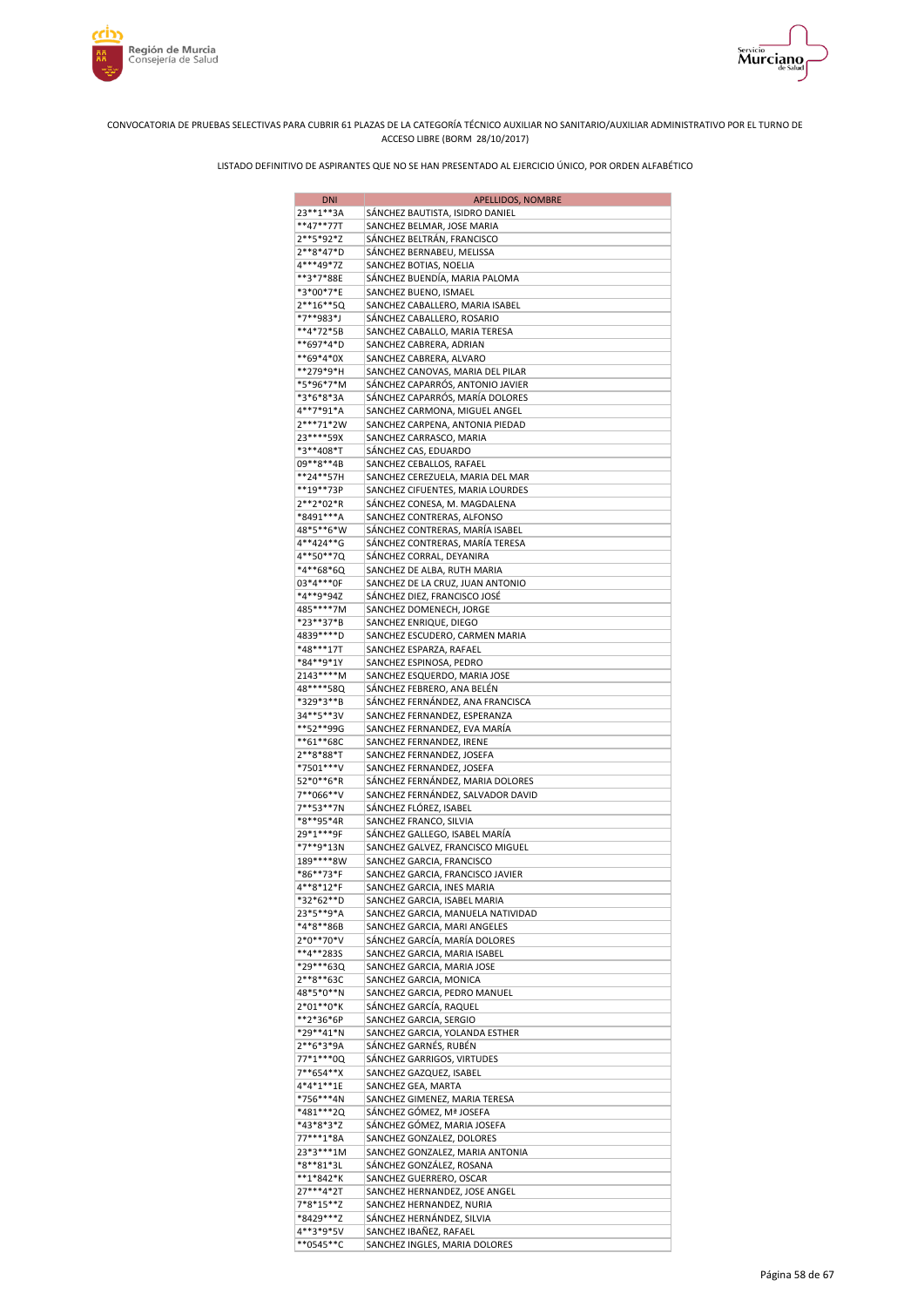



| <b>DNI</b>             | APELLIDOS, NOMBRE                                             |
|------------------------|---------------------------------------------------------------|
| 4*5*66**J              | SANCHEZ JIMENEZ, ANA BELEN                                    |
| **4*0*74D              | SANCHEZ JIMENEZ, JAVIER                                       |
| 4*6***00L<br>3***320*Y | SANCHEZ JIMENEZ, LORENA<br>SANCHEZ JIMENEZ, OLGA PALOMA       |
| 4*4*98**S              | SANCHEZ JOVER, PEDRO GINES                                    |
| 48***92*V              | SÁNCHEZ LAGUNA, ESTEFANÍA                                     |
| **7*471*H              | SANCHEZ LARROSA, ELISA ISABEL                                 |
| 7**21**9V              | SÁNCHEZ LARROSA, NATIVIDAD                                    |
| **508*3*N              | SANCHEZ LAX, SONIA                                            |
| *3*65*1*C<br>*4*5*6*9W | SANCHEZ LAZARO, ANA                                           |
| 48*0***1J              | SANCHEZ LEON, MARIA DEL CARMEN<br>SANCHEZ LIZA, ARACELI       |
| *88*11**J              | SANCHEZ LLORENTE, ANA                                         |
| *9*0**89S              | SÁNCHEZ LOBATO, YOLANDA                                       |
| *7*52**4B              | SANCHEZ LOPEZ, JUAN ANTONIO                                   |
| 48*3***6H              | SÁNCHEZ LÓPEZ, LAURA                                          |
| *865***6A<br>4*507***F | SANCHEZ LOPEZ, MIRIAM<br>SANCHEZ LOPEZ, NURIA                 |
| **569**2J              | SÁNCHEZ LÓPEZ, PEDRO JOSE                                     |
| *086*8**P              | SANCHEZ LOPEZ, ROBERTO                                        |
| 4*42**8*Q              | SÁNCHEZ LÓPEZ, ROSARIO                                        |
| 4**195**J              | SANCHEZ LOPEZ, SONIA                                          |
| **0*00*6V              | SANCHEZ LORENTE, GINESA                                       |
| *8**60*20<br>48*1***8W | SÁNCHEZ LORENZO, PABLO<br>SANCHEZ LOZANO, ANA MARIA           |
| 4*45*9**Y              | SANCHEZ LUNA, MARIA DOLORES                                   |
| 48*1***8P              | SANCHEZ MACANAS, ALAN                                         |
| *3***195K              | SANCHEZ MADRID, ELÍAS JOSE                                    |
| **5**389V              | SANCHEZ MARIN, ANA BELEN                                      |
| **7*09*0W              | SANCHEZ MARIN, MARIA ROSARIO                                  |
| *8**469*H<br>*87***93H | SÁNCHEZ MARTÍNEZ, ALEJANDRA<br>SÁNCHEZ MARTÍNEZ, ÁNGEL        |
| 2*3*09**D              | SÁNCHEZ MARTÍNEZ, CELIA                                       |
| *904**3*Q              | SANCHEZ MARTINEZ, FERNANDO MIGUEL                             |
| 3*809***S              | SANCHEZ MARTINEZ, JUAN JOSE                                   |
| 2*2***67V              | SANCHEZ MARTINEZ, JUANA                                       |
| 486****0V<br>2****418Y | SANCHEZ MARTINEZ, MARIA<br>SÁNCHEZ MARTINEZ, MARIA ADELA      |
| 7**4*82*M              | SÁNCHEZ MARTÍNEZ, MARÍA DEL CARMEN                            |
| 5*82**0*B              | SANCHEZ MARTINEZ, MARIA LUISA                                 |
| *5*28**6L              | SANCHEZ MARTINEZ, MARIA PAZ                                   |
| *84*05**A<br>***245*3V | SÁNCHEZ MARTÍNEZ, RAQUEL                                      |
| *3*77**6X              | SÁNCHEZ MARTÍNEZ, TAMARA<br>SÁNCHEZ MECA, CARMEN MARÍA        |
| 34*0***9G              | SANCHEZ MENCHON, LAURA                                        |
| 2***7*64S              | SANCHEZ MENDEZ, FRANCISCA                                     |
| *2***490K              | SÁNCHEZ MENDOZA, AGUSTIN                                      |
| **5**752A<br>485**7**W | SANCHEZ MINGUEZ, MARIA JOSE                                   |
| 2*4**4*7L              | SANCHEZ MINGUEZ, NATALIA<br>SÁNCHEZ MOLINA, MARIA LUISA       |
| *300**5*R              | SÁNCHEZ MONREAL, MARÍA DOLORES                                |
| *84***57Y              | SANCHEZ MONTESINOS, LUIS OSCAR                                |
| 48*3***4W              | SANCHEZ MONTOYA, ANA ISABEL                                   |
| 34****315<br>1***080*M | SANCHEZ MONTOYA, CARMEN<br>SANCHEZ MORENO, Mª YOLANDA         |
| 22**6*1*M              | SÁNCHEZ MORENO, MARIA GLORIA                                  |
| **50*6*7S              | SANCHEZ MORENO, VERONICA                                      |
| **541*1*P              | SANCHEZ MUÑOZ, MARIA JOSE                                     |
| *8***4245              | SÁNCHEZ NAVARRO, INMACULADA                                   |
| ***33*44W<br>3***051*F | SANCHEZ NEBOT, FATIMA ESTHER<br>SANCHEZ NICOLAS, JOSE ALFONSO |
| **8*2*29L              | SANCHEZ NOGUERA, MARIA LUCIANA                                |
| **6*2*17Z              | SÁNCHEZ OJEDA, LORENA                                         |
| 7*7**6*0Y              | SÁNCHEZ ONDOÑO, FRANCISCA BELÉN                               |
| 2**49*6*E<br>4*454***E | SANCHEZ ORTEGA, ESPERANZA<br>SANCHEZ ORTEGA, MARTA            |
| 48*1***9B              | SANCHEZ ORTIZ, VICTOR                                         |
| 4*502***E              | SÁNCHEZ OSETE, CARMEN                                         |
| *3*30**2M              | SANCHEZ PARRA, JOAQUIN                                        |
| 4**016**T              | SANCHEZ PEÑARANDA, BLAS ANTONIO                               |
| 3*8*6*5*K              | SANCHEZ PEREZ, CARMEN                                         |
| 4*484***F<br>3*806***W | SÁNCHEZ PÉREZ, CONCEPCIÓN<br>SANCHEZ PEREZ, RUTH              |
| *4**74*8M              | SANCHEZ PEREZ, SILVIA                                         |
| 4**51*6*T              | SÁNCHEZ PIÑERO, ROSA MARÍA                                    |
| 2*2**1*2N              | SANCHEZ PORLAN, MARIA ELENA                                   |
| 232*7***Z<br>*29**95*B | SANCHEZ PORLAN, ROSA MARIÁ<br>SÁNCHEZ QUESADA, JOAQUÍN        |
| 2**7*38*K              | SÁNCHEZ RANERO, ANA MARÍA                                     |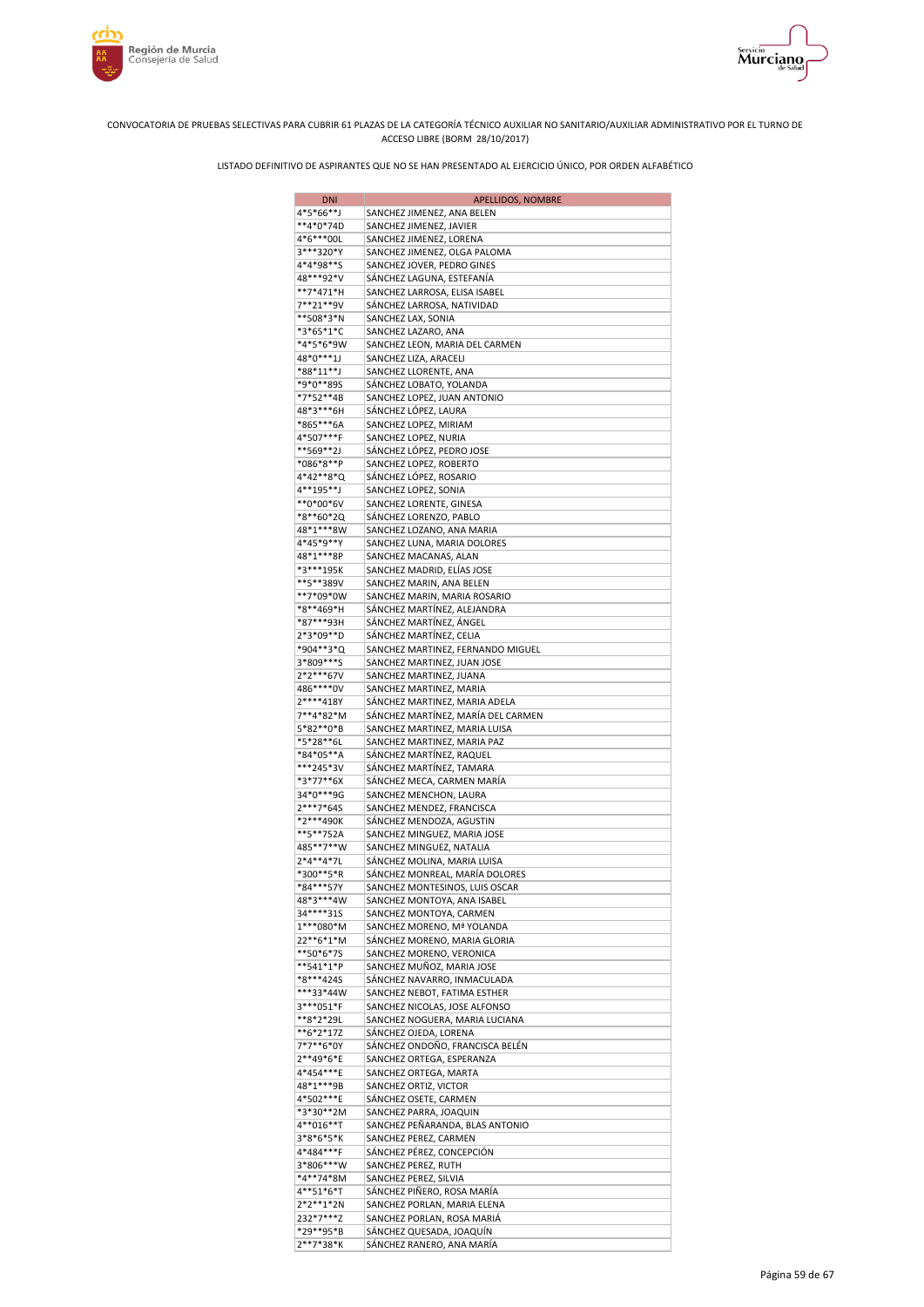



| <b>DNI</b>               | APELLIDOS, NOMBRE                                                |
|--------------------------|------------------------------------------------------------------|
| 2*4*31**W                | SANCHEZ REDONDO, MERCEDES                                        |
| **8115**B                | SANCHEZ REINA, MARAVILLAS                                        |
| 4***91*8Z<br>**4*646*K   | SANCHEZ REQUENA, YOLANDA<br>SANCHEZ RIQUELME, TERESA JESUS       |
| 22***3*9T                | SANCHEZ RODENAS, JUAN JOSE                                       |
| **5**831E                | SANCHEZ RODRIGUEZ, ANA BELEN                                     |
| 775***1*E                | SANCHEZ RODRIGUEZ, CRISTOBAL                                     |
| 2**5*8*4C                | SANCHEZ RODRIGUEZ, MARIA TISCAR                                  |
| 48*4*6**F                | SANCHEZ RUBIO, FRANCISCA                                         |
| 7*56**0*W                | SÁNCHEZ RUBIO, JUANA MARIA                                       |
| *8477***G<br>48*1**7*N   | SANCHEZ RUIZ, BIENVENIDO                                         |
| 4**139**T                | SANCHEZ SALAR, JOSE<br>SÁNCHEZ SALINAS, ANA MARÍA                |
| 3**92**1G                | SANCHEZ SANCHEZ, ANA MARIA                                       |
| *8**81*3D                | SANCHEZ SANCHEZ, ANGEL                                           |
| 34*2***6J                | SÁNCHEZ SÁNCHEZ, DOLORES                                         |
| *8**6*27P                | SÁNCHEZ SÁNCHEZ, FELIPE                                          |
| **47*3*7D                | SÁNCHEZ SÁNCHEZ, ISABEL                                          |
| **757*0*P<br>4**9*17*X   | SANCHEZ SANCHEZ, LAURA                                           |
| *9*1*0*4V                | SANCHEZ SANCHEZ, LUIS<br>SÁNCHEZ SÁNCHEZ, Mª VICTORIA ASUNCIÓN   |
| **3*23*9M                | SANCHEZ SANCHEZ, MARIA FELICIDAD                                 |
| **8*4*62H                | SÁNCHEZ SÁNCHEZ, MARÍA LUISA                                     |
| **6**540D                | SANCHEZ SANCHEZ, MARIA NOELIA                                    |
| 4**5*8*8S                | SANCHEZ SANCHEZ, MARTA                                           |
| **1**602E                | SANCHEZ SANCHEZ, MÓNICA                                          |
| 48*6*7**F                | SÁNCHEZ SÁNCHEZ, RAQUEL                                          |
| *8*0*0*6F<br>*479*5**J   | SANCHEZ SANCHEZ, SONIA MARIA                                     |
| *861***7F                | SÁNCHEZ SANDOVAL, MARÍA MERCEDES<br>SANCHEZ SAORIN, DANIEL       |
| *8401***J                | SANCHEZ SAORIN, JESUS CONSTANTINO                                |
| 484*9***L                | SANCHEZ SERRANO, JOAQUIN                                         |
| *48***69J                | SÁNCHEZ SERRANO, MARÍA ISABEL                                    |
| **0*60*6V                | SÁNCHEZ SOLER, DOLORES                                           |
| *8**07*1N                | SANCHEZ SOLER, MARIA VICTORIA                                    |
| 23*2***3D                | SANCHEZ SOTO, CARMEN                                             |
| *4**3*46N<br>**26*1*2S   | SANCHEZ TORRES, Mª DEL CARMEN<br>SANCHEZ UBEDA, VERONICA         |
| *85**28*X                | SANCHEZ VELASCO, CLAUDIA DEL CARMEN                              |
| 4**8*56*M                | SANCHEZ VELASCO, PENELOPE                                        |
| *7*5*7*7E                | SANCHEZ VERA, JOAQUIN                                            |
| *8*54**5V                | SANDOVAL ALBURQUERQUE, ANA ISABEL                                |
| *77*53**X                | SANDOVAL ESCAMEZ, JOSEFA                                         |
| 775**7**F                | SANDOVAL PASTOR, MARIA                                           |
| *4*23**6T<br>77*2***7W   | SANDOVAL RIQUELME, Mª DOLORES<br>SANDOVAL SORIANO, Mª DEL PILAR  |
| 3***8*26X                | SANMARTIN BAÑOS, MARAVILLAS                                      |
| *2***182B                | SANMARTIN MARIN, JUANA MARIA                                     |
| **0**892Y                | SANMARTIN PADILLA, ANA                                           |
| *86**5*3W                | SANTA LÓPEZ, FERNANDO                                            |
| 4*4**9*0A                | SANTA PUCHE, PENÉLOPE                                            |
| $*144**0*Z$<br>2*459***R | SANTACRUZ NAVARRO, JOSÉ ANTONIO                                  |
| **7*32*0R                | SANTAMARÍA VIDAL, M. CONCEPCIÓN<br>SANTIAGO BELMAR, MARÍA AMPARO |
| *4**60*8B                | SANTIAGO GIMÉNEZ, RAFAEL                                         |
| 48*0***4T                | SANTIAGO SANCHÉZ, MIRIAM                                         |
| 5*8**5*1E                | SANTILLANA ASTURIANO, JOSEFA                                     |
| 455*9***J                | SANTO SALA, LOURDES                                              |
| *30**62*H                | SANTOS ALVAREZ, SILVIA                                           |
| 7**3*52*G                | SANTOS CAIHUELA, SONIA                                           |
| *9*3*7*6T<br>*4*91**1D   | SANTOS GOMEZ, PASCUAL<br>SANTOS VICENTE, INMACULADA              |
| *47*19**X                | SANTOS VICENTE, MARIA ESMERALDA                                  |
| 483**8**G                | SANTOYO MARTÍN, MARÍA JOSÉ                                       |
| **2**559W                | SANZ BERMUDEZ, MARÍA DE LAS HUERTAS                              |
| *8**340*P                | SANZ BERNAL, MARIA DEL CARMEN                                    |
| 2***6*64W                | SANZ CANOVAS, JOSE JULIAN                                        |
| *2***177L                | SANZ GEA, ANTONIO                                                |
| **8**183P<br>*90**0*2L   | SAORIN IBERNON, GLORIA LAURA<br>SAORIN LUCAS, MARIA              |
| **6**907P                | SARABIA BLANCO, ENCARNACION MARIA                                |
| *434**9*R                | SARABIA MARTINEZ, Mª ANTONIA                                     |
| 4**576**C                | SARABIA ZAPATA, JOAQUINA                                         |
| **5*38*2R                | SARAVIA ALARCÓN, MARÍA DOLORES                                   |
| *3**81*9T                | SARMIENTO PONCE, INMACULADA                                      |
| 77*0***6Q                | SARMIENTO RIQUELME, VICENTE JAVIER                               |
| *8**0*13F<br>**43*1*7M   | SARRIÓ PÉREZ, RAQUEL                                             |
| *30**80*S                | SATURNO CARRILLO, PEDRO PABLO<br>SAURA CAMPOS, MARTA             |
|                          |                                                                  |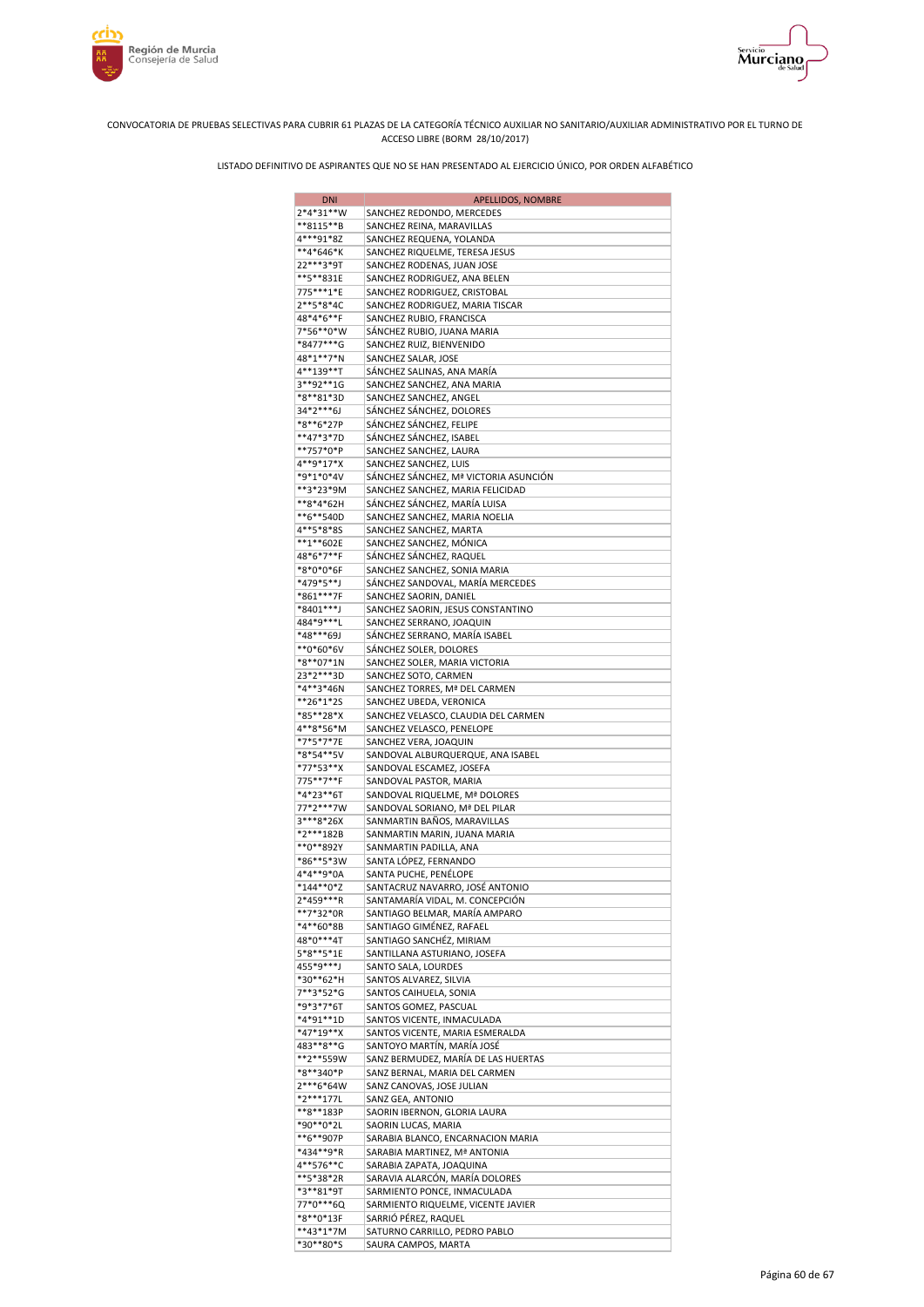



| <b>DNI</b>             | APELLIDOS, NOMBRE                                         |
|------------------------|-----------------------------------------------------------|
| 4**5*68*H              | SAURA ESPINOSA, ANGELES MARIA                             |
| *7*6*1*9L              | SAURA HERNÁNDEZ, JOSEFA                                   |
| 48****93N              | SAURA JIMENEZ, ESPERANZA                                  |
| ***43*00J              | SAURA MARTIN, FRANCISCA                                   |
| **3*327*H              | SAURA MIJARES, MARÍA ÁNGELES                              |
| *7**854*F              | SAURA MORENO, BLANCA                                      |
| 2*3*01**G              | SAURA PEREZ, CARIDAD                                      |
| *5301***C              | SAURA PEREZ, MARIA ANGELES                                |
| *8700***D<br>**8074**G | SAURA PERONA, DAVID                                       |
| 3*8*13**R              | SAURA RODRIGUEZ, MERCEDES<br>SAURA RODRIGUEZ, TERESA      |
| **8*20*2G              | SAURA SANCHEZ, FABIAN                                     |
| *28**11*D              | SAURA SÁNCHEZ, FULGENCIO                                  |
| 7**0*48*D              | SAURA SÁNCHEZ, VANESA                                     |
| **4*53*2B              | SEBASTIAN RAUSELL, ARTURO MIGUEL                          |
| **6*96*2H              | SEBASTIAN SEBASTIAN, MARIA JOSE                           |
| $2**1*5*1N$            | SEDANO CALDERON, MONTSERRAT                               |
| 2*97*3**Q              | SEGADO VIDAL, FRANCISCO                                   |
| *8**56*9X              | SEGOVIA PINTADO, INÉS                                     |
| *32**25*E              | SEGURA ALBARRACIN, FRANCISCO JESUS                        |
| *55*10**F              | SEGURA GARCIA, JOAQUIN LUIS                               |
| 232*8***K              | SEGURA GARCIA, MARIA                                      |
| *3*43**15              | SEGURA GARCIA, MARIA GINESA                               |
| *85*74**F              | SEGURA MONTIEL, PABLO                                     |
| ***349*6M              | SEGURA ORTIZ, MARÍA CATALINA                              |
| *8*82**9W              | SEGURA TRIPIANA, MARÍA CONCEPCIÓN                         |
| 48*8***3E              | SEIQUER FERNANDEZ, MARIA JOSE                             |
| 5***8*43W              | SELLÉS MARTÍNEZ, OLGA<br>SELMA BALERIOLA, CRISTINA        |
| *3***427Q<br>52**6*6*X | SELVA MARTINEZ, DOLORES                                   |
| 384**5**F              | SENDRA ROLDÁN, MAGDALENA                                  |
| 5*9**1*4Q              | SEÑOR CONDE, DIEGO                                        |
| *482**7*L              | SERNA ANDRADA, SONIA                                      |
| 4**6*50*S              | SERNA CASADO, ELENA                                       |
| **4*67*7J              | SERNA GALVEZ, CARMEN                                      |
| *4**05*7F              | SERNA LACARCEL, CARMEN                                    |
| 47*6***5W              | SERNA LLEDÓ, FRANCISCO JAVIER                             |
| 4*48*7**K              | SERNA RUIZ, MARÍA DOLORES                                 |
| *8**30*0F              | SERNA VERA, LAURA                                         |
| *85**91*J              | SERRA GARCIA-MIRA, PALOMA                                 |
| 5**0*25*R              | SERRANO ALCARAZ, ENCARNACIÓN                              |
| *8*0*0*4H              | SERRANO ASENSIO, MARTA                                    |
| *4*07**4S              | SERRANO FORTUNA, MARIA JOSÉ                               |
| *84*64**L              | SERRANO GONZALEZ, MARIA BELEN                             |
| 347**7**X              | SERRANO HERNANDEZ, FUENSANTA                              |
| *3*89**5B<br>23*3***7N | SERRANO LIRÓN, CARMEN MARÍA<br>SERRANO LOPEZ, JUANA       |
| 5***2*66H              | SERRANO MARTÍNEZ, ENCARNA                                 |
| *8***151M              | SERRANO MAYORAL, EDUARDO                                  |
| 23*9***3H              | SERRANO MORALES, DANIEL                                   |
| 484**6**X              | SERRANO MUÑOZ, JULIA                                      |
| $2*4**0*9D$            | SERRANO NAVARRO, ANTONIO LORENZO                          |
| *48**59*N              | SERRANO ROSELL, ANGEL LUIS                                |
| *33***80H              | SERRANO SIMÓN, DANIEL                                     |
| **5*73*7H              | SERRANO SOTOS, MÁXIMO                                     |
| *4**25*8C              | SERRANO ZAMORA, ANA MARÍA                                 |
| 11*0***6T              | SERVET BARRERO, MARIA CONCEPCION                          |
| *7**0*68S              | SEVILLA MARTÍNEZ, ROSA MARÍA                              |
| 740****6Z              | SIGÜENZA JACOBO, JAVIER                                   |
| *75**31*Z              | SIGÜENZA MARTINEZ, FRANCISCO JAVIER                       |
| 2**2*72*T              | SILES MAÑAS, PEDRO                                        |
| 143*0***L<br>*979**2*S | SILLA SANCHIS, BEATRIZ                                    |
| *9*48**9W              | SILVA QUITUISACA, GILBERT PORFIRIO                        |
| *4*2*7*6S              | SILVA QUITUISACA, RONNIE<br>SILVA SAÑAY, JOSELYN GEORGINA |
| *7*5*1*4Z              | SILVENTE CASERO, ANA BELEN                                |
| *32***59B              | SILVENTE MALDONADO, CONCEPCIÓN                            |
| 4****379R              | SILVENTE RODRIGUEZ, MARIA                                 |
| *32***67F              | SIMÓ ASENSIO, INMACULADA                                  |
| 23*9***1G              | SINTAS APARICIO, ROSARIO                                  |
| 3*802***B              | SOCUÉLLAMOS DE LA FUENTE, SERGIO                          |
| *74***14T              | SOLA MORALES, CATALINA                                    |
| 4*83**8*Z              | SOLA PÉREZ, MERCEDES                                      |
| 4**1*04*T              | SOLA PINTADO, SUSANA                                      |
| 3*8*71**V              | SOLA RECHE, ANTONIA                                       |
| 348***9*B              | SOLA ZARAGOZA, MARIA DEL CARMEN                           |
| 2**8*7*9E              | SOLANA VIVANCOS, ENCARNACION                              |
| 1*48*4**P              | SOLANO BERLANGA, NOELIA                                   |
| *2**59*6C              | SOLANO GARCIA, CANDIDA BELEN                              |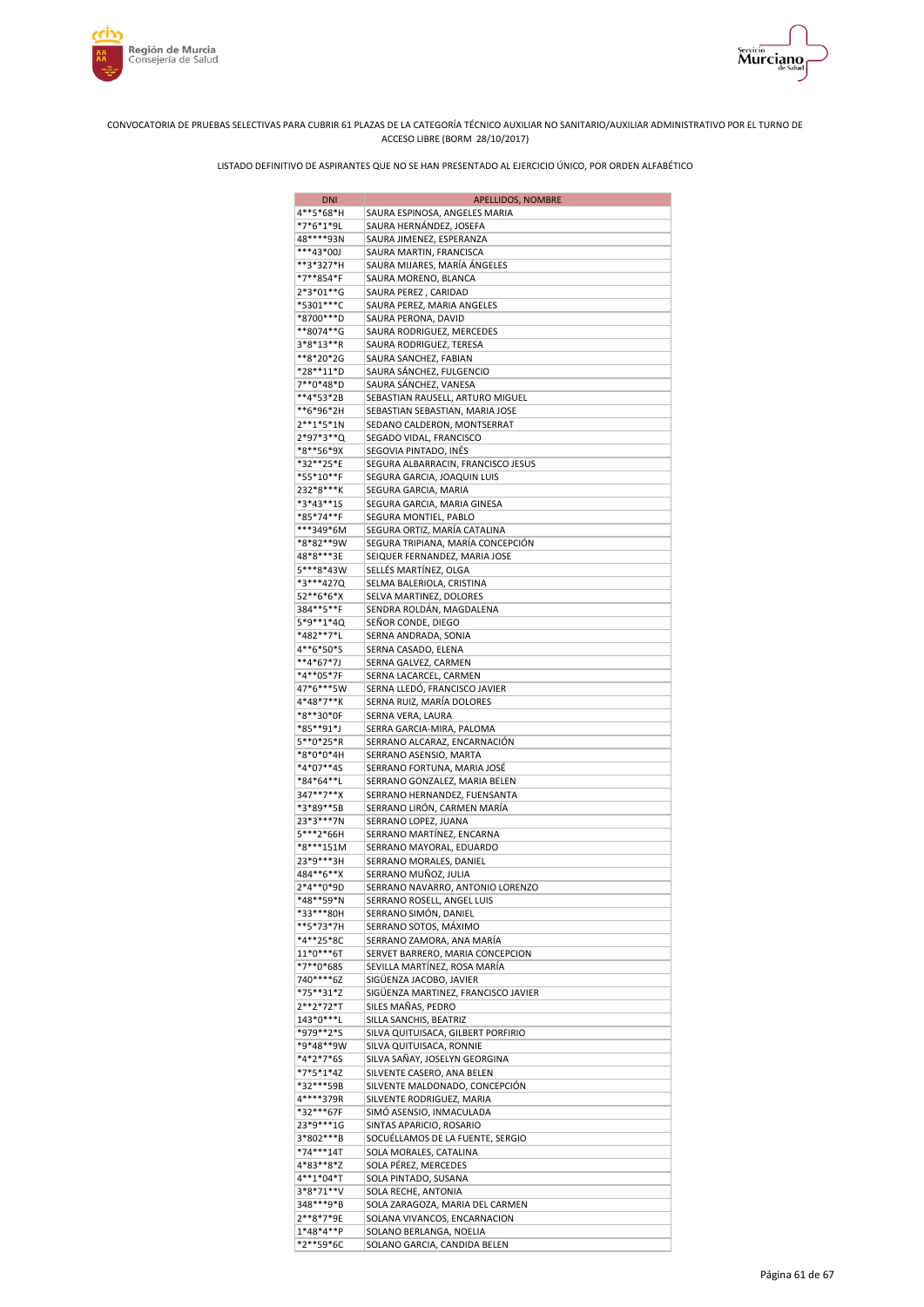



| <b>DNI</b>             | APELLIDOS, NOMBRE                                          |
|------------------------|------------------------------------------------------------|
| *30**68*X              | SOLANO GARCÍA, MARIA CARMEN                                |
| 2**8*38*A              | SOLANO GARCIA, TERESA                                      |
| 3*78**7*N              | SOLANO HERNÁNDEZ, MARÍA DOLORES                            |
| *3*22**0M              | SOLANO PAREDES, LAURA                                      |
| **6**737Q              | SOLANO SOLANO, RUBÉN                                       |
| *4*4**91C              | SOLER AROCA, MARIA CARMEN                                  |
| 45*9***5F<br>48*3***3T | SOLER FERNANDEZ, ANA BELEN                                 |
| 7***6*69B              | SOLER GRACIA, ROCIO NEREA                                  |
| 4*493***H              | SOLER LÓPEZ, ALICIA<br>SOLER MARTINEZ, JOSE FERNANDO       |
| 74*8***9W              | SOLER MORA, CLAUDIA                                        |
| *8**18*0Y              | SOLER PLAZA, MIRIAM                                        |
| 4*7**1*7N              | SOLER RUIZ, INMACULADA                                     |
| *873**8*B              | SOLER RUIZ, JOSE ANGEL                                     |
| 3**2*16*J              | SOLER RUIZ, MARIA DESIREE                                  |
| **2*23*2P              | SOLER SANCHEZ, MARIA ROSARIO                               |
| *7**73*8J              | SOLER SANCHEZ, MARIA TERESA                                |
| 7*441***S              | SOLER SEMPERE, JUAN JESUS                                  |
| 2*6***30R              | SOLER VAÑÓ, RAFAEL                                         |
| *7**73*2G<br>*78**83*S | SORIA LOPEZ, GEMA<br>SORIA LOPEZ, PATRICIA                 |
| 4**0*45*V              | SORIA MARTINEZ, NAYARA HITATI                              |
| **1*291*F              | SORIA PALENCIA, JESÚS JAVIER                               |
| 27****32B              | SORIA RODRÍGUEZ, MARÍA DOLORES                             |
| ***79*14C              | SORIANO FERRERO, LAURA                                     |
| 74****99E              | SORIANO GIL, MARÍA JOSÉ                                    |
| *8**926*G              | SORIANO MARTINEZ, ANTONIO                                  |
| 4*5*78**K              | SORIANO MARTINEZ, INMACULADA                               |
| *2993***H              | SORIANO MOYA, CARIDAD                                      |
| *9075***C              | SORIANO ORTEGA, MARIA LLANOS                               |
| 48*6*5**G              | SORIANO PASCUAL, NURIA                                     |
| 2*0*51**Z              | SORIANO PUCHE, AURORA                                      |
| **6*24*4L<br>*32**02*C | SORO PÉREZ, YUDIT                                          |
| *85***95B              | SOSA PIÑA, ANA MARIA<br>SOTO ABELLAN, MARIA DE LOS ÁNGELES |
| 32*9***7K              | SOTO ALVAREZ DE SOTOMAYOR, MANUEL                          |
| 77****58G              | SOTO ANDREO, FRANCISCO JAVIER                              |
| 3*832***N              | SOTO BALLESTER, JOSÉ LUIS                                  |
| 4*5***07B              | SOTO BALLESTER, ROCIO                                      |
| 775****8B              | SOTO BARQUERO, JOSEFA                                      |
| 2****629G              | SOTO BERNAL, ASENSIO                                       |
| *2***172Y              | SOTO CERVANTES, MARÍA CONCEPCIÓN                           |
| 5*80**0*K<br>2**8*45*G | SOTO COBARRO, ROSALIA                                      |
| 7***36*8A              | SOTO CONESA, FLORENTINA<br>SOTO MARTINEZ, ANA CRISTINA     |
| *3*0**14V              | SOTO MARTINEZ, PAULA                                       |
| 75*2***6L              | SOTO MORENO, CATIANA                                       |
| 4*5*09**K              | SOTO RUBIO, JOSÉ ANTONIO                                   |
| *3278***H              | SOTO SÁEZ, MARÍA JOSEFA                                    |
| *2950***H              | SOTO VIDAL, ANTONIO                                        |
| **5115**B              | SOTOMAYOR EXPOSITO, EMILIA                                 |
| 4*4*60**D              | SOTOMAYOR MARTINEZ, ALEJANDRO                              |
| $**1*36*1G$            | SUAREZ CHAVEZ, MELVIN JAVIER                               |
| *69**11*B              | SUAREZ LOPEZ, PATRICIA                                     |
| 4**4*58*Y<br>**5*46*3W | SUAREZ PEREZ, ROSA<br>SUBIELA MENDOZA, JOSEFA              |
| 470 *** 0 * G          | TABERNERO SAHUQUILLO, MARIA TERESA                         |
| $0***3*4*6E$           | TABOADA COMA, JAIME                                        |
| 7*52*6**Z              | TALAVERA DE MOLINA, FRANCISCA                              |
| *4**33*1T              | TALSI BARHDADI, LAMIAE                                     |
| *83**23*G              | TAMAYO MARIN, MARIA JOSE                                   |
| ***98*20R              | TAPIA VALLEJO, BETHSY ELIZABETH                            |
| $*11*40**K$            | TARDY, NATHALIE                                            |
| *302**1*C              | TARRAGA HERNANDEZ, EVA MARIA                               |
| *77**57*Q<br>4*4**6*3D | TARRAGA PEREZ, ANGELES                                     |
| *8*0*3*7Z              | TELLO ALGABA, SANDRA<br>TENDERO RUIZ, AINHOA               |
| *86***80S              | TENDERO RUIZ, NAIRA                                        |
| 3****088C              | TENZA CASCALES, ASCENSIÓN MARÍA                            |
| 4*4*0**9S              | TENZA TOVAR, MARIA TERESA                                  |
| 4*6**8*9Y              | TENZA VIDAL, MARIA PURIFICACION                            |
| 7*717***W              | TEROL ABELLÁN, ENCARNA                                     |
| *14***52Y              | TEROL PLANELLES, M LUCIA                                   |
| 2*03**6*N              | TERRER ASTORGA, GUADALUPE                                  |
| *85***79D<br>4*5*78**R | TERRER FRUTOS, ALMUDENA<br>TERRES PASCUAL, SILVIA          |
| *328**3*S              | TERRONES TERRONES, ISABEL MARIA                            |
| 4*427***T              | TERUEL BELCHI, ANA MARIA                                   |
| 7*7***67V              | TERUEL GUILLÉN, MARIA DOLORES                              |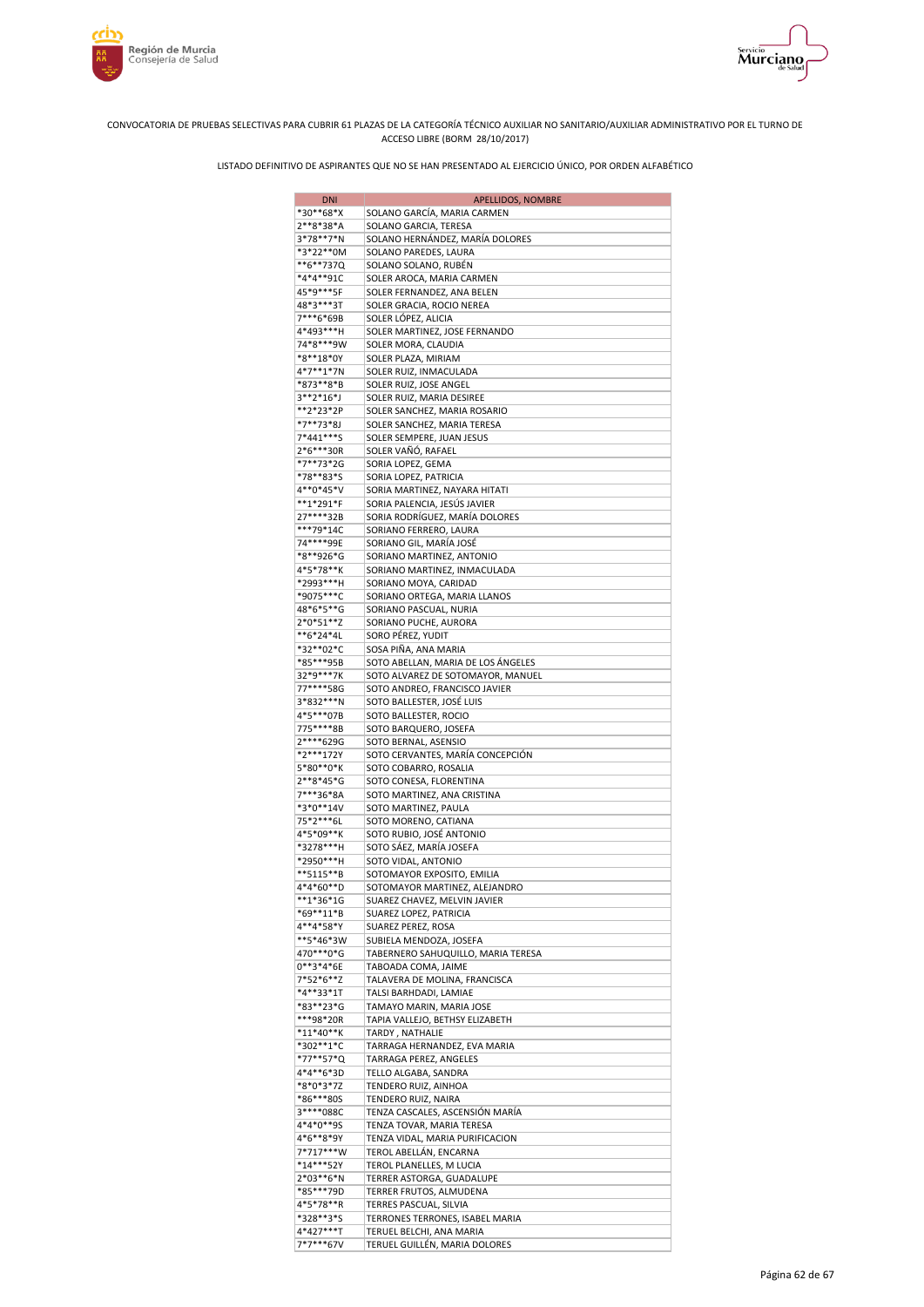



| <b>DNI</b>                | APELLIDOS, NOMBRE                                             |
|---------------------------|---------------------------------------------------------------|
| 743****0K                 | TERUEL HEREDIA, CRISTINA                                      |
| 3*291***S                 | TERUEL MUÑOZ, MARIA CARMEN                                    |
| 2306****M<br>2*0**3*1P    | TERUEL ROS, CRISTINA                                          |
| *32**7*7Q                 | TINOCO ALFARO, CRISTINA<br>TIRADO GIMÉNEZ, NURIA              |
| 2*0**5*2Z                 | TOBAL SAURA, JUAN                                             |
| 488***3*A                 | TOLEDO GOMEZ, JUAN ANTONIO                                    |
| *8*9**45B                 | TOLEDO GÓMEZ, NICOLÁS                                         |
| 34**6**5K                 | TOLEDO JODAR, ANA MARIA                                       |
| **7*6*95J<br>**524*6*G    | TOLEDO MARTÍNEZ, JUAN PEDRO<br>TOLEDO RODRIGUEZ, Mª AMPARO    |
| **512**1V                 | TOLMO GONZÁLEZ, ANTONIO                                       |
| **5**878D                 | TOLMO GONZÁLEZ, Mª ESPERANZA                                  |
| ***56*67N                 | TOMAS BIECO, MARIA JOSE                                       |
| 7*500***W                 | TOMAS FERRER-SANJUAN, Mª JOSE                                 |
| 4*515***J<br>20*5***8A    | TOMÁS GARRIES, MARÍA ESTEFANÍA<br>TOMÁS GONZÁLEZ, JOSUÉ       |
| **5*44*2W                 | TOMÁS JIMÉNEZ, MARÍA JOSEFA                                   |
| *9**3*40P                 | TOMAS MERLOS, MARIA                                           |
| 791*4***D                 | TOMAS SAEZ, MARIA VIRTUDES                                    |
| 4*4***28A                 | TOMAS ZAMORA, ISABEL MARIA                                    |
| *47***48C                 | TOMAS ZAPATER, ANA MARIA                                      |
| *3*4*0*4J<br>*7*24**6Z    | TONDA SÁNCHEZ, ESTHER<br>TORAL BERMUDEZ, MARIA ENCARNACION    |
| *74*96**T                 | TORAL MORENO, Mª EUGENIA                                      |
| 347**5**V                 | TORMO MARIN, Mª CARMEN                                        |
| **4**323A                 | TORMO MARÍN, MARÍA JOSEFA                                     |
| 4*3*9**7B                 | TORMO MARTÍNEZ, FRANCISCO JAVIER                              |
| 4***1*57Z<br>*4***420E    | TORRALBA BAEZA, CONCEPCION<br>TORRALBA HERNANDEZ, CARMEN      |
| **6**056K                 | TORRANO BELMONTE, PAULA                                       |
| **498**9V                 | TORRANO CANDEL, MARIA MARGARITA                               |
| **8**180P                 | TORRANO CANDEL, MARÍA ROSARIO                                 |
| 4*51**5*V                 | TORRANO PAREDES, JESÚS                                        |
| 4*844***G                 | TORRANO TORRANO, RAQUEL                                       |
| 7***199*G<br>7*5*46**Z    | TORRE MARTINEZ, ADELAIDA<br>TORRECILLA SÁNCHEZ, JUANA Mª      |
| **8*22*3R                 | TORRECILLA VÉLEZ, MELANIE                                     |
| 4*547***J                 | TORRECILLAS MARTINEZ, RAQUEL                                  |
| 4*3***54L                 | TORRECILLAS TOMÁS, MARIA BELEN                                |
| *3**23*6X                 | TORRECILLAS TORRENTE, ROSA MARIA                              |
| *85**56*S                 | TORREGROSA LÓPEZ, PEDRO ANTONIO                               |
| 2**1*39*X<br>*5*6*4*1D    | TORREGROSA PEREZ, RUTH<br>TORREGROSA QUESADA, MARIA VANESSA   |
| 7**3*16*D                 | TORRENTE GARCÍA, ANA                                          |
| 7***14*5Z                 | TORRENTE GARCIA, NURIA                                        |
| 777**4**W                 | TORRENTE LOPEZ, ESPERANZA                                     |
| **8**735R                 | TORRENTE MADRID, JOSEFA                                       |
| *1**157*B<br>232 *** 9* V | TORRES AGULLÓ, JOSÉ<br>TORRES ALCAZAR, MARIA MERCEDES         |
| 4**1*0*3X                 | TORRES ALVAREZ, DIONISIA                                      |
| **9**558K                 | TORRES ASTONDOA, MAITE                                        |
| *78**9*5J                 | TORRES BERNAL, MARÍA ISABEL                                   |
| **3**806B                 | TORRES CASELLES, MARIA LORENA                                 |
| 3*81**8*P<br>*2*87**6G    | TORRES CEREZO, IRENE                                          |
| 34**7**1J                 | TORRES DIAZ, JOSÉ LUIS<br>TORRES FRANCO, ISABEL MARIA         |
| *7***724T                 | TORRES GARCIA, MARIA CARMEN                                   |
| 230***2*E                 | TORRES GARCIA, PALOMA                                         |
| $2**4*4*7Y$               | TORRES LOPEZ, FELICIANA                                       |
| 4*39*2**K                 | TORRES LOPEZ, SERGIO<br>TORRES MAS, MARIA DEL CONSUELO        |
| *7**39*2M<br>*55**67*P    | TORRES MAZÓN, MARIA GERTRUDIS                                 |
| $0**4*55*M$               | TORRES MERINO, MARIA JOSE                                     |
| 4*2*56**W                 | TORRES MOLTO, FRANCISCA                                       |
| 2**6*05*Z                 | TORRES MONDEJAR, MARÍA DEL CARMEN                             |
| 2***08*4Q                 | TORRES MUÑOZ, ANTONIO JOSE                                    |
| **2*820*N<br>48***5*1A    | TORTOSA DIAZ, VERONICA<br>TORTOSA HERNANDEZ, CARMEN MARIA     |
| **5**155M                 | TORTOSA LLOPIS, MARIA JOSE                                    |
| ***9824*M                 | TORTOSA SAURA, MARIA DEL CARMEN                               |
| *86*8*7*D                 | TORTOSA SAURA, MONICA                                         |
| 4*6**19*W                 | TORTOSA VICENTE, LORENA                                       |
| 7**1*24*R                 | TOSETE CHACON, RUBEN                                          |
| 4***89*4D<br>**4*6*09X    | TOVAR BERNABÉ, JOSÉ FRANCISCO<br>TOVAR CEREZO, MARÍA VICTORIA |
| 3*8***31M                 | TRANCON BLAZQUEZ, NIEVES INES                                 |
| *33***18R                 | TRENZA MILLÁN, IRENE                                          |
| 23*9***4R                 | TRENZA MILLÁN, MARIA SOLEDAD                                  |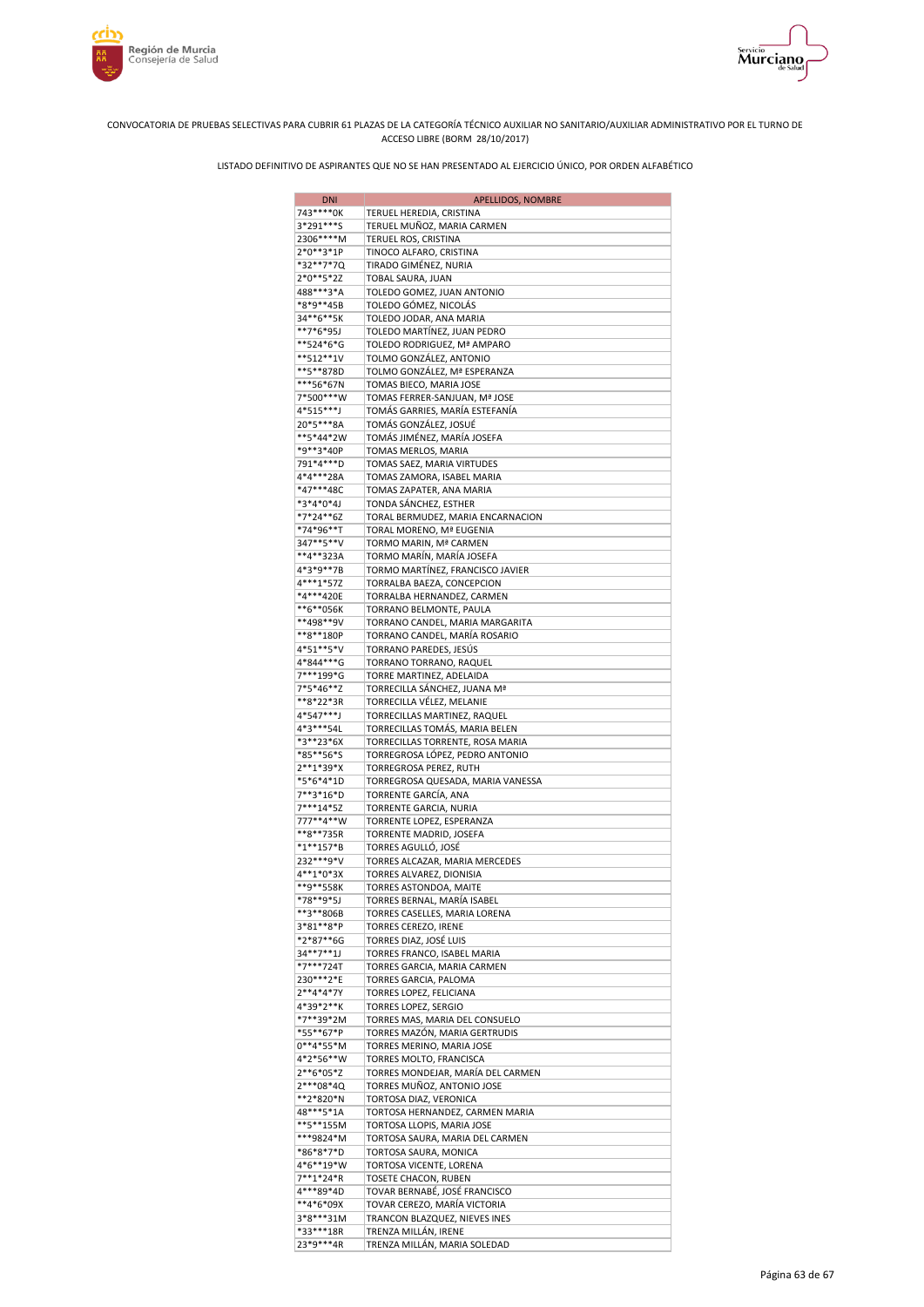



| <b>DNI</b>             | APELLIDOS, NOMBRE                                          |
|------------------------|------------------------------------------------------------|
| *709**2*A              | TRIGUEROS RODENAS, MARTA                                   |
| 0*714***D              | TRINIDAD LOPEZ, PATRICIA                                   |
| 2*4***53Y              | TRISTANTE HERNANDEZ, CATALINA                              |
| 051 **** 5G            | TRUEBA FUENTES, MARÍA DOLORES                              |
| **418*4*B              | TRUJILLO NAVARRO, NOELIA                                   |
| *7*17*9*X              | TUDELA ABRIL, ANTONIA                                      |
| **437**2L              | TUDELA MARTINEZ, ANTONIA                                   |
| 48*1***3G              | TUDELA NOGUERA, ANTONIO                                    |
| *3**50*3Y<br>2*0**0*2M | TUDELA PEDREÑO, JULIO                                      |
| 274***1*B              | TUDELA PEDREÑO, MARIA CONCEPCION<br>TUDELA SANCHEZ, SUSANA |
| *4*3**47V              | TÚDELA TORTOSA, ELENA ANTONIA                              |
| 48**4**9Y              | TUDELA VIDAL, HELENA                                       |
| **42**96F              | TUDELA VIVO, MARIA JOSE                                    |
| 3**0*89*D              | TURPIN GUILLAMON, ALBERTO                                  |
| 23*2***6B              | UBERO GUZMÁN, SERGIO DAVID                                 |
| *3**44*0F              | UBEROS MARTÍNEZ, JUAN JOSÉ                                 |
| *3*5*93*Z              | UBEROS MARTINEZ, JUANA MARIA                               |
| **3576**V              | UBIERNA CANOVAS, MARIA TERESA                              |
| 4**535**R              | URBAN ROMERO, MARIA DOLORES                                |
| $0***17***7M$          | URBANO ANTELA, JUAN JOSE                                   |
| *3**204*D              | UREÑA BERNAL, VANESSA                                      |
| 2***208*W              | URREA MORENO, MªINMACULADA                                 |
| 78**3*3*V              | URRUCHI MARTÍNEZ, ALEXANDER                                |
| **80*9*1A              | USERO GUILLEN, LAURA                                       |
| **845*9*C<br>*8*40*1*S | VACA ROSA, JOSE JAVIER<br>VALDERAS GÓMEZ, MARTA            |
| **480**8F              | VALDÉS CAMPILLO, IRENE                                     |
| *541*4**Y              | VALDES GARCIA, JOSE VICENTE                                |
| **7*74*7R              | VALENCIANO FERNANDEZ, JOSE MANUEL                          |
| *84***05L              | VALERA, MARAVILLAS                                         |
| 3*8*1*2*V              | VALERA ALONSO, JOSE ANTONIO                                |
| $2*4*6**7N$            | VALERA BEJAR, ROSARIO                                      |
| *75*15**K              | VALERA DE MAYA, ENCARNACIÓN                                |
| *47*86**W              | VALERA ESPÍN, BLAS                                         |
| 77**83**F              | VALERA GARCIA, MARIA JESUS                                 |
| 4*4*3**4B              | VALERA MARTÍNEZ, FRANCISCO JOSÉ                            |
| **5*519*K              | VALERA MARTINEZ, JUANA                                     |
| $*47***51B$            | VALERA MARTINEZ, MARIA DEL CARMEN                          |
| $2*47**1*B$            | VALERA RUIZ, MARIA ROSARIO                                 |
| *77***43A              | VALERA TAMBOLEO, VÍCTOR ALFONSO                            |
| 34*1***2N<br>*0**00*1H | VALERDE CABALLERO, ALICIA<br>VALERO ESCUDEROS, MANUELA     |
| 48*9***7Z              | VALERO GARCIA, VANESSA                                     |
| *3**7*60T              | VALERO MADRID, VIRGINIA                                    |
| **56*6*3S              | VALERO MARTINEZ, MARIA ANGELES                             |
| **756*0*X              | VALERO PAGAN, LIDIA                                        |
| *7*13*6*S              | VALERO SARABIA, JOSE                                       |
| **832**4T              | VALLEJOS VILLENA, ESTHER                                   |
| 48**1*7*W              | VALVERDE BALLESTER, JUANA MARIA                            |
| *84**5*2N              | VALVERDE BALLESTER, MARIA DOLORES                          |
| **8*628*L              | VALVERDE FERNANDEZ, MARIA DOLORES                          |
| ***882*7H              | VALVERDE GUILLAMON, ANGEL                                  |
| *8*1**98L              | VALVERDE GUILLEN, ANA BELEN                                |
| *326**0*C              | VALVERDE LOPEZ, ROSA                                       |
| 7***5*62L              | VALVERDE MARTINEZ, ANA BELEN<br>VALVERDE MORENO, PABLO     |
| 49*8***4L<br>34**1*1*K | VALVERDE PERALTA, ANGEL                                    |
| 485**3**G              | VALVERDE PERALTA, VIRGINIA                                 |
| 2*0**3*1F              | VALVERDE PEREZ, FRANCISCA                                  |
| *482**0*Q              | VALVERDE SANZ, MARTA                                       |
| 2**251**V              | VALVERDE SOTO, CLARA                                       |
| 4**31**5K              | VAQUERIZO VAQUERIZO, LUISA                                 |
| $*1**517*C$            | VAQUERO BENAVENTE, DAVID                                   |
| 04***09*Y              | VAQUERO GARCIA, FRANCISCO JAVIER                           |
| **0*269*Y              | VAQUERO LOPEZ, MARIA JESUS                                 |
| *482***5W              | VARGAS FERNANDEZ, ELENA FATIMA                             |
| *051***7X              | VARGAS NAVARRO, DIEGO                                      |
| $1*482***$ T           | VARÓ SÁNCHEZ, ELENA                                        |
| 2306****W              | VARÓ SÁNCHEZ, NIEVES                                       |
| *28*19**P<br>*29**3*0D | VAZQUEZ FERNANDEZ, JOSEFA<br>VAZQUEZ FERNANDEZ, Mª JOSÉ    |
| **5**449P              | VÁZQUEZ HIDALGO, ALBERTO                                   |
| *8*7**71K              | VAZQUEZ HIDALGO, DAVID                                     |
| 48*3***6K              | VAZQUEZ MARTINEZ, ALBERTO                                  |
| 4*3*6**3E              | VAZQUEZ MARTINEZ, DORILA ISABEL                            |
| 3***5*86C              | VAZQUEZ MENDEZ, MARIA ANGELES                              |
| *8***303M              | VÁZQUEZ NAVAJAS, MªPILAR                                   |
| **9**327V              | VAZQUEZ SANCHEZ, DAVINIA                                   |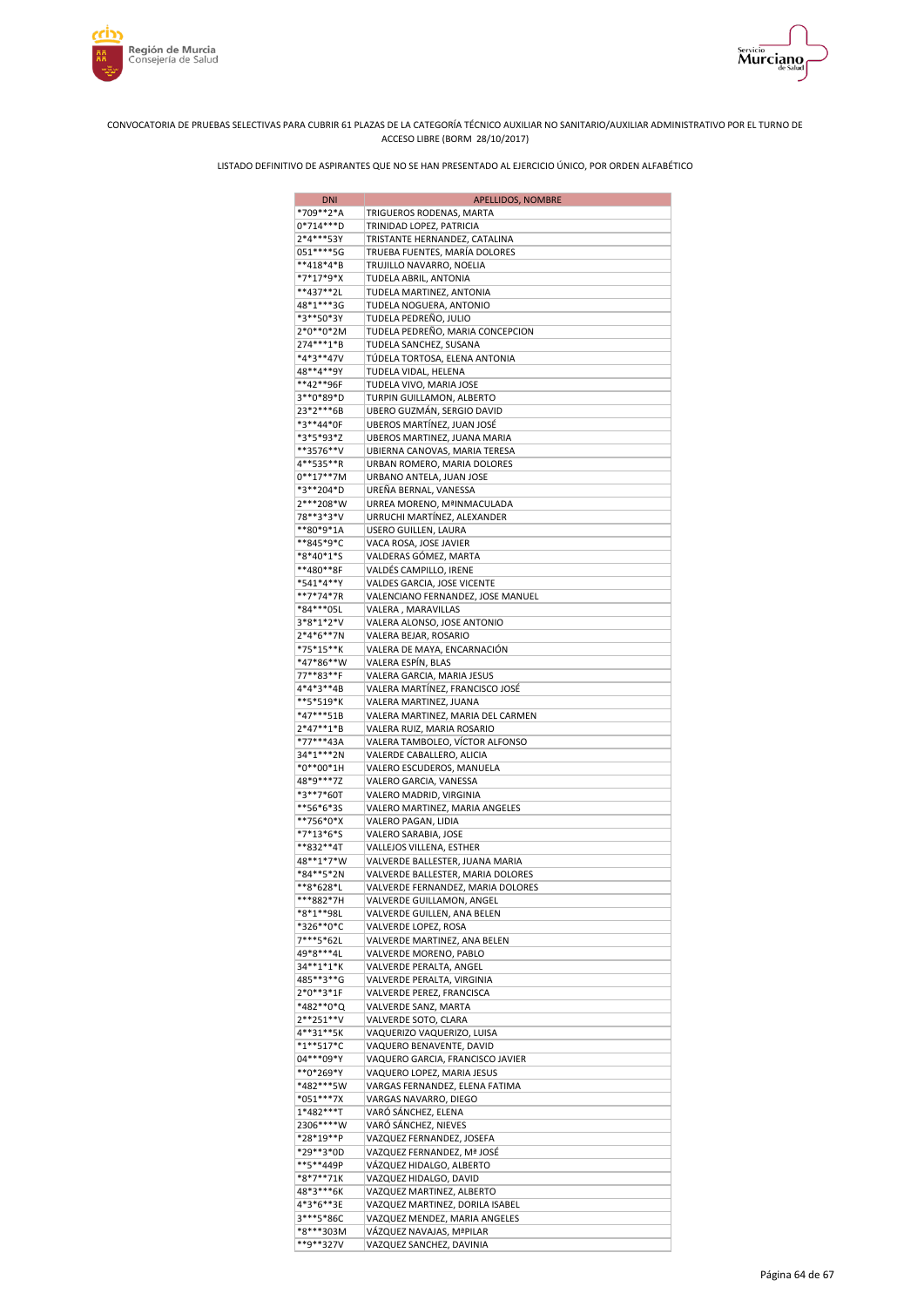





| <b>DNI</b>             | APELLIDOS, NOMBRE                                            |
|------------------------|--------------------------------------------------------------|
| *13**5*0C              | VAZQUEZ VIGO, FRANCISCO JAVIER                               |
| **7**275J              | VEGA DORESTE, DAVID                                          |
| 7*00**1*W<br>3***84*5T | VEGA JABARES, PAULA<br>VEGA MONTES, ESTHER                   |
| ***5406*W              | VEGA PÉREZ, MARIA BEGOÑA                                     |
| *8**212*K              | VEGARA ARQUES, JOSE MANUEL                                   |
| 48***78*P              | VEGARA PALAZON, SARA MARIA                                   |
| **9*068*N              | VELASCO ANTÓN, LUCIA                                         |
| *771***2J<br>*420***4X | VÉLEZ ALACID, CARLOS                                         |
| 7****566E              | VELEZ BUENO, ENRIQUE<br>VELEZ RODRIGUEZ, ALBA MARIA          |
| *7*87**7J              | VERA ALCÁZAR, FRANCISCOS JOSÉ                                |
| ***52*82N              | VERA ARIAS, IZASKUN                                          |
| 23 **** 99 V           | VERA CALÍN, EVA                                              |
| ***66*16T              | VERA GARCIA, DOLORES MARIA                                   |
| **0*128*D<br>48***6*0H | VERA GOMEZ, ANA BELEN<br>VERA GUERRERO, JUAN                 |
| **7**710B              | VERA HERNANDEZ, SALVADOR                                     |
| *30***69S              | VERA MARTINEZ, BEGONA                                        |
| 3**1**28E              | VERA MORALES, ESTHER                                         |
| **74**34R              | VERA PALAZON, TAMARA                                         |
| 7****209L              | VERA PAREDES, IVÁN                                           |
| 3**0*0*7W<br>4*5*8**7X | VERA RUIZ, INMACULADA<br>VERA SERRANO, YOLANDA               |
| *86*66**Y              | VERACRUZ VIVANCOS, INMACULADA                                |
| 48**5**3V              | VERCHER MARTINEZ, SANDRA                                     |
| *3***842R              | VERDEGAI LOPEZ, ISABEL MARIA                                 |
| 443***0*V              | VERDEJO GARCIA, JOSEFINA                                     |
| 4**2*0*2E              | VERDEJO MEDINA, RAQUEL                                       |
| ****2743A              | VERDEJO RIOS, FRANCISCO JULIO                                |
| **83**23P<br>*48**84*E | VERDU ANDUJAR, MARIO RUBEN                                   |
| *91*25**J              | VERDU MARTINEZ, DANIEL<br>VERDU NAVARRO, MARIA DOLORES       |
| 4**2**96D              | VERTIZ JARA, ARMANDO                                         |
| 2**3*03*F              | VICENTE CERVANTES, FRANCISCO ALFONSO                         |
| **4**200C              | VICENTE HERNANDEZ, MARÍA JOSE                                |
| *8*3**68Q              | VICENTE LÓPEZ, ADRIÁN                                        |
| 48*8***0H              | VICENTE LOPEZ, MARIA CRISTINA                                |
| 5*8*97**W              | VICENTE MARTÍNEZ, ISABEL                                     |
| *8738***L<br>*2457***L | VICENTE MARTINEZ, JOSE MARIA                                 |
| 2*06*2**Y              | VICENTE MARTINEZ, JOSEFA<br>VICENTE RICO, APOLONIA           |
| 2*0*99**S              | VICTORIA FERNÁNDEZ, JOSÉ MANUEL                              |
| **5*52*5J              | VIDAL BLÁZQUEZ, FRANCISCO JAVIER                             |
| *74**87*L              | VIDAL BUENDIA, ANA LUISA                                     |
| 2*482***Y              | VIDAL CAMBRONERO, ERNESTO                                    |
| 2*059***V              | VIDAL CORTÉS, JAVIER                                         |
| 48*0***0N<br>**7*31*9M | VIDAL FEBRERO, INMACULADA                                    |
| **432*4*Y              | VIDAL FERNANDEZ, FRANCISCO JAVIER<br>VIDAL FERNANDEZ, SANDRA |
| $2***37**1J$           | VIDAL GARCÍA, ENRIQUE                                        |
| **99**83K              | VIDAL MARTIN, ANTONIO                                        |
| *30***67E              | VIDAL MARTINEZ, ANA BELEN                                    |
| *4**05*9W              | VIDAL MONTESINOS, JOSEFA ELENA                               |
| 23*0*7**W              | VIDAL PANALÉS, SONIA                                         |
| *32**7*3T              | VIDAL SANCHEZ, ENCARNACION MARIA                             |
| **7**593N<br>***954*8F | VIDAL SANCHEZ, MARIA BELEN<br>VIDAL VALLESPIR, PEDRO         |
| *4*88**9T              | VIGUERAS FERNÁNDEZ, PEDRO JAVIER                             |
| 48*8***3M              | VIGUERAS GUIRAO, Mª CARMEN                                   |
| 4***2*65A              | VIGUERAS HERRERA, BELEN MARIA                                |
| *4***737R              | VIGUERAS SÁNCHEZ, JOSÉ MARÍA                                 |
| **7**641P              | VILALTA AROLAS, GRISELDA                                     |
| *93**6*0R              | VILAPLANA MORALES, ESPERANZA                                 |
| **9**270Y<br>***70*51M | VILAR MENA, CARIDAD<br>VILAR VIDAL, DOLORES                  |
| 4*015***D              | VILCHEZ LEON, JOSE MARIA                                     |
| 2*023***Y              | VILLACRECES MIGUEL, CARIDAD                                  |
| 22*8***4V              | VILLAESCUSA CEGARRA, FLORENTINA                              |
| **7*70*3Q              | VILLAESCUSA HERVÁS, SILVIA                                   |
| **485*3*H              | VILLAESCUSA IMBERNÓN, MERCEDES                               |
| 4**93**3M              | VILLAESCUSA OLMOS, MARIA                                     |
| 4**61**1Y              | VILLAGRASA AMORÓS, VÍCTOR                                    |
| 7*578***D<br>4**3*59*X | VILLALBA LOPEZ, ALMUDENA<br>VILLALBA RAMOS, PABLO ANGEL      |
| *8*3*5*7B              | VILLALBA RAMOS, RODRIGO                                      |
| *85**9*6B              | VILLALGORDO CÁRCELES, ELENA                                  |
| **5**756P              | VILLALTA JURADO, MARIA CARMEN                                |
| *6*6**18K              | VILLALTA JURADO, PEDRO                                       |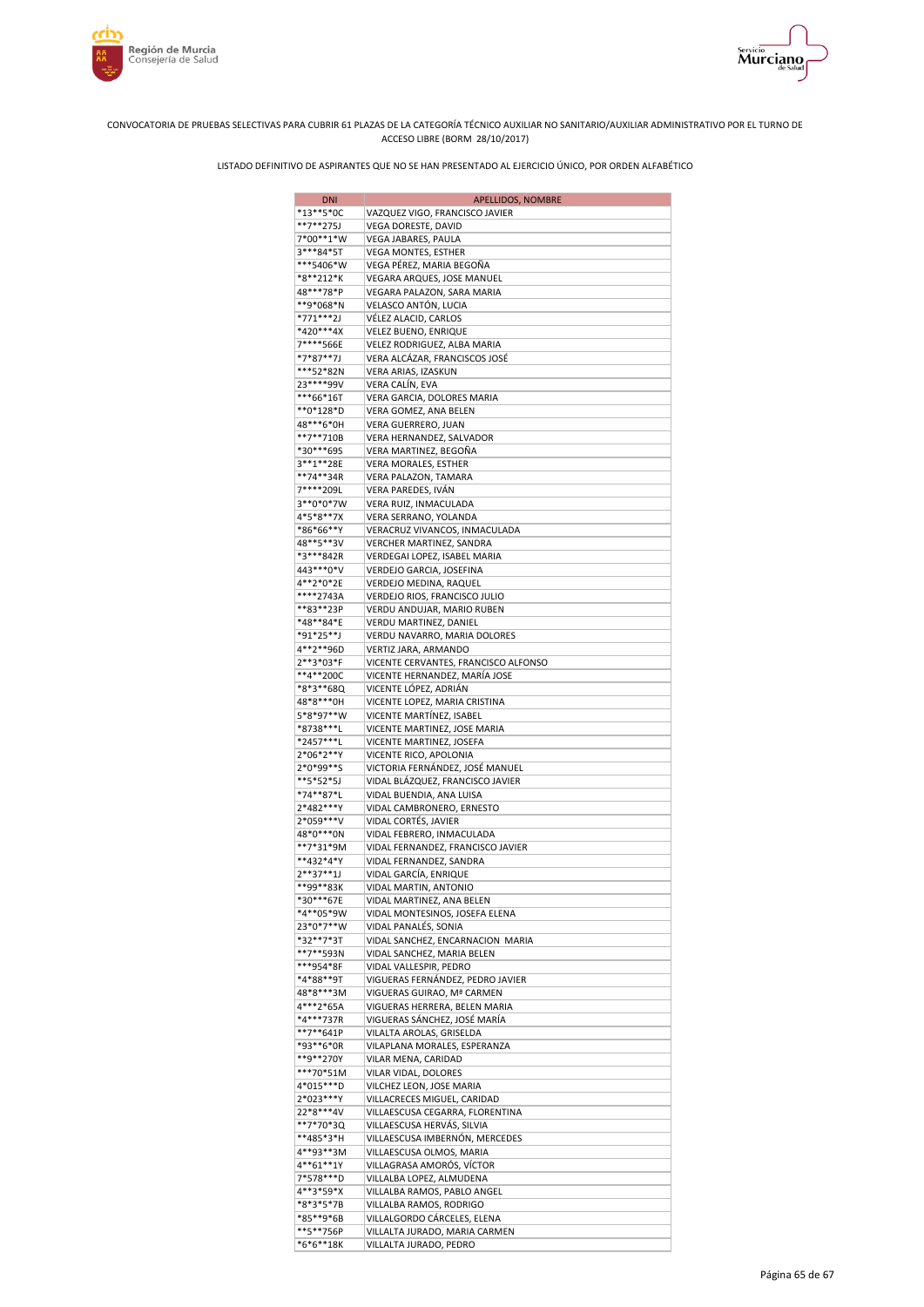



| <b>DNI</b>                 | APELLIDOS, NOMBRE                                           |
|----------------------------|-------------------------------------------------------------|
| *2*9**06G                  | VILLAVERDE GONZALEZ, EVA MARIA                              |
| *884**3*Y                  | VILLAVICENCIO LALANGUI, MÓNICA ELIZABETH                    |
| *538***3Q                  | VILLEGAS MARTÍN, MARIA TERESA                               |
| 7*032***Q<br>53*4***6H     | VILLEGAS VILLACRECES, FAUSTINO<br>VILLENA BLEDA, ANGEL      |
| *8**83*9E                  | VILLENA NAVARRO, LUCIA                                      |
| *3*2*09*D                  | VILLENA PEREZ, FRANCISCA                                    |
| *482**7*B                  | VINADER BALIBREA, LAURA MARIA                               |
| 2**7*34*C                  | VIÑUELAS PERALTA, PABLO                                     |
| **3*84*4C                  | VISCONTI MOLINETE, GUSTAVO MIGUEL                           |
| *8**33*1M                  | VISEDO LARA, SOLEDAD                                        |
| 54*6***8T<br>*8**9*13G     | VITERI VILLEGAS, JOSE GABRIEL                               |
| **82*5*2W                  | VITERI VILLEGAS, SALLY SOLANGE<br>VIUDES FERNÁNDEZ, DANIEL  |
| **271*9*C                  | VIUDEZ LOPEZ, ANGELES                                       |
| *8*02*7*D                  | VIVANCOS CARRILLO, LAURA                                    |
| *8**66*3H                  | VIVANCOS CARRILLO, VIRGINIA                                 |
| *7*3*9*2Z                  | VIVANCOS MARTINEZ, JESUS MATEO                              |
| 23*1**0*V                  | VIVANCOS SAURA, LORENA                                      |
| 2905****Y<br>*90**11*G     | VIVAS NAVARRO, AMELIA                                       |
| ***84*50Y                  | VIVEROS MÁRQUEZ, YOLANDA BEATRIZ<br>VIVES MURCIA, EULALIA   |
| 48**9**6N                  | VIVES RIVERA, ANTONIO JOSÉ                                  |
| *2**95*5X                  | VIVO MUÑOZ, JOSEFA MARIA                                    |
| 3*7*9*5*F                  | VIVO PINA, ISABEL MARIA                                     |
| 773***8*G                  | VIZCAÍNO VIEDMA, MARÍA DE CORTES                            |
| 3*7*94**F                  | VIZUETE CANO, JOAQUIN LUIS                                  |
| *314***2C                  | WONG RUIZ, ROSEMERY                                         |
| *28*4*3*C<br>7**2*46*L     | YAGÜES MARTINEZ, JOSEFA<br>YAÑEZ VALERO, MARIA ASUNCION     |
| **8*87*0M                  | YELO MARÍN, AINARA                                          |
| *434**8*R                  | YELO YELO, MARIA CRISTINA                                   |
| 23*1***5P                  | YEPES, GANIMEDES                                            |
| *7**6*00Z                  | YEPES LUCAS, JERONIMO                                       |
| **47*8*8J                  | YEPES MARTINEZ, MARIA                                       |
| **366*0*V                  | YOSHINO YAMATO, SOLANJA SUGUIKO                             |
| *6*38*9*P<br>*7**06*2C     | YUGO GOMEZ, CRISTINA                                        |
| 23*5***8W                  | YUSTE AYALA, JOSE ANTONIO<br>YUSTE VERGARA, ISMAEL          |
| $*1**03*7J$                | ZABALA REYES, KATIANA DELVALLE                              |
| *85*95**V                  | ZAFRA GOMEZ, SARAI                                          |
| *204**8*P                  | ZAMBRANO HIDROVO, MARIA CRISTINA                            |
| *388*1**F                  | ZAMBUDIO BRAVO, CONCEPCION                                  |
| 4*7*3**2F                  | ZAMBUDIO HERNÁNDEZ, CARMEN                                  |
| *84*73**G<br>***353*3Q     | ZAMBUDIO MARTINEZ, JESUS                                    |
| 3**8*81*R                  | ZAMBUDIO MARTINEZ, SONIA<br>ZAMORA CAPARROS, NATALIA        |
| *4*8*2*7Q                  | ZAMORA CARRASCO, JOSE FERNANDO                              |
| 230****6B                  | ZAMORA EXPOSITO, VERONICA                                   |
| 3****894Q                  | ZAMORA GONZALEZ, CARMEN                                     |
| 2*046***B                  | ZAMORA JODAR, JOSÉ                                          |
| 4*477***G                  | ZAMORA LORENTE, MONICA                                      |
| 48*2***0M                  | ZAMORA MARTINEZ, ANTONIA                                    |
| **3*25*0P<br>**521*6*E     | ZAMORA RUIZ, BEATRIZ<br>ZAMORA TOTANA, ENCARNACION          |
| 7**20**9E                  | ZAPATA ALBALADEJO, MARIA DEL CARMEN                         |
| $1***18***5A$              | ZAPATA ANDREU, CARMEN                                       |
| 4*551***M                  | ZAPATA ANDREU, MIGUEL                                       |
| ***63*94B                  | ZAPATA BALLESTER, MARIA LUISA                               |
| *48*9*6*E                  | ZAPATA BOLUDA, MARIA DOLORES                                |
| *84**6*75<br>**4**306F     | ZAPATA ESPARZA, AINHOA                                      |
| *7*6**58C                  | ZAPATA FERNANDEZ, MARIA JESUS<br>ZAPATA GOMEZ, AGUEDA MARIA |
| 77*5***4K                  | ZAPATA GOMEZ, LUCIA                                         |
| 23*1***3R                  | ZAPATA LOPEZ, MARIA CINTIA                                  |
| 2***4*19H                  | ZAPATA PAREDES, MARIA CONCEPCION                            |
| *2***104R                  | ZAPATA PÉREZ, MARÍA DOLORES                                 |
| **8**477Y                  | ZAPATA ROJAS, CLARA MARIA                                   |
| *83**5*0B<br>$**0**221V$   | ZAPATA ROMERO, HÉCTOR JOSÉ<br>ZAPATA RUIZ, MARIA TERESA     |
| 7*72**6*W                  | ZAPATA SANDOVAL, MONICA                                     |
| 4**343**V                  | ZAPATA ZABALZA, JOSE ALEJANDRO                              |
| 5*828***P                  | ZAPATA ZAPATA, BERNARDO                                     |
| 23*3***8T                  | ZAPLANA HERNANDEZ, NEREA                                    |
| **7*13*2W                  | ZAPLANA MARTÍNEZ, JOSÉ LUIS                                 |
| **542*8*P                  | ZARAGOZA ESPINOSA, MARIA DE LA PAZ                          |
| 2**29**9C<br>$0***$ 56**5N | ZARCO ANDREU, ELIA<br>ZARCO MORATA, ABEL                    |
| 2*249***N                  | ZURANO ZURANO, ISABEL MARIA                                 |
|                            |                                                             |